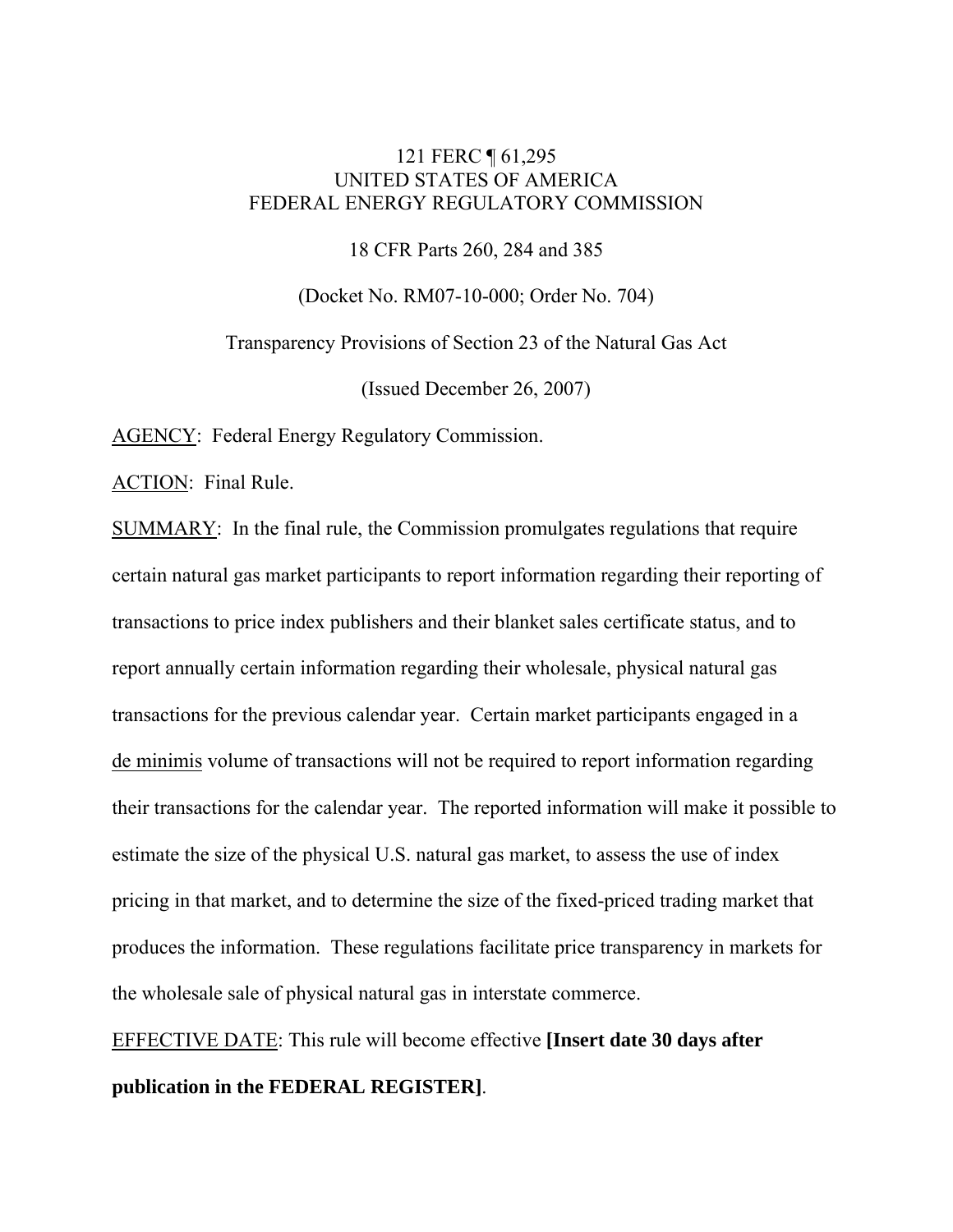### FOR FURTHER INFORMATION CONTACT:

Stephen J. Harvey (Technical) Office of Enforcement Federal Energy Regulatory Commission 888 First Street NE Washington, D.C. 20426 (202)502-6372 Stephen.Harvey@ferc.gov

Christopher J. Peterson (Technical) Office of Enforcement Federal Energy Regulatory Commission 888 First Street NE Washington, D.C. 20426 (202)502-8933 Christopher.Peterson@ferc.gov

Eric Ciccoretti (Legal) Office of Enforcement Federal Energy Regulatory Commission 888 First Street NE Washington, D.C. 20426 (202)502-8493 Eric.Ciccoretti@ferc.gov

SUPPLEMENTARY INFORMATION: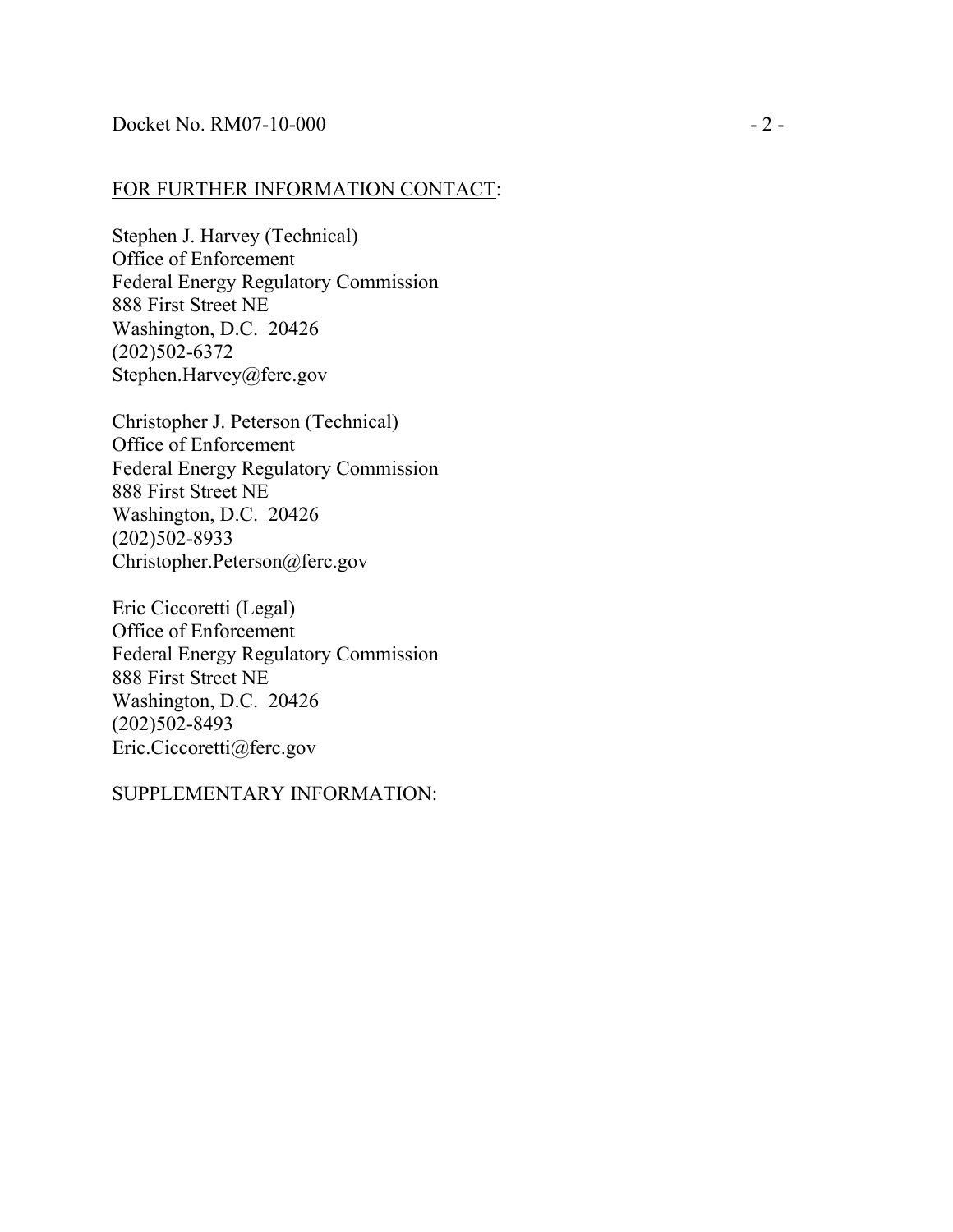# UNITED STATES OF AMERICA FEDERAL ENERGY REGULATORY COMMISSION

Before Commissioners: Joseph T. Kelliher, Chairman; Suedeen G. Kelly, Marc Spitzer, Philip D. Moeller, and Jon Wellinghoff.

Transparency Provisions of Section 23 of the Natural Gas Act

Docket No. RM07-10-000

ORDER NO. 704

FINAL RULE

(Issued December 26, 2007

## **I. Background**

1. In this final rule, the Commission promulgates regulations that require certain natural gas market participants to report annually certain information regarding their wholesale, physical natural gas transactions, their reporting of transactions to price index publishers, and their blanket certificate status. This rule arises from a Notice of Proposed Rulemaking (NOPR) issued on April 19, 2007, which set forth two proposals, an annual reporting requirement proposal and a daily pipeline posting proposal.**<sup>1</sup>** This rule addresses the annual reporting requirement. The Commission addresses the daily pipeline posting proposal concurrently in a Notice of Proposed Rulemaking in a separate docket, Docket No. RM08-2-000.

<sup>&</sup>lt;u>1</u> <sup>1</sup>Transparency Provisions of Section 23 of the Natural Gas Act, 72 FR 20791 (Apr. 26, 2007), FERC, Stats. and Regs. ¶ 32,614 (2007).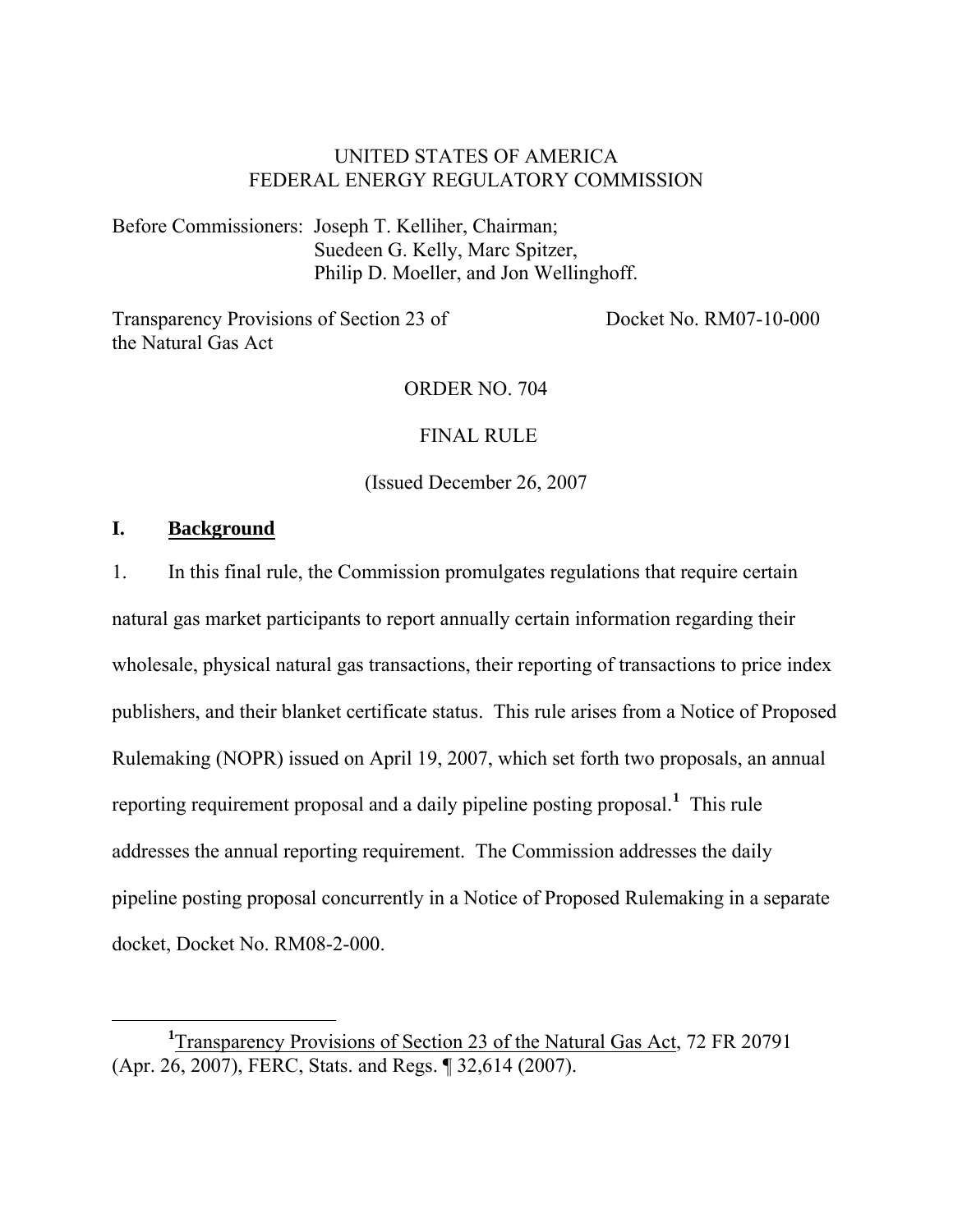2. The Commission largely adopts the annual reporting proposal in the NOPR issued in this docket, with a few changes and a few clarifications. The final rule requires that any buyer or seller of more than a de minimis volume of natural gas report aggregate volumes of relevant transactions in an annual filing using a new form, Commission Form No. 552. A market participant buying or selling less than a de minimis volume that operates under blanket sales certificate authority pursuant to § 284.402 or § 284.284 of the Commission's regulations must also submit a Form No. 552 for identification and certain reporting purposes, but is not required to report aggregate volumes of relevant transactions. A market participant that buys or sells less than a de minimis volume but that does not operate under blanket sales certificate authority need not submit a Form No. 552. Filings of the form will be due on May 1 of each year, starting on May 1, 2009 for the calendar year 2008.

3. The significant changes from the proposal in the NOPR fall generally into four categories. The first category of changes focuses the reporting requirement solely on wholesale buyers and sellers by excluding retail transactions. The second category of changes, intended to focus on price formation in the spot markets, narrows the questions on new Form No. 552 to obtain information about the amount of daily or monthly fixedpriced trading that are eligible to be reported to price index publishers as compared to the amount of trading that uses or refers to price indices. The third category of changes expands the number of companies that must state publicly whether or not they report to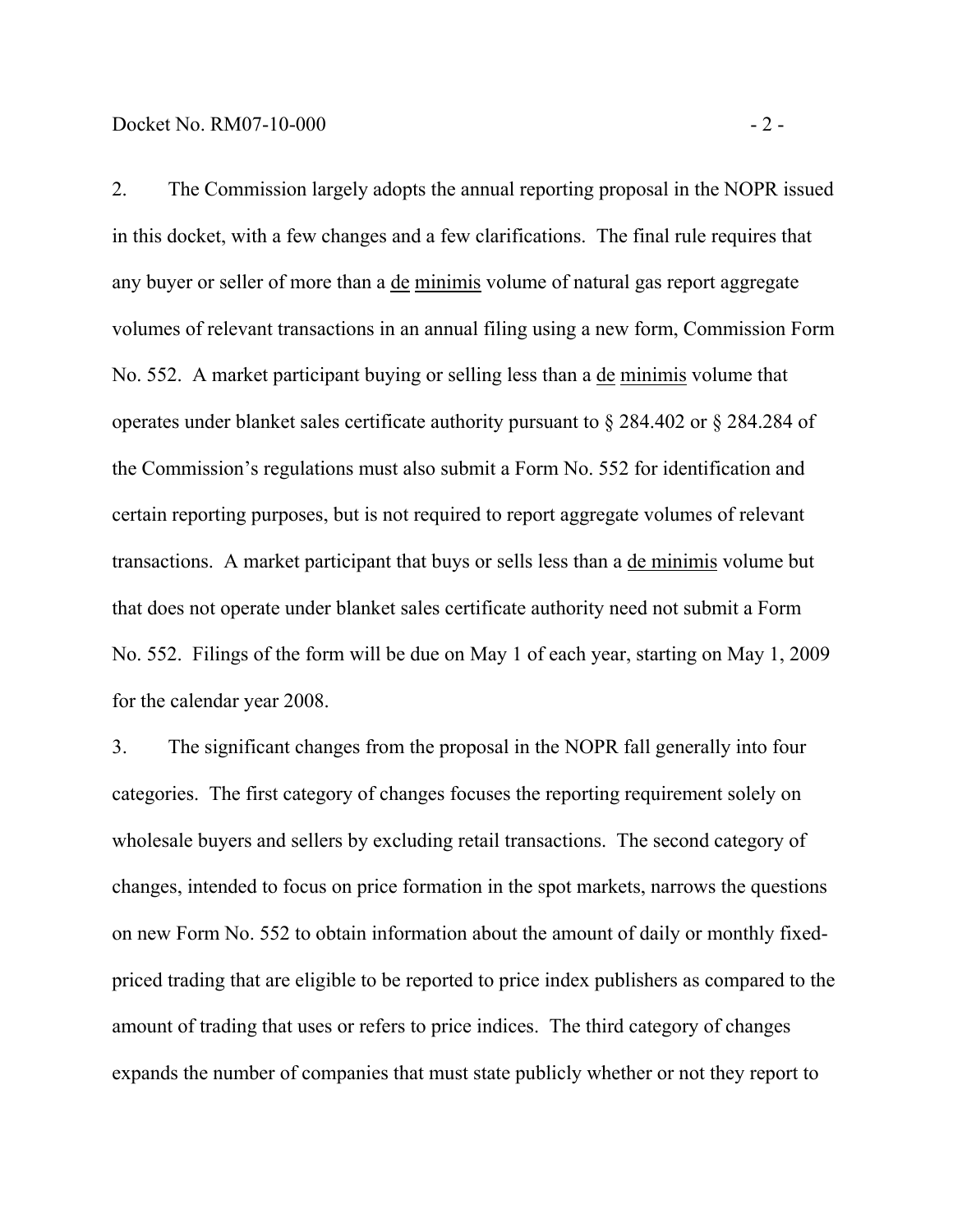## Docket No. RM07-10-000 - 3 -

index price publishers. The last category involves other clarifications of questions raised in comments and changes made to streamline completion of the form.

4. In promulgating the final rule, the Commission exercises its new transparency authority under section 23 of the Natural Gas Act (transparency provisions).<sup>2</sup> Congress added the transparency provisions in enacting the Energy Policy Act of 2005 (EPAct 2005). **<sup>3</sup>** The transparency provisions direct the Commission "to facilitate price transparency in markets for the sale or transportation of physical natural gas in interstate commerce, having due regard for the public interest, the integrity of those markets, and the protection of consumers,"**<sup>4</sup>** and further allow the Commission to "prescribe such rules as the Commission determines necessary and appropriate to carry out the purposes of [the transparency provisions]" – rules that "shall provide for the dissemination, on a timely basis, of information about the availability and prices of natural gas sold at wholesale and interstate commerce to the Commission, State commissions, buyers and sellers of wholesale natural gas, and the public."**<sup>5</sup>**

 **<sup>2</sup>** <sup>2</sup> Section 23 of the Natural Gas Act, 15 U.S.C. 717t-2 (2000 & Supp. V 2005).

**3** Energy Policy Act of 2005, Pub. L. No. 109-58, 119 Stat. 594 (2005).

**4** Section 23(a)(1) of the Natural Gas Act, 15 U.S.C. 717t-2(a)(1) (2000 & Supp. V 2005).

<sup>5</sup> Section 23(a)(2) of the Natural Gas Act, 15 U.S.C. 717t-2(a)(2) (2000 & Supp. V 2005).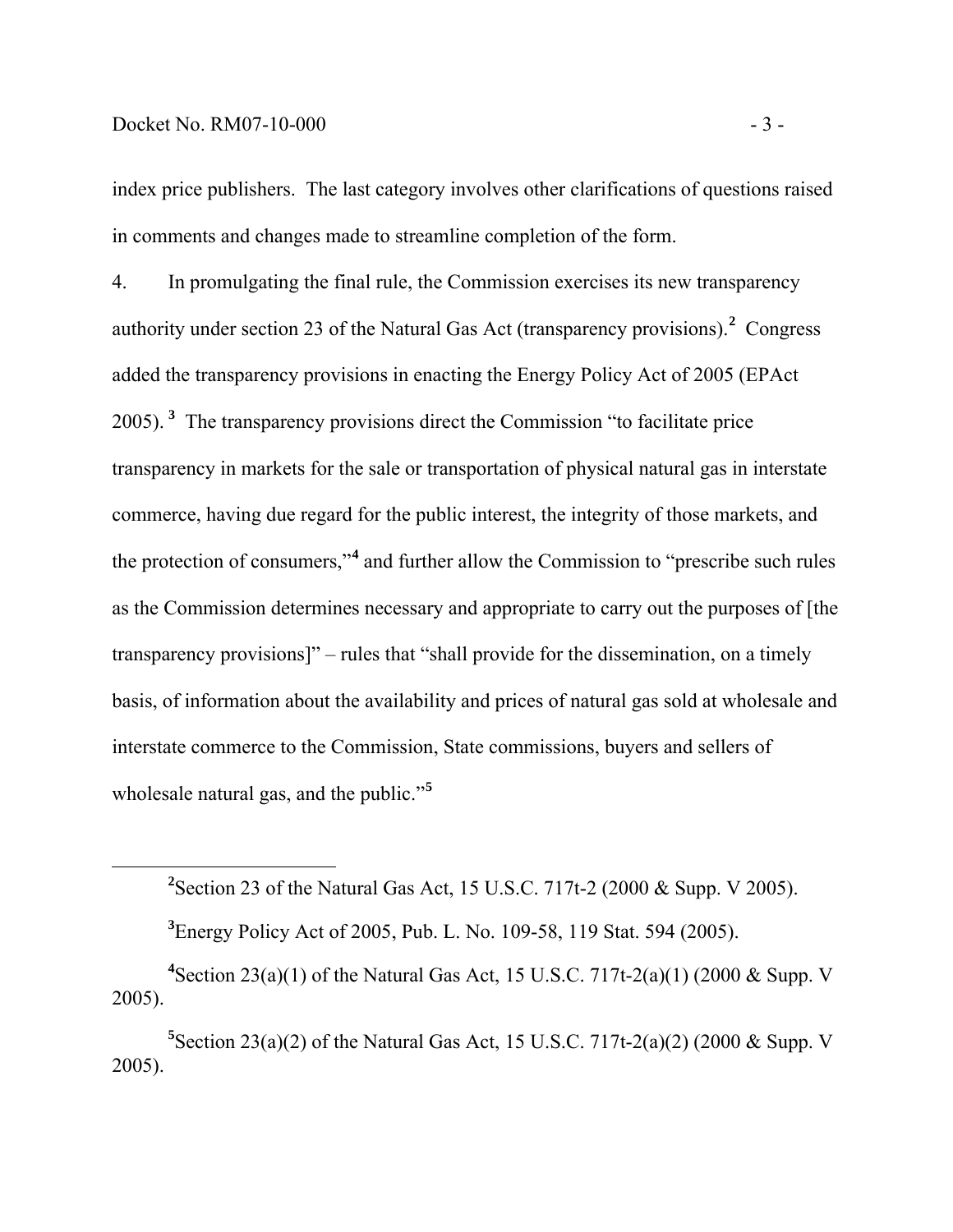5. The final rule will facilitate transparency of the price formation process in natural gas markets by collecting information to understand in broad terms the size of the natural gas market and the use of fixed prices and of index prices. Currently, because of the way transactions take place in the natural gas industry, there is no way to estimate in even the broadest terms the overall size of the natural gas market or its breakdown by types of contract provision, including pricing and term (e.g., spot or for delivery farther in the future).<sup>6</sup> As noted by the price index developer Platts, the question of what is the total size of the traded market has "hung over the gas market for years."**<sup>7</sup>** More particularly, there is no way to determine important volumetric relationships between (a) the fixedprice, day-ahead or month-ahead transactions that form price indices; and (b) transactions that use price indices. Without the most basic information about these volumetric relationships, the Commission has been hampered in its oversight and its ability to assess the adequacy of price-forming transactions. Market participants are likewise unable to evaluate their use of indexed transactions. Typically, market participants rely on indexpriced transactions as a way to reference market prices without taking on the risks of

**<sup>6</sup>** <sup>6</sup>In its supplemental comments, Platts provided information regarding its use of physical basis transactions in compiling monthly indices. Supplemental Comments of Platt's, Transparency Provisions of the Energy Policy Act, Docket No. AD06-11-000 (filed Feb. 23, 2007).

<sup>&</sup>lt;sup>7</sup> Comments of Platts at 6, Transparency Provisions of the Energy Policy Act, Docket No. AD06-11-000 (filed Nov. 1, 2006).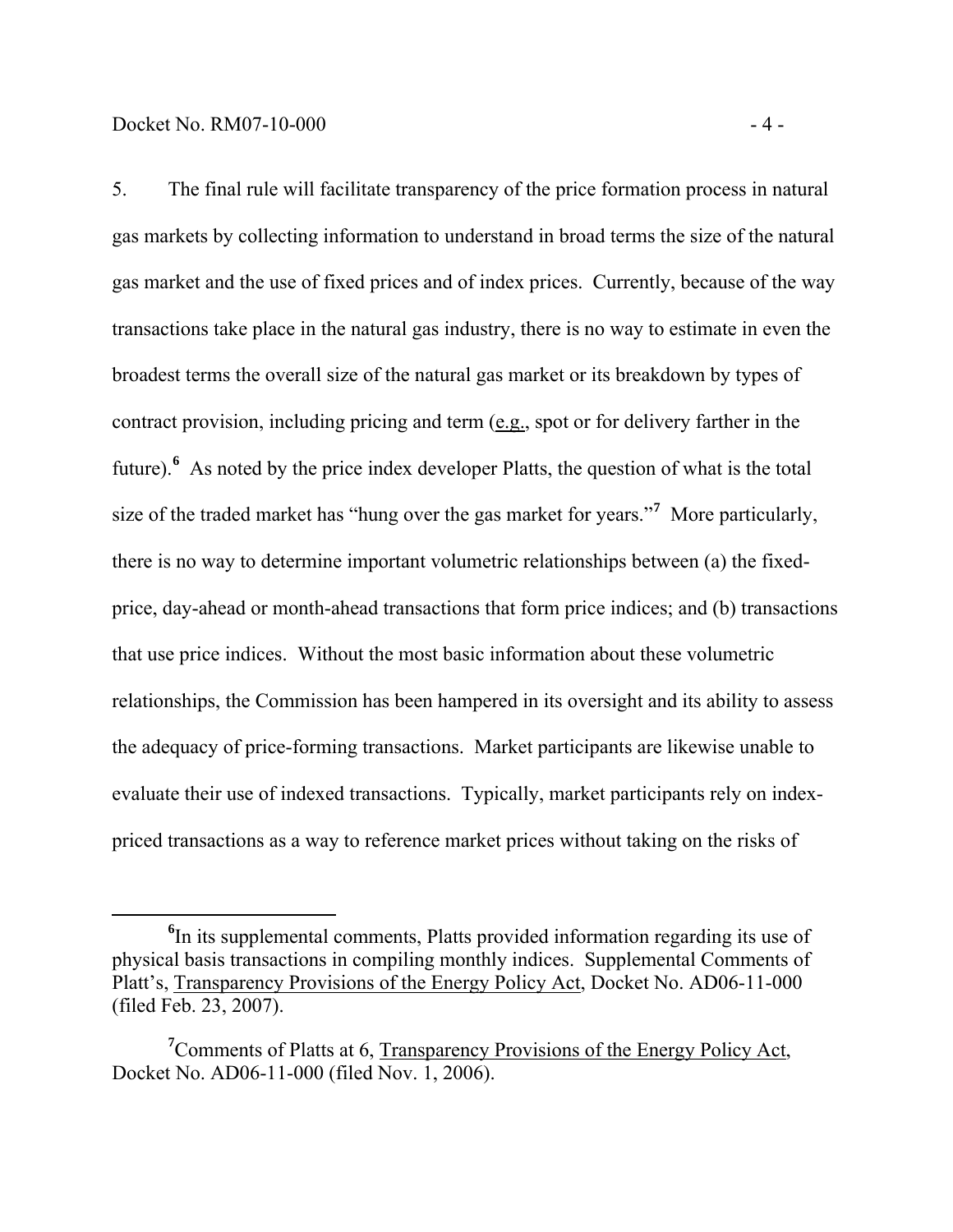### Docket No. RM07-10-000 - 5 -

active trading. These market participants rely on index prices, often whether or not those prices are derived from a robust market of fixed-price transactions.

6. Price formation in natural gas markets makes no distinction between transactions that are jurisdictional to the Commission under the Natural Gas Act, absent new section 23 of that statute, and those that are not. While the Commission's traditional jurisdiction under sections 4, 5, and 7 of the Natural Gas Act is limited to "natural gas compan[ies],"**<sup>8</sup>** this limitation is not applicable to the Commission's jurisdiction under the transparency provisions.**<sup>9</sup>** As a consequence, in order to assess the size and structure of U.S. natural gas markets, information about wholesale natural gas transactions is required from a market participant regardless of whether it is subject to the Commission's traditional jurisdiction.

7. By obtaining information about natural gas transactions, the final rule would further the Commission's efforts to monitor price formation in the wholesale natural gas markets, which support the Commission's market-oriented policies for the wholesale natural gas industries. Those policies in turn require that interested persons have broad confidence that reported market prices accurately reflect the interplay of legitimate market forces. Without confidence in the basic processes of price formation, market

<sup>9</sup> Section 23 of the Natural Gas Act, 15 U.S.C. 717t-2 (2000 & Supp. V 2005).

**<sup>8</sup>** See 15 U.S.C. 717b-717i.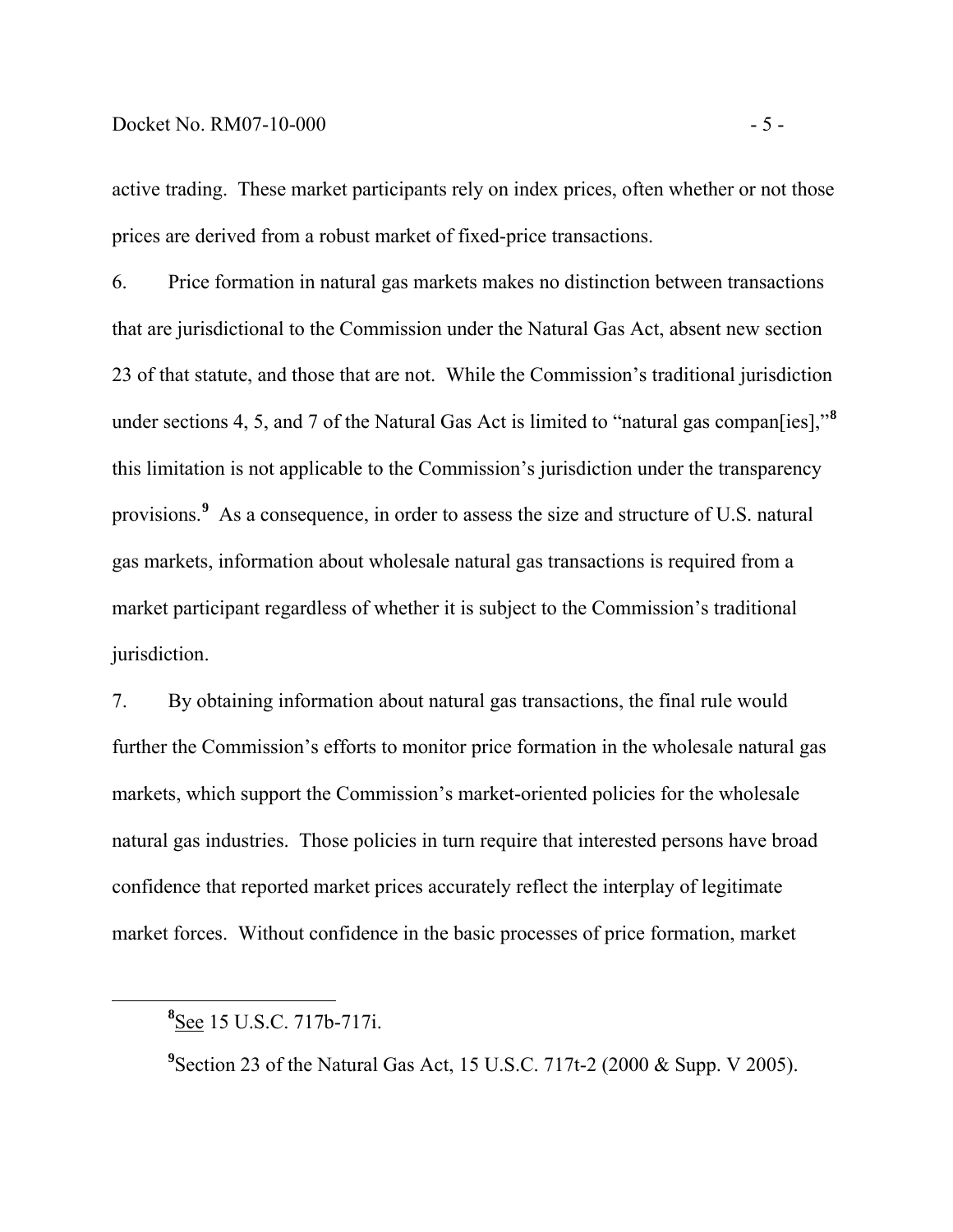participants cannot have faith in the value of their transactions, the public cannot believe that the prices they see are fair, and it is more difficult for the Commission to ensure that jurisdictional prices are "just and reasonable."**<sup>10</sup>**

8. The performance of Western electric and natural gas markets early in the decade shook confidence in posted market prices for energy. In examining these markets, the Commission's Staff found, inter alia, that some companies submitted false information to the publishers of natural gas price indices, so that the resulting reported prices were inaccurate and untrustworthy.**<sup>11</sup>** As a result, questions arose about the legitimacy of published price indices, remaining even after the immediate crisis passed. Moreover, market participants feared that the indices might have become even more unreliable, since reporting (which has always been voluntary) declined to historically low levels in late 2002.

9. The Commission recognized concerns about price discovery in electric and natural gas markets as early as January 2003, when, prior to passage of EPAct 2005, the Commission made use of its existing authority under the Natural Gas Act and the Federal

**<sup>10</sup>**See sections 4 and 5 of the Natural Gas Act, 15 U.S.C. 717c, 717d; sections 205 and 206 of the Federal Power Act, 16 U.S.C. 824d, 824e.

**<sup>11</sup>**See "Initial Report on Company-Specific Separate Proceedings and Generic Reevaluations; Published Natural Gas Price Data; and Enron Trading Strategies – Fact Finding Investigation of Potential Manipulation of Electric and Natural Gas Prices," Docket No. PA02-2-000 (Aug. 2003).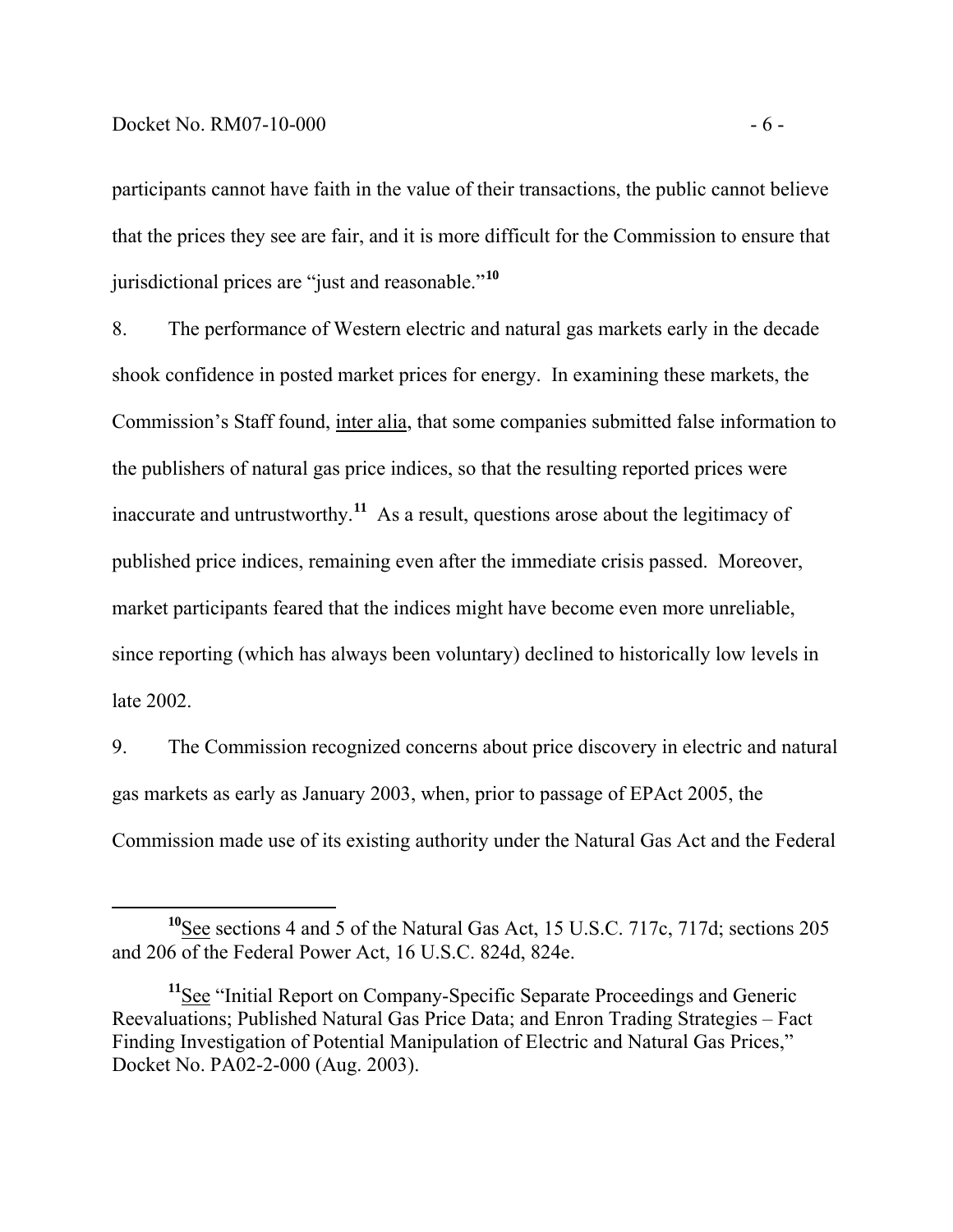Power Act to help restore confidence in natural gas and electricity price indices. The Commission expected that, over time, improved price discovery processes would naturally increase confidence in market performance. On July 24, 2003, the Commission issued a Policy Statement on Electric and Natural Gas Price Indices (Policy Statement) that explained its expectations of natural gas and electricity price index developers and the companies that report transaction data to them.**<sup>12</sup>** On November 17, 2003, the Commission adopted behavior rules for certain electric market participants in its Order Amending Market-Based Rate Tariffs and Authorizations relying on section 206 of the Federal Power Act to condition market-based rate authorizations,**<sup>13</sup>** and for certain natural gas market participants in Amendments to Blanket Sales Certificates, relying on section 7 of the Natural Gas Act to condition blanket marketing certificates.**<sup>14</sup>** The behavior rules

**<sup>12</sup>** 104 FERC ¶ 61,121 (2003). Subsequently, in the same proceeding, the Commission issued an Order on Clarification of Policy Statement on Natural Gas and Electric Price Indices, 105 FERC ¶ 61,282 (2003) (Order on Clarification of Policy Statement) and an Order on Further Clarification of Policy Statement on Natural Gas and Electric Price Indices, 112 FERC ¶ 61,040 (2005) (Order on Further Clarification of Policy Statement).

**<sup>13</sup>**Investigation of Terms and Conditions of Public Utility Market-Based Rate Authorizations,105 FERC ¶ 61,218, at P 1 (2003), superseded in part by, Conditions for Public Utility Market-Based Rate Authorization Holders, Order No. 674, 71 FR 9695 (Feb. 27 2006), FERC Stats. and Regs. ¶ 31,208 (2006).

**<sup>14</sup>** Amendments to Blanket Sales Certificates*,* Order No. 644, 68 FR 66323 (Nov. 26, 2003), FERC Stats. and Regs. ¶ 31,153, at P 1 (2003) (citing 15 U.S.C. 717f), reh'g denied, 107 FERC ¶ 61,174 (2004).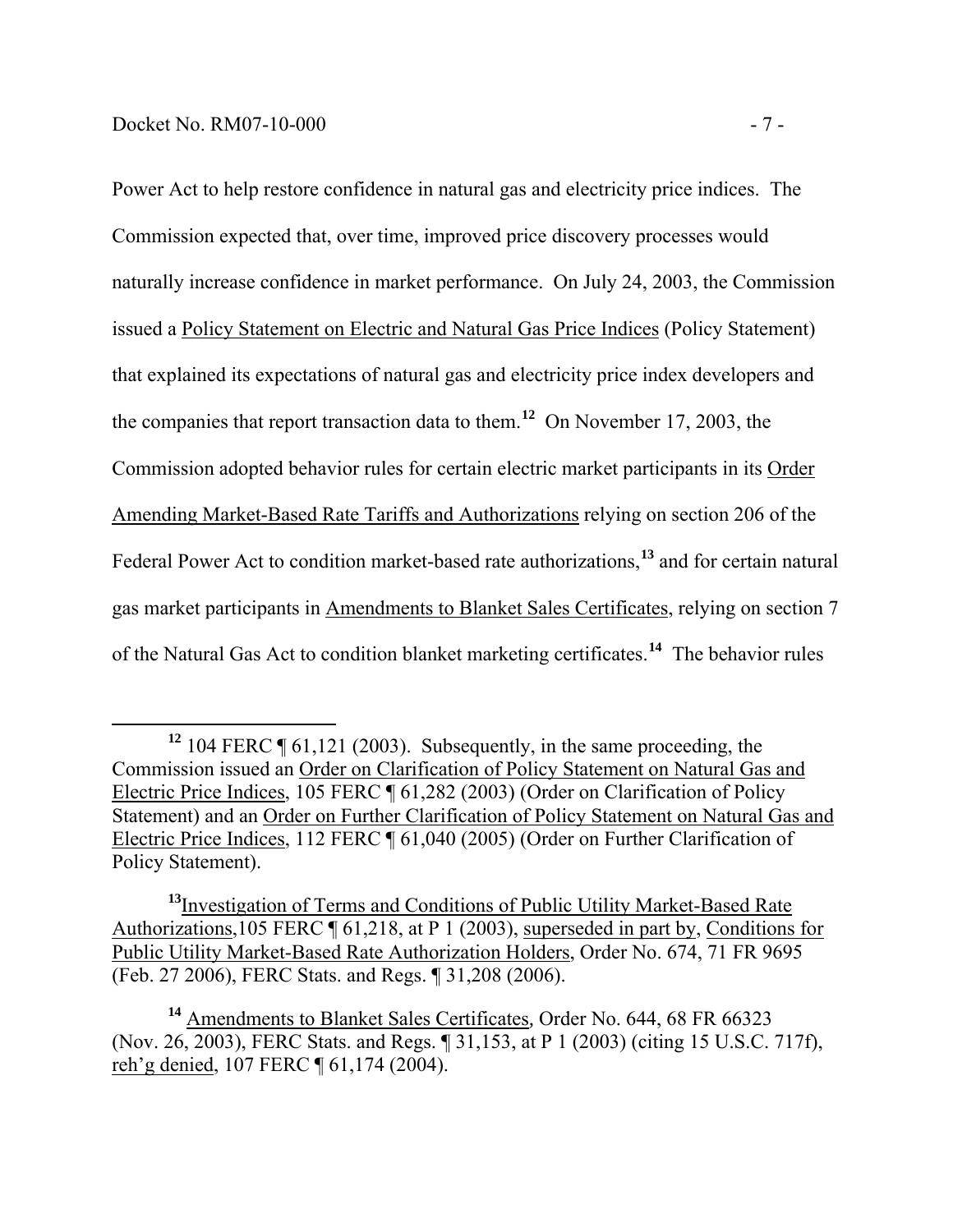bar false statements and require certain market participants, if they report transaction data, to report such data in accordance with the Policy Statement. These participants must also notify the Commission whether or not they report prices to price index developers in accordance with the Policy Statement.**<sup>15</sup>** On November 19, 2004, the Commission issued an order that addressed issues concerning price indices in natural gas and electricity markets and adopted specific standards for the use of price indices in jurisdictional tariffs.**<sup>16</sup>**

10. In the Policy Statement, among other things, the Commission directed Staff to continue to monitor price formation in wholesale markets, including the level of reporting to index developers and the amount of adherence to the Policy Statement standards by price index developers and by those who provide data to them.**<sup>17</sup>** In adhering to this directive, Commission Staff documented improvements in the number of companies that reported prices from back offices, that adopted codes of conduct, and that audited their

<sup>&</sup>lt;sup>15</sup>Certain portions of the behavior rules were rescinded in **Amendments to Codes** of Conduct for Unbundled Sales Service and for Persons Holding Blanket Marketing Certificates, Order No. 673, 71 FR 9709 (Feb. 27, 2006), FERC Stats. and Regs. ¶ 31,207 (2006). The requirements to report transaction data in accordance with the Policy Statement and to notify the Commission of reporting status were retained in renumbered sections. 18 CFR 284.288(a), 284.403(a).

**<sup>16</sup>**Price Discovery in Natural Gas and Electric Markets, 109 FERC ¶ 61,184, at P 73 (2004).

**<sup>17</sup>**Policy Statement at P 43.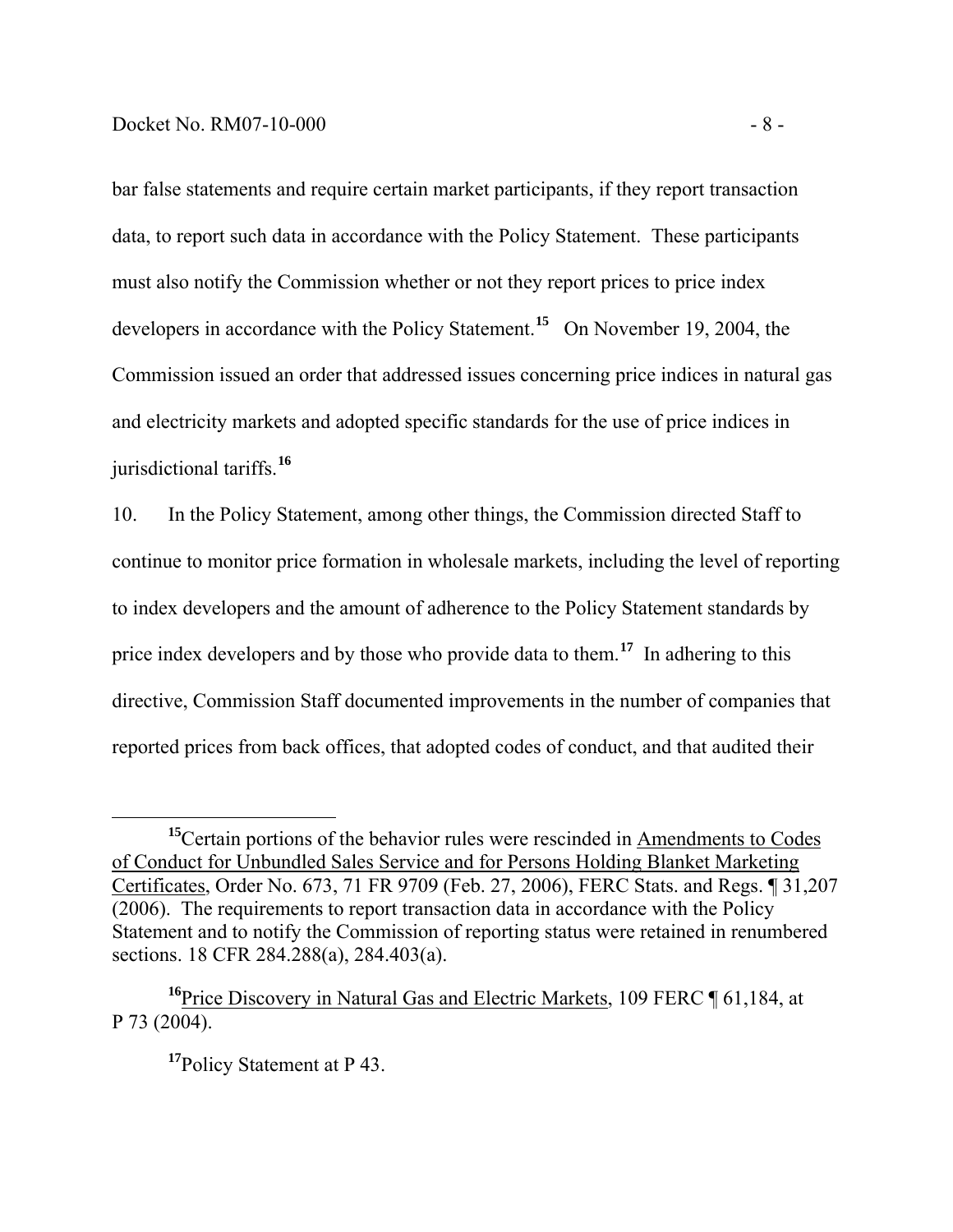price reporting practices.<sup>18</sup> These efforts resulted in significant progress in the amount and quality of both price reporting and the information provided to market participants by price indices.<sup>19</sup> Further, in conformance with this directive, Commission Staff recently concluded audits of three natural gas market participants with blanket certificate authority that were data providers subject to  $\S$  284.403 of the Commission's regulations.  $2^0$ 

11. Congress recognized that the Commission might need expanded authority to mandate additional reporting to improve market confidence through greater price transparency and included in EPAct 2005 authority for the Commission to obtain information on wholesale electric and natural gas prices and availability. Under the Federal Power  $Act^{21}$  and the Natural Gas  $Act^{22}$ , the Commission has long borne a

**<sup>19</sup>**See, e.g., General Accountability Office, "Natural Gas and Electricity Markets: Federal Government Actions to Improve Private Price Indices and Stakeholder Reaction" (December 2005).

<sup>20</sup>The audits found general compliance with the price reporting standards. See April 5, 2007 letter issued to Anadarko Energy Services Co. in Docket No. PA06-11-000 by Director, Office of Enforcement and attached Audit of Price Index Reporting Compliance; April 5, 2007 letter issued to BG Energy Merchants, LLC in Docket No. PA06-12-000 by Director, Office of Enforcement and attached Audit of Price Index Reporting Compliance; April 5, 2007 letter issued to Marathon Oil Co. in Docket No. PA06-13-000 by Director, Office of Enforcement, and attached Audit of Price Index Reporting Compliance.

**<sup>21</sup>**16 U.S.C. 824 et seq.

**<sup>22</sup>**15 U.S.C. 717 et seq.

**<sup>18</sup>**Federal Energy Regulatory Commission, "Report on Natural Gas and Electricity Price Indices," at 2, Docket No. PL03-3-004 (2004).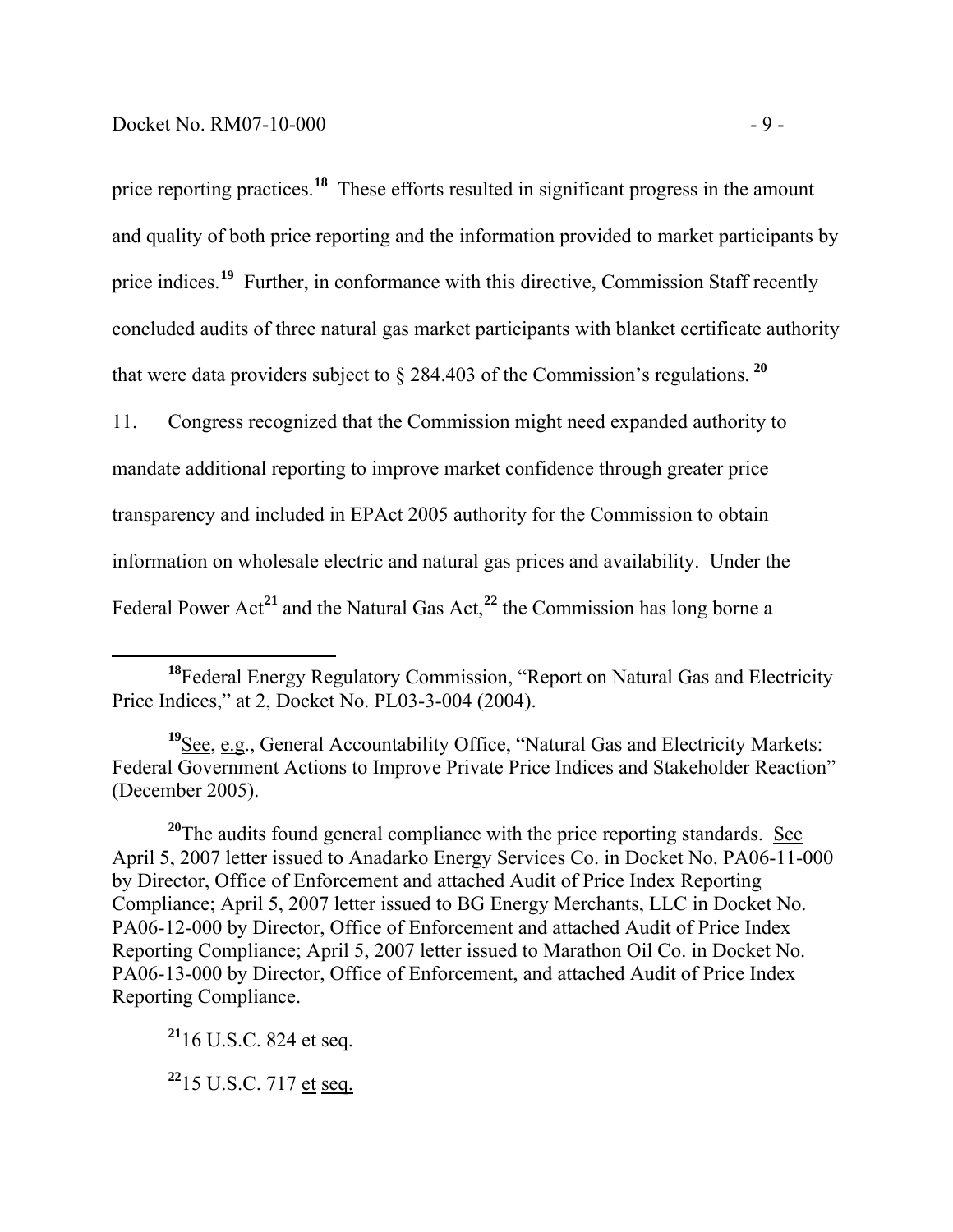responsibility to protect wholesale electric and natural gas consumers. EPAct 2005 emphasized the Commission's responsibility for protecting the integrity of the markets themselves as a way of protecting consumers in an active market environment. In particular, Congress directed the Commission to facilitate price transparency "having due regard for the public interest, the integrity of [interstate energy] markets, [and] fair competition."**<sup>23</sup>** In the new transparency provisions of section 23 of the Natural Gas Act, Congress provided that the Commission may, but is not obligated to, prescribe rules for the collection and dissemination of information regarding the wholesale, interstate markets for natural gas, and authorized the Commission to adopt rules to assure the timely dissemination of information about the availability and prices of natural gas and natural gas transportation in such markets.**<sup>24</sup>**

### **II. Overview of Final Rule**

12. In this final rule, the Commission largely adopts the proposal in the NOPR, with a few changes and a few clarifications. The final rule requires that any buyer or seller of more than a de minimis volume of natural gas report aggregate volumes of relevant transactions in an annual filing using a new form, Commission Form No. 552. A market

**<sup>23</sup>**Section 23(a)(1) of the Natural Gas Act, 15 U.S.C. 717t-2(a)(1) (2000 & Supp. V 2005); see also section 220 of the Federal Power Act, 16 U.S.C. 824t (2000 & Supp. V 2005) (identical language).

**<sup>24</sup>** Section 23(a)(2) & (3) of the Natural Gas Act, 15 U.S.C. 717t-2(a)(2) & (3) (2000 & Supp. V 2005).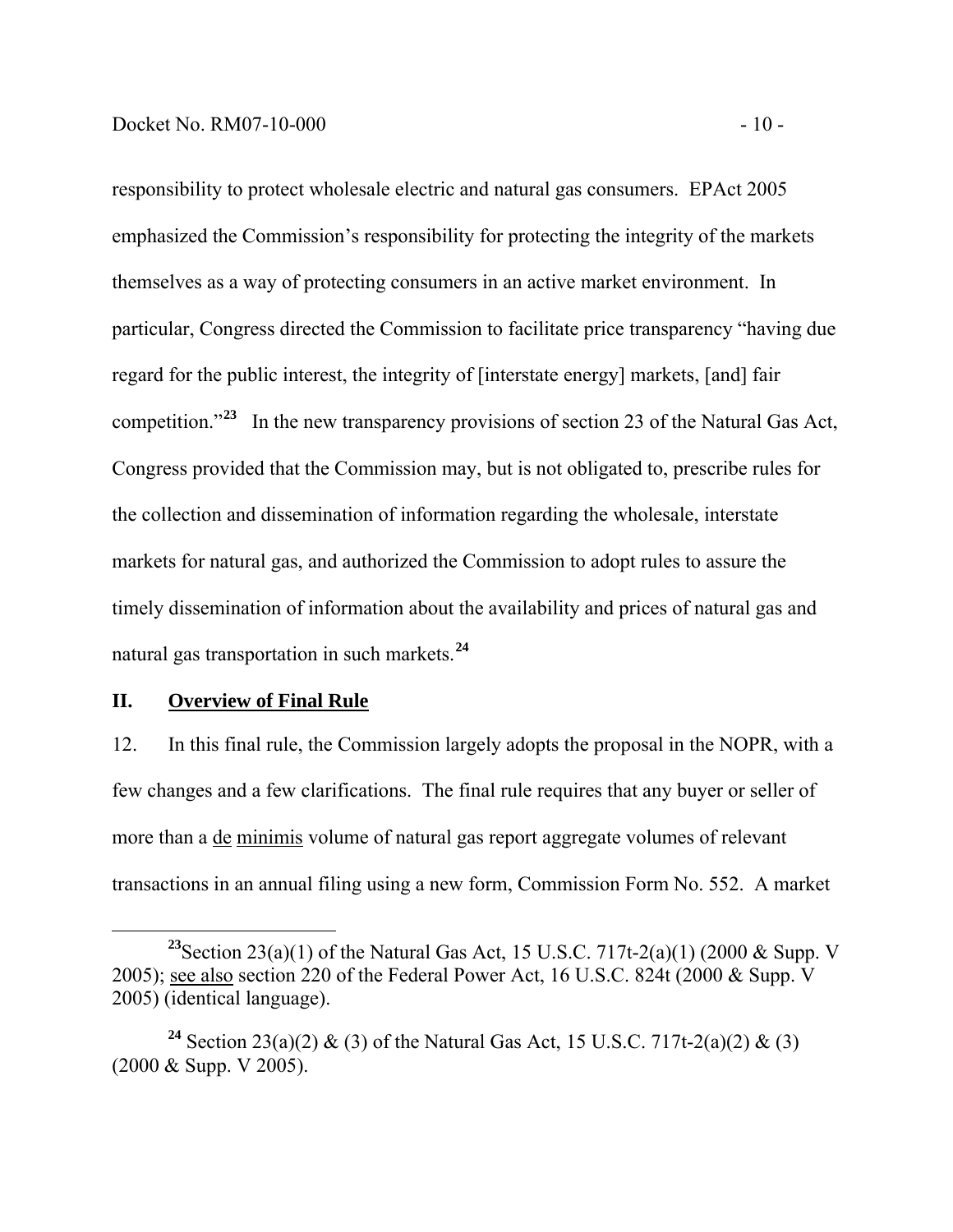participant that buys or sells less than a de minimis volume and that operates under blanket sales certificate authority under § 284.402 or § 284.284 of the Commission's regulations must also submit a Form No. 552 for identification and certain reporting purposes, but is not required to report aggregate volumes of relevant transactions. A market participant that buys or sells less than a de minimis volume but that does not operate under blanket sales certificate authority need not submit a Form No. 552. Filings of the form will be due on May 1 of each year, starting on May 1, 2009 for the calendar year 2008.

13. The significant changes from the proposal in the NOPR fall generally into four categories. The first category of changes focuses the reporting requirement solely on wholesale buyers and sellers by excluding retail transactions. The second category of changes, intended to focus on price formation in the spot markets, narrows the questions on new Form No. 552 to obtain information about the amount of daily or monthly fixedprice trading that are eligible to be reported to price index publishers as compared to the amount of trading that uses or refers to price indices. The third category of changes expands the number of companies that must state publicly whether or not they report to index price publishers. The last category involves other clarifications of questions raised in comments and changes made to streamline completion of the form.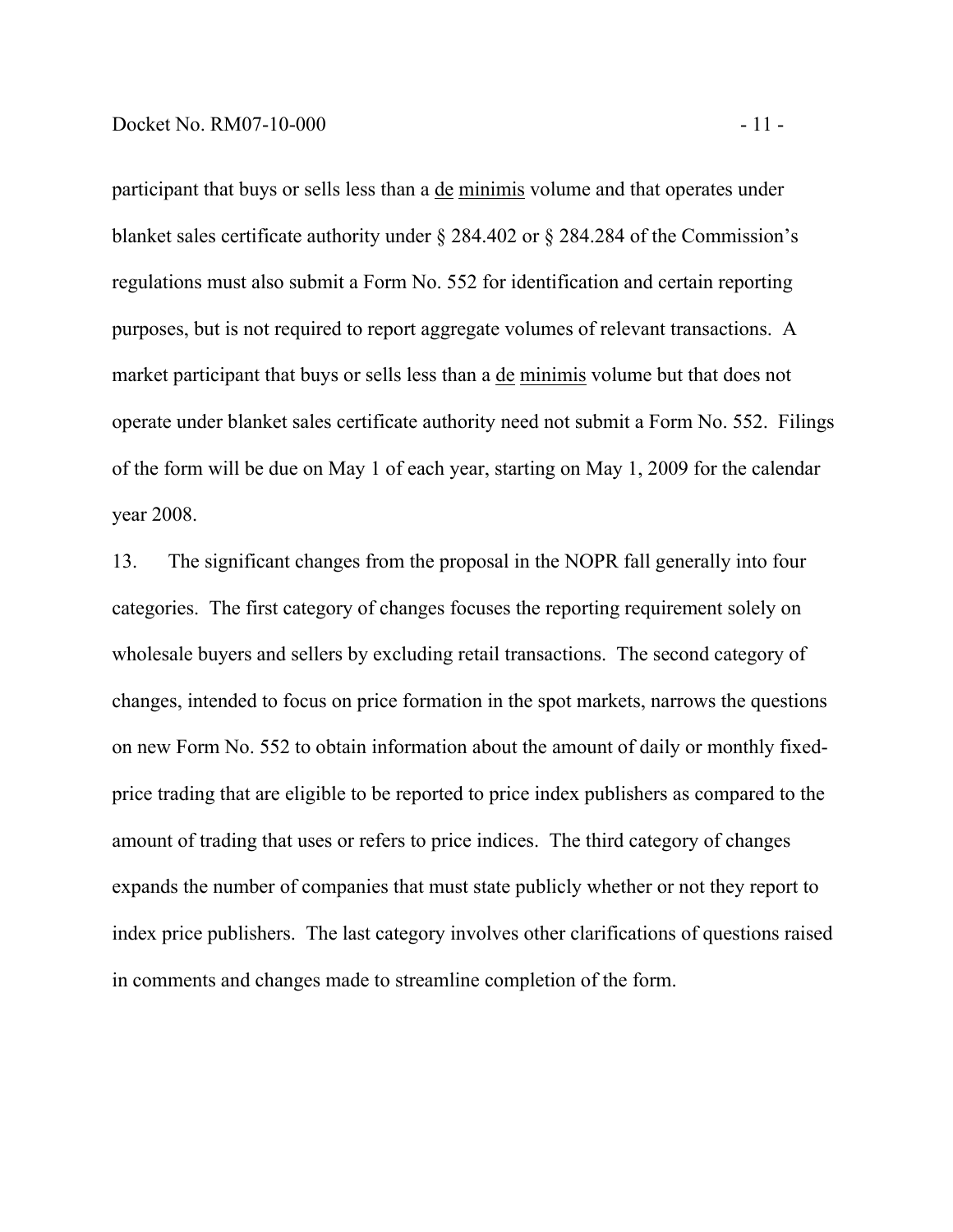themselves to the Commission and report summary information about their physical natural gas transactions for the previous calendar year including:

- a. the total volume of transactions for the previous calendar year;
- b. the volume of transactions that were priced at fixed prices for next-day delivery and were reportable to price index publishers;
- c. the volume of transactions priced by reference to next-day gas price indices;
- d. the volume of transactions that were priced at fixed prices for next-month delivery and were reportable to price index publishers; and,
- e. the volume of transactions priced by reference to next-month gas price indices.

15. As defined in Form No. 552, a transaction is "reportable to price index publishers" if it is made at a reportable location where a price index publisher collects information for fixed-price transactions with next-day or next-month delivery obligations in order to create a price index. As these locations may change over time, Commission Staff will post each year a list for the coming year of current "Reportable Locations" for each price index publisher on the Commission website at http://www.ferc.gov/docsfiling/eforms.asp#552. This information will allow a market participant to determine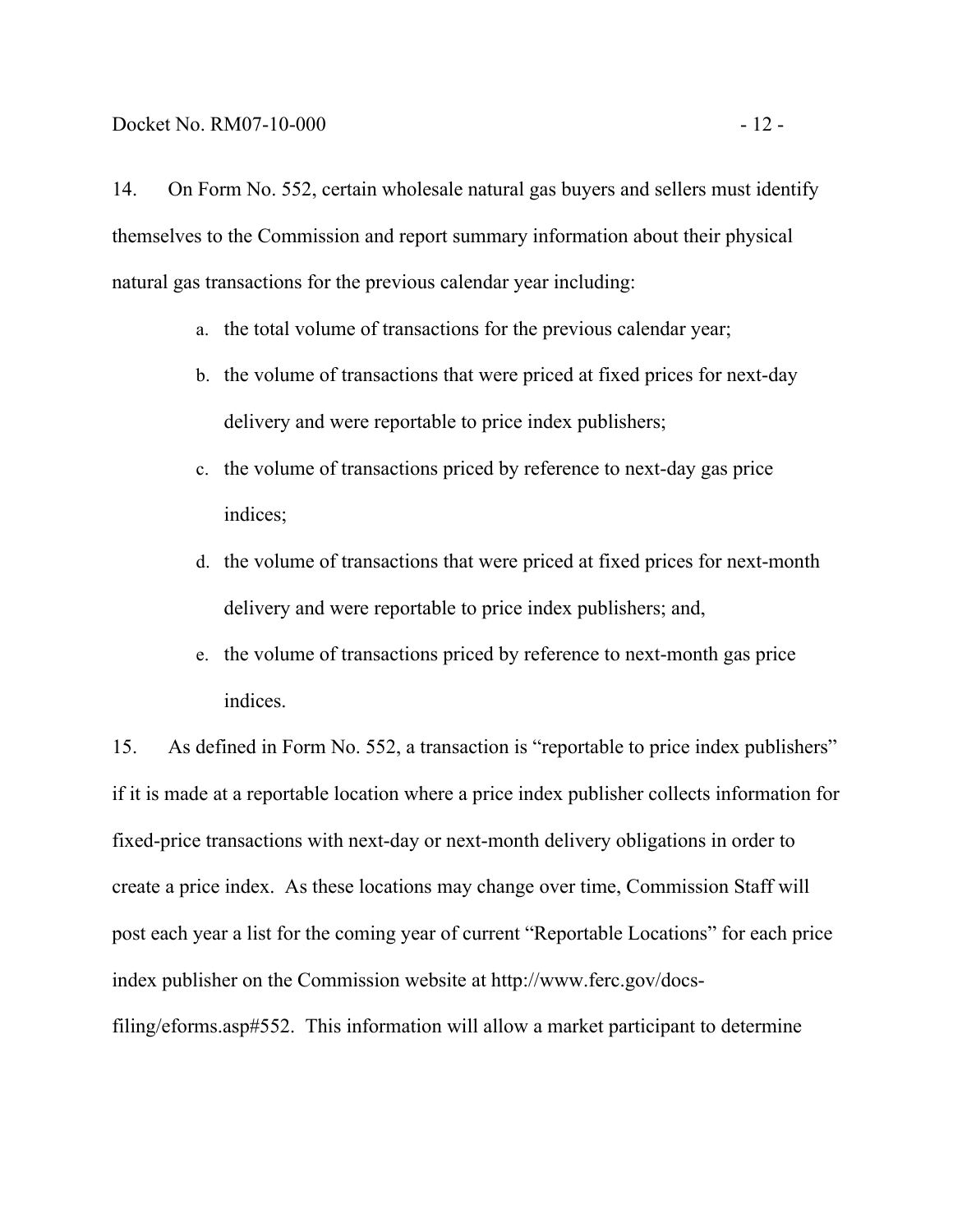whether a transaction should be classified on Form No. 552 as a reportable transaction, i.e., one made at a reportable location.

16. In addition, on the form, a natural gas seller must state whether it operates under blanket certificate authority under § 284.402 of the Commission's regulations, whether it reports transactions to price index publishers, and whether any such reporting complies with the standards provided in  $\S$  284.403(a). <sup>25</sup> Similarly, an interstate pipeline must state whether it operates under blanket certificate authority under § 284.284 of the Commission's regulations, whether it reports transactions to price index publishers and whether any such reporting complies with the standards provided in  $\S 284.288(a)$ .<sup>26</sup>

17. The final rule requires these holders of blanket sales certificates and, also, wholesale buyers and sellers of more than a de minimis volume in the reporting year to report to the Commission on Form No. 552 whether they report transactions to natural

**<sup>25</sup>** In its regulations, the Commission grants automatically blanket certificates of convenience and necessity under section 7 of the Natural Gas Act to interstate natural gas pipelines "to provide unbundled firm and interruptible sales," 18 CFR 284.284 (blanket certificates for unbundled sales services), and to any person who is not an interstate pipeline "to make sales for resale at negotiated rates," 18 CFR 284.402 (blanket market certificate).

<sup>&</sup>lt;sup>26</sup>The Commission recognizes that few if any interstate natural gas pipelines still make wholesale sales. Nevertheless, if they were to sell gas at wholesale in interstate commerce, they would be subject to the final rule. More relevant, of course, is the fact that all of their affiliates making wholesale sales in interstate commerce would be subject to the final rule.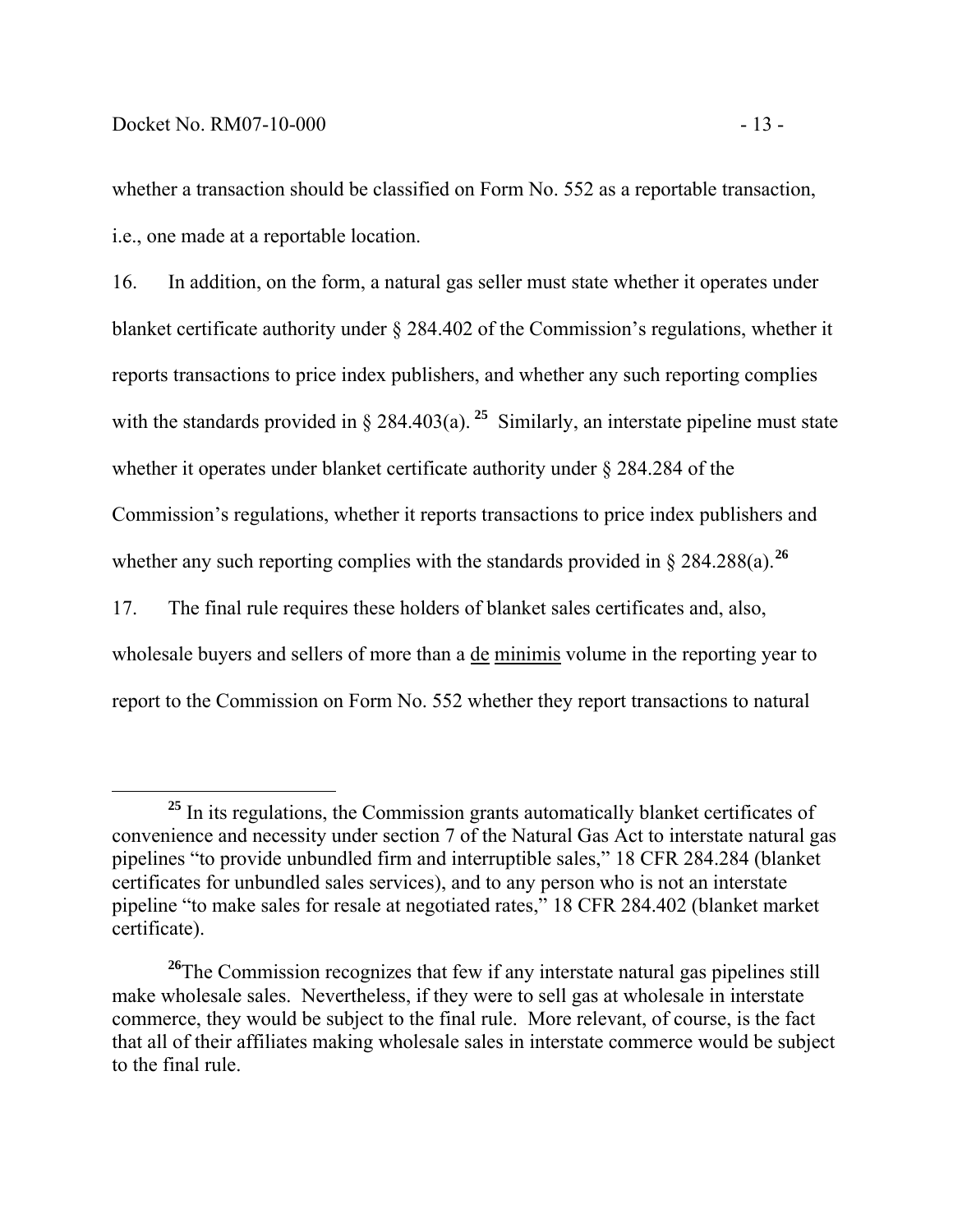gas price index publishers.**<sup>27</sup>** Sellers with blanket sales authority must indicate whether such reporting complies with the Commission's standards for such reporting. Prior to this final rule, such sellers were required to notify the Commission only when it changed their practice regarding such reporting. The final rule will make notifications of reporting status more reliable.

18. The final rule is designed to permit an annual estimate of (a) the size of the physical domestic natural gas market, (b) the use of index pricing in that market, (c) the size of the fixed-price trading market that produces price indices from the subset reported to index publishers, and (d) the relative size of major traders. Obtaining such estimates requires information from all significant buyers and sellers of wholesale natural gas in the United States. The final rule creates an annual requirement that buyers and sellers of more than a de minimis volume of natural gas report volumes of relevant transactions to the Commission.

19. Although the natural gas transparency provisions authorize the Commission to require reporting of detailed transaction-by-transaction information from wholesale natural gas buyers and sellers, the Commission will collect a more limited set of aggregate information designed to assess the market.

**<sup>27</sup>** New 18 CFR 260.401.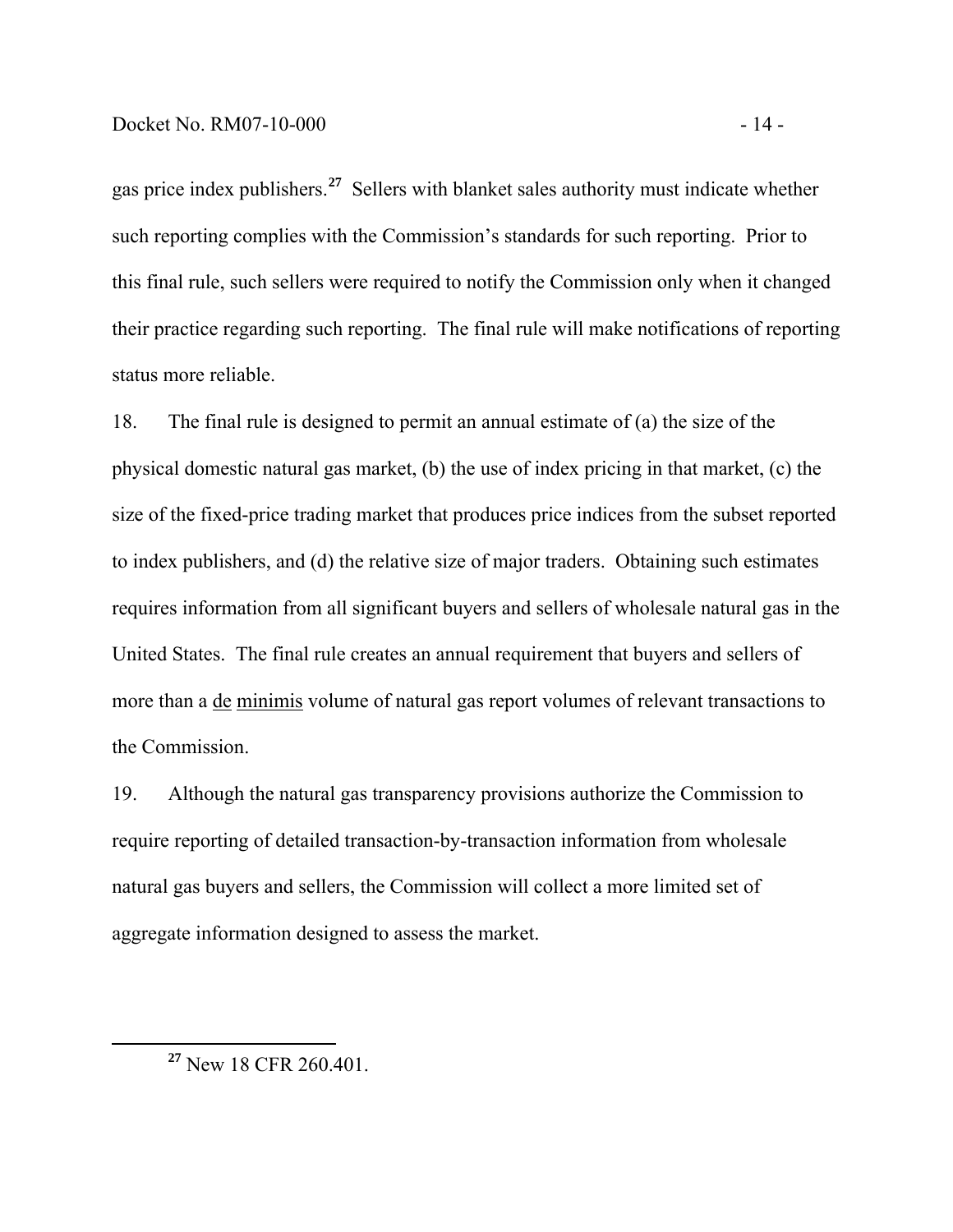## **III. Notice of Proposed Rulemaking**

20. In the NOPR, the Commission proposed that buyers and sellers of more than a de minimis volume of natural gas be required to report aggregate numbers and volumes of relevant transactions in an annual filing. The Commission proposed a form for this reporting, which was attached to the NOPR as "Form [X]."

21. Under the proposed reporting requirement, certain natural gas buyers and sellers would have had to identify themselves to the Commission and report summary information about physical natural gas transactions for the previous calendar year including: (a) their total amount of physical natural gas transactions by number and volume; (b) the breakdown of their transactions by purchases and sales; (c) the number and volume breakdown of their purchases and sales by whether they were conducted in monthly or daily spot markets; and (d) the number and volume breakdown of their purchases and sales by type of pricing, in particular whether that pricing was fixed or indexed.

22. In addition, under the proposal, a natural gas seller would have been required to state whether it operates under blanket certificate authority under § 284.402 of the Commission's regulations, whether it reports transactions to price index publishers and whether any such reporting complies with the standards provided in § 284.403(a). Similarly, an interstate pipeline would have been required to state whether it operates under blanket certificate authority under § 284.284 of the Commission's regulations, and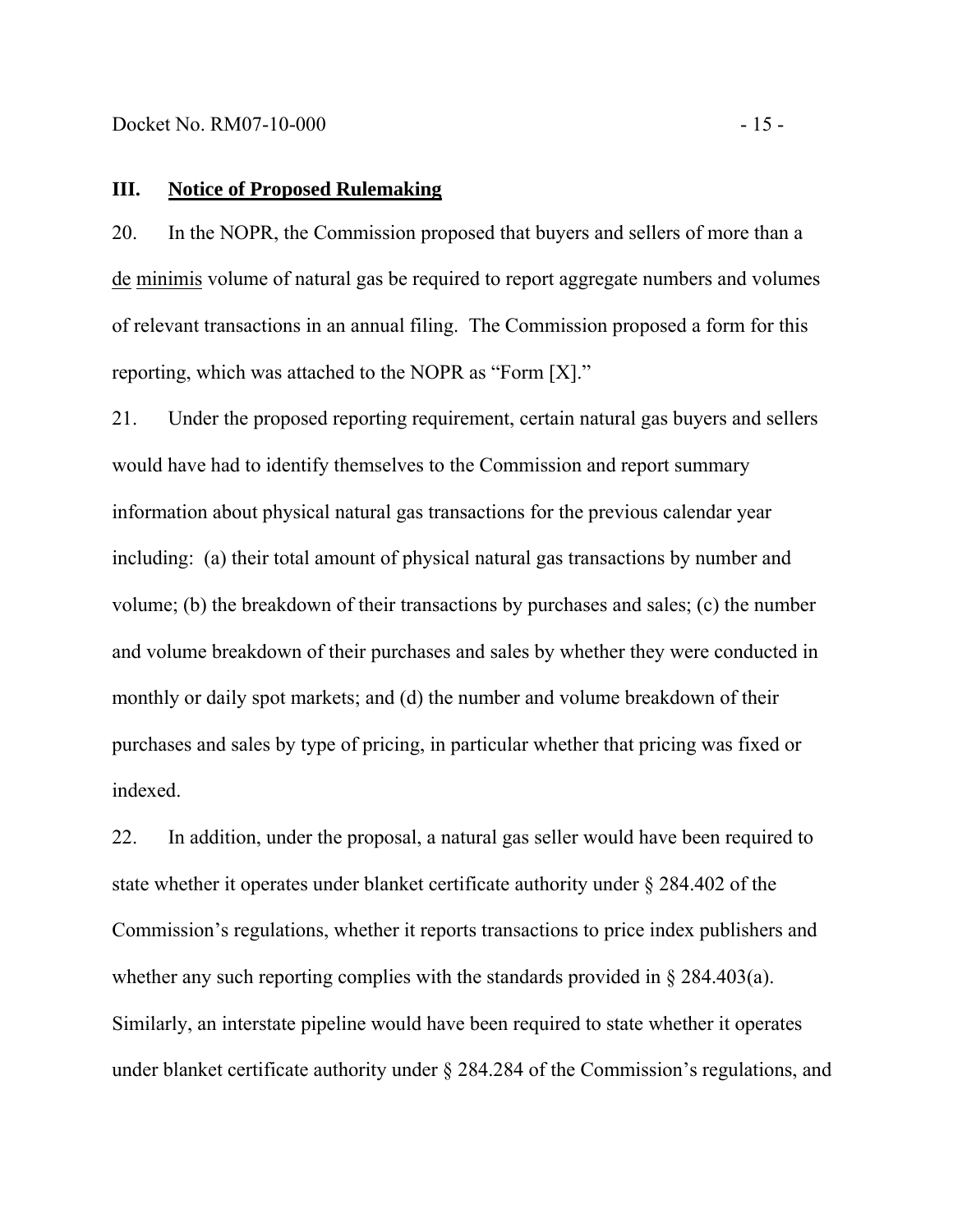whether it reports transactions to price index publishers and whether any such reporting complies with the standards provided in § 284.288(a).

23. In response to the NOPR, seventy-four entities filed comments. Commission Staff held an informal workshop to discuss implementation and other technical issues associated with the proposals set forth in the NOPR on July 24, 2007. Following the workshop, twenty-nine entities filed reply comments.

### **IV. Comments on the Notice of Proposed Rulemaking**

#### **A. Merits of Annual Reporting Requirement**

24. As an initial matter, no commenter asserted that the Commission lacked jurisdiction to implement the annual reporting proposal or lacked jurisdiction over market participants required to report, i.e., "any buyer or seller that engaged in wholesale physical natural gas transactions the previous calendar year."**<sup>28</sup>**

25. The vast majority of commenters on this issue supported the annual reporting proposal, although many suggested refinements. For instance, MidAmerican Energy Company and PacifiCorp (MidAmerican) supported the reporting proposal and praised FERC's "sensible approach," which would "help market participants and state and federal regulators better understand the natural gas market and pricing process."**<sup>29</sup>**

**<sup>28</sup>** New 18 CFR 260.401(b).

<sup>&</sup>lt;sup>29</sup>MidAmerican Comments at 1 & 5; see also Statoil Comments at 4-5 (supporting annual reporting requirement).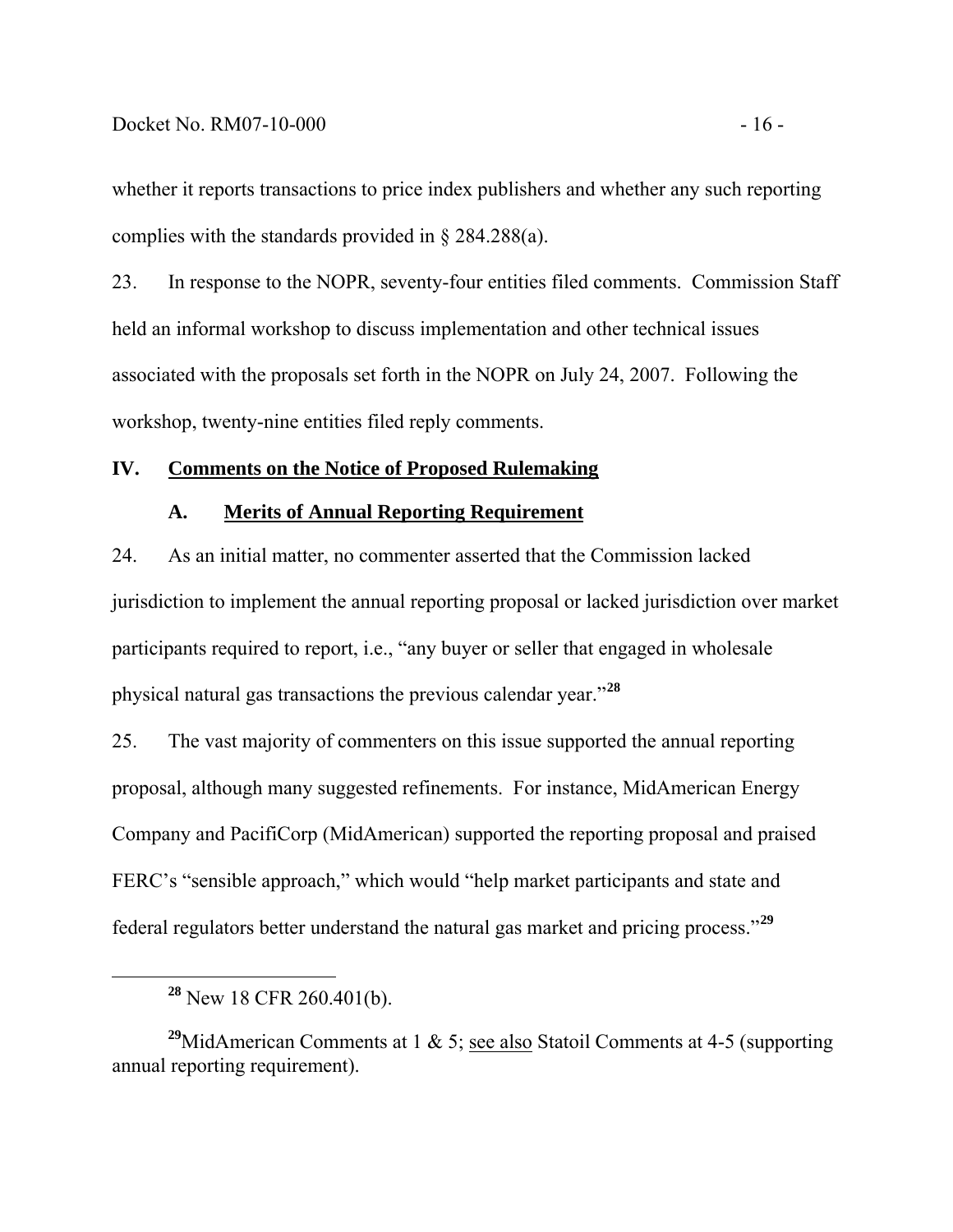Similarly, Wisconsin Electric Power Company and Wisconsin Gas Company LLC (the Wisconsin Companies) supported the reporting proposal stating that the "benefits of such a reporting regime outweigh the expenditures of resources necessary to implement."**<sup>30</sup>** The Wisconsin Companies cautioned, however, that "[a]ny further frequency or granularity in the reporting requirements … would be unduly burdensome."**<sup>31</sup>** The Wisconsin Companies proposed changes to the information reported, suggesting a simple breakdown for transaction information between monthly or daily spot markets would be insufficient and suggesting obtaining information about transactions of longer than a month and intraday transactions.<sup>32</sup> The Wisconsin Companies reasoned that these categories of transactions "make up a substantial amount of the purchases and sales conducted by the Companies and therefore need to be included in the reporting."**<sup>33</sup>** 26. The Public Service Commission of New York (PSCNY) supported the annual reporting proposal as a way to "provide critical information to analyze the important volumetric relationships between the fixed-price day-ahead or month-ahead transactions that form price indices."**<sup>34</sup>** The Producer Coalition**<sup>35</sup>** also supported the annual reporting

**<sup>31</sup>**Id.

**<sup>32</sup>**Id. at 6.

**<sup>33</sup>**Id.

**<sup>30</sup>**Wisconsin Companies Comments at 4.

**<sup>34</sup>**PSCNY Comments at 2.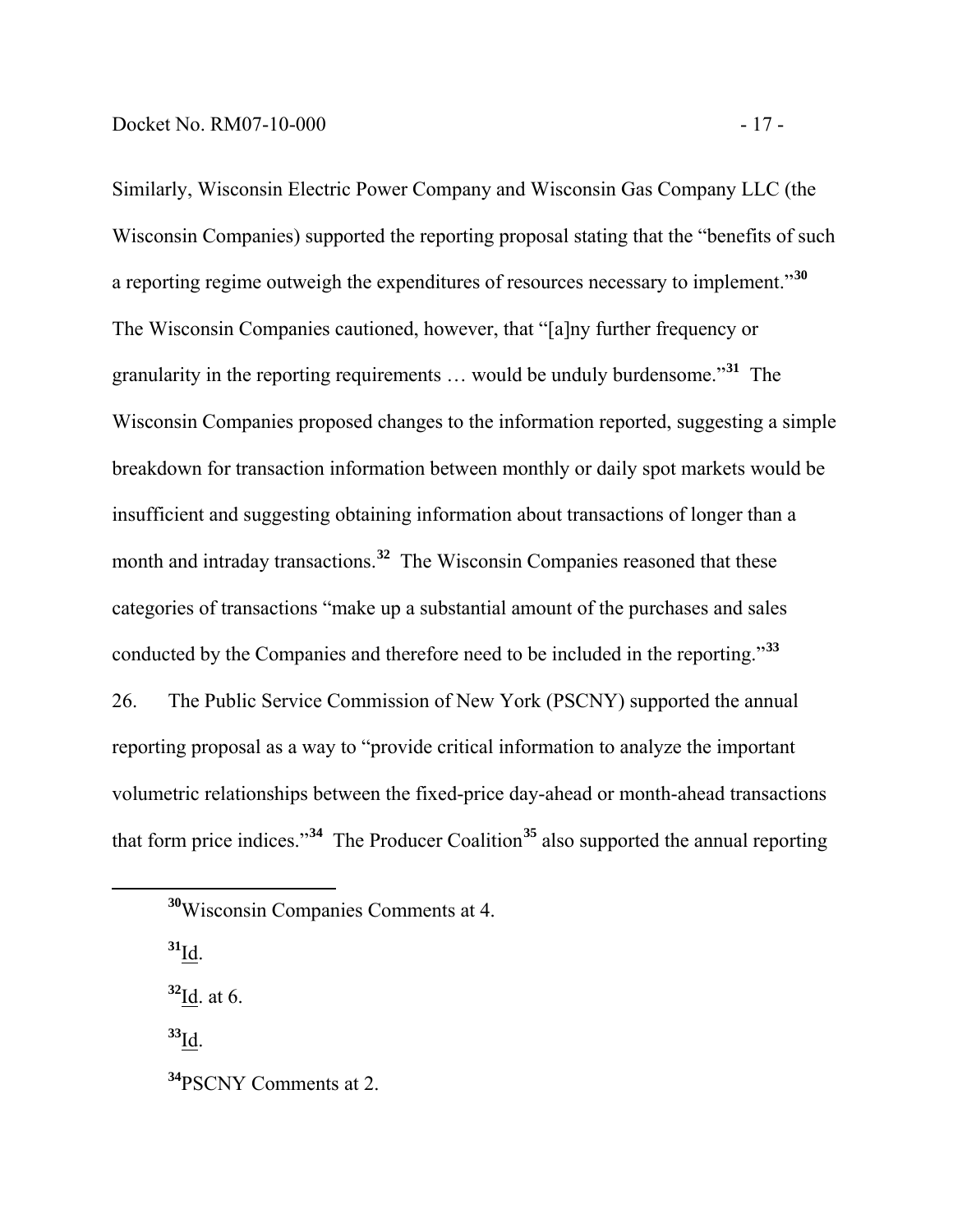proposal as a way to create greater market confidence and transparency. The information obtained from the requirement, according to the Producers Coalition, would result in greater understanding of the prices and availability of physical natural gas in interstate commerce and allow for assessment of the ratio of fixed-price transactions to indexpriced transactions.**<sup>36</sup>** AGA supported the annual reporting of transaction data "because it could provide valuable information regarding the size of the physical natural gas markets."**<sup>37</sup>**

27. In opposition to the annual reporting proposal, Morgan Stanley Capital Group Inc. (MSCG) contended that the Commission did not establish in the NOPR a clear connection between the required annual reporting and the statutory goal to achieve price transparency in the physical gas markets.**<sup>38</sup>** For its part, MSCG asserted its confidence in the markets and contended it did not need the information that would be provided through the annual reporting requirement proposal.**<sup>39</sup>** MSCG observed that the price indices are already good and are getting better which renders any annual reporting requirement an

**<sup>39</sup>**Id.

**<sup>35</sup>**The Producer Coalition consists of three independent producers: Forest Oil Corporation; Hydro Gulf of Mexico LLC; and, Newfield Exploration Company.

**<sup>36</sup>**Producer Coalition at 3.

**<sup>37</sup>**AGA Comments at 3.

**<sup>38</sup>**MSCG Comments at 7.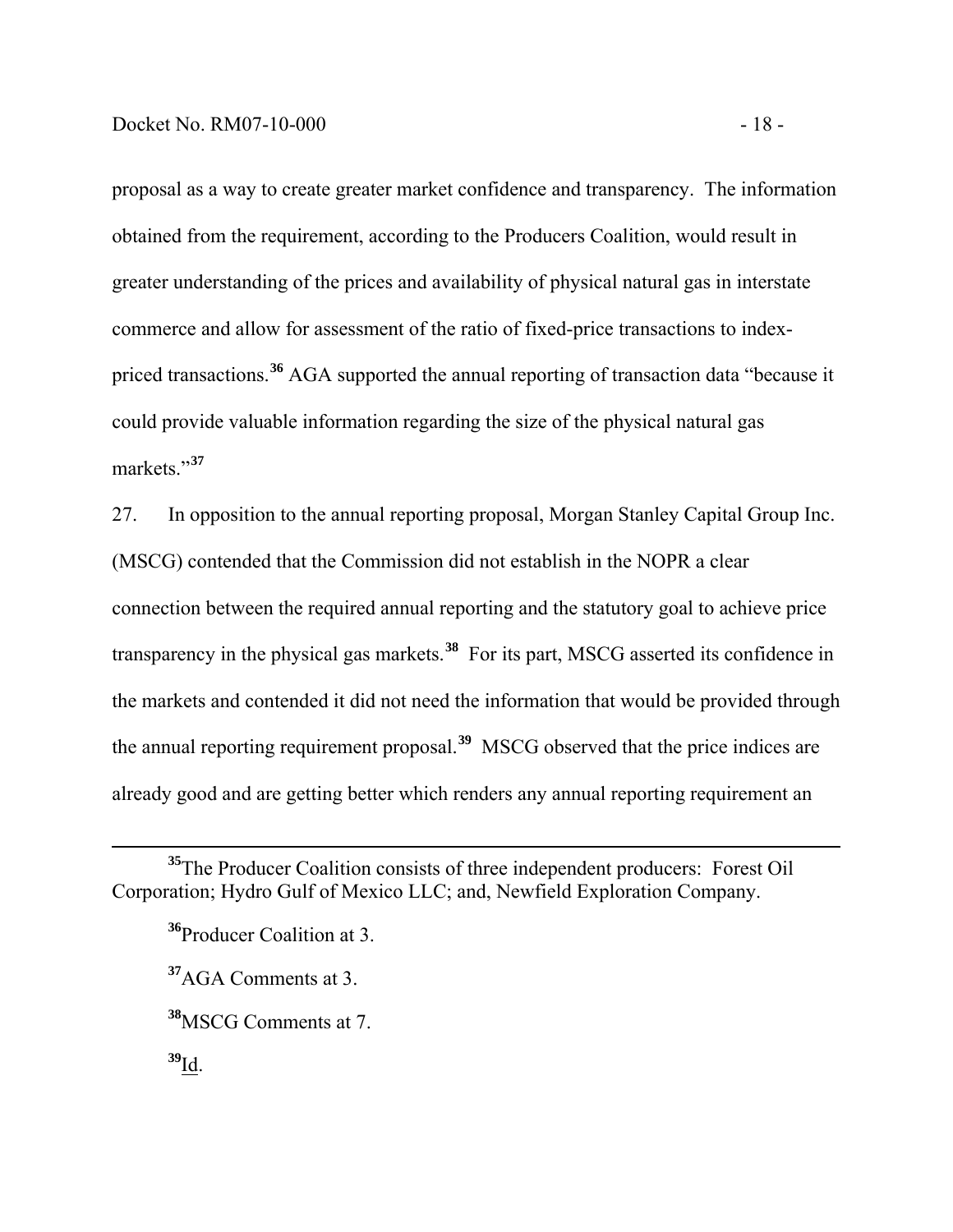unnecessary burden.**<sup>40</sup>** MSCG described the proposal as an "additional regulatory intervention to benefit the publishers' commercial enterprise."**<sup>41</sup>** Also in opposition, DCP Midstream LLC (DCP) objected to the annual reporting proposal as unnecessary given that there are other sources available for the information sought in the proposal.**<sup>42</sup>**

28. Platts, a price index publisher, proposed revisions to the annual reporting proposal. Platts contended that as drafted the annual reporting proposal could provide misleading information regarding the universe of fixed-price transactions and create a misleading comparison of fixed-priced transactions and index-priced transactions.**<sup>43</sup>** This problem arises, according to Platts, because the proposed definition of fixed-price transactions lumped together two categories of fixed-price transactions: (a) fixed-price transactions that are eligible for inclusion in a published price index ("indexable" as described by Platts); and (b) fixed-price transactions that are not eligible. Without distinguishing these two categories, the information reported could not be used to determine the percentage of fixed-price transactions that are reported to price index publishers.**<sup>44</sup>** Platts summarized the problem: "the proposed reporting form would sweep up far more physical fixed-price

**<sup>40</sup>**Id.

**<sup>41</sup>**Id.

**<sup>42</sup>**DCP Comments at 4-6. **<sup>43</sup>**Platts Comments at 4-7.

**<sup>44</sup>**Id. at 5.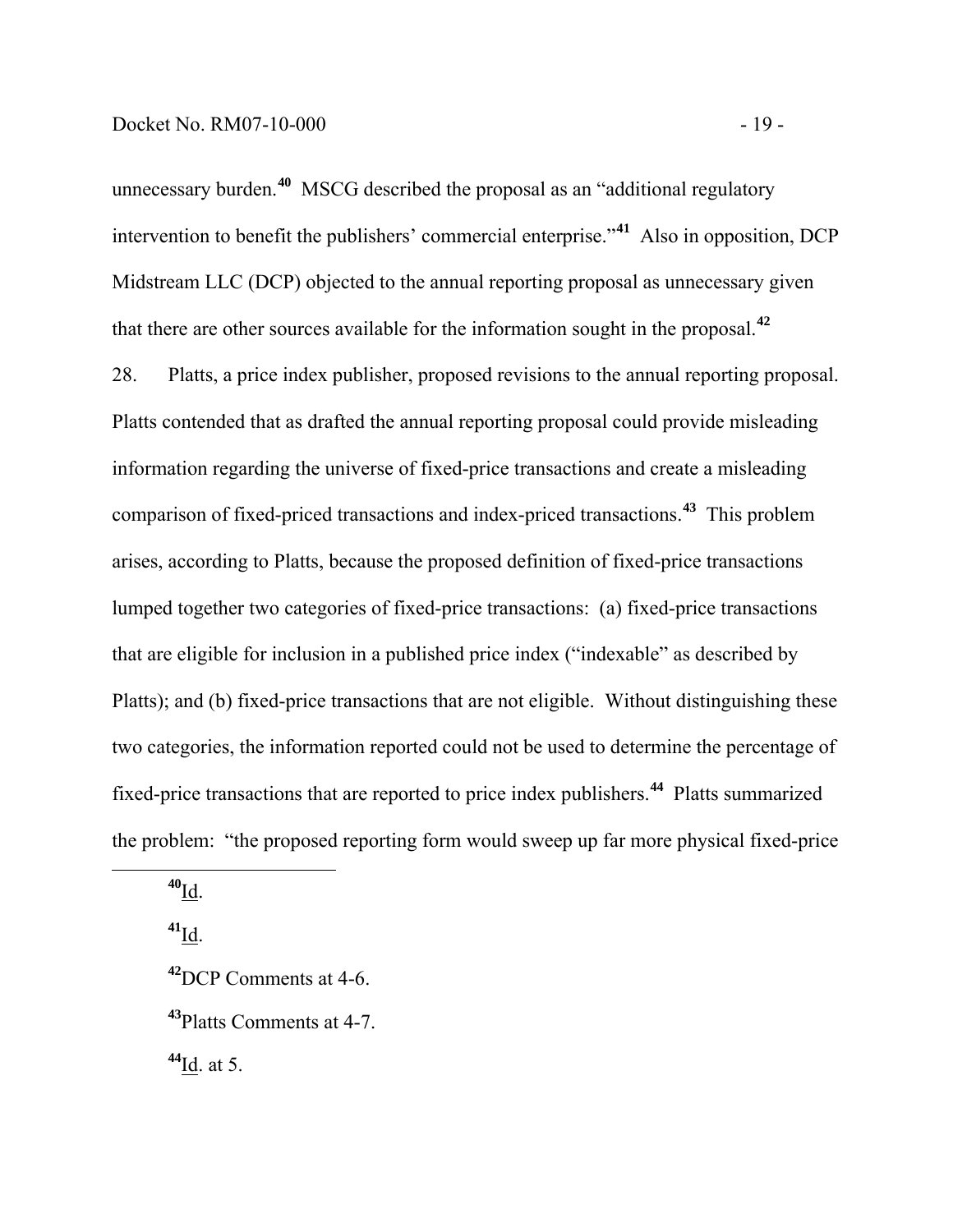deals than are eligible for inclusion in Platts's indices. Rather than enabling a comparison of apples to apples, it would compare apples and fruit salad."**<sup>45</sup>**

29. To avoid this problem, Platts recommended that the Commission distinguish between "transactions that are eligible to be included in [published price] indices and those that are not."**<sup>46</sup>** In support of this recommendation, American Public Gas Association (APGA) advocated changing the survey form to obtain data to determine "what proportion of reportable fixed-price transactions are actually being reported" to index publishers.**<sup>47</sup>** APGA asserted that, when survey data are collected, FERC should "be able to determine once and for all whether the indices, on the basis of which hundreds of millions of dollars of natural gas are traded, are grounded in fixed-price transactions representing most of the fixed-price transactions being consummated in the market."**<sup>48</sup>**

30. Platts, in its comments, also suggested that all companies – not just blanket certificate holders – notify the Commission annually of their price reporting status.**<sup>49</sup>**

**<sup>45</sup>**Id. at 7.

**<sup>46</sup>**Id. at 4.

**<sup>47</sup>**APGA Reply Comments at 1; see also AGA Reply Comments at 7 (supporting "capture" of transactions eligible to be reported to a price index publisher).

**<sup>48</sup>**APGA Reply Comments at 3.

**<sup>49</sup>**Platts Comments at 8.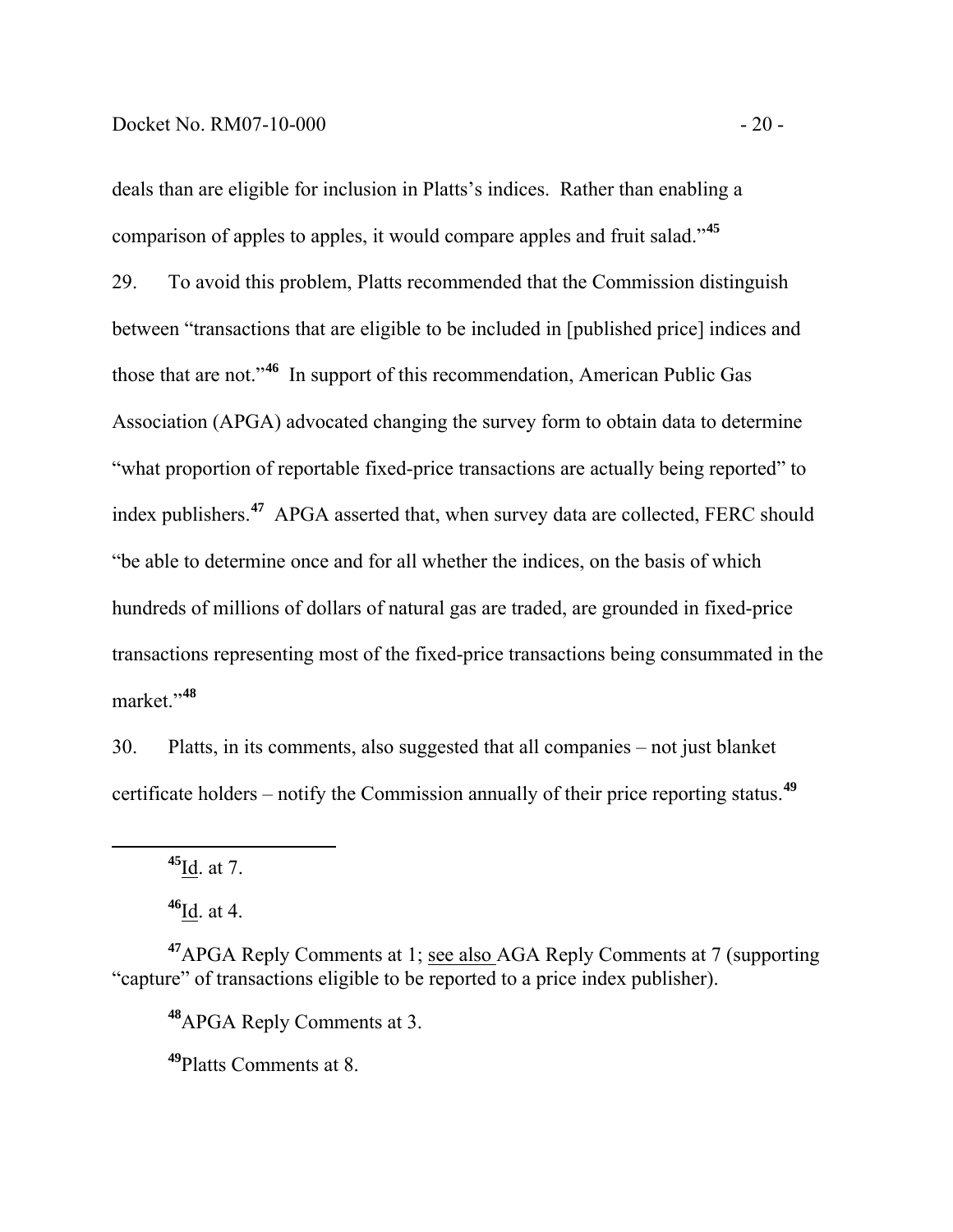Additionally, Platts suggested that all companies affirm that their price reporting practices comply with the Policy Statement procedures.**<sup>50</sup>**

31. Calpine Corporation (Calpine) contended that the Commission should avoid collection of information that is available elsewhere. As an example, Calpine suggested that a market participant that submits information on its fossil-fuel purchases to the U.S. Department of Energy's Energy Information Administration (EIA) not be required to file an annual report at the Commission.**<sup>51</sup>**

## **B. De Minimis Threshold**

32. In the NOPR, the Commission proposed to define a de minimis market participant as a market participant that engages in physical natural gas transactions that amount by volume to less than 2,200,000 MMBtus annually and to exclude such de minimis market participants from reporting transaction information.**<sup>52</sup>** Several commenters sought to increase the de minimis threshold.**<sup>53</sup>** MSCG supported a higher de minimis volume based on 200 standard futures contracts per day as a way to focus only on large sellers.**<sup>54</sup>**

**<sup>50</sup>**Id.

**<sup>51</sup>**Calpine Comments at 4.

**<sup>52</sup>**NOPR at P 52.

**<sup>53</sup>**MSCG Comments at 10; Northwest Industrial Gas Users Comments at 7-10; Independent Oil & Gas Association of West Virginia at 3-4.

**<sup>54</sup>**MSCG Comments at 10; see also INGAA Comments at 8 (supporting MSCG's de minimis proposal).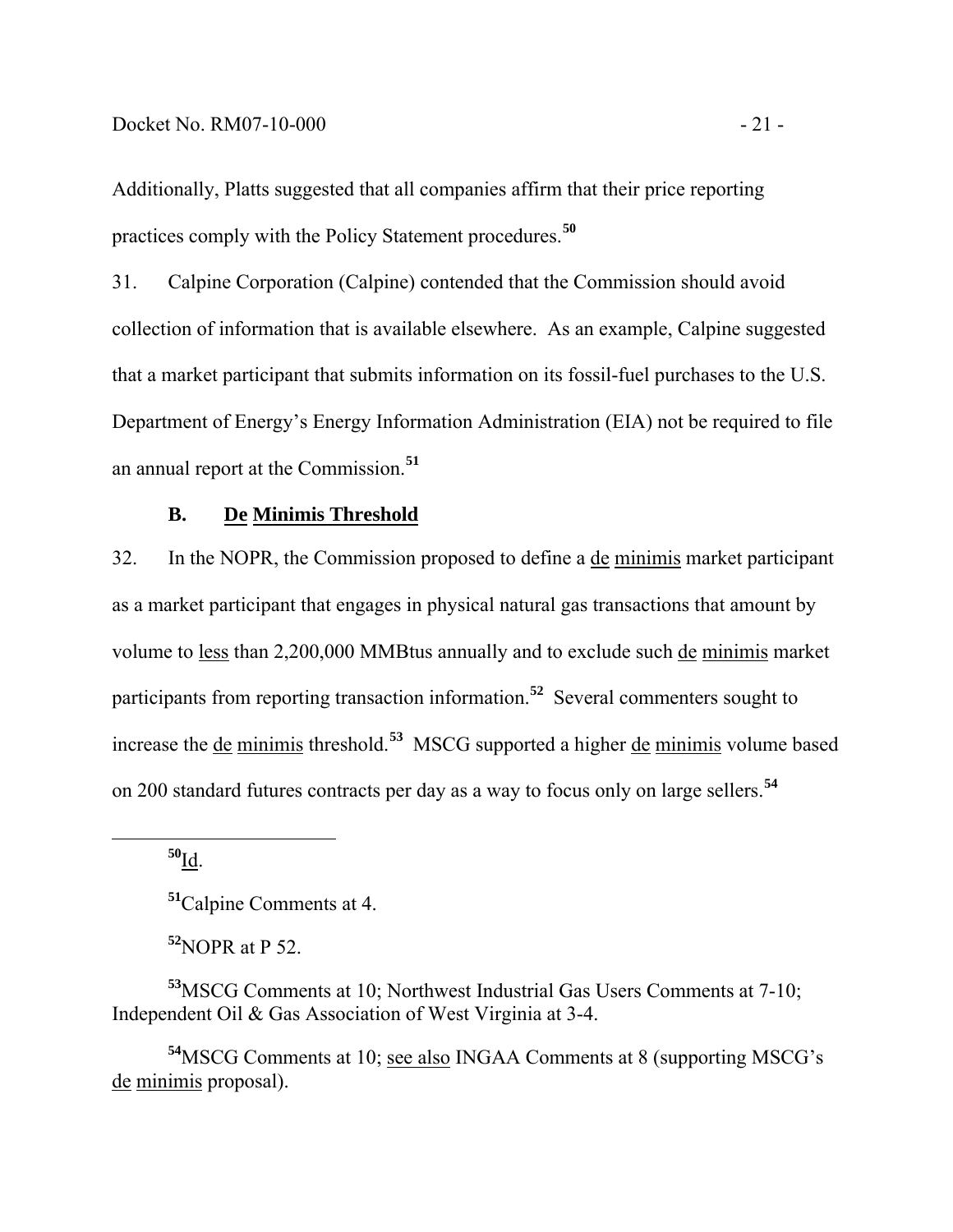Northwest Industrial Gas Users (Northwest Industrials) argued for increasing the annual volume threshold significantly from the proposed 2,200,000 MMBtus per year to 136,000,000 MMBtu per year.**<sup>55</sup>** Independent Oil & Gas Association of West Virginia proposed a greater de minimis threshold of 10,000,000 MMBtu/year.**<sup>56</sup>** A greater de minimis threshold would reduce the burden, it contended, for some of its small producer-members.**<sup>57</sup>** The Wisconsin Companies called for a greater de minimis threshold because the threshold set forth in the NOPR uses "physical volumes consumed [and, thus], may ignore the reality of daisy chain sales; that is, many transactions can occur before natural gas ultimately reaches the consumer."**<sup>58</sup>**

33. Some commenters supported the Commission's proposed de minimis threshold.**<sup>59</sup>** The Texas Alliance of Energy Producers (Texas Alliance) contended that the de minimis threshold for annual transaction reporting is reasonable.**60** IPAA advocated setting the

**<sup>55</sup>**Northwest Industrials at 7-10.

**<sup>56</sup>**West Virginia Independents Comments at 3-4.

**<sup>57</sup>**Id.

**<sup>58</sup>**Wisconsin Companies Comments at 5.

**<sup>59</sup>**See, e.g., APGA Comments at 10.

**<sup>60</sup>**Texas Alliance Comments at 12.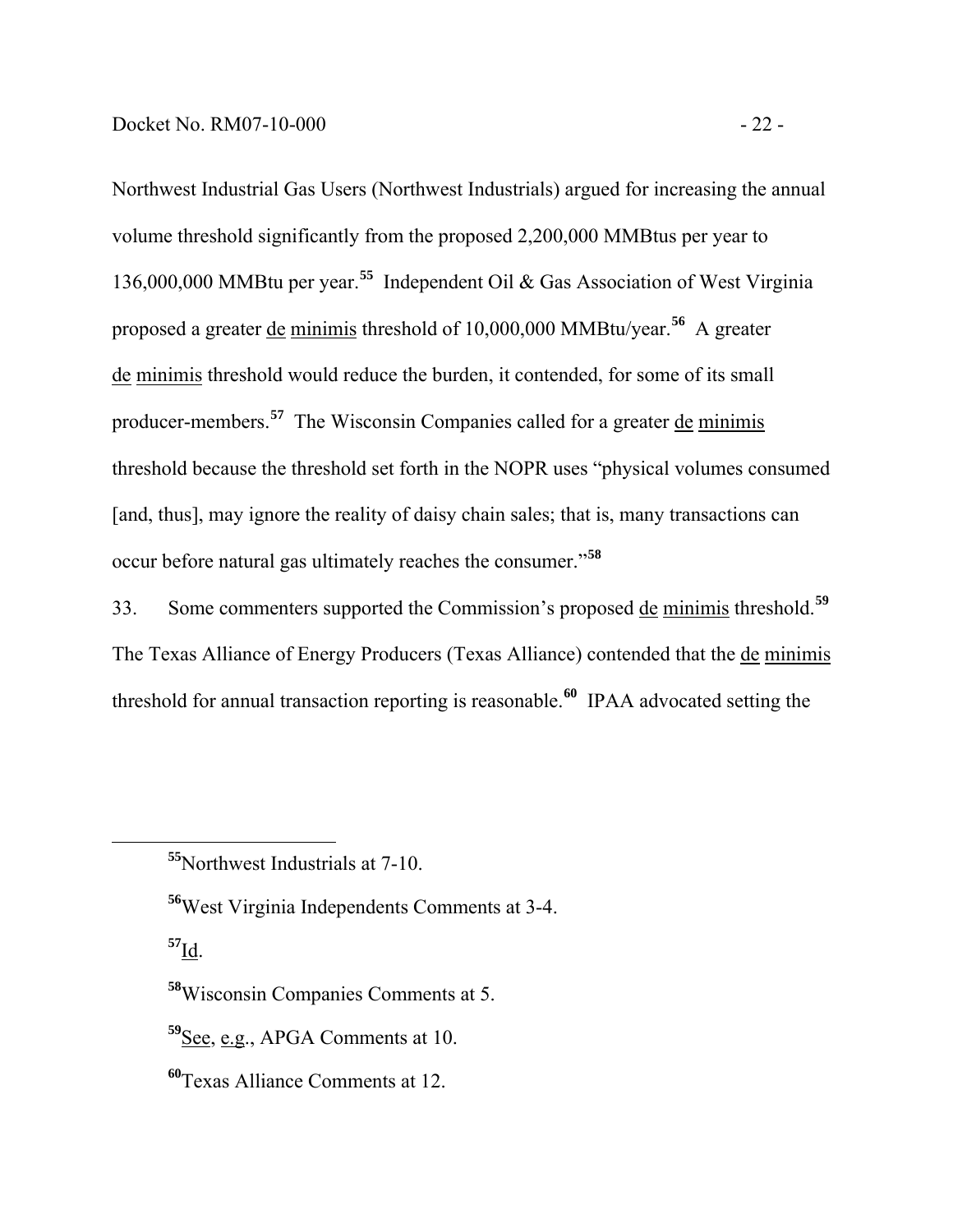de minimis threshold as a function of the market size rather than setting it as a fixed number.**<sup>61</sup>**

34. The Interstate Natural Gas Association of America (INGAA) sought clarification that a de minimis market participant need only file basic identification and whether it reports transactions to index price publishers.**<sup>62</sup>**

# **C. Exclusion of Certain Transactions**

35. Commenters sought to exclude certain transactions from the reporting requirement. INGAA sought to exclude interstate pipeline transactions associated with cash-out and operations because such information is already reported by some in Form No. 2 and on electronic bulletin board (EBB) postings and because such operational transactions would only distort assessment of the quantity of gas available for trading in the interstate market.**63** The Oklahoma Independent Petroleum Association (Oklahoma IPA) sought to exclude transactions priced pursuant to a "percentage of proceeds" contract under which a producer is required to sell any gas produced and receive the percentage of proceeds realized by the buyer.**64** Oklahoma IPA argued that sellers of

**<sup>61</sup>**IPAA Comments at 3-4.

**<sup>63</sup>**Id. at 9.

**<sup>64</sup>**Oklahoma IPA Comments at 3.

**<sup>62</sup>**INGAA Comments at 8.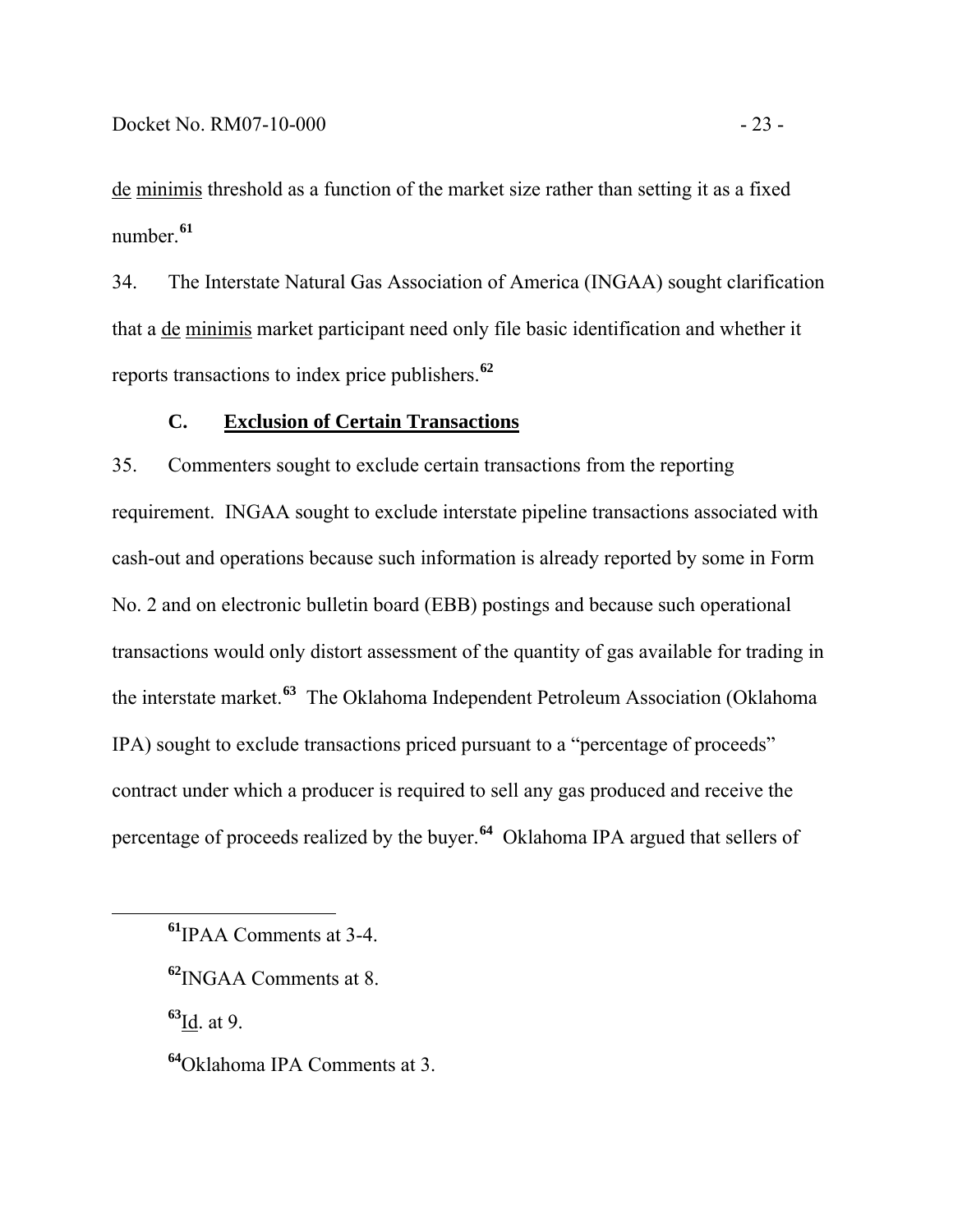such contracts have no influence on the price for the sale of gas.**<sup>65</sup>** Along those lines, Oklahoma IPA argued that the de minimis threshold is too low.**<sup>66</sup>**

36. Shell sought to exclude reporting transactions that are related to operational functions and transactions between affiliates.**<sup>67</sup>** As transactions related to operational functions, Shell included imbalance make-up, royalty-in-kind payments, gas provided for processing such as plant thermal reduction (shrinkage), and purchases and sales related to the production and gathering function.**<sup>68</sup>** Such transactions, Shell contended, are not part of the wholesale market and their reporting would not provide a meaningful benefit.**<sup>69</sup>** As to affiliate transactions, Shell noted that the Commission's Policy Statement excludes transactions between affiliate companies.**<sup>70</sup>**

37. MSCG supported the exclusion of financially settled transactions from the proposed reports, claiming that the Commission lacks jurisdiction over natural gas futures

**<sup>67</sup>**Shell Comments at 8.

**<sup>68</sup>**Id.

**<sup>69</sup>**Id. at 8-9.

**<sup>70</sup>**Id. at 9 (citing Price Discovery in Natural Gas and Electric Markets, Policy Statement on Natural Gas and Electric Price Indices, 104 FERC ¶ 61,121 (2003) (Policy Statement)).

**<sup>65</sup>**Id. at 3; see also Hess Corporation Comments at 4-6.

**<sup>66</sup>**Oklahoma IPA Comments at 3.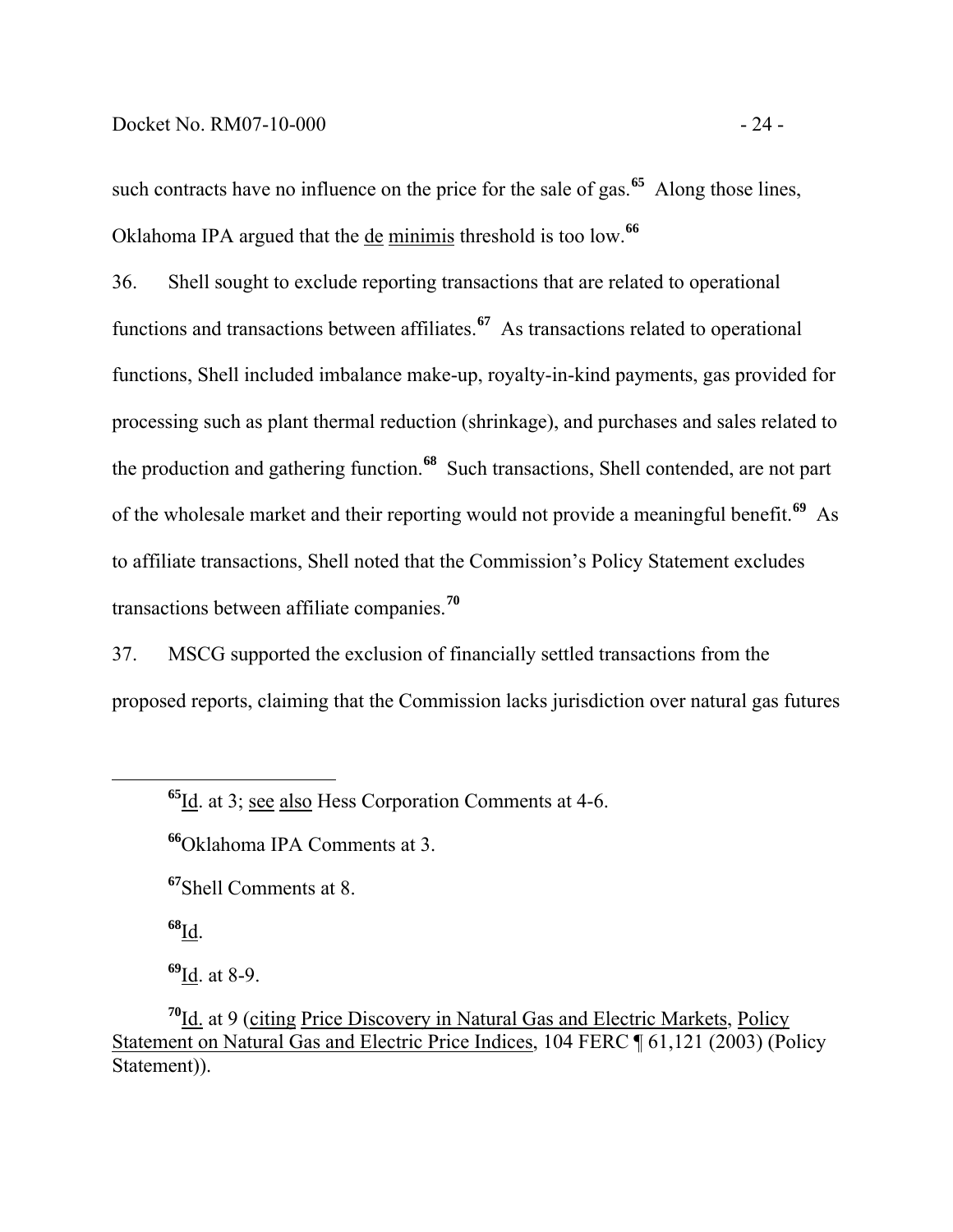contracts that are not settled through physical delivery.**<sup>71</sup>** Further, MSCG asserted that the Commission's memorandum of understanding with the Commodity Futures Trading Commission could facilitate obtaining such information.**<sup>72</sup>**

38. The Natural Gas Supply Association (NGSA) sought clarification that a market participant did not need to report the following transactions: 1) liquefied natural gas (LNG) import transactions prior to regasification; 2) natural gas exports from LNG liquefaction facilities; 3) transactions related to export for re-import; 4) transactions among affiliates; 5) sales and purchases in Alaska; and 5) sales to or purchases by an enduser.**<sup>73</sup>**

39. Several commenters sought to exclude retail transactions involving end-use customers from reporting. In its reply comments, the American Forest & Paper Association contended that end-use customers should not be required to report end-use purchases because end-use purchases do not play a role in setting index prices.**<sup>74</sup>** NGSA sought clarification that the Commission did not intend to require the reporting of non-

 $72$ <sub>Id.</sub>

**<sup>73</sup>**NGSA Comments at 15.

**<sup>74</sup>**AF&PA Comments at 5-7; see also NGSA Comments at 12-14; Industrial Energy Consumers of America Comments at 3.

**<sup>71</sup>**MSCG Comments at 8.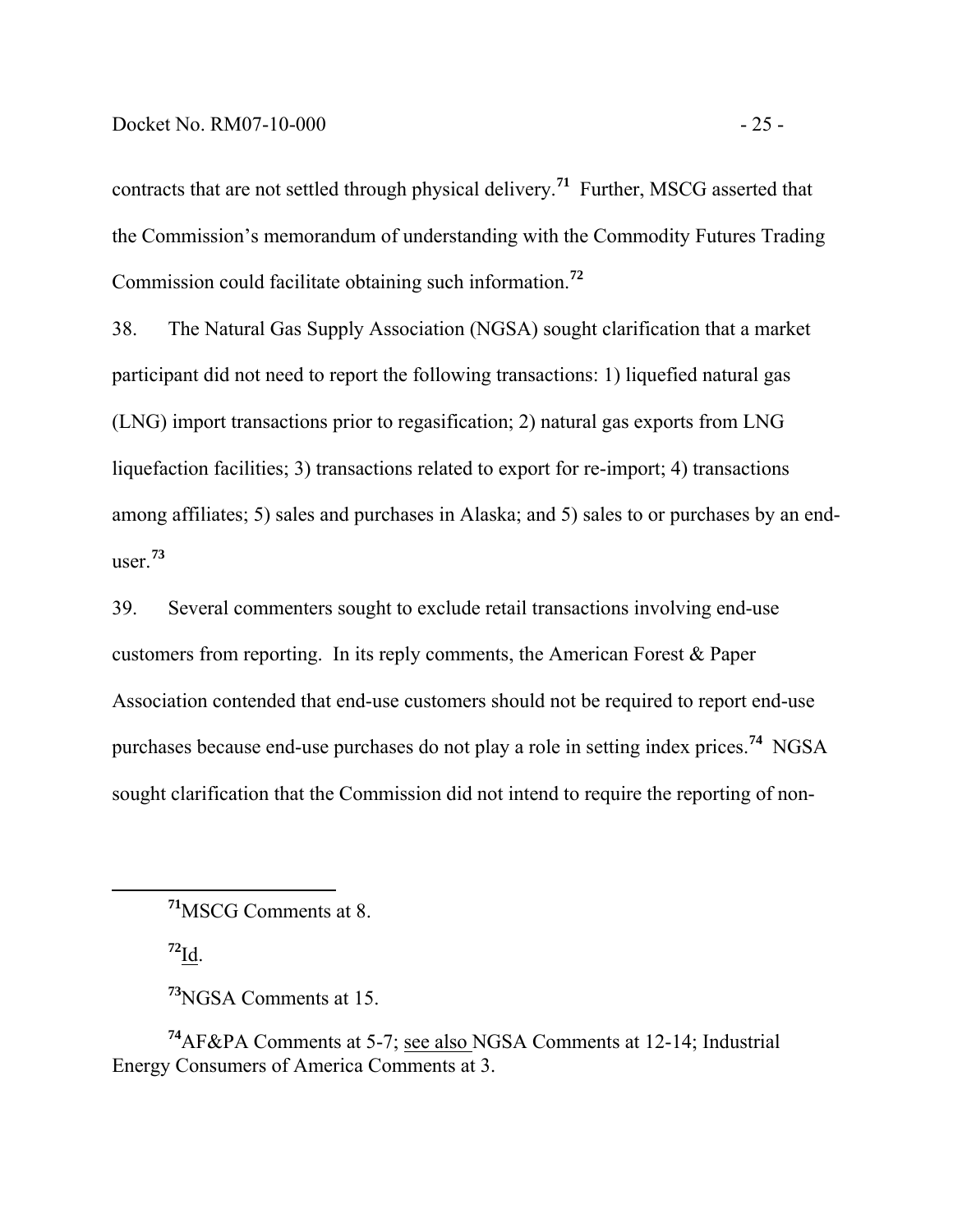wholesale transactions in the annual report.<sup>75</sup> NGSA contended that the Commission must limit reporting to wholesale transactions made in interstate commerce because section 23 of the Natural Gas Act limits the information the Commission may obtain to wholesale transactions in interstate commerce.**<sup>76</sup>**

40. AGA called for the Commission to exclude reporting of retail sales or volumes transported for others under retail choice programs.**<sup>77</sup>** The National Energy Marketers Association (NEM) requested that retail transactions be exempt from any reporting requirement.**<sup>78</sup>**

41. EnCana Marketing seeks clarification that the reporting requirement only applies to transactions in the United States.**<sup>79</sup>**

#### **D. Mandatory Reporting of Fixed-Price Transactions to Publishers**

42. Some commenters advocated for the Commission to use its transparency authority to require mandatory reporting of fixed-price transactions directly to price index publishers or indirectly to them through the Commission. APGA sees the annual reporting proposal set forth in the NOPR "as an important first step in the journey

**<sup>77</sup>**AGA Comments at 3.

**<sup>78</sup>**NEM Comments at 4-7.

**<sup>79</sup>**EnCana Marketing Comments at 5.

**<sup>75</sup>**NGSA Comments at 14.

**<sup>76</sup>**NGSA Comments at 12; see also Honeywell Reply Comments at 2.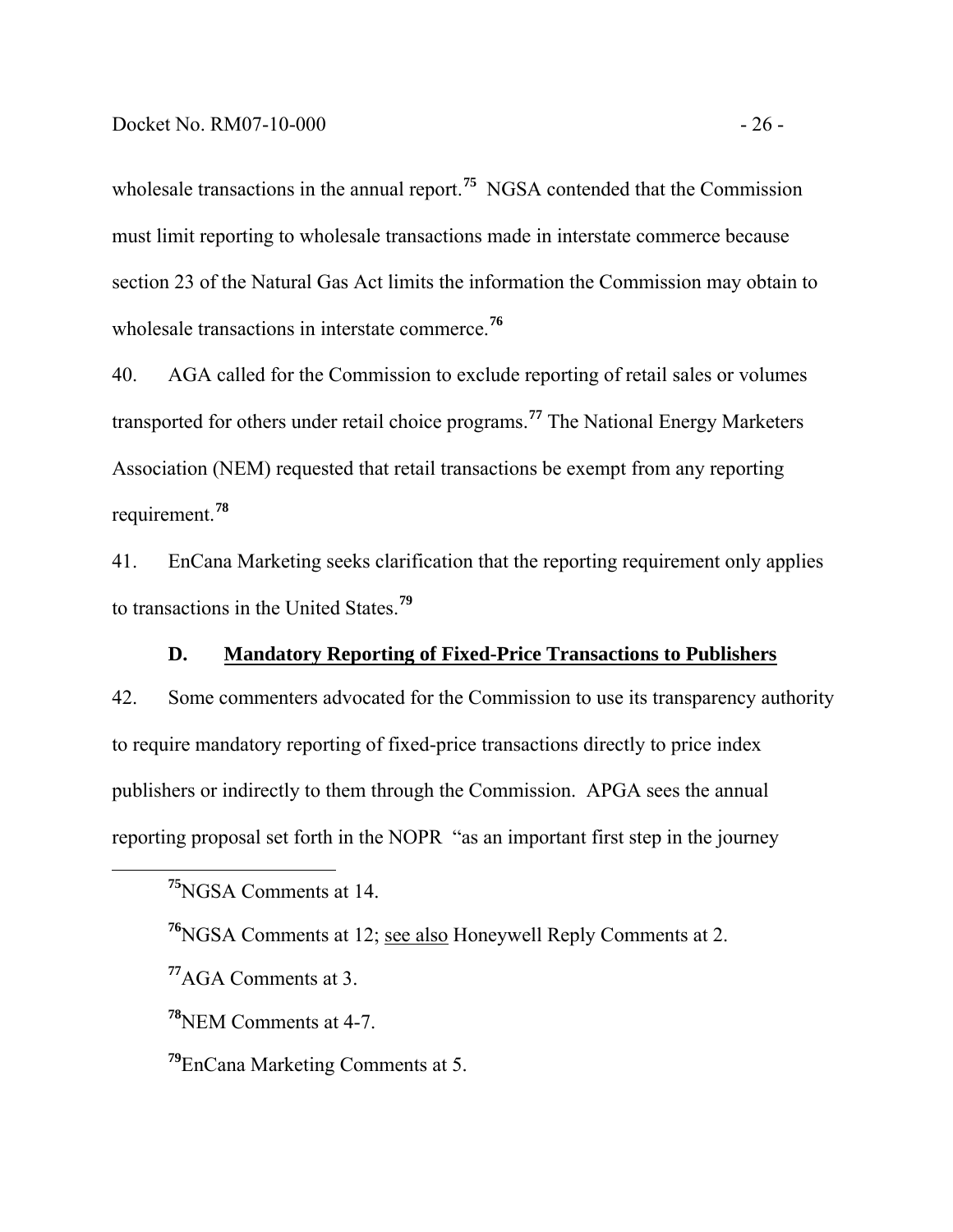towards full transparency in the physical market," but stated that the Commission should go further and seek mandatory reporting of fixed-price transactions.**<sup>80</sup>**

43. In contrast, other commenters objected to any mandatory reporting of fixed price transactions.**<sup>81</sup>** For instance, concurring with the Commission's reasoning set forth in the NOPR, the NEM opposed mandatory reporting, saying that voluntary reporting with a safe harbor for a good-faith effort is sufficient.**<sup>82</sup>**

# **E. Purchases and Sales**

44. Several commenters objected to reporting of information regarding purchases. Several parties asserted that double-counting would result from the inclusion of purchases and sales.**<sup>83</sup>** EnCana Marketing (USA) Inc. (EnCana Marketing) called for reporting on only sales of natural gas and not for purchases.**<sup>84</sup>** EnCana Marketing asserted there is no value in reporting purchases "other than to enlarge the universe of market participants obligated to undertake the new reporting requirement.<sup>85</sup>

**<sup>80</sup>**APGA Comments at 5-8.

**<sup>81</sup>**Platts also supports FERC's "continued reliance on voluntary price reporting." Platts Comments at 2; see also Electric Energy Institute (EEI) and the Alliance of Energy Suppliers Reply Comments at 3; ONEOK Energy Services Co. L.P. Comments at 3.

**<sup>82</sup>**NEM Comments at 2-3.

**<sup>83</sup>**See, e.g., Northwest Industrials Reply Comments at 4.

**<sup>84</sup>**EnCana Marketing at 8-9.

**<sup>85</sup>**Id. at 9.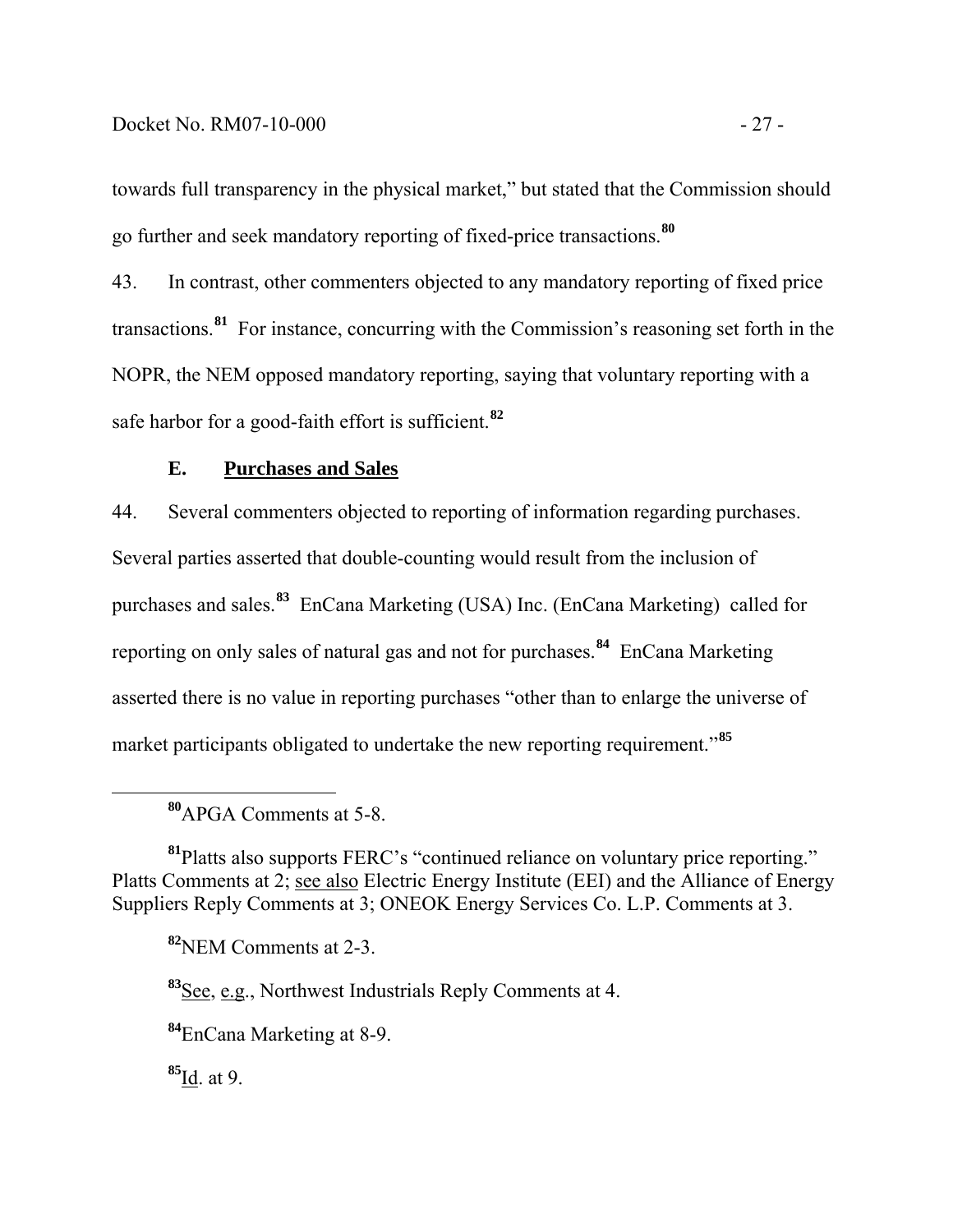45. MSCG stated that the Commission should require the reporting of only sales, not purchases, contending that requiring buyers to report purchases would be overreaching.**<sup>86</sup>** The Texas Alliance contended it would be more efficient to require only the purchaser and/or recipient of gas from producers to file a report.**<sup>87</sup>**

# **F. Frequency of Reporting**

46. Several commenters support reporting no more frequently than annually. EnCana Marketing contended that reporting more frequently than annually would be burdensome while not providing a significant benefit.<sup>88</sup> MSCG contended that any reporting should be annual, unless a clear connection can be established that more frequent reporting results in greater transparency.**<sup>89</sup>** In contrast, the National Association of Royalty Owners (NARO) favored monthly transaction reporting rather than just annual reporting; it stated that monthly as well as regional reporting would be more useful to royalty owners, including for the monitoring of price index reliability.**<sup>90</sup>**

**<sup>89</sup>**MSCG Comments at 9.

**<sup>86</sup>**MSCG Comments at 9.

**<sup>87</sup>**Texas Alliance Comments at 12.

**<sup>88</sup>**EnCana Marketing Comments at 10.

**<sup>90</sup>**NARO Comments at 4; see also Mewbourne Oil Company Comments at 5.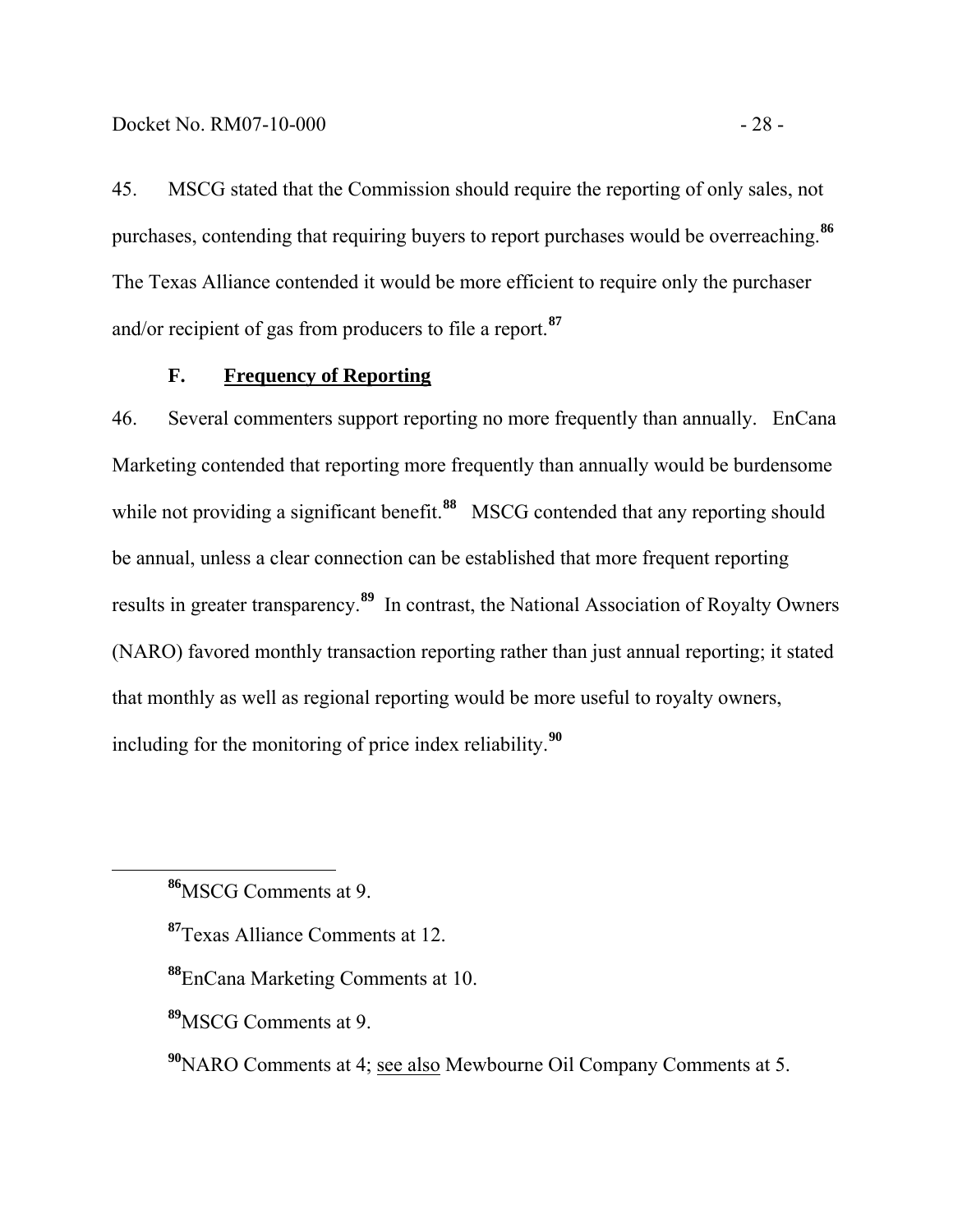# **G. Codification of Price Index Policy**

47. In the NOPR, the Commission sought comment on whether to codify the price index policy standards into the regulations. The regulations describe the price index policy standards by reference to the Policy Statement.**<sup>91</sup>** NARO supported codification of the price index policy standards because the enforcement power of the Commission is necessary to protect the integrity of the data.**<sup>92</sup>** MSCG opposed such codification.**<sup>93</sup>**

# **H. Aggregation of Data**

48. The Wisconsin Companies call for the discretion to submit separate reports because "[a] requirement for [combination utilities] to submit a single annual report is problematic in that the separation of these business units currently prevents the sharing of market information that would be relevant to the reporting requirements.<sup>"94</sup>

See also 18 CFR 284.288 (a) (identical language).

**<sup>92</sup>**NARO Comments at 5; see also MidAmerican Comments at 10.

**<sup>93</sup>**MSCG Comments at 12.

**<sup>94</sup>**Wisconsin Companies Comments at 6.

**<sup>91</sup>**Title 18 of the CFR, section 284.403(a) reads, in relevant part:

To the extent Seller engages in reporting of transactions to publishers of electricity or natural gas indices, Seller shall provide accurate and factual information, and not knowingly submit false or misleading information or omit material information to any such publisher, by reporting its transactions in a manner consistent with the procedures set forth in the Policy Statement on Natural Gas and Electric Price Indices*,* issued by the Commission in Docket No. PL03–3–000 and any clarifications thereto.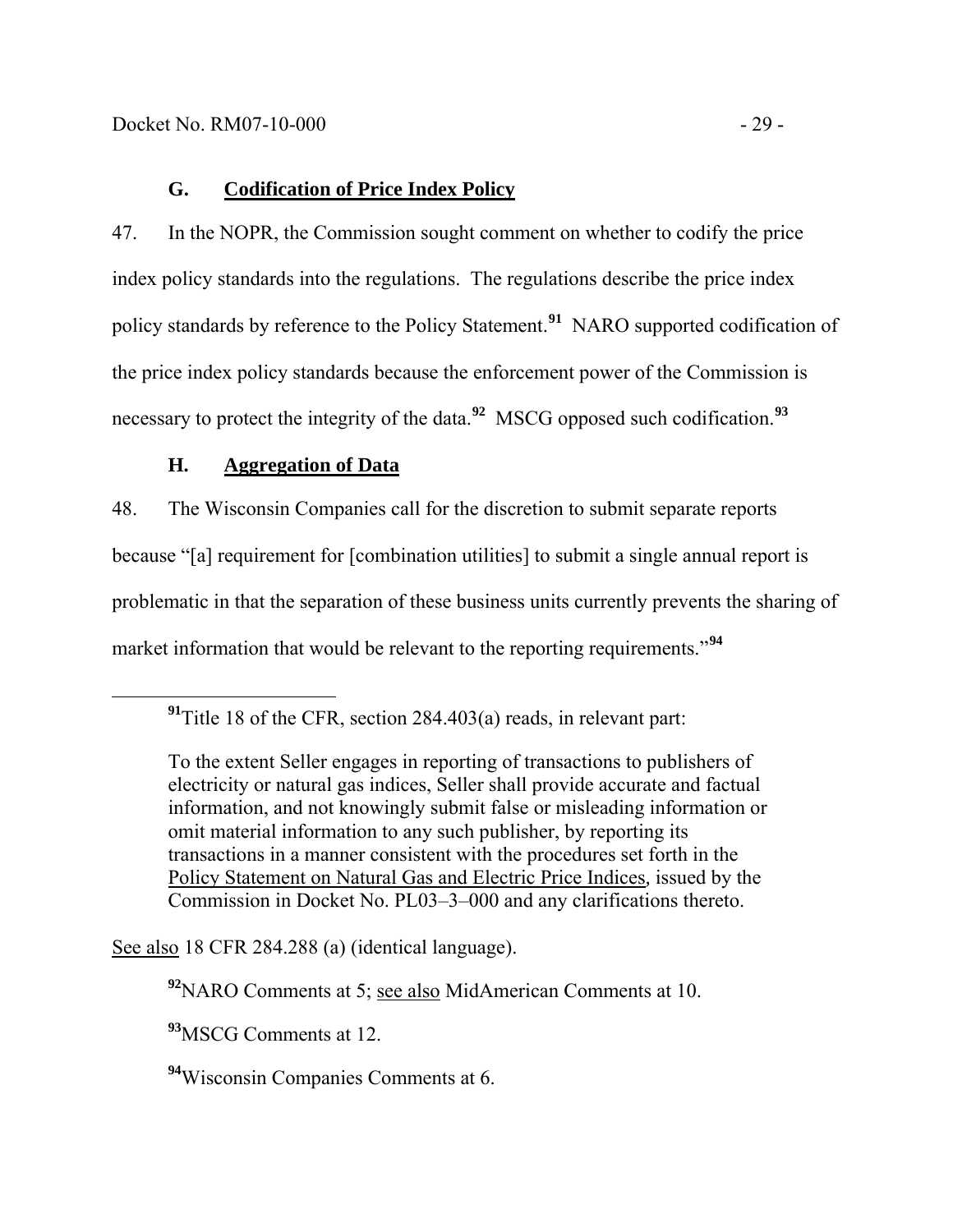49. The Electric Power Supply Association (EPSA) called for companies to have the option to file either aggregated data for all its affiliate companies that buy and sell natural gas or individual reports for each entity that buys or sells gas.**<sup>95</sup>** Similarly, Calpine Corporation called for the Commission to allow companies to aggregate data from subsidiaries in order to reduce the burden on industry and to provide the benefit of eliminating double-counting of intracompany transactions.**<sup>96</sup>**

50. NGSA wanted clarification that the annual transaction report, with a few exceptions, applies to all nonaffiliated third parties, and one report can be filed on behalf of all entities in a corporate family.**<sup>97</sup>** NGSA advocated exclusion of sales between affiliates because such information would not be meaningful.**<sup>98</sup>** NGSA contended that such exclusion is consistent with the price index reporting standards set forth in the Policy Statement, which "prohibit the reporting of sales between affiliates to price index developers."**<sup>99</sup>**

**<sup>98</sup>**Id.

**<sup>99</sup>**NGSA Reply Comments at 4.

**<sup>95</sup>**EPSA Comments at 7-8.

**<sup>96</sup>**Calpine Comments at 4-5.

**<sup>97</sup>**NGSA Comments at 15.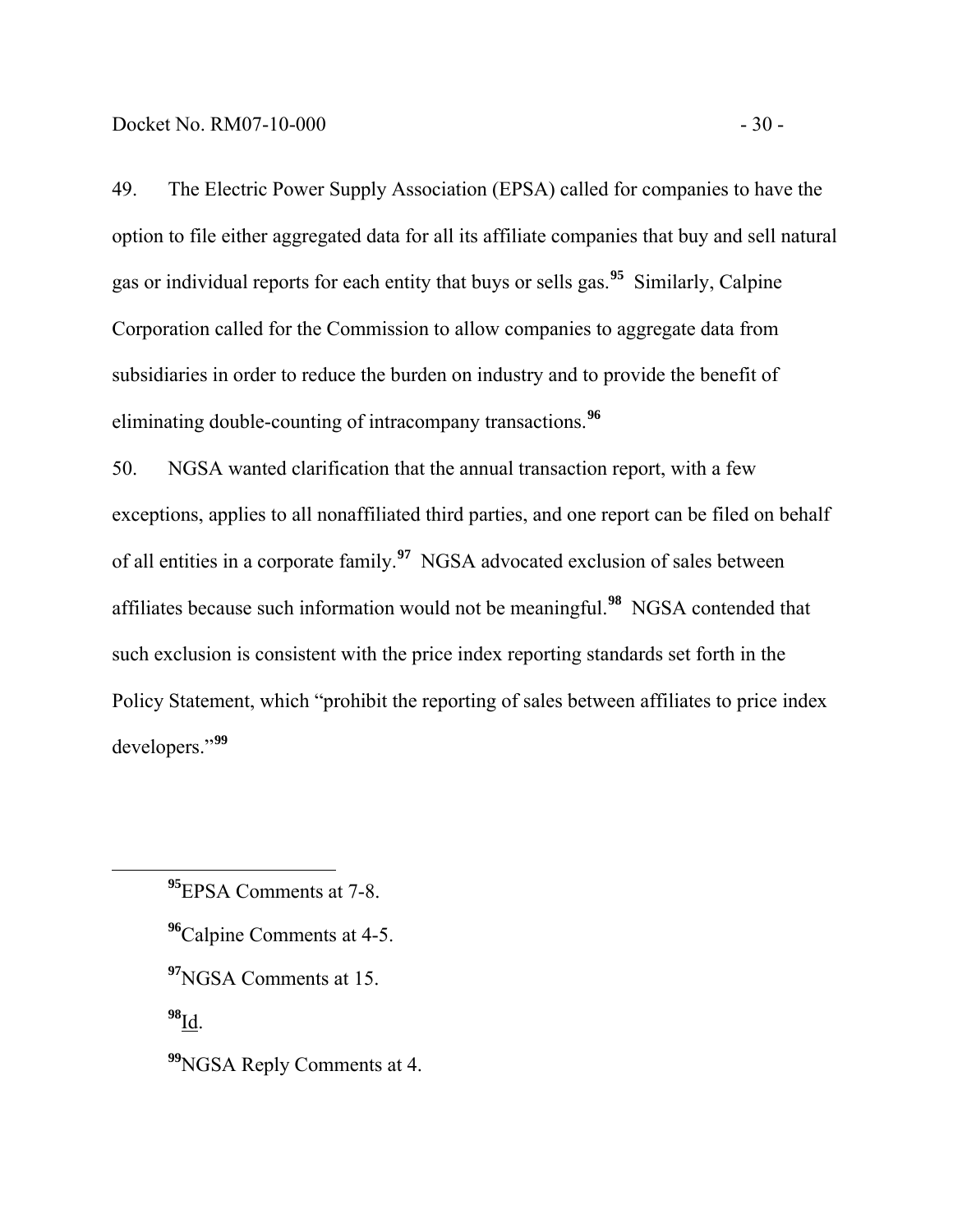51. On a similar issue, AGA and Duke Energy Ohio, Inc. sought clarification on the reporting obligations of asset managers.**<sup>100</sup>**

# **I. Public Filing**

52. Several commenters supported maintaining as non-public any aggregated transaction data to be filed.**<sup>101</sup>** NGSA contended that "the annual aggregated transactional information could cause competitive harm to the market by potentially revealing corporate proprietary trading strategies of a company particularly [if it has] geographically concentrated trading or supply portfolios."**<sup>102</sup>** Pacific Gas & Electric (PG&E) contended that data filed by market participants should be maintained as nonpublic for one year following the calendar year for which the data pertain to avoid revealing competitive buying strategies.**<sup>103</sup>** Enbridge contended that each entity should have the option to file information non-publicly.**<sup>104</sup>**

53. NGSA advocated that any reporting be non-public. NGSA argued that even "annual aggregated transactional information could cause competitive harm to the market

**<sup>103</sup>**PG&E Comments at 6.

**<sup>100</sup>**AGA Comments at 3; Duke Energy Ohio, Inc. Comments at 8-9.

**<sup>101</sup>**Nicor Gas Company Comments at 6; Statoil Natural Gas LLC Comments at 5; PG&E Comments at 6; NGSA Reply Comments at 2.

**<sup>102</sup>**NGSA Reply Comments at 2.

**<sup>104</sup>**Enbridge Comments at 26.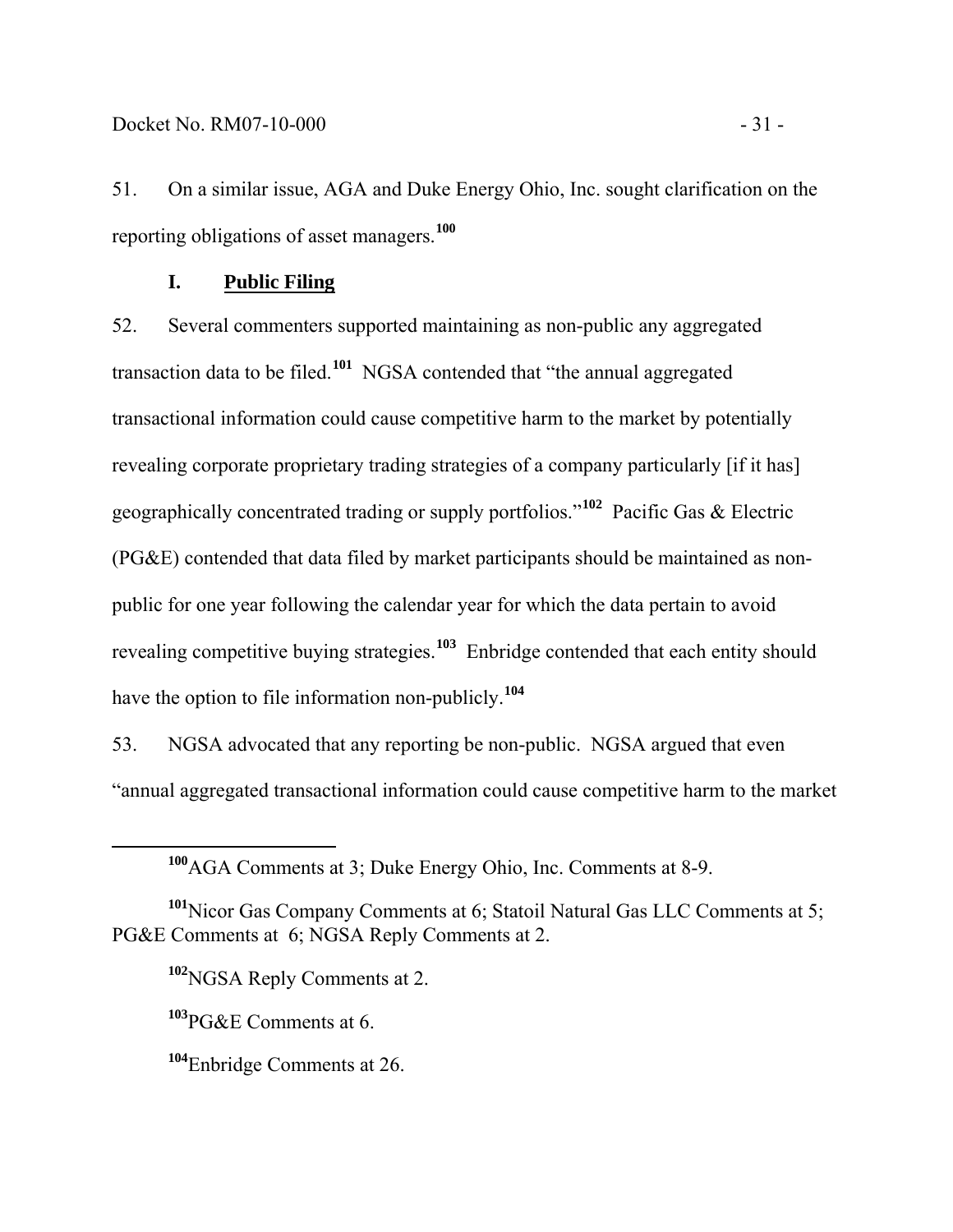by potentially revealing corporate proprietary trading strategies of a company, particularly for companies with geographically concentrated trading or supply portfolios."**<sup>105</sup>** NGSA explained that making public "the percentage of a company's portfolio that is index-based or fixed-price-based and the percentage of natural gas sold in the monthly and daily markets" would reveal the company's "procurement strategy and risk profile," thus reducing its competitiveness in future deals.**<sup>106</sup>** To address this concern, NGSA suggested not publicly disclosing the individual company filings or "redacting the identity of the market participant making the filing."**<sup>107</sup>**

## **J. Filing Date**

54. In the NOPR, the Commission proposed an annual filing deadline of February 15 and asked for comment on whether this deadline would be unduly burdensome.**<sup>108</sup>** MSCG and Statoil called for a deadline of April 30.**<sup>109</sup>** AGA recommended a filing date

**<sup>106</sup>**Id.

**<sup>107</sup>**Id.

**<sup>108</sup>**NOPR at P 68.

**<sup>109</sup>**MSCG Comments at 9; Statoil Comments at 6-7.

**<sup>105</sup>**NGSA Comments at 2.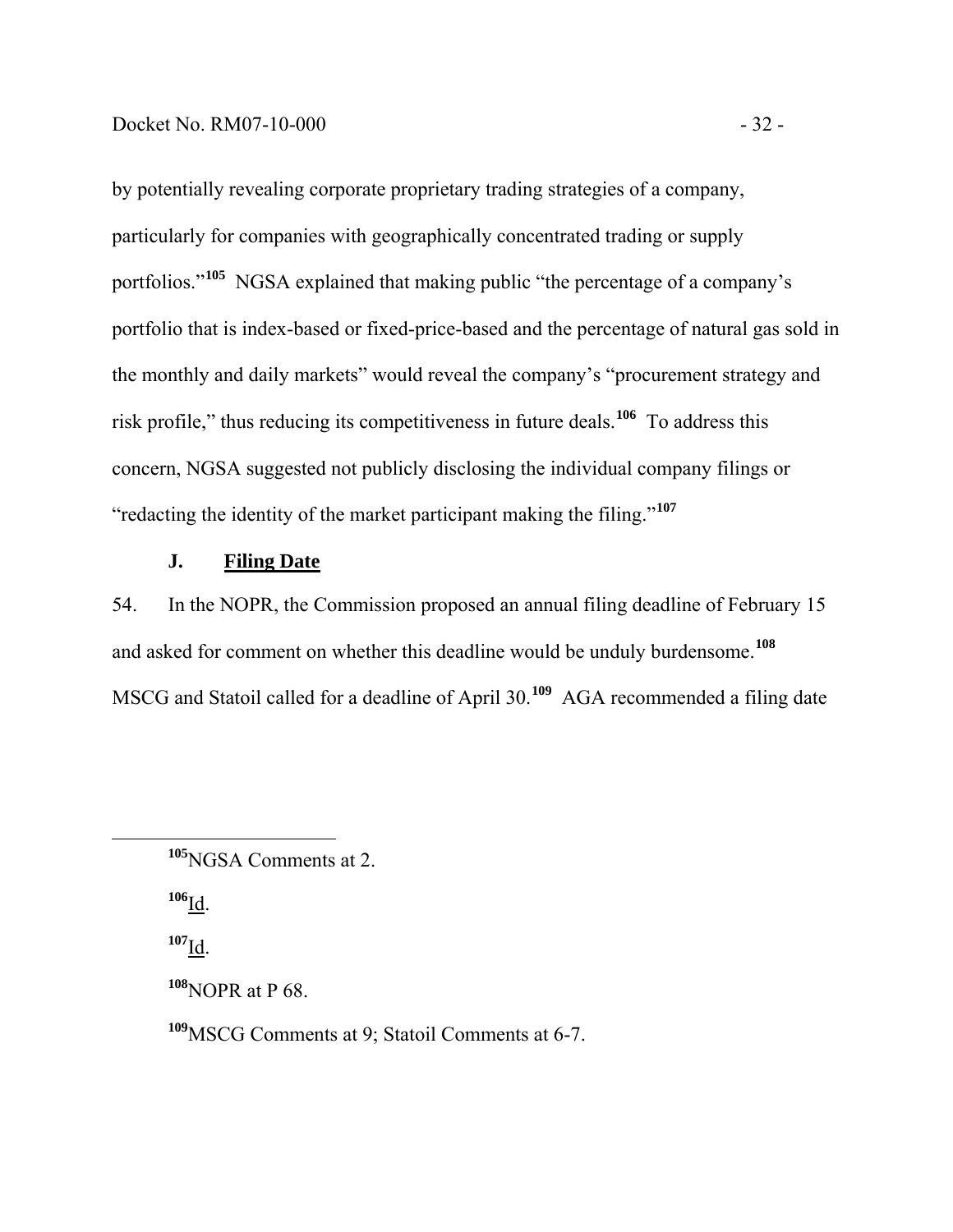of May 1.**<sup>110</sup>** NGSA recommended a filing date of either May 1 or April 18, which is the filing deadline of FERC Form No. 2.**<sup>111</sup>**

# **K. Safe Harbor**

55. Several commenters requested that the Commission adopt a safe harbor for good faith compliance with the reporting obligation.**<sup>112</sup>** The Commission should state, according to AGA, that it will not "prosecute, penalize or otherwise impose remedies on parties for inadvertent errors in… reporting."**<sup>113</sup>**

## **L. Information Collection Burden**

56. NEM and Sequent Energy Management, L.P. (Sequent) stated that the Commission significantly underestimated in the NOPR the cost burden imposed by the annual reporting proposal.**<sup>114</sup>** NEM stated an estimate that it would take approximately 200 hours annually to comply with the reporting requirement.**<sup>115</sup>** NEM explained that because market participants' data is not currently stored in a format that could be used to

**<sup>111</sup>**NGSA Comments at 15-16.

**<sup>112</sup>**AGA Comments at 6-7; NGSA Comments at 16-17; PG&E Comments at 6; Suez Energy North America, Inc. Comments at 10-12.

**<sup>113</sup>**AGA Comments at 7.

**<sup>114</sup>** NEM Comments at 7; Sequent Comments at 6-7.

**<sup>115</sup>** NEM Comments at 8.

**<sup>110</sup>**AGA Comments at 4.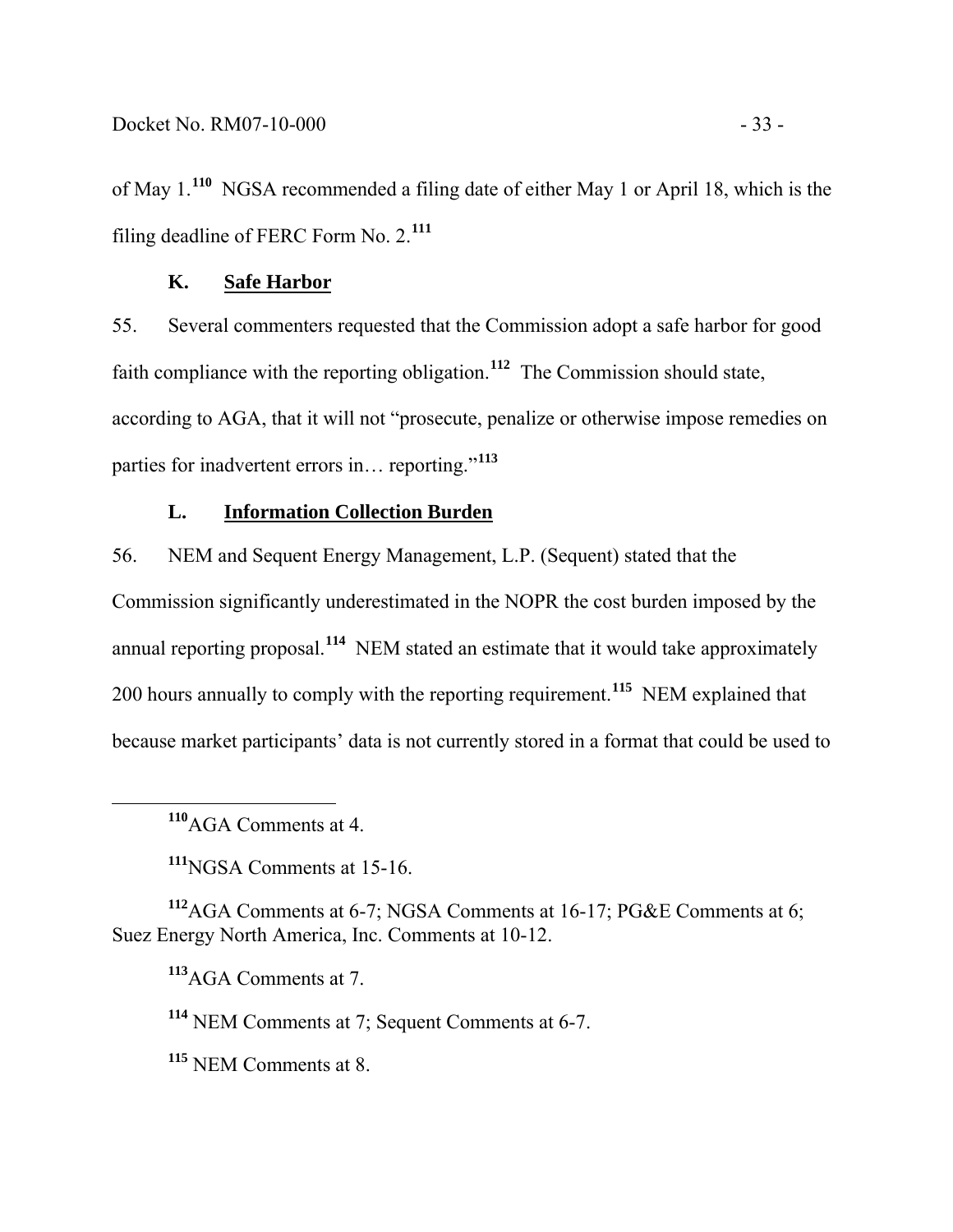fill out the proposed form, market participants would need to develop ancillary information technology systems to store such data at significant cost.**<sup>116</sup>** NEM also stated that although the proposal would require annual reporting, data collection would be needed daily, which would be costly.**<sup>117</sup>** Sequent pointed out that the Commission estimate overlooks the costs of legal and regulatory compliance for each annual report.**<sup>118</sup>** Sequent also stated that the cost burden estimate ignores asset management arrangements because an annual reporting requirement would trigger renegotiation of those asset management contracts.**<sup>119</sup>**

# **V. Commission Determination**

57. On the basis of the comments, the Commission has determined to adopt in large part the proposed annual reporting of certain natural gas transaction information, but to modify its proposal in several ways. Specifically, the Commission adopts rules here to require certain market participants to report annually information about their wholesale, physical natural gas transactions delivered in the previous calendar year in the United

- **<sup>118</sup>** Sequent Comments at 7.
- **<sup>119</sup>** Sequent Comments at 7.

**<sup>116</sup>** NEM Comments at 7.

**<sup>117</sup>** NEM Comments at 8.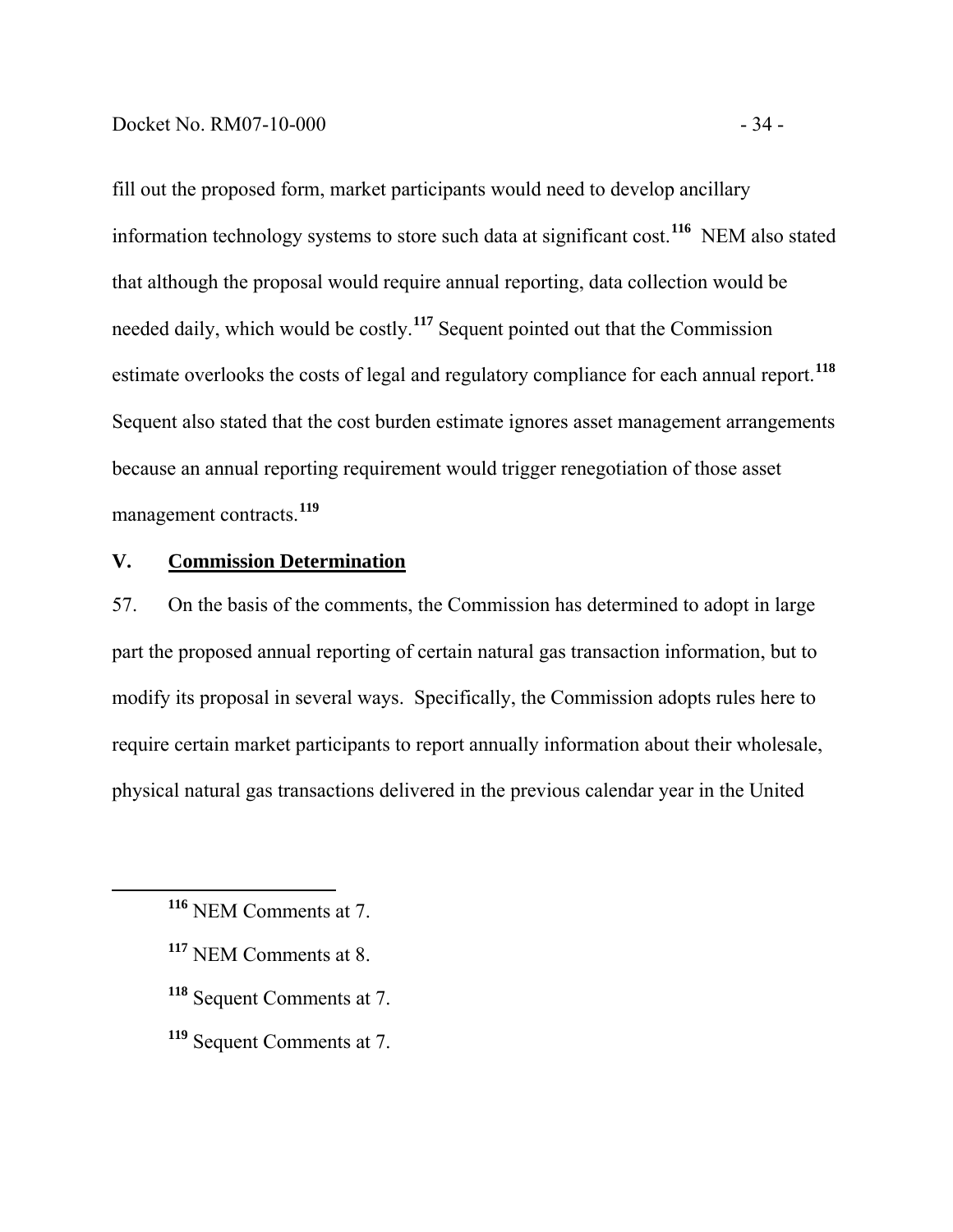States of America on a form, Form No. 552.**<sup>120</sup>** For purposes of the annual reporting requirement, a market participant is defined as "any buyer or seller that engaged in wholesale, physical natural gas transactions in the previous calendar year.<sup>"121</sup> Specifically, on Form No. 552, a market participant must provide the Commission with contact information and answer questions about whether it sells pursuant to a blanket sales certificate and whether it reports to price index publishers. A market participant that sold or purchased more than a specified de minimis volume of natural gas during the previous calendar year, regardless of whether it holds a blanket sales certificate, must also provide the following information:

- a. the total volume of transactions for the previous calendar year;
- b. the volume of transactions that were priced at fixed prices for next-day delivery and were reportable to price index publishers;
- c. the volume of transactions priced by reference to next-day gas price indices;

**<sup>121</sup>** New 18 CFR 284.401(b).

**<sup>120</sup>**As we stated in the NOPR, although the standard contract for the most significant natural gas futures market traded on the New York Mercantile Exchange (NYMEX) requires physical delivery, the vast majority of those transactions do not go to delivery. For the purposes of the reporting requirement, the Commission excludes volumes of futures transactions from reporting.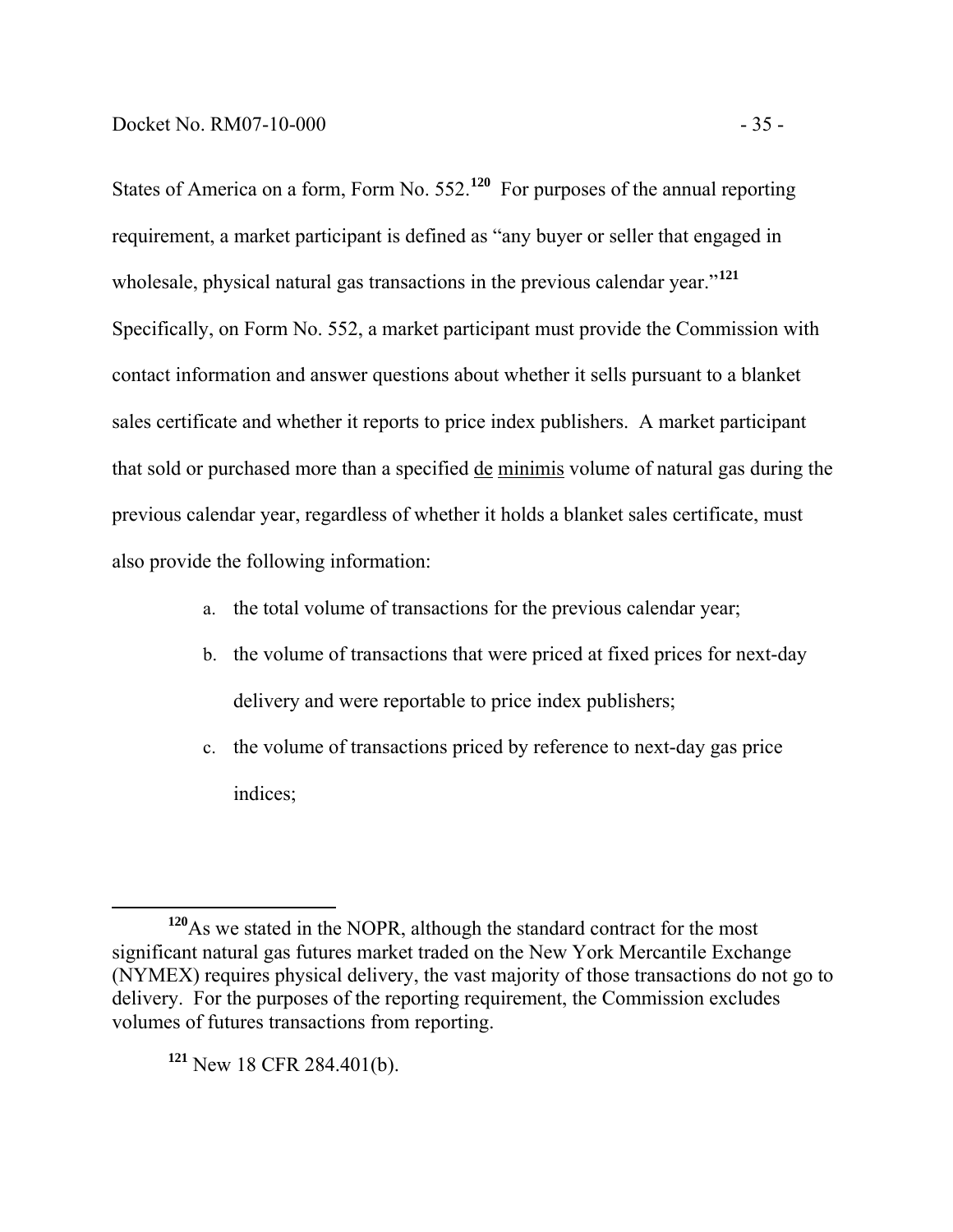- d. the volume of transactions that were priced at fixed prices for next-month delivery and were reportable to price index publishers; and,
- e. the volume of transactions priced by reference to next-month gas price indices.

58. The final rule will also require a market participant to report whether it operated under a blanket sales certificate under the Commission's regulations, § 284.402 or § 284.284. This information will allow the Commission to measure overall market activity of the entities subject to its jurisdiction under the Natural Gas Act as well as allow the Commission to maintain records of such entities. The final rule will require a market participant to indicate whether it reports transactions to any price index publishers, and, if so, whether their reporting conforms to the standards set forth in § 248.403 or § 248.288, as applicable. This information will allow the Commission to ensure the accuracy of price indices and to monitor adherence to the Commission's transaction reporting standards.

59. The final rule retains several of the specific proposals presented in the NOPR: the de minimis threshold is to remain the same; all filings are to be made public; both purchases and sales are to be reported; and the filing will be annual.

60. The final rule makes several changes to the proposal in the NOPR. They include the following: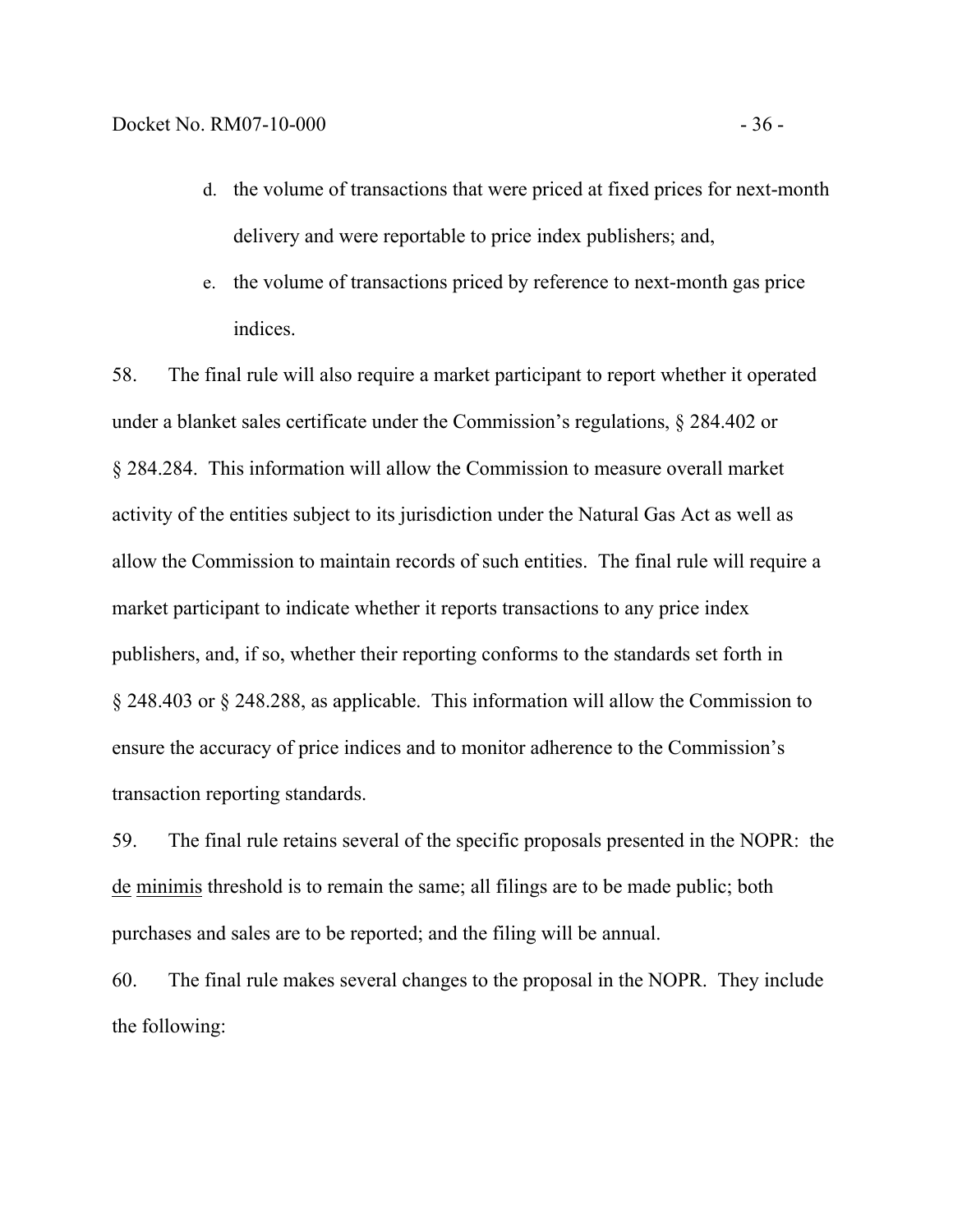- a. Reporting will be limited to buyers and sellers only of wholesale natural gas delivered in the United States, i.e., it excludes sales to end-users.
- b. All wholesale buyers and sellers of natural gas operating under a blanket sales certificate and all others buying or selling more than the de minimis volume must provide contact information, indicate whether they are operating under a blanket sales certificate, and whether they report prices to an index publisher. In the NOPR, the Commission did not propose asking wholesale buyers and sellers that are not operating under a blanket sales certificate whether they report prices to index publishers.
- c. A company with multiple affiliates may choose to report separately or in aggregate, as best meets its needs. In the NOPR, we assumed that reporting would be by affiliate or subsidiary.
- d. The questions on the form now request data relating to transactions with expected deliveries in the reporting year, rather than transaction dates.
- e. The form no longer requests the number of transactions.
- f. The definitions of fixed-price transactions in the form have been changed to tie more directly to those volumes that could be reported to index providers. To clarify those terms, the Commission will establish a web site defining reportable locations previous to each reporting year, and providing links to active index publishers and their reporting definitions.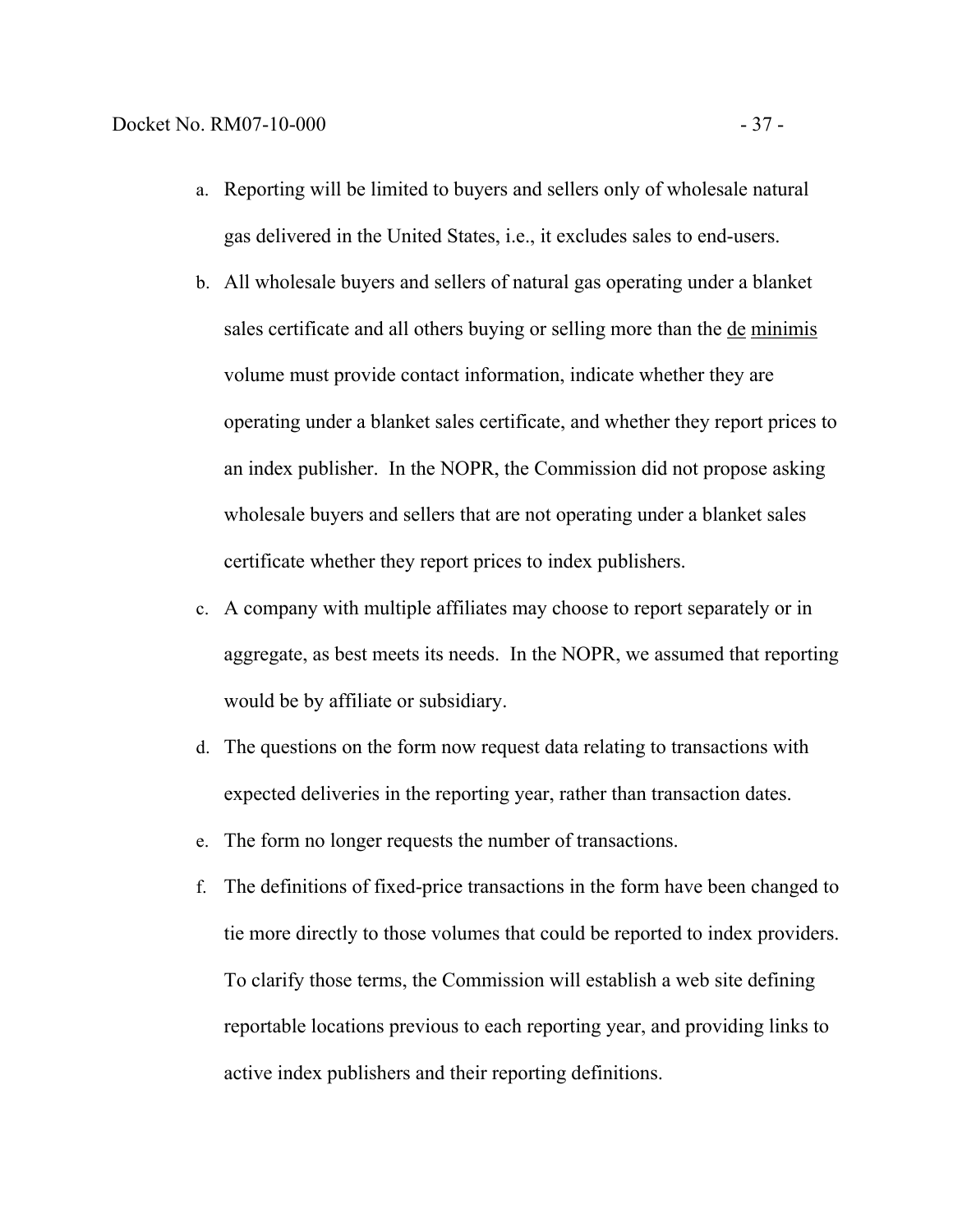61. The final rule includes further instructions regarding certain specific categories of reportable and non-reportable transactions. The final rule also discusses some general issues raised by commenters including safe harbor provisions, mandatory reporting of fixed-price transactions to price index publishers, and possible effects of the rule on price index publishers.

62. By obtaining the volume of transactions conducted for each significant market participant, the Commission, market participants and others will be able to determine the overall level of activity of market participants in the physical natural gas market. In particular, the information will provide regularly an estimate of (a) the size of the physical U.S. domestic natural gas market, (b) the use of index pricing in that market, (c) the size of the fixed-price trading market that produces price indices, and (d) the relative sizes of major traders.

63. This information will improve the understanding of index pricing by interested entities, including the market participants and state commissions who use them. The volume break-down of transactions by price type, fixed-price or index-price, should permit an overall assessment of the ratio of index-using transactions to price-forming transactions, i.e., fixed-price transactions. At present, we do not know how much fixedprice transactions are a part of the universe of natural gas transactions, although they may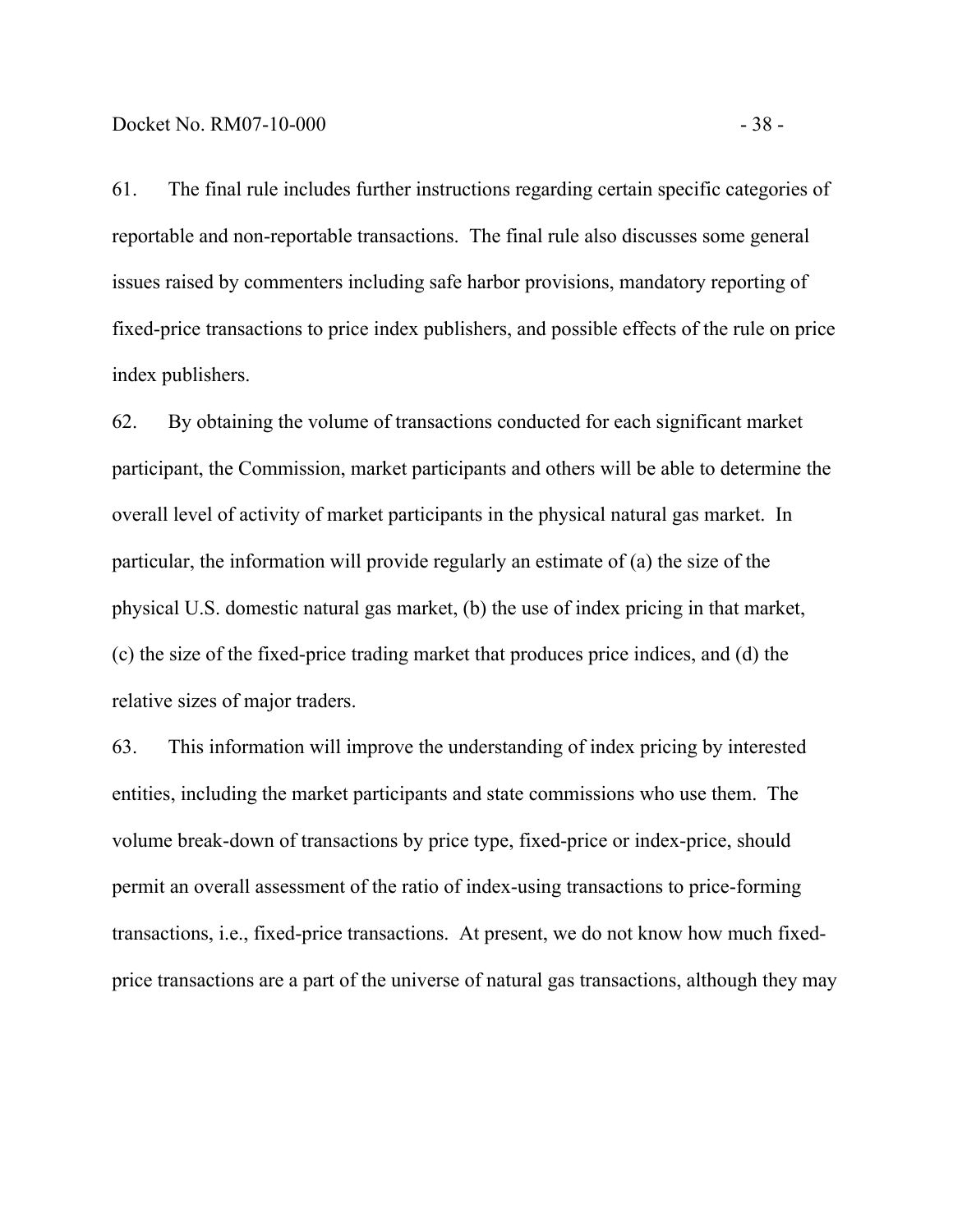be the minority of natural gas transactions.**<sup>122</sup>** The Commission has taken several steps to restore confidence in natural gas index prices and their formation. By obtaining information regarding the extent that market participants make fixed-price transactions, market participants will be able to evaluate their confidence in the index prices that are formed by those fixed-price transactions.

64. By collecting sales and purchases information, results may also be cross-checked to ensure that information is accurate. In effect, total sales should roughly equal total purchases, with some allowance for de minimis buyers and sellers.

#### **A. Definitions**

65. Definitions used in this final rule for development of Form No. 552 include the following:

a. Affiliate – An affiliate means a person who controls, is controlled by or is under common control with, another person.**<sup>123</sup>**

**<sup>122</sup>**Tr. at 32 (Comments of Ms. Jane Lewis-Raymond, American Gas Association) (surmising that we currently cannot know the amount of fixed-price transactions and the amount of fixed-price trades that make up an index).

**<sup>123</sup>**A market participant has the option of including an affiliate's information in its reporting on Form No. 552. This is a matter of convenience for companies subject to the final rule. Their affiliations are irrelevant to whether they are required to report under the final rule. If they satisfy the criteria of a reporting market participant, they must report. Therefore, the Commission intends to allow market participants to determine whether their relationships permit one company to report on behalf of another company. Accordingly, the definitions of "affiliate" used elsewhere in the Commission's regulations, e.g., in Part 358, are not germane.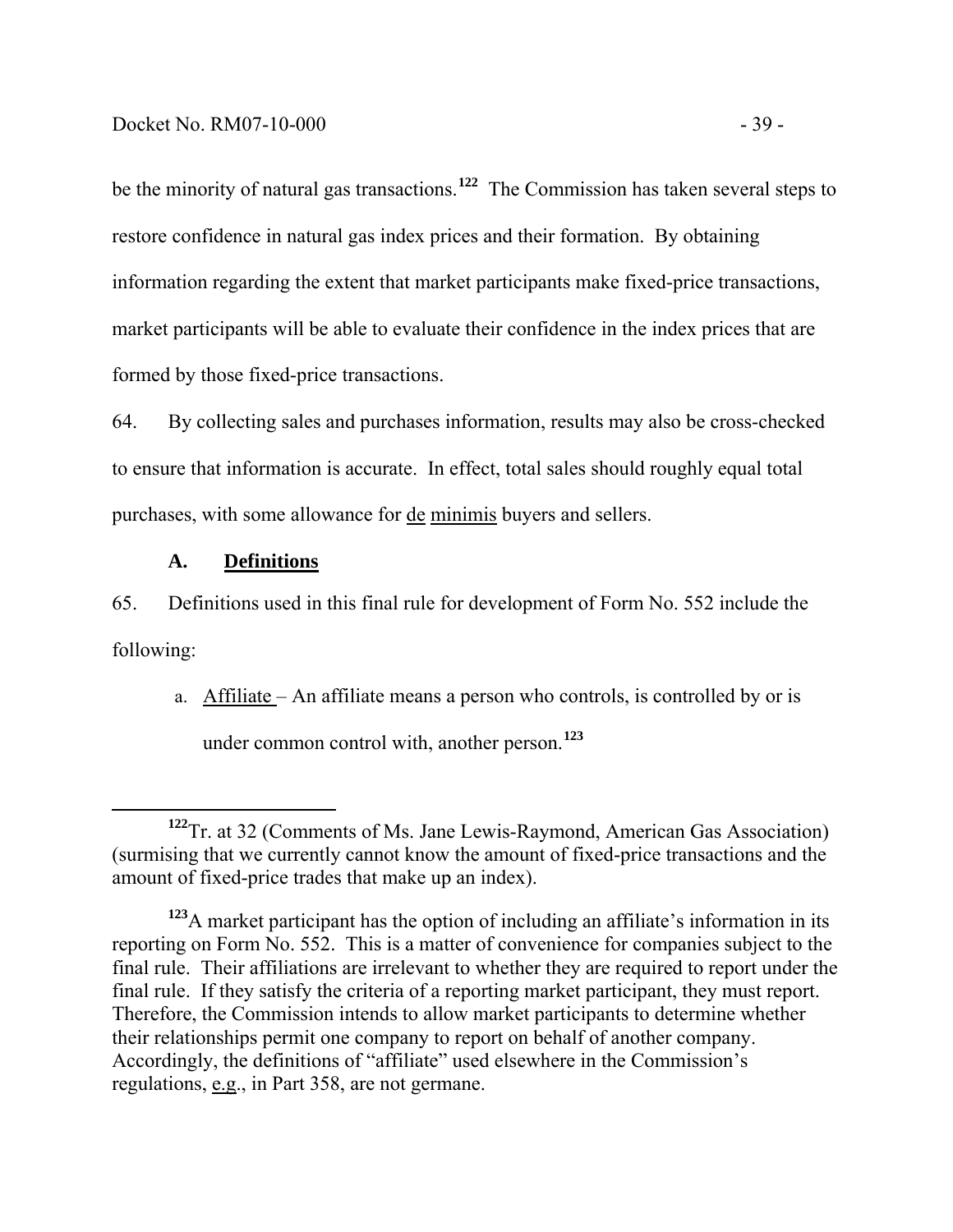- b. Fixed Price  $-A$  "Physical Natural Gas" price determined by agreement between buyer and seller and not benchmarked to any other source of information. For example, Physical Basis transactions that refer directly to futures prices, for the purpose of this form, are not "Fixed Price" transactions.
- c. Next-Day Delivery Delivery of a transaction executed prior to NAESB nomination deadline (11:30 am Central Prevailing Time) on one day for uniform physical delivery over the next pipeline day. Transactions done for Friday are usually for flow on Saturday, Sunday, and Monday inclusive. Trading patterns may vary in the case of holidays or the end of a month that occurs on a weekend. Commission Staff will maintain links to price index publishers' descriptions of their processes for receiving price information and publishing indices on the ferc.gov website at http://www.ferc.gov/docsfiling/eforms.asp#552.
- d. Next-Month Delivery Delivery of a transaction executed during the last five (5) business days of one month for uniform physical delivery over the next month.
- e. Physical Natural Gas Natural gas transactions that contain an obligation to deliver natural gas at a specified location and at a specified time, with the exception of physically-delivered futures contracts. It is not necessary that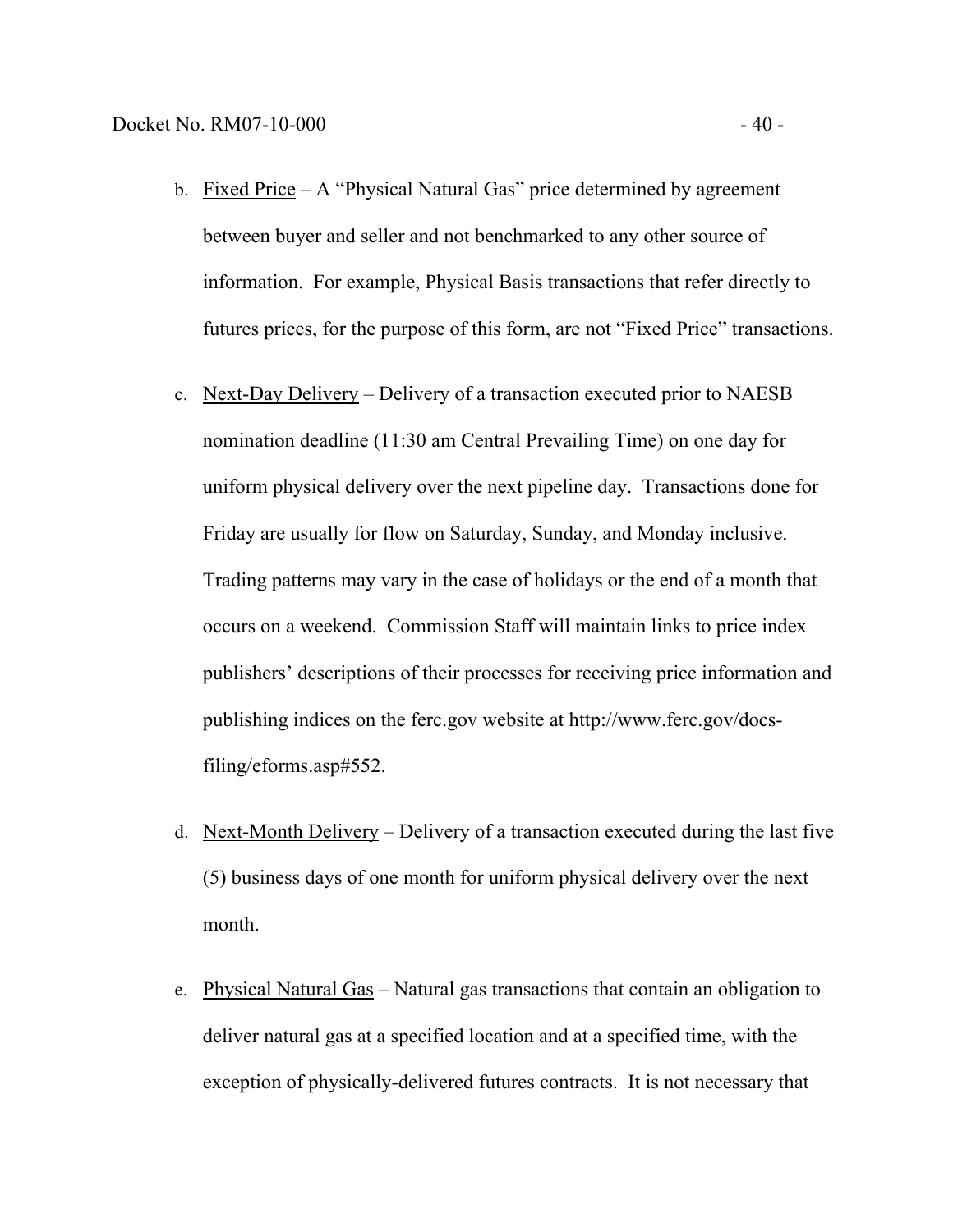natural gas actually be delivered under the transactions, only that the delivery obligation existed in the agreement when executed. Certain Physical Natural Gas transactions may not remain in existence through the time of delivery because they were traded away or "booked out." For purposes of this form, these transactions should be included whether they went to delivery or not. The only exception, notwithstanding its delivery obligation, is futures contracts traded on the New York Mercantile Exchange which should not be reported in this form.

- f. Price Index Publisher Companies that report price indices for U.S. wholesale natural gas markets. The list of companies can change over time. Commission Staff will maintain a list of relevant "Price Index Publishers" with links to their descriptions of their processes for receiving price information and publishing indices on the ferc.gov website at http://www.ferc.gov/docs-filing/eforms.asp#552.
- g. Prices that Refer to (Daily or Monthly) Price Indices Prices for "Wholesale Natural Gas Purchases" or "Sales" that reference directly a daily or monthly index price published by a "Price Index Publisher" rather than a "Fixed Price" or a price that refers directly to some other benchmark.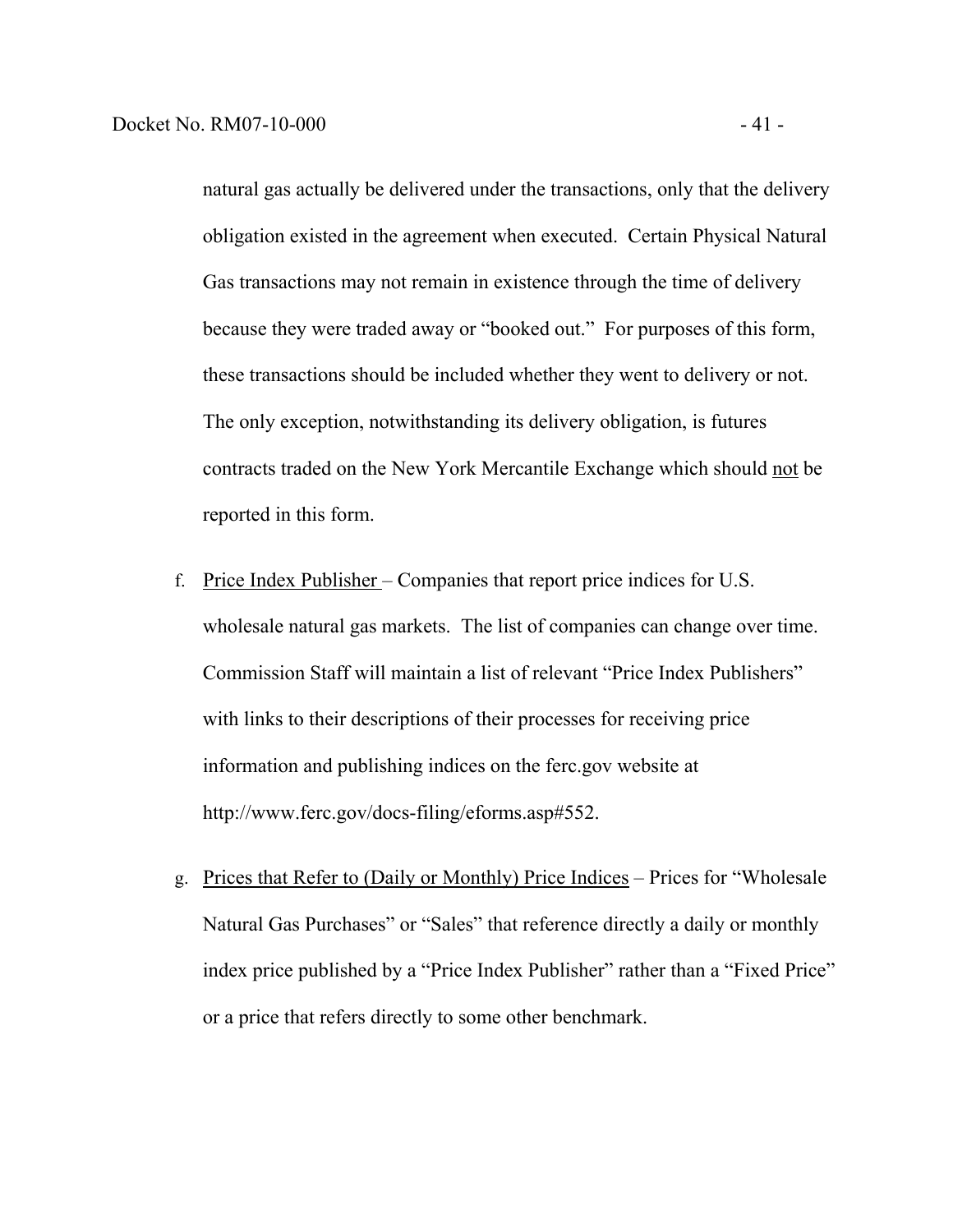- h. Quantity Amount of purchases or sales expressed in units of energy "British Thermal Units" (Btu). One million BTUs (MMBtu) are, by definition, the same as one Dekatherm (Dth). A volume of one billion cubic feet (Bcf) of natural gas contains approximately one trillion Btus (TBtu or million MMBtu) of energy depending on the exact energy content of the natural gas. The quantities to be reported in the "Purchase and Sales Information" schedule should be measured in TBtus.
- i. Reportable Locations Those locations (hubs, pipelines, regions, etc.) where "Price Index Publishers" collect "Fixed Price" information for transactions with "Next-Day" or "Next-Month Delivery" obligations, and produce index prices. These locations may change over time. Commission Staff will maintain a list of current "Reportable Locations" with links to "Price Index Publishers" descriptions of their processes for receiving price information and publishing indices on the ferc.gov website at http://www.ferc.gov/docsfiling/eforms.asp#552.
- j. Reporting Company The person, corporation, licensee, agency, authority, or other legal entity or instrumentality on whose behalf the report is being submitted by the "Respondent."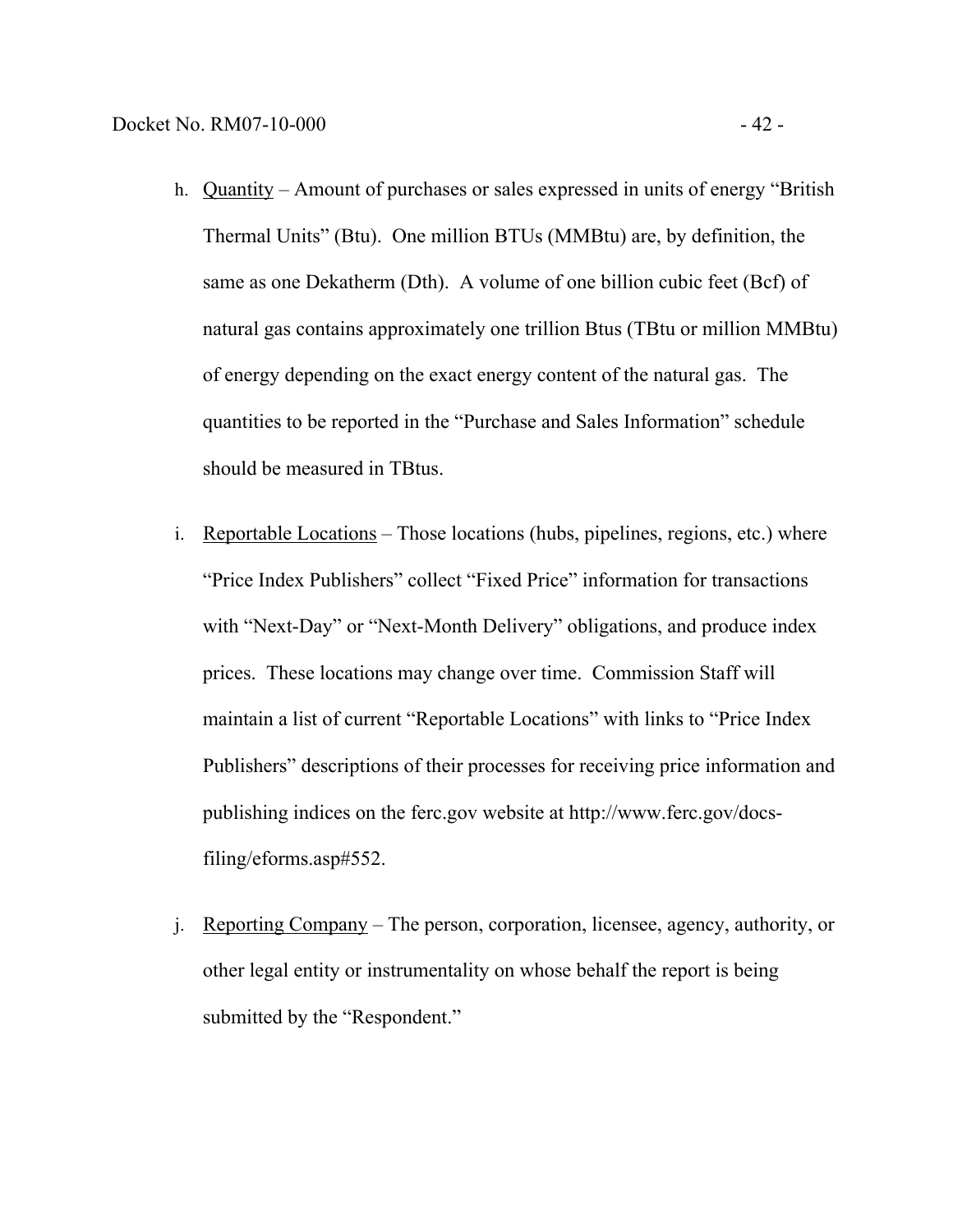- k. Respondent The person, corporation, licensee, agency, authority, or other legal entity or instrumentality that is submitting the report either on its own behalf, or on behalf of itself and/or its affiliates. A Respondent may choose to either report for all its affiliates collectively, or may choose to have each of its affiliates report separately as their own "Respondent." If reporting collectively, the reporting "Respondent" must report for each "Affiliate" in the "Schedule of Reporting Companies" and the "Price Index Reporting Schedule," and collectively for all its affiliates in the "Purchase and Sales Information" schedule.
- l. Wholesale Natural Gas Purchases The "Quantity" of "Physical Natural Gas" purchased by the "Reporting Company" during the "Year of Report," with the exception of certain futures contracts.
- m. Wholesale Natural Gas Sales The "Quantity" of "Physical Natural Gas" sold by the "Reporting Company" during the "Year of Report" to customers that do not use all the natural gas they buy themselves under contracts with physical delivery obligations, with the exception of physically-delivered futures contracts.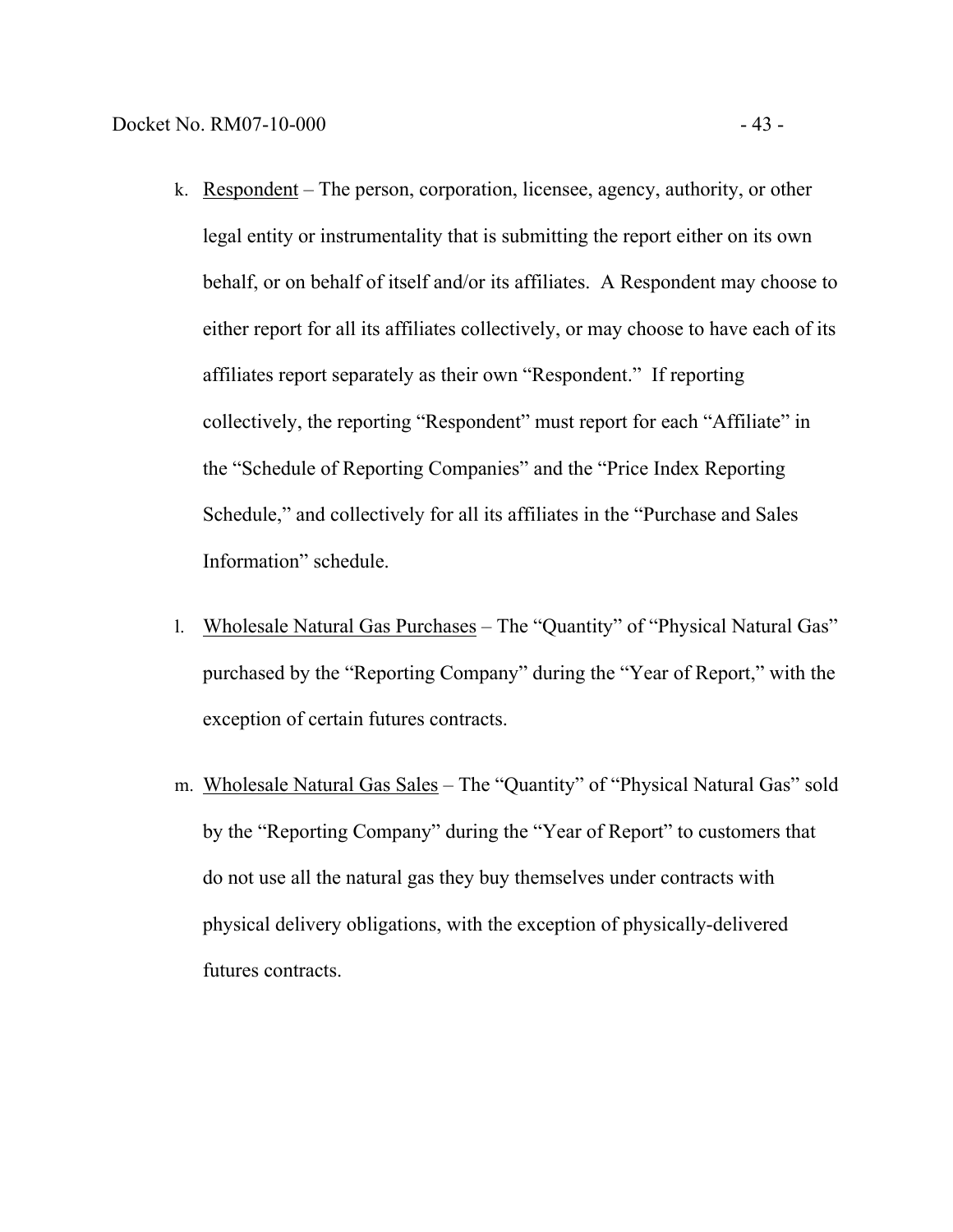66. The annual reporting requirement will make the price formation process more transparent and aid the Commission's efforts to monitor price indices and the integrity of wholesale natural gas markets. These efforts follow the directive of Congress in the transparency provisions to facilitate price transparency "having due regard for the public interest, the integrity of [the physical natural gas] markets, [and] fair competition."**<sup>124</sup>** By monitoring and reporting on price indices and their influence over wholesale natural gas pricing in the United States, the Commission ensures that market participants can have confidence in the oversight of published price indices, a basic building block of price formation. We reiterate that, without confidence in the basic processes of price formation, market participants cannot have faith in the value of their transactions, the public cannot believe that the prices they see are fair, and it is more difficult for the Commission to ensure that jurisdictional prices are "just and reasonable."**<sup>125</sup>**

67. The information gained from the annual reporting requirement will make the price formation process more transparent by providing a better understanding of the size of the physical natural gas market, the use of fixed and indexed prices in that market, and the formation of price indices. The information collected under this requirement is focused

**<sup>125</sup>** See sections 4 and 5 of the Natural Gas Act, 15 U.S.C. 717c & 717d.

**<sup>124</sup>**Section 23(a)(1) of the Natural Gas Act, 15 U.S.C. 717t-2(a)(1) (2000 & Supp. V 2005).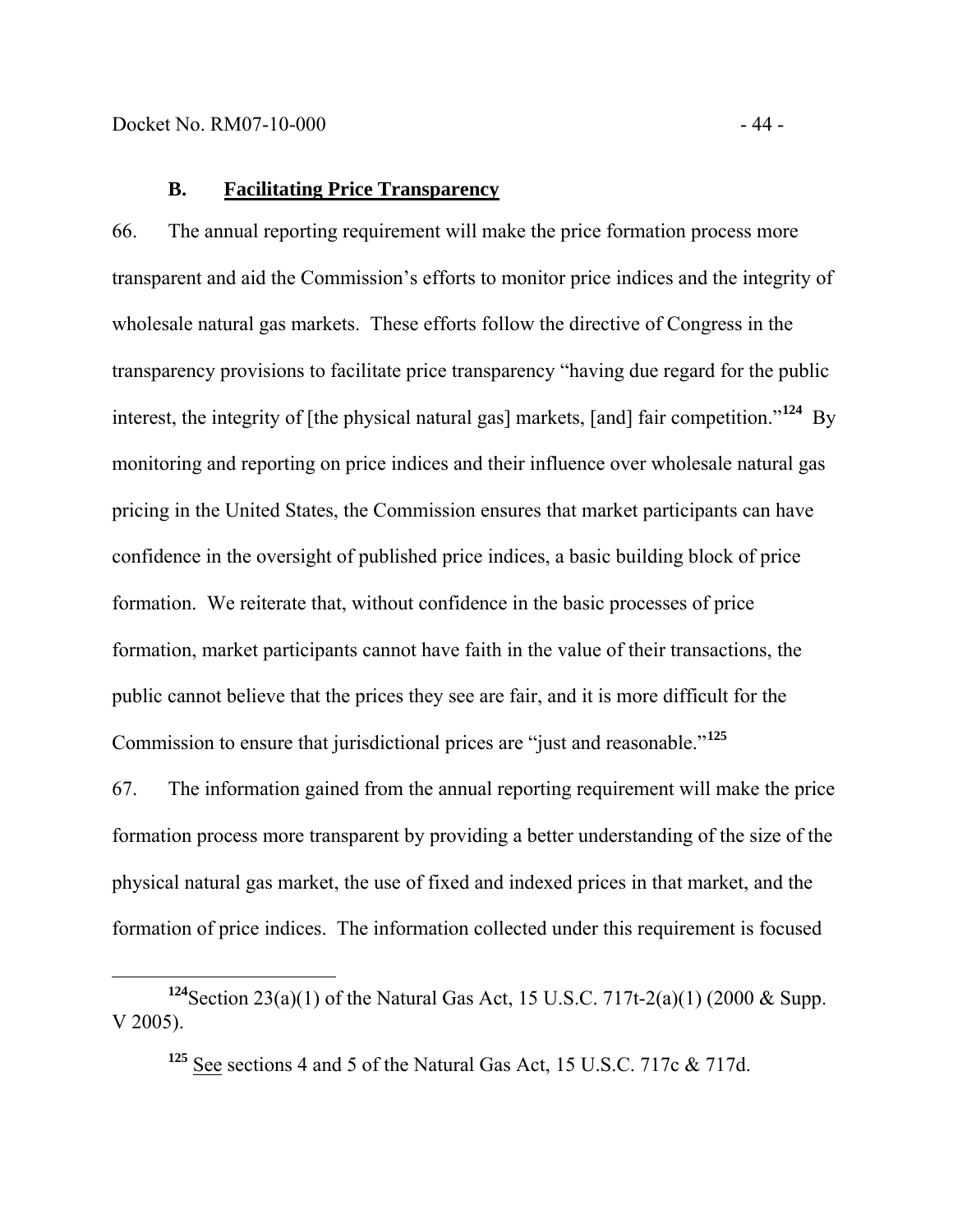specifically on daily and monthly physical spot or "cash" market activity and the contracting based on the prices developed in those markets. The requirement will not create additional information concerning other types of wholesale natural gas contracting practices in the United States, such as long-term, fixed-price transactions, swaps and other financially-settled transactions and futures. Better understanding of the role and functioning of wholesale natural gas spot markets can increase confidence that posted market prices of natural gas accurately reflect the interplay of legitimate market forces. 68. In promulgating these regulations to improve the transparency of the natural gas markets, the Commission exercises its authority under the transparency provisions. Under the Natural Gas Act,**<sup>126</sup>** the Commission has long borne a responsibility to protect wholesale electric and natural gas customers.<sup>127</sup> The transparency provisions of EPAct 2005 added new authority for protecting the integrity of the markets themselves as a way of protecting customers in an active market environment.**<sup>128</sup>** As discussed above, Congress's grant of transparency authority followed the Commission's earlier efforts at

**<sup>126</sup>**15 U.S.C. 717 et seq.

**<sup>127</sup>** See sections 4 and 5 of the Natural Gas Act, 15 U.S.C. 717c, 717d; sections 205 and 206 of the Federal Power Act, 16 U.S.C. 824d, 824e.

<sup>&</sup>lt;sup>128</sup>See section 23(a)(1) of the Natural Gas Act, 15 U.S.C. 717t-2(a)(1) (2000  $\&$ Supp. V 2005).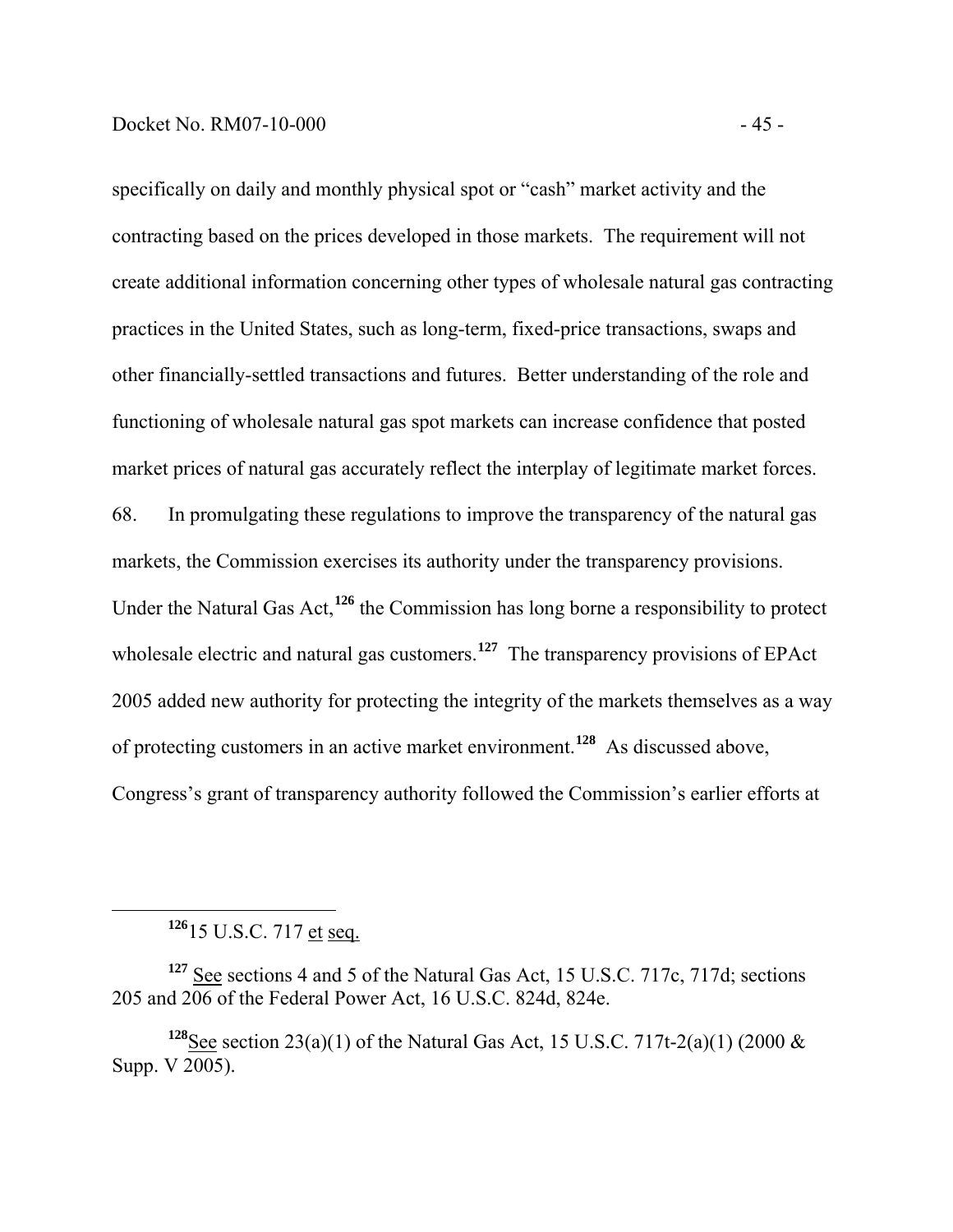monitoring the price formation process.<sup>129</sup> Congress recognized that the Commission might need expanded authority to mandate additional reporting to improve market confidence through greater price transparency and included in EPAct 2005 authority for the Commission to obtain information on the availability and prices of sales of wholesale natural gas.

69. Pursuant to this grant of authority, the final rule continues the Commission's efforts to monitor price index formation and to increase transparency of the price formation process, and, thus, protect the integrity of the physical natural gas markets. The final rule increases transparency by allowing, for the first time, the Commission and other market observers to determine an annual estimate of (a) the size of the physical domestic natural gas market, (b) the use of index pricing in that market, (c) the size of the fixed-price trading market that produces price indices from the subset reported to index publishers, and (d) the relative size of major traders.

70. The information to be reported in the annual reporting requirement falls well within the Commission's transparency authority. In section 23 of the Natural Gas Act, Congress provided the Commission a broad grant of authority to obtain and disseminate "information about the availability and prices of natural gas sold at wholesale and in

**<sup>129</sup>**See, supra, at P 11.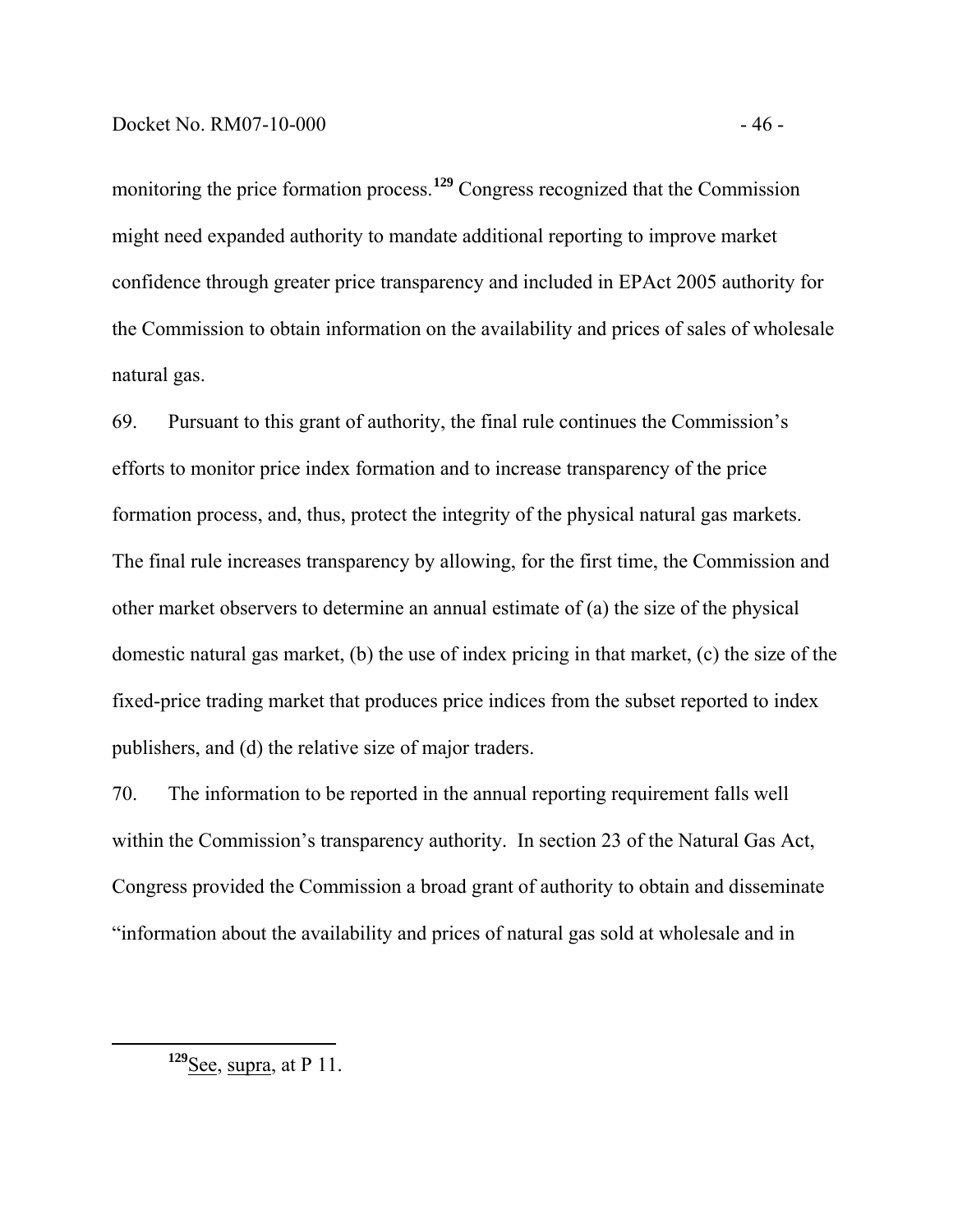interstate commerce."**<sup>130</sup>** Information about the volume of wholesale, physical gas transactions and about the type of pricing used for those transactions is "information about the availability and prices of natural gas sold at wholesale and in interstate commerce."**<sup>131</sup>**

71. The information sought in the final rule is not obtainable elsewhere. Section 23(a)(4) of the Natural Gas Act requires the Commission to "consider the degree of price transparency provided by existing price publishers and providers of trade processing services…."**<sup>132</sup>** As we stated in the NOPR, because of the way transactions currently take place in the natural gas industry, there is no way to estimate in even the grossest terms the overall size of the natural gas market or its breakdown by types of contract provision, including pricing (fixed prices or prices using or referring to price indices) and term (e.g., spot transactions for next-day or next-month delivery or forward transactions for longerterm delivery).**<sup>133</sup>** Further, currently there is no way to determine important volumetric

**<sup>131</sup>**Id.

**<sup>132</sup>**Section 23(a)(4) of the Natural Gas Act; 15 U.S.C. 717t-2(a)(4) (2000 & Supp. V 2005).

**<sup>133</sup>**NOPR at 50 ("As noted by the price index developer Platt's, the question of what is the total size of the traded market has 'hung over the gas market for years.'") (citing Comments of Platts at 6, Transparency Provisions of the Energy Policy Act, Docket No. AD06-11-000 (filed Nov. 1, 2006)).

**<sup>130</sup>**Section 23(a)(1) of the Natural Gas Act; 15 U.S.C. 717t-2(a)(1) (2000 & Supp. V 2005).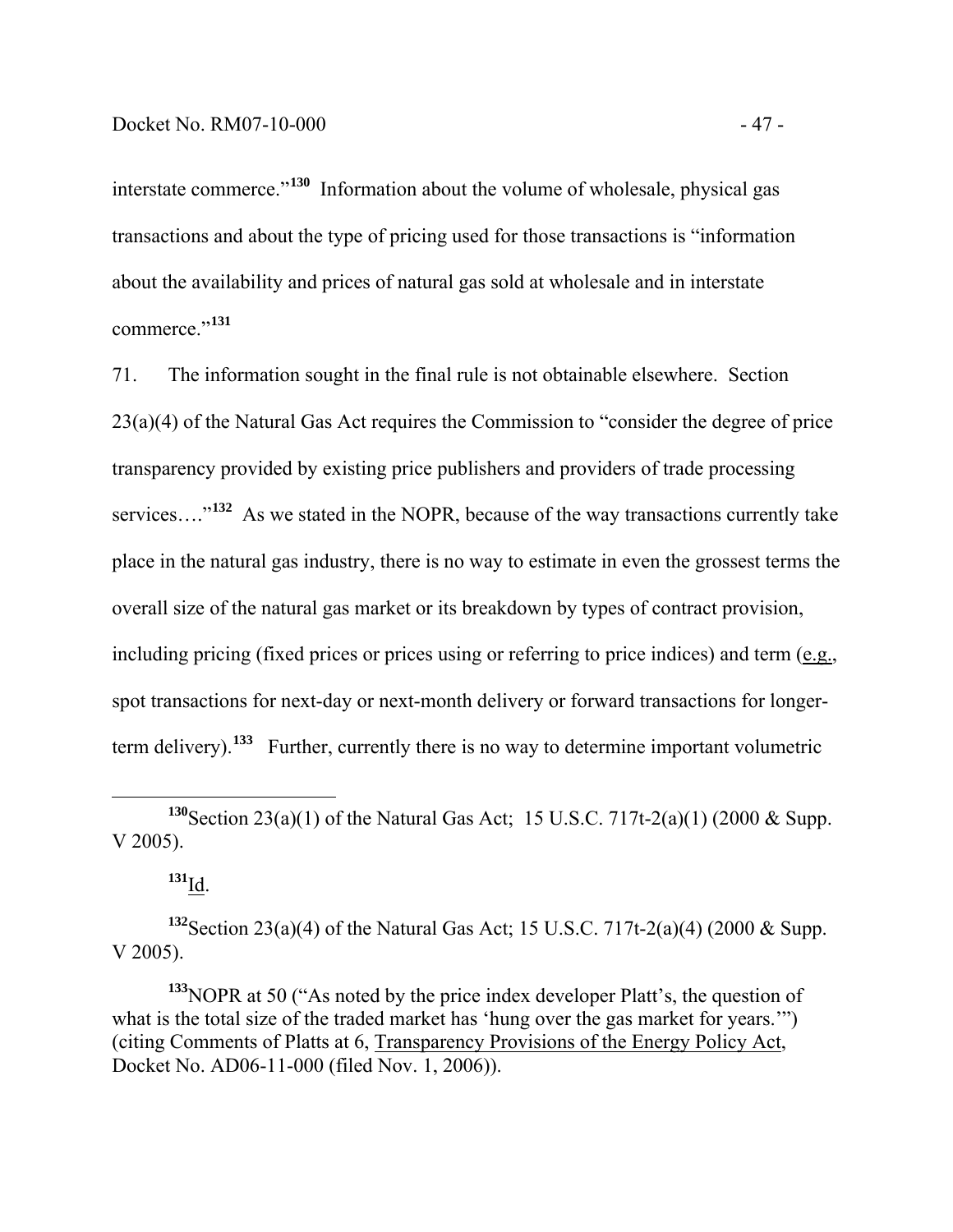#### Docket No. RM07-10-000 - 48 -

relationships between the fixed-price, day-ahead or month-ahead transactions that form price indices or to determine the use of price indices themselves.

72. In comments on the NOPR, no commenter pointed to a source for similar information. DCP contended that "the information that is available through the price index publishers is the same information that is being requested [in the annual reporting proposal] and it is the actual data that makes up the index prices that represent the price of natural gas on any given day at any given location."**<sup>134</sup>** The information to be reported on Form No. 552 is not the same. The information to be reported will include information regarding transactions that could be (i.e., are qualified to be) but are not reported to price index publishers, therefore, such information is not available from price index publishers. The amount of market activity that could form price indices as opposed to the amount that actually does form price indices is an important fact that has been missing in the discussion of the Commission's market price policies, leading to confusion and undermining confidence in indices.

73. Further, the Commission's goal is not only to understand the transactions used to formulate price indices; it is to understand how influential price indices are in the overall transacting of natural gas in U.S. wholesale markets. The information to be reported on Form No. 552 will allow market participants to evaluate their use of indexed transactions.

**<sup>134</sup>**DCP Comments at 5.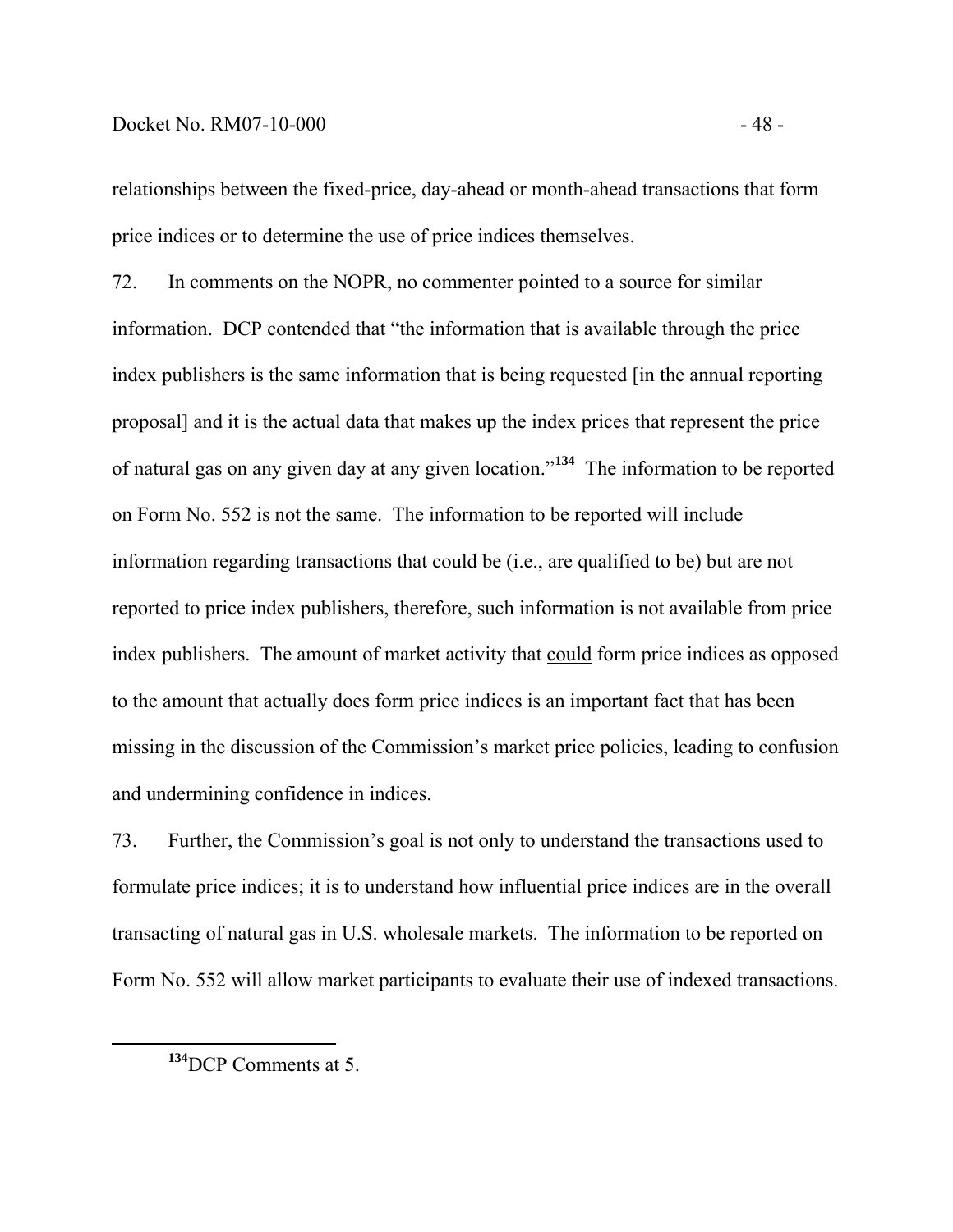#### Docket No. RM07-10-000 - 49 -

Typically, market participants rely on index-priced transactions as a way to reference market prices without taking on the risks of active trading. These market participants rely on index prices, often whether or not those prices are derived from a robust market of fixed-price transactions. Such information is not available elsewhere.

74. Also, the annual reporting requirements will allow the Commission, market participants and the public to estimate the amount of activity of significant wholesale traders relative to the overall market. Information on significant traders' activity allows the Commission and the public to understand the impact of the largest traders on the price formation process, improving natural gas market transparency.

75. The Commission directs Staff to monitor the information received in the filings of Form No. 552, to determine whether the information received meets the goals set forth in this preamble. Although in future years the Commission Staff may change the reportable locations and may change the format of Form No. 552 in order to make the form easier to complete and to make the information submitted easier to analyze, the substance of Form No. 552 will remain the same absent Commission action.

# **C. Reporting Requirements Retained from the Notice of Proposed Rulemaking**

76. The final rule retains several of the features of the annual reporting proposal presented in the NOPR: (1) the de minimis threshold remains the same; (2) all filings are to be made publicly; (3) both purchases and sales are to be reported; and (4) the form is to be submitted annually.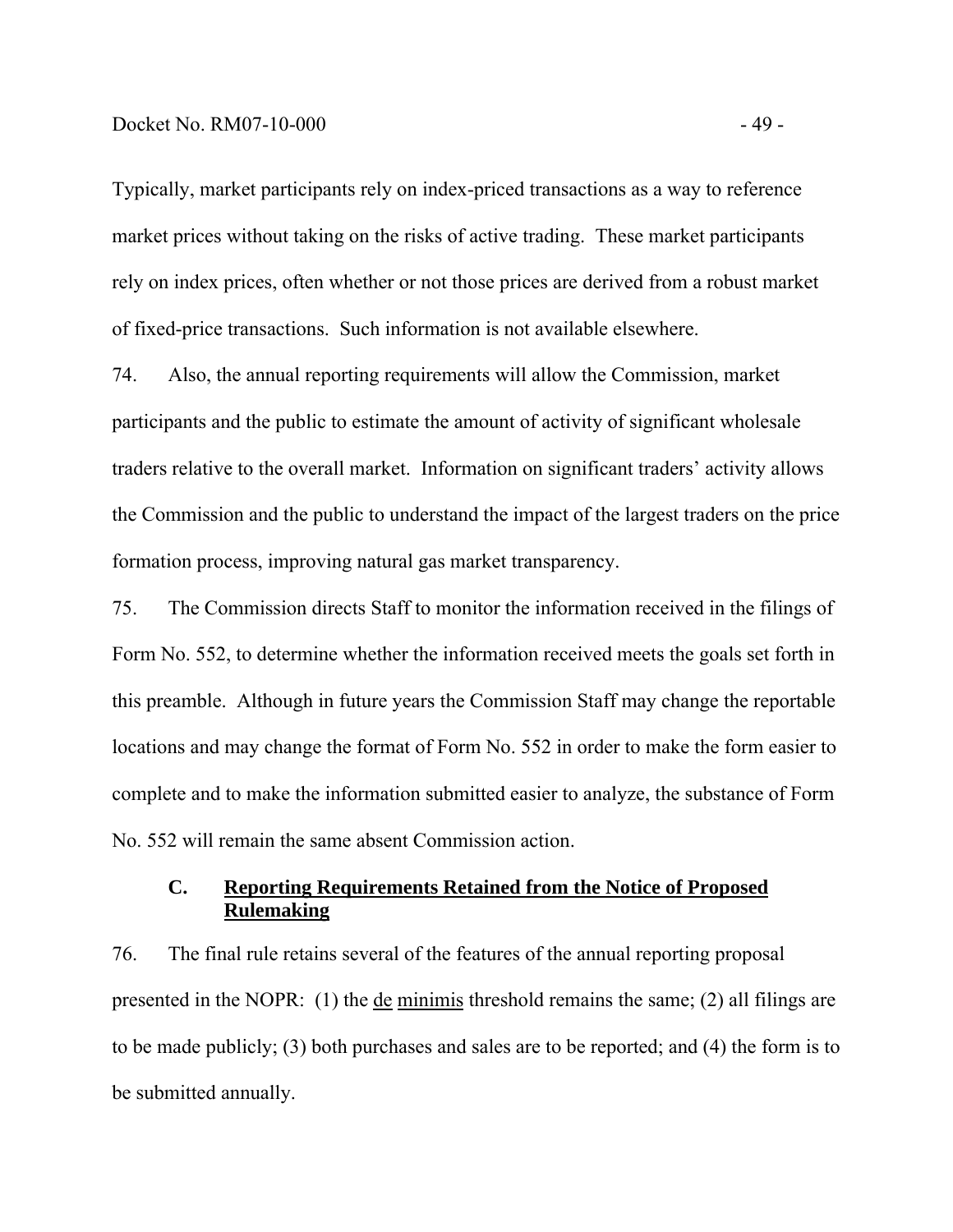77. In the final rule, the Commission retains the volumetric de minimis threshold proposed in the NOPR and clarifies its application.**<sup>135</sup>** A market participant is required to report its transactions annually if it engages either in wholesale sales that amount to 2,200,000 MMBtus or more or wholesale purchases that amount to 2,200,000 MMBtus or more. Each market participant operating under a blanket certificate under § 284.284 or § 284.402 must file a Form No. 552. However, if a market participant operating under a blanket certificate under § 284.284 or § 284.402 buys or sells less than the de minimis volumes in the reporting year, it is not required to provide information about the volumes of its transactions. A market participant that does not operate under a blanket certificate under § 284.284 or § 284.402, and that buys or sells less than the de minimis volumes in the reporting year, is not required to file a Form No. 552. The creation here of a de minimis threshold is consistent with the transparency provisions. Notwithstanding Congress's broadening of the scope of the Commission's jurisdiction in new section 23 of the Natural Gas Act with respect to transparency, Congress mandated that the

**<sup>135</sup>** New 18 CFR 284.401(a) (defining de minimis market participant). The regulations define a market participant as "any buyer or seller that engaged in physical natural gas transactions for the previous calendar year." New 18 CFR 284.401(b).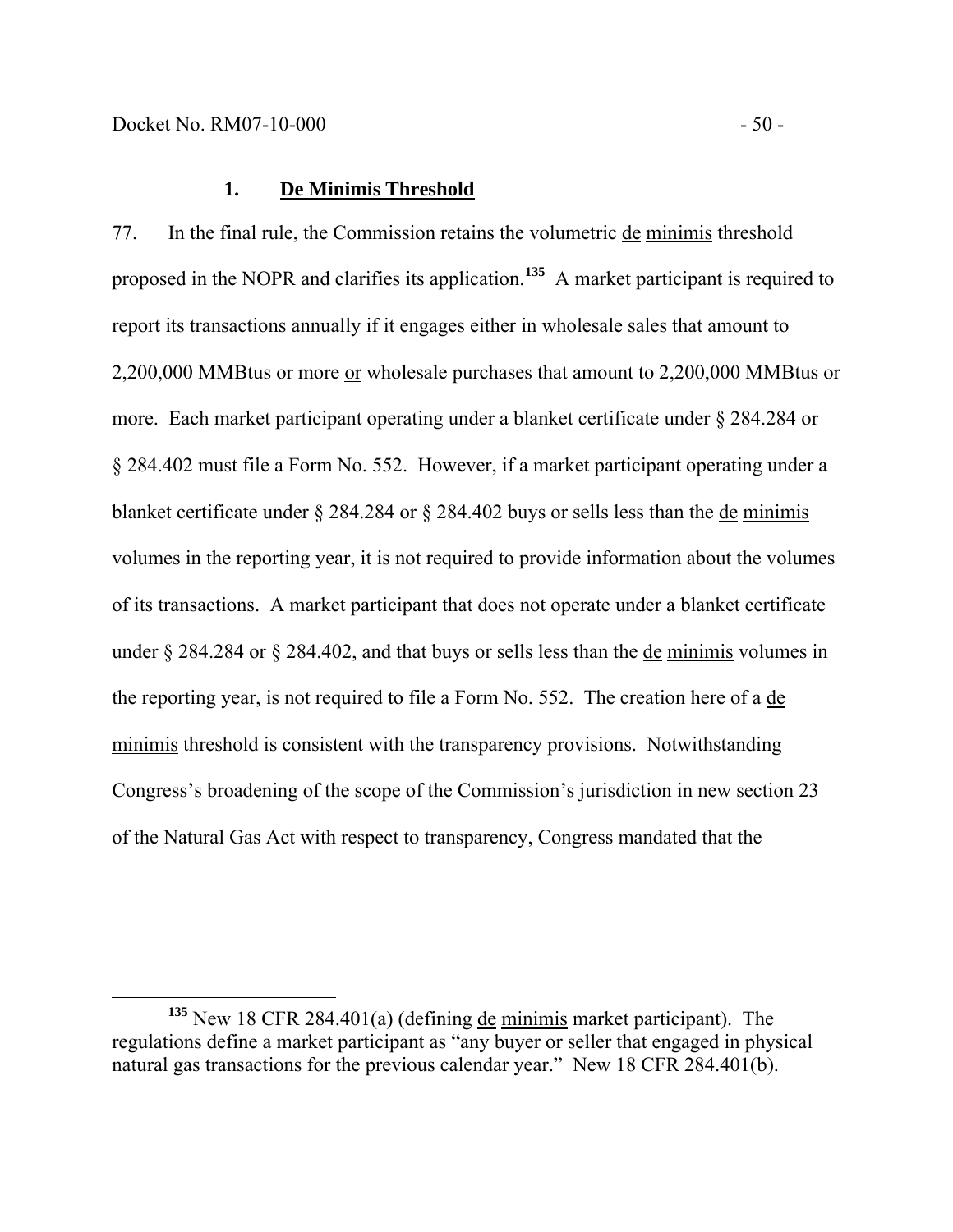Commission exempt "natural gas producers, processors or users who have a de minimis market presence [from compliance] with the reporting requirements of this section.<sup>"136</sup> 78. In proposing in the NOPR a de minimis threshold for reporting which would apply to market participants, the Commission sought to require reporting from a sufficient number of significant market participants to ensure, in the aggregate, an accurate picture of the physical natural gas market as a whole. To this end, the Commission proposed in the NOPR to define such a de minimis market participant as a market participant that engages in physical natural gas transactions that amount by volume to less than 2,200,000 MMBtus annually. **<sup>137</sup>** This figure was based on the simple calculation of one-ten thousandth (1/10,000th) of the annual physical volumes consumed in the United States, which is approximately 22 trillion cubic feet (Tcf) (or roughly 22 billion MMBtus).<sup>138</sup> Looked at another way, a de minimis market participant would trade the equivalent of less than one standard NYMEX futures contract per day. Although a market participant that contracts for 1/10,000th of the nation's annual physical volume may appear to have little effect on natural gas prices, that participant may be transacting only at one location

**<sup>138</sup>**U.S. Department of Energy, Energy Information Administration, Natural Gas Summary*,* Data Series: Total Consumption, 2006, http://tonto.eia.doe.gov/dnav/ng/ng\_sum\_lsum\_dcu\_nus\_a.htm.

**<sup>136</sup>**Section 23(d)(2) of the Natural Gas Act, 15 U.S.C. 717t-2 (2000 & Supp. V 2005).

**<sup>137</sup>** New 18 CFR 260.401.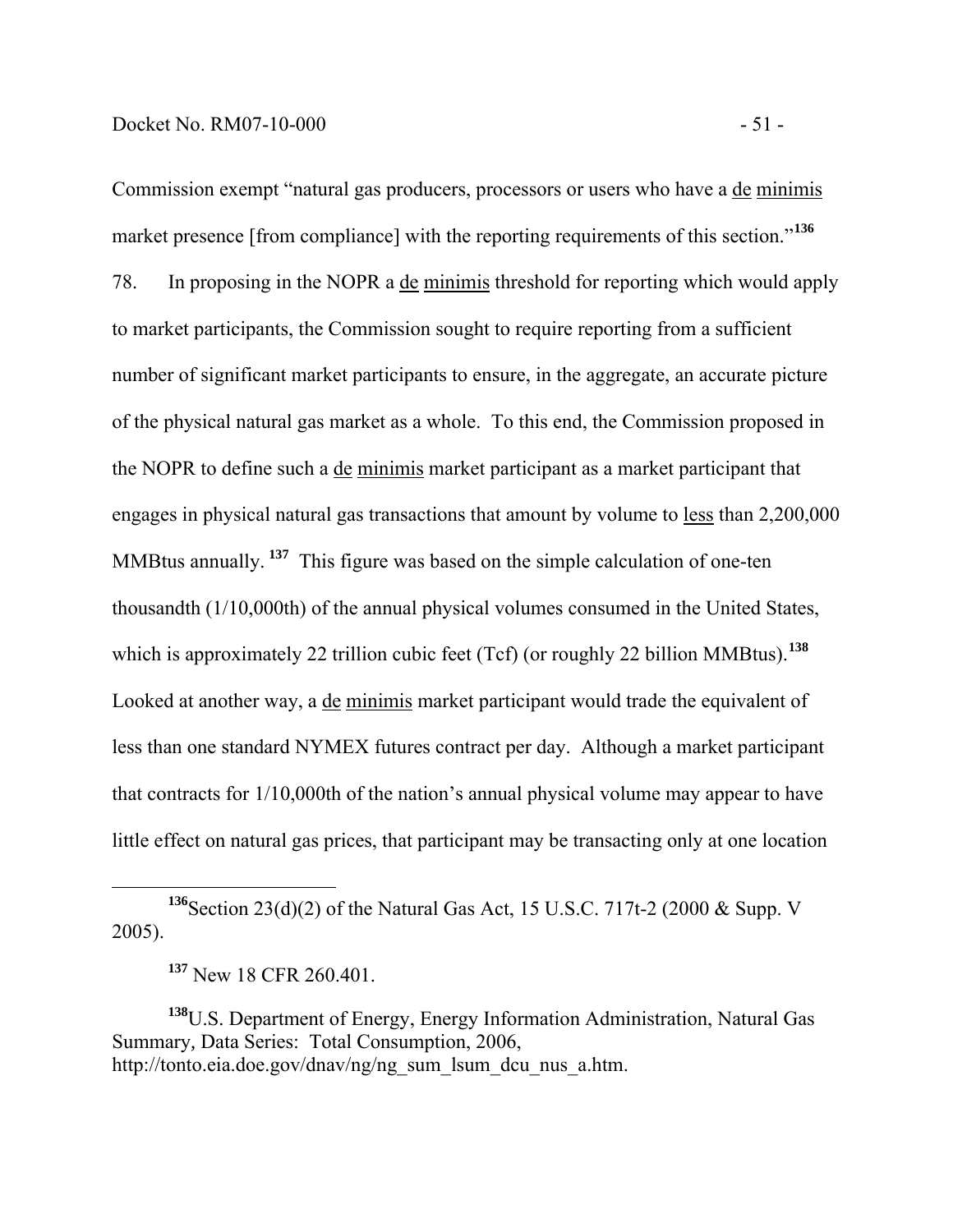and, thus, have a much greater pricing effect there. In the NOPR, we indicated that we do not expect annual physical volumes consumed in the United States to remain constant, however the figure of 22 Tcf was a useful snapshot of consumption and a useful startingpoint for setting the de minimis exemption.

79. As requested by INGAA, the Commission clarifies that each market participant that (a) either holds a blanket certificate under § 284.284 or § 284.402, or (b) buys or sells more than the de minimis volumes in the reporting year must report: identification information; whether it holds a blanket certificate under § 284.284 or § 284.402; whether it reports transactions to price index publishers, and, if so, whether its reporting conforms to the applicable regulations. A market participant that holds a blanket certificate under § 284.284 or § 284.402 but that buys or sells less than the de minimis volumes in the reporting year must complete the form except it need not report its volumes.

80. Several commenters, including MSCG,**<sup>139</sup>** Northwest Industrial Gas Users,**<sup>140</sup>** and the Independent Oil & Gas Association of West Virginia,**<sup>141</sup>** proposed greater de minimis thresholds. Other commenters, including the Texas Alliance,**<sup>142</sup>** supported the proposed threshold. No commenter suggested a lesser threshold. The proposed threshold is small

**<sup>139</sup>**MSCG Comments at 10.

**<sup>140</sup>**Northwest Industrial Gas Users Comments at 7-10

**<sup>141</sup>**Independent Oil & Gas Association of West Virginia Comments at 3-4. **<sup>142</sup>**Texas Alliance Comments at 12.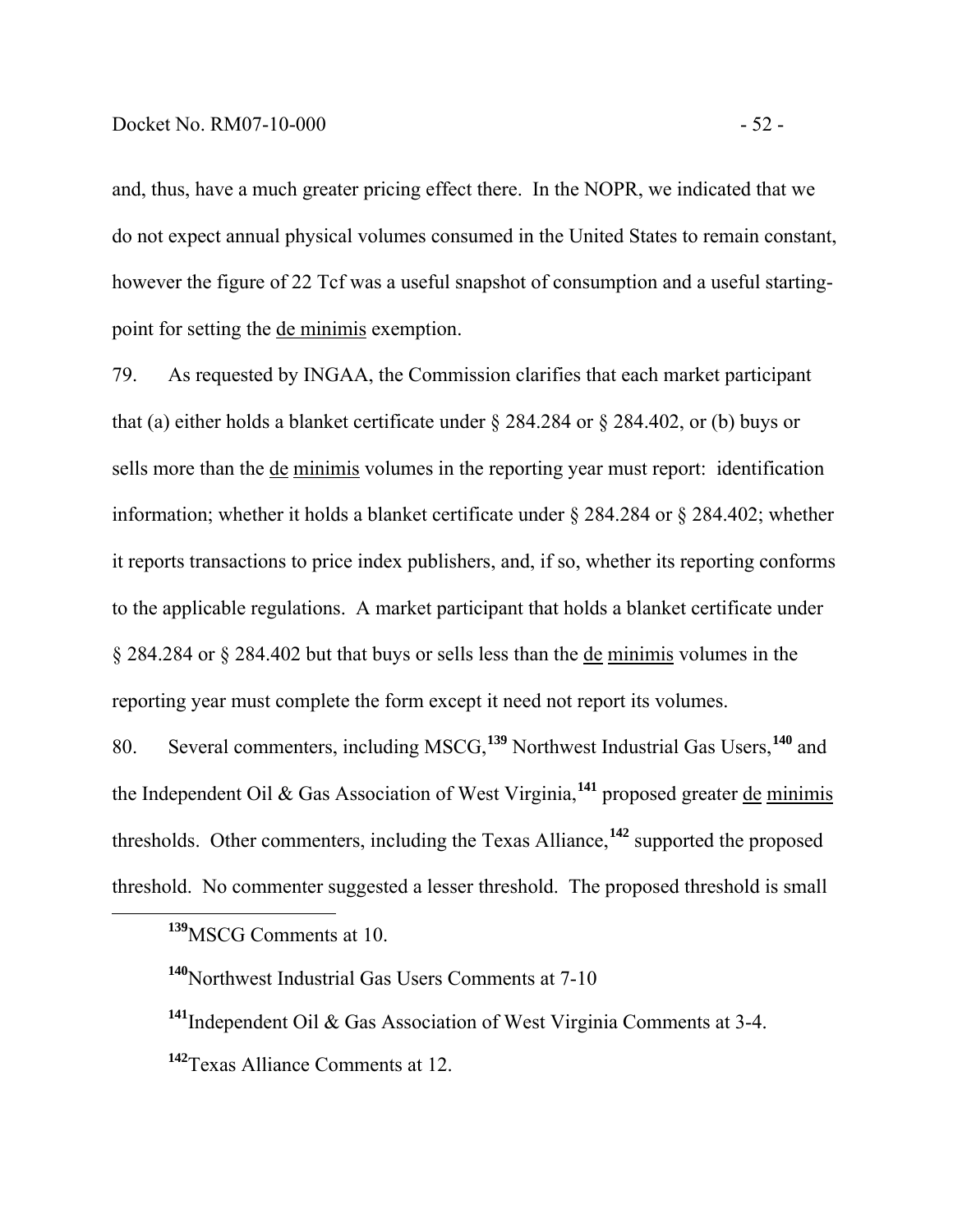### Docket No. RM07-10-000 - 53 -

enough to allow the Commission to accurately determine the size of the physical natural gas market, while at the same time, large enough to exclude market participants, who in the aggregate, do not contribute significantly to that market.

81. The spot wholesale natural gas markets that create index prices – those markets that involve fixed-price trading for next-day or next-month delivery at reportable locations and that are actually reported to price index publishers – make up only a tiny part of the overall wholesale natural market in the United States. This is true whether one compares those particular trading volumes to total U.S. consumption or whether, as Wisconsin Companies points out in their comments<sup>143</sup> (in support of a higher de minimis threshold) an appropriate total trading volume would also include those transactions that take place between the production and consumption of natural gas. When the spot wholesale natural gas markets that create index prices are then broken down among many varied geographical locations, even very small market participants can be very important in narrow regional contexts. It is conceivable that these small, local wholesale market participants do not actually contribute to price formation in this type of trading, but the Commission and other market observers are in no position to know at this time. If these small, local wholesale market participants do contribute to this type of price formation –

**<sup>143</sup>**Wisconsin Companies Comments at 5.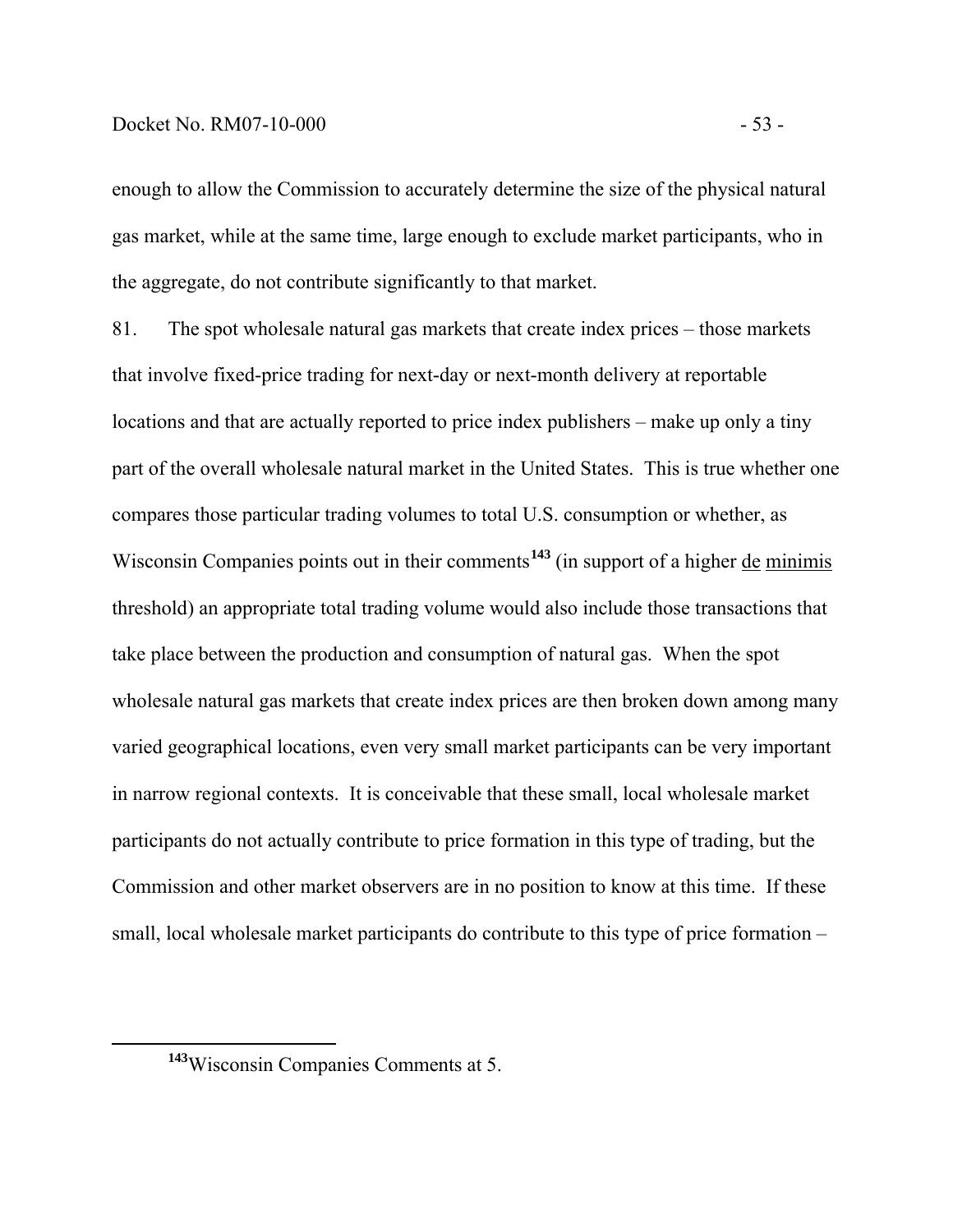which would be a healthy thing for these markets – such contribution would not be detectable if the de minimis threshold were set too high.

## **2. Public Filing**

82. A market participant must submit Form No. 552, in a public filing. Some commenters objected to filing the form publicly because, in their view, public filing of the annual report could reveal confidential trading strategies.**<sup>144</sup>** The Commission finds these commenters' concerns are misplaced and ignore Congress's directive in the transparency provisions. Public access to Form No. 552 data would comport with the transparency provisions which require that any such rules "provide for the dissemination, on a timely basis, of information… to the public."**<sup>145</sup>** The transparency provisions further direct the Commission to "rely on [existing price publishers and providers of trade processing services] to the maximum extent possible."**<sup>146</sup>** By requiring public filings by market participants, the Commission would provide an opportunity for trade publications and commercial vendors to aggregate the information filed and provide any analysis should a desire for such services arise in the energy information marketplace.

**<sup>144</sup>**See, e.g., PG&E Comments at 6.

**<sup>145</sup>**Section 23(a)(2) of the Natural Gas Act, 15 U.S.C. 717t-2 (2000 & Supp. V 2005).

**<sup>146</sup>**Section 23(a)(4) of the Natural Gas Act, 15 U.S.C. 717t-2(a)(4) (2000 & Supp. V 2005).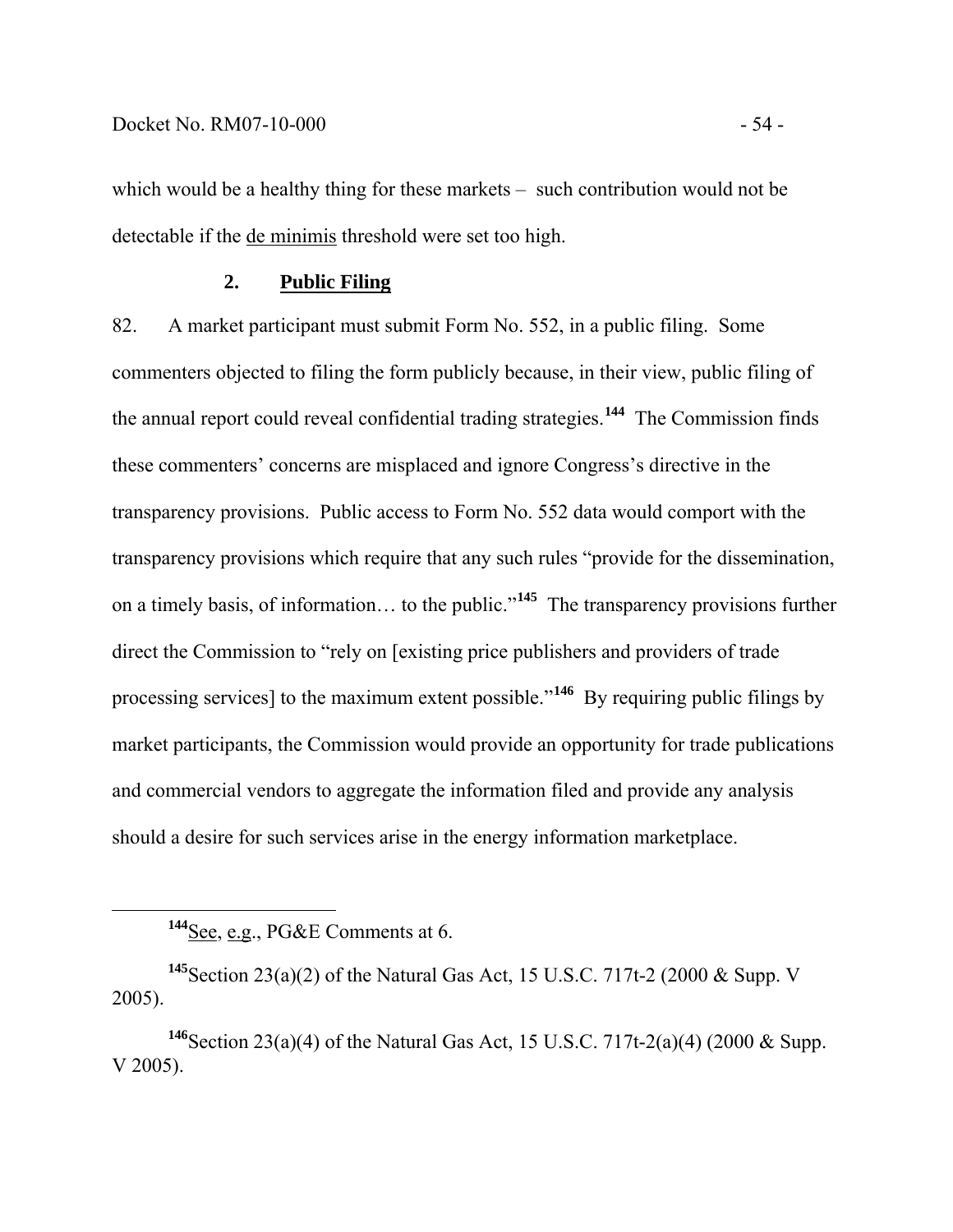83. Under the transparency provisions, the Commission is required to balance confidentiality concerns with the transparency goal that the information collected be disseminated publicly. The annual filing requirement balances these two statutory requirements. By requiring a company to file its report publicly, the requirement adheres to Congress's directive that "[t]he rules shall provide for the dissemination, on a timely basis, of information about the availability and prices of natural gas at wholesale and in interstate commerce to the Commission, State commissions, buyers and sellers of wholesale natural gas, and the public."<sup>147</sup> Because the filing requires aggregated information and does not require reporting of price information or of transaction-specific information, the annual reporting requirement adheres to Congress's other directive "to ensure that consumers and competitive markets are protected from the adverse effects of potential collusion or other anticompetitive behaviors that can be facilitated by untimely public disclosure of transaction-specific information."**<sup>148</sup>** The annual reporting requirement avoids facilitating anti-competitive behavior in several ways: (i) reported information would not include specific price information; (ii) reported information would

be aggregated information over a period of one year and not transaction-specific

**<sup>147</sup>**Section 23(a)(2) of the Natural Gas Act, 15 U.S.C. 717t-2(a)(2) (2000 & Supp. V 2005).

**<sup>148</sup>**Section 23(b)(2) of the Natural Gas Act, 15 U.S.C. 717t-2(b)(2) (2000 & Supp. V 2005).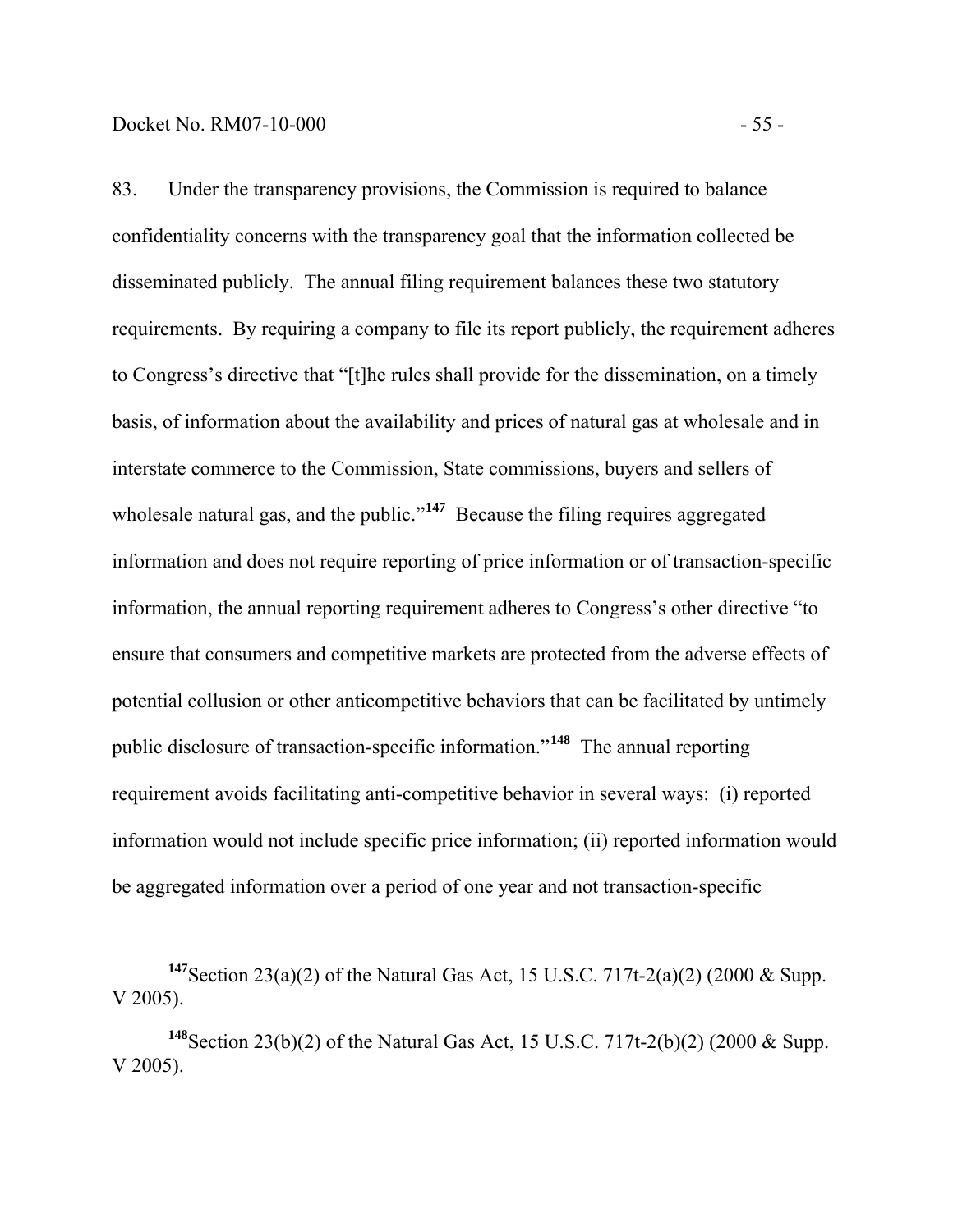information; (iii) reported information would be made on an aggregated, national level, and not by point or even region; and (iv) information would not be reported until four months after the end of the reporting year.

84. This approach is consistent with the opinion of the U.S. Department of Justice, which observed that the Commission "may be able to achieve the benefits of transparency while limiting its potential harm by aggregating, masking, and lagging the release of such information."**<sup>149</sup>** The Commission determines that "masking" or permitting filings on a confidential basis is unnecessary to avoid potential harm. The aggregation of the information and lagging of public filing is sufficient to avoid such harm.**<sup>150</sup>** Any potential harm from the public filing of Form No. 552 would be minimal given the aggregation of data, both aggregation across the nation and aggregation across the calendar year, and given the lagging of the public filing of information until May 1 of the year following the reporting year. In circumstances in which any potential harm is

**<sup>149</sup>**Comments of the U.S. Department of Justice, Antitrust Division, Transparency Provisions of the Energy Policy Act, Docket No. AD06-11-000 (filed Jan. 25, 2007). The Department of Justice's comments focused on the electricity markets, although it did note that the same general considerations that applied to electricity markets also applied to natural gas markets.

**<sup>150</sup>**This is consistent with our approach regarding the individual transaction data reported on Electric Quarterly Reports. For that much more detailed reporting of individual transactions, the Commission found that a delay of 30 days for reporting individual transaction data in EQR filings would greatly reduce the usefulness of the data as a tool for collusion. Revised Public Utility Filing Requirements, Order No. 2001, 67 FR 31043 (May 8, 2002), FERC Stats. & Regs. ¶ 31,127 (2002) at P 17.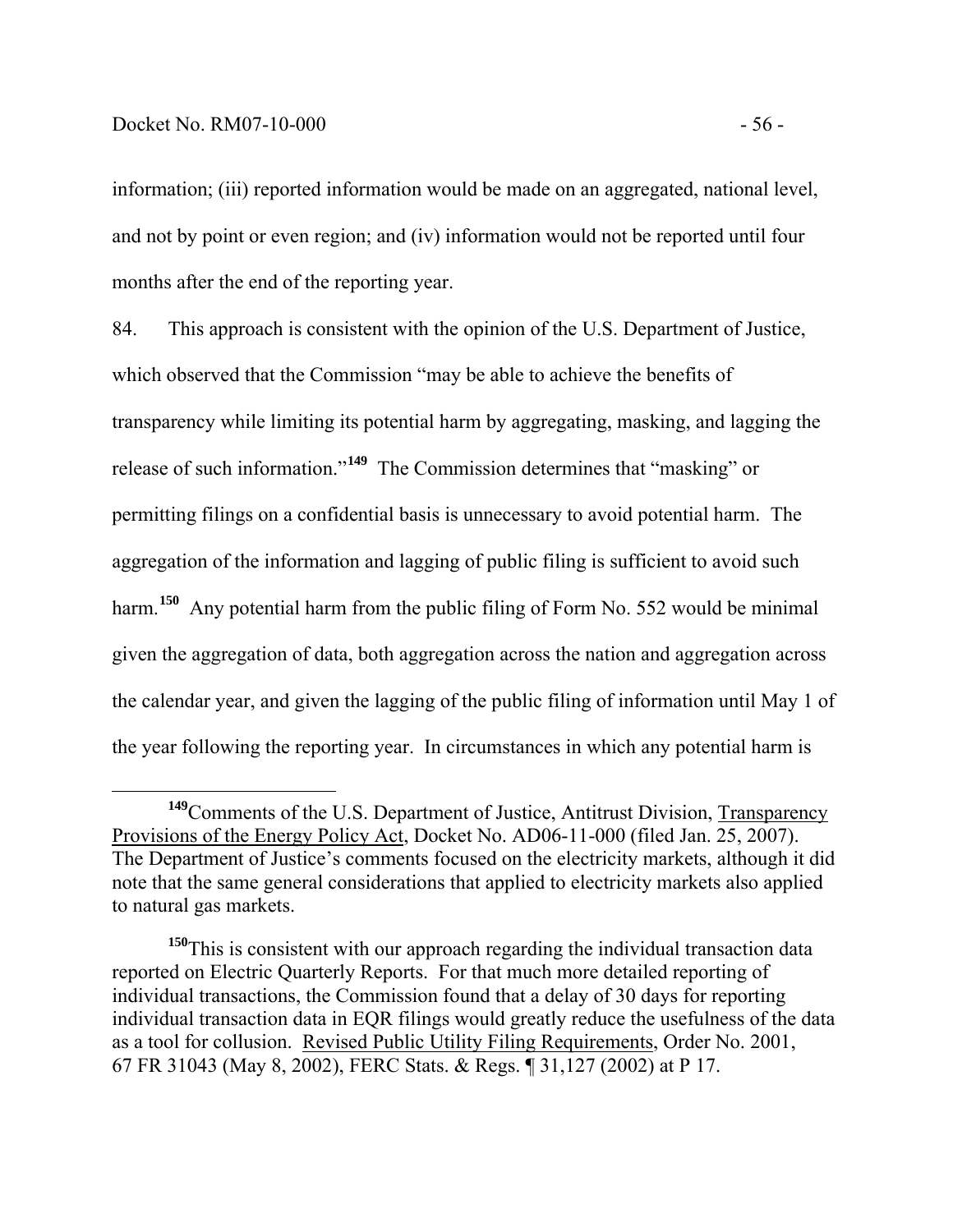minimal, it is not the Commission's practice to permit confidential filings.<sup>151</sup> In addition, smaller market participants whose operations are limited to a smaller region of the country are likely to transact less than the de minimis amount required to report their transaction information. Further, without public filings by market participants, market observers would not be able to estimate the relative size of major traders.

# **3. Purchases and Sales**

85. Several commenters, including EnCana Marketing,**<sup>152</sup>** MSCG,**<sup>153</sup>** and the Texas Alliance,**<sup>154</sup>** objected to the inclusion of purchases as well as sales in the reporting requirement. While the Commission appreciates these commenters' concerns, it believes that volume information on purchases as well as sales is necessary for developing a complete and accurate picture of the size of the natural gas spot market. For example, it will permit the Commission Staff to cross-check information. Also, as discussed above, spot prices are formed in only a very tiny fraction of all wholesale U.S. natural gas

**<sup>151</sup>**This is consistent with our approach regarding the individual transaction data reported on Electric Quarterly Reports. For that much more detailed reporting of individual transactions, the Commission found that a delay of 30 days for reporting individual transaction data in EQR filings would greatly reduce the usefulness of the data as a tool for collusion. Revised Public Utility Filing Requirements, Order No. 2001, 67 FR 31043 (May 8, 2002), FERC Stats. & Regs. ¶ 31,127 (2002) at P 17.

**<sup>152</sup>**EnCana Marketing Comments at 8-9.

**<sup>153</sup>**MSCG Comments at 9.

**<sup>154</sup>**Texas Alliance Comments at 12.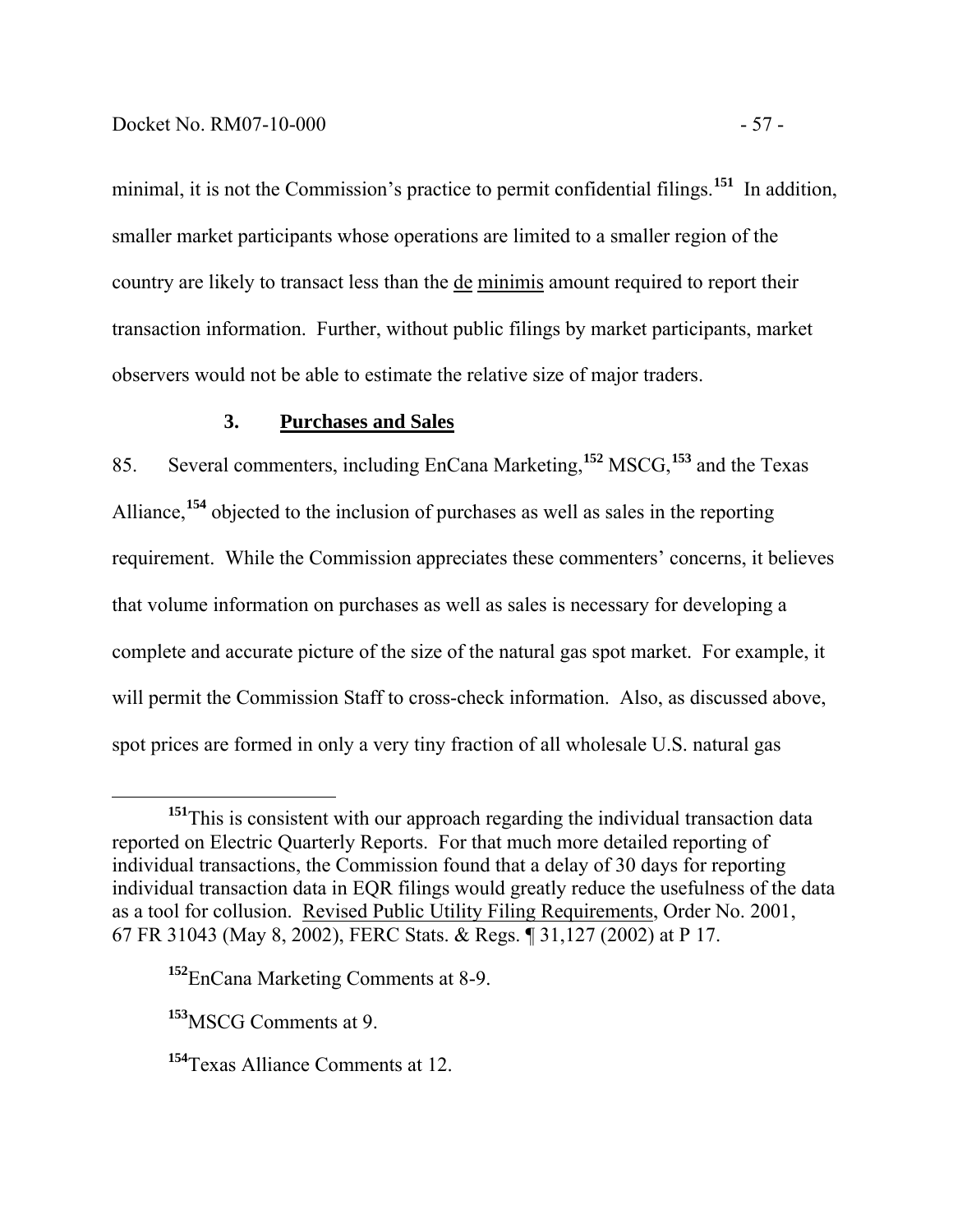transactions, which are then broken down among many varied geographical locations. Verifying the amount of such trading becomes far more difficult. At the level of de minimis volume set forth herein, this type of cross-verification becomes more important than it would otherwise. In this regard, Staff's experience implementing the Electronic Quarterly Reports suggests that purchase transactions are quite important in developing a comprehensive picture of trading activity.

86. Although the language of the natural gas transparency provisions address sales of natural gas, it does not limit the Commission from seeking information about natural gas purchases as well as sales. They are simply different sides of the same transaction. Congress directed the Commission to "facilitate price transparency in markets for the sale… of physical natural gas in interstate commerce," but that language does not limit the Commission to seeking information regarding only sales.**<sup>155</sup>** Purchases of physical natural gas are also a part of such markets; there is no market for the sale of natural gas that does not include purchases. Nor does the natural gas transparency provision language that provides for the "dissemination… of information about the availability and prices of natural gas sold at wholesale and interstate commerce" restrict the

**<sup>155</sup>**Section 23(a)(1) of the Natural Gas Act, 15 U.S.C. 717t-2(a)(1) (2000 & Supp. V 2005).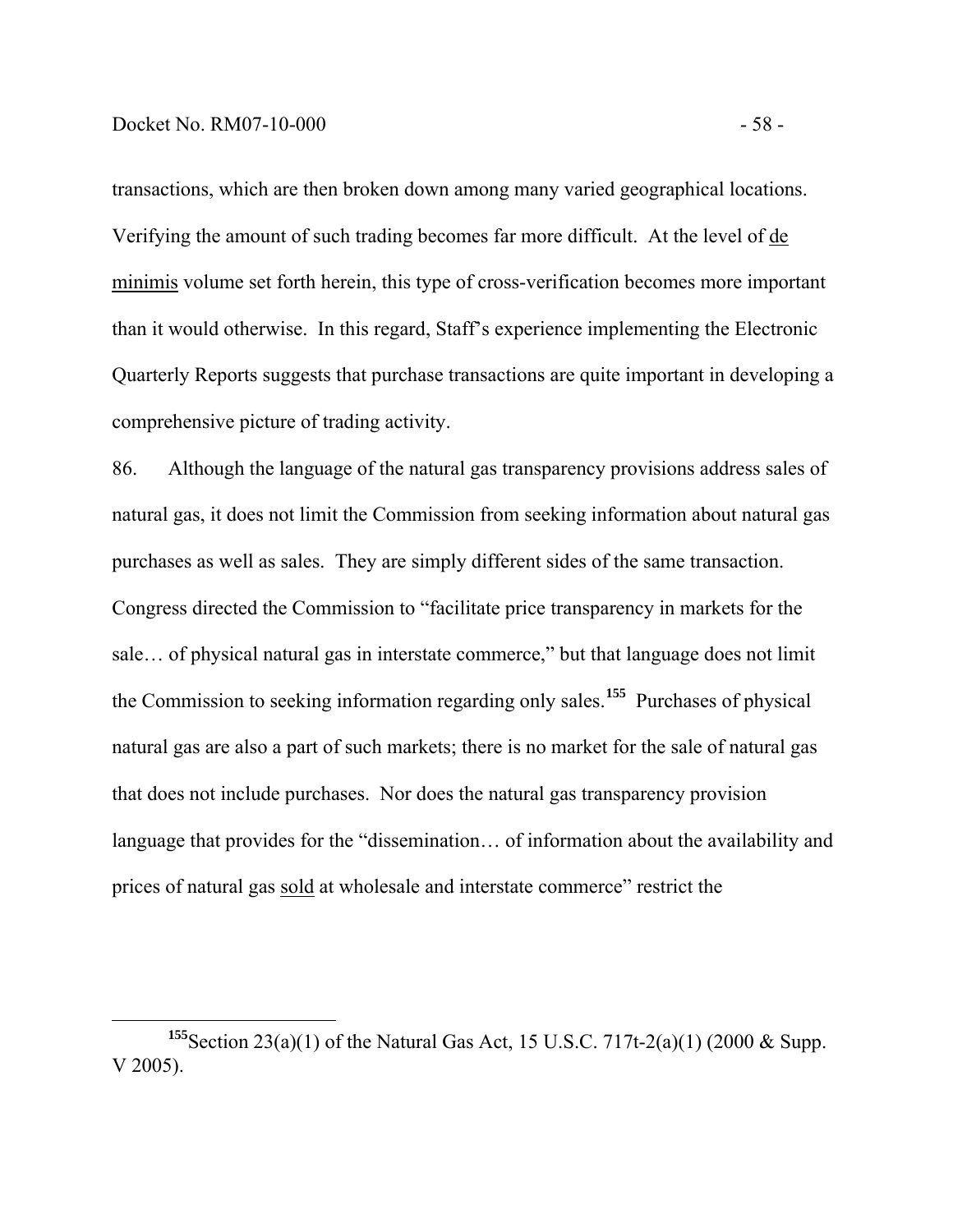Commission.**<sup>156</sup>** As a practical matter, information regarding purchases of natural gas is necessary to evaluate the reliability of information regarding sales of natural gas. Both types of information are necessary to obtain a useful gauge of price transparency in natural gas markets.

87. MSCG expressed a further concern about double-counting if purchases and sales are included.**<sup>157</sup>** Form No. 552 requires that purchases clearly be reported separately from sales. Given the clear identification of sales as opposed to purchases in the form, the Commission remains confident that its Staff and other users of this information will be capable of not mixing these separate sets of numbers in their analyses.

## **4. Annual Reporting**

88. The Commission retains from the NOPR the requirement that Form No. 552 be submitted annually. Commenters provided a variety of perspectives on the frequency of filing, but none supported less frequently than annually. NARO favored monthly, regional reporting.**<sup>158</sup>** EnCana Marketing and MSCG commented that more frequent reporting would not provide a significant benefit**<sup>159</sup>** Annual, national information alone

**<sup>156</sup>**Section 23(a)(2) of the Natural Gas Act, 15 U.S.C. 717t-2(a)(2) (2000 & Supp. V 2005) (emphasis added).

**<sup>157</sup>**MSCG Comments at 9.

**<sup>158</sup>**NARO Comments at 4; see also Mewbourne Oil Company Comments at 5.

**<sup>159</sup>**EnCana Marketing Comments at 10 and MSCG Comments at 9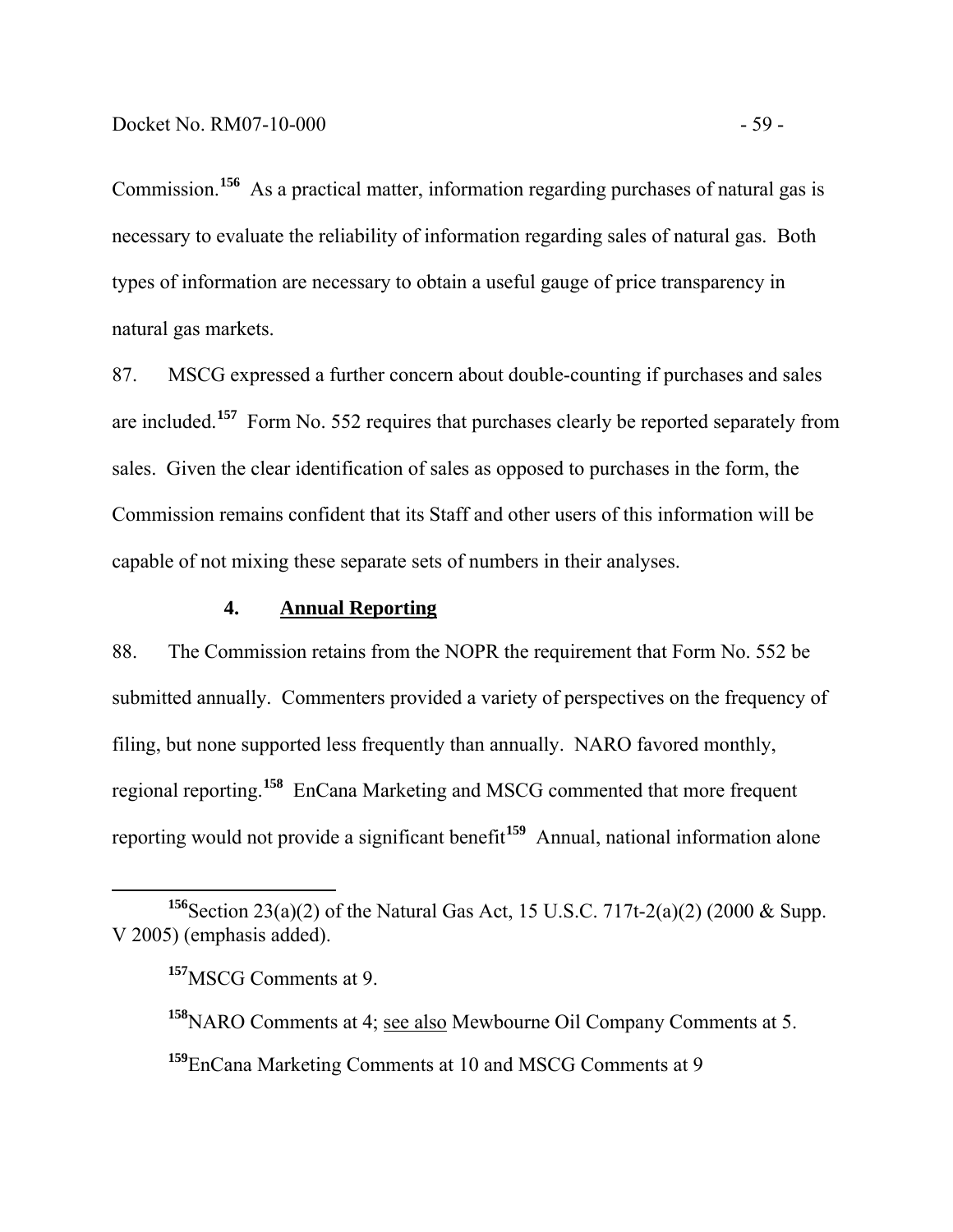will significantly improve both the Commission's and others' understanding of index pricing. Annual reporting should provide a useful amount of information to assess the volume break-down of transactions by price type, fixed-priced or index-priced, and the ratio of index-using transactions to price-forming transactions, i.e., fixed-priced transactions. A more granular breakdown, which would result from more frequent reporting or from regional reporting, would be more likely to reveal the strategies of particular market participants, raising the concerns Congress in the transparency provisions cautioned the Commission to avoid, that is, "the adverse effects of potential collusion or other anticompetitive behaviors that can be facilitated by untimely public disclosure of transaction-specific information."**<sup>160</sup>**

### **D. Reporting Requirements Changed From the Notice of Proposed Rulemaking**

89. In the final rule, the Commission changes several features of the reporting requirement proposal presented in the NOPR: (1) retail (end-use) transactions are excluded; (2) basic contact information must be reported; (3) a market participant must indicate whether it reports transactions to price index publishers; (4) a market participant may report in the aggregate for its affiliates; (5) volumes are to be reported based on delivery date, not execution date; (6) a market participant must report volume

**<sup>160</sup>** Section 23(b)(2) of the Natural Gas Act, 15 U.S.C. 717t-2(b)(2) (2000 & Supp. V 2005).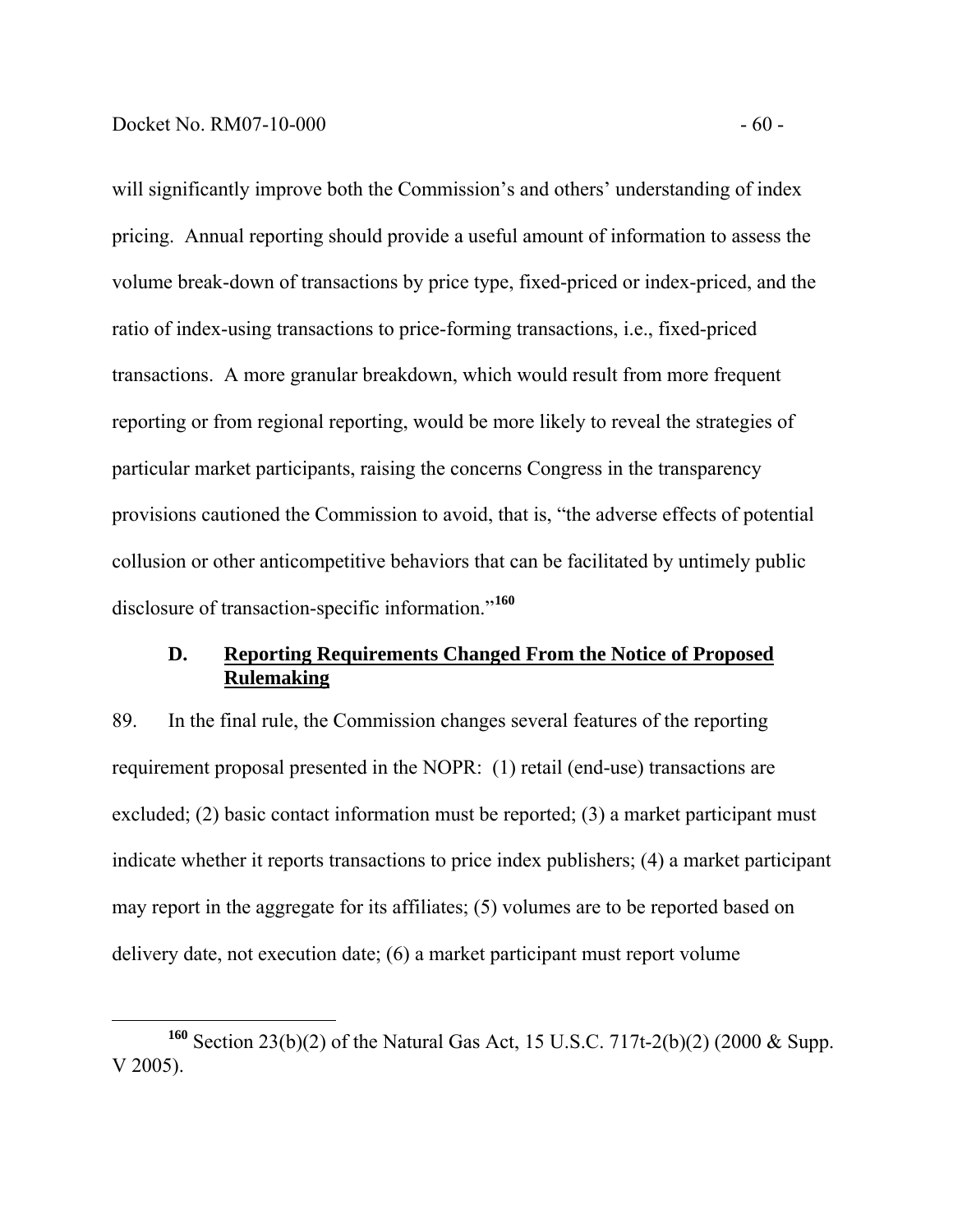information but not the number of transactions; (7) volumes of transactions must be broken down by whether they are reportable to price index publishers; and (8) the filing deadline is changed to May 1 of each year.

#### **1. Exclusion of Retail Transactions**

90. Several commenters objected to the inclusion of purchases in the form because end-use customers would be required to file annual reports.**<sup>161</sup>** Although some transactions reported to indices may include purchases by large end-users, the Commission is generally interested in wholesale prices. On balance, restricting reporting only to clearly wholesale transactions should provide a reasonable set of data for assessing wholesale price activity, without burdening retail or end-use customers. Consequently, the Commission does not require end-use customers or retail buyers to report transaction information unless they also make wholesale sales or purchases of natural gas greater than the de minimis threshold. Likewise, a transaction made to an end-user is not to be included in the volumes reported on the form. Of course, if the enduse customer holds a blanket marketing certificate under § 284.402, it must report on Form No. 552 that it holds such certificate and whether it reports to price index publishers.

**<sup>161</sup>**See, e.g., AF&PA Comments at 5-7; NGSA Comments at 12-14; Industrial Energy Consumers of America Comments at 3.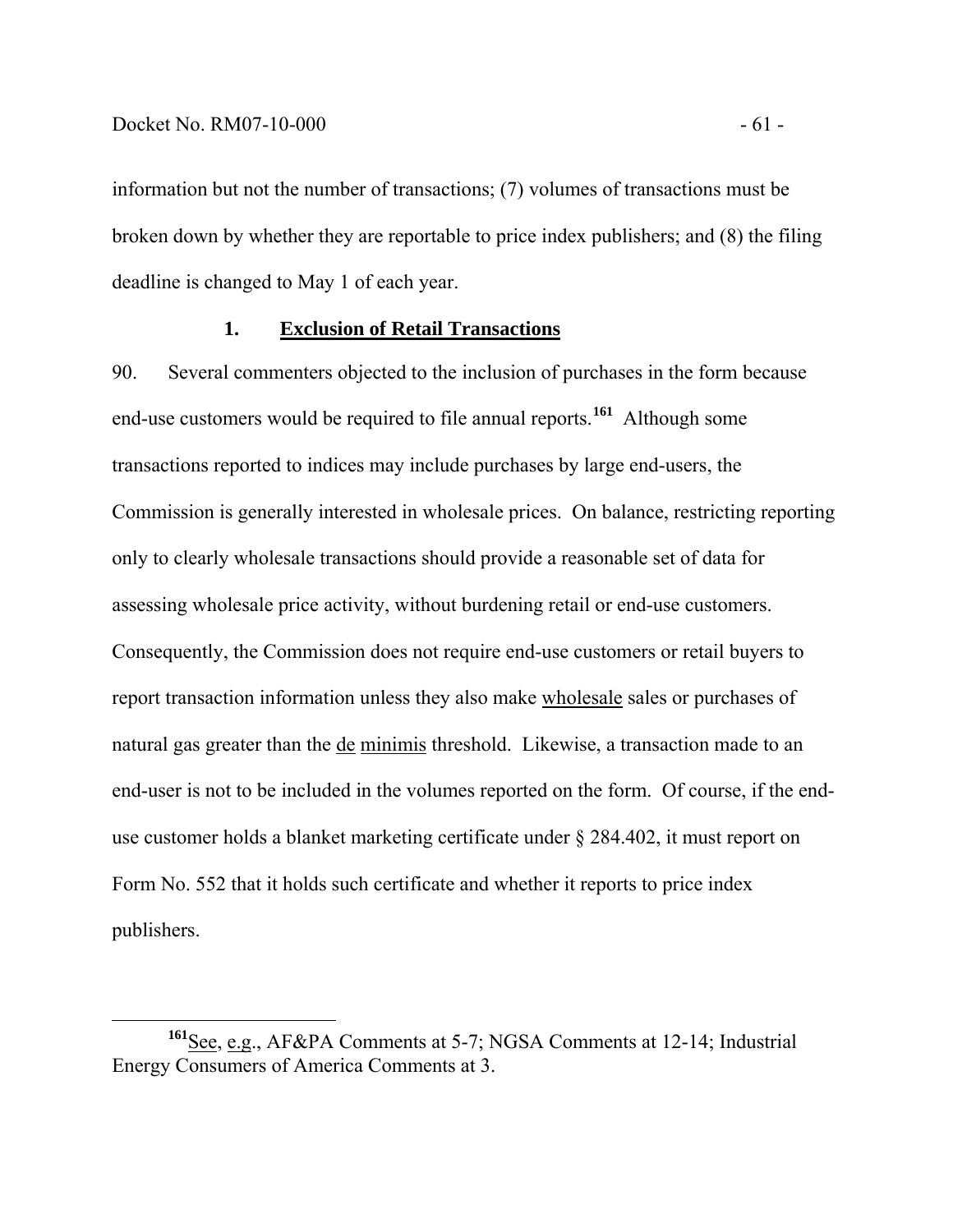#### **2. Basic Contact Information and Use of Blanket Sales Certificates**

91. Each market participant, including a de minimis market participant, must provide contact information and indicate on Form No. 552 whether or not it operates under blanket certificate authority under § 284.402 or § 284.284 of the Commission's regulations. This information from a market participant will provide the Commission with basic information regarding participants in wholesale natural gas markets necessary to monitor their behavior systematically as well as a measure of the number of holders of Natural Gas Act blanket sales certificates and contact information for those blanket sales certificate holders. This combination of information will permit some break down of market information between jurisdictional and non-jurisdictional components, which is in turn useful for effective oversight and monitoring for market manipulation.**<sup>162</sup>**

## **3. Status of Reporting to Price Index Publishers**

92. Each market participant must state on Form No. 552 whether it reports transactions to price index publishers. If so, it must also state whether its reporting complies with the standards for reporting provided in  $\S 284.403(a)$  or  $\S 284.288(a)$ , which in turn incorporate the reporting procedures of the Policy Statement on Natural

<sup>&</sup>lt;sup>162</sup>The Commission has the authority to police against manipulation of natural gas markets in connection with jurisdictional transactions. Prohibition of Energy Market Manipulation, Order No. 670, 71 FR 4244 (Jan. 26, 2006), FERC Stats. & Regs. ¶ 31,202 (2006), at P 4, 21-24.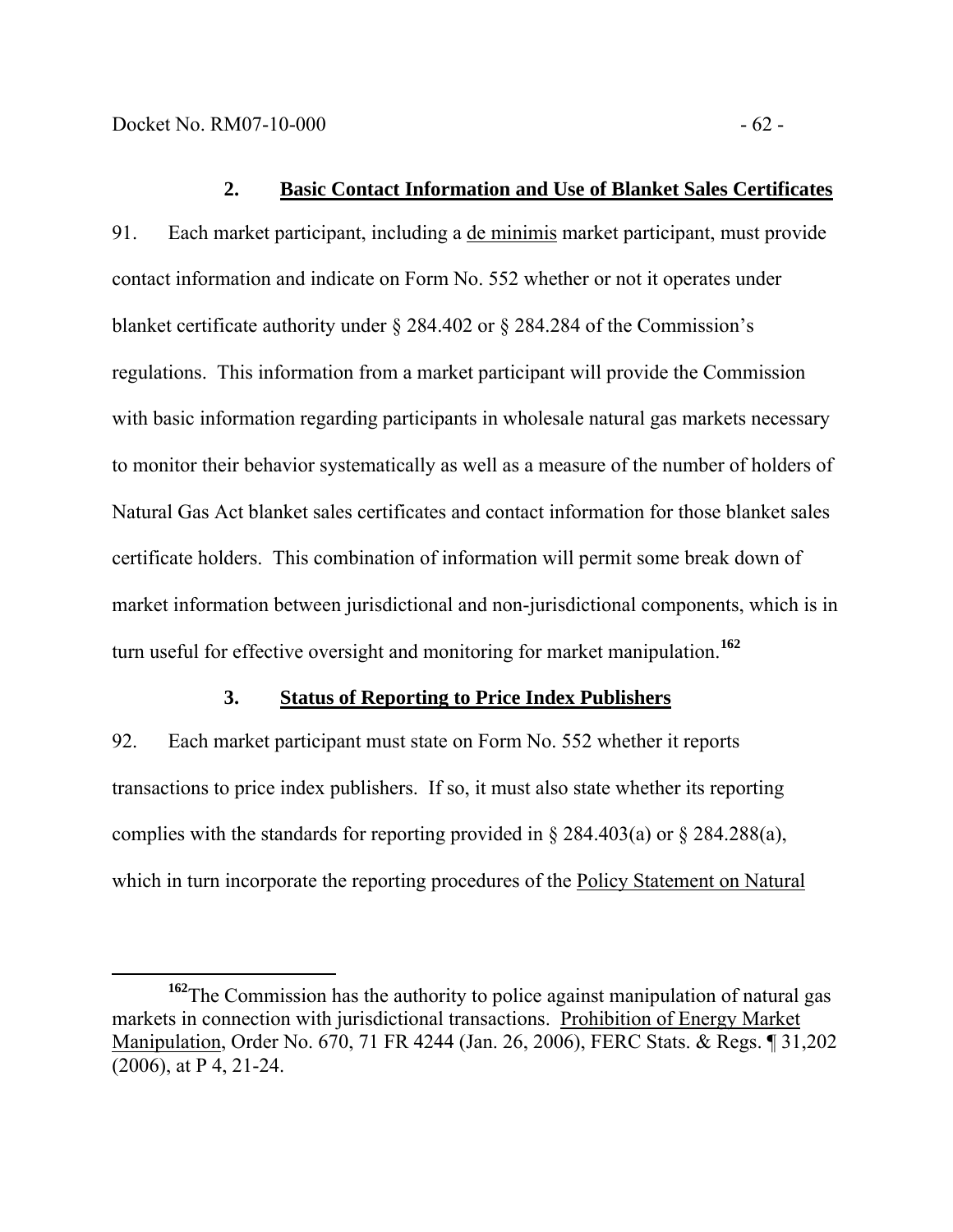Gas and Electric Price Indices.<sup>163</sup> Prior to this final rule, a blanket sales certificate holder did not need to report whether it reports transactions to a price index publisher; it needed only report whether it changes that reporting status.**<sup>164</sup>** To simplify the reporting, instead of a letter notification only upon a change in company policy, under this final rule, a market participant, including a blanket sales certificate holder, must notify the Commission annually of its price index reporting practices.**<sup>165</sup>** The Commission amends § 284.288(a) and § 284.403(a) in this final rule accordingly.

93. The Commission also requires a holder of blanket sales certificate to notify the Commission annually about its reporting of transaction information to price index publishers and whether any such reporting conforms to the Policy Statement. After the Policy Statement's notification requirement took effect, we observed that blanket

**<sup>163</sup>**Policy Statement on Natural Gas and Electric Price Indices, 104 FERC ¶ 61,121 (2003).

**<sup>164</sup>**See former 18 CFR 284.403(a) (blanket marketing certificate holder); former 18 CFR 284.288(a) (unbundled sales certificate holder). In Order No. 644, the Commission required each holder of a blanket sales certificate to notify the Commission whether it engages in reporting of its transactions to publishers of electricity or natural gas price indices according to the standards set out in the Commission's Policy Statement on Price Indices. Amendments to Blanket Sales Certificates, Order No. 644, 68 FR 66323 (Nov. 26, 2003), FERC Stats & Regs. ¶ 31,153 (2003), at P 70-72 (amending 18 CFR 284.403(a) and 18 CFR 284.288(a)), reh'g denied,107 FERC ¶ 61,174 (2004).

**<sup>165</sup>**However, a seller of electricity under market-based rates will continue to be obligated to notify the Commission of its reporting status upon a change in status. See 18 CFR 35.37(c).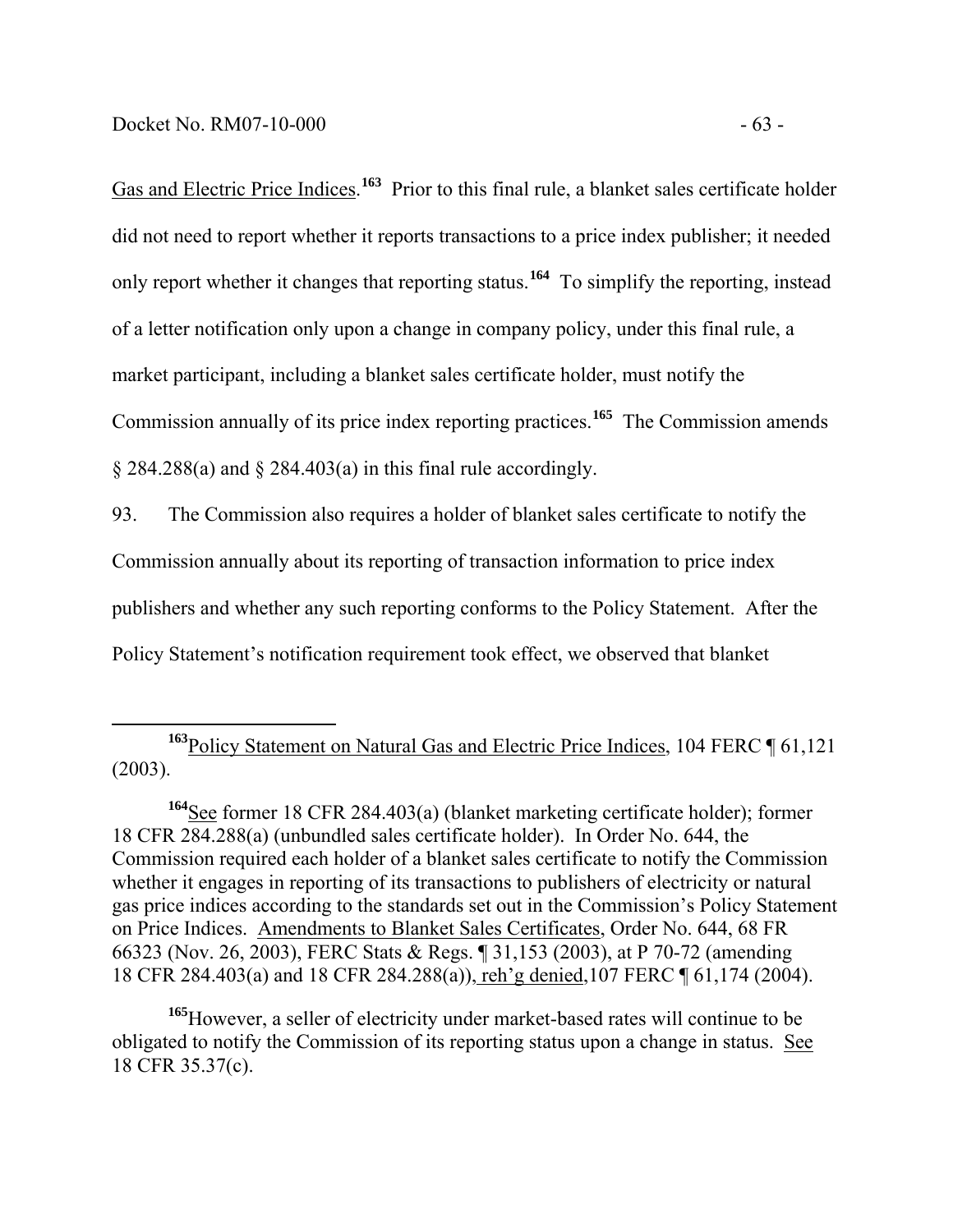marketing certificate holders may have overlooked this requirement and we provided the opportunity for blanket marketing certificate holders to notify the Commission by August 1, 2005 of their reporting status.**166** Based on Commission Staff's experience monitoring price indices and adherence to the Policy Statement, as discussed in the introduction, the Commission believes that notification on an annual basis would make the information more reliable. As a further benefit, a filing company would have the opportunity to review their practices in coordination with their response to the data collection proposal described above.

94. In the NOPR, the Commission sought comment on whether the procedures set forth in the Policy Statement for reporting to price index publishers should be codified.**<sup>167</sup>** Of those who commented on this provision, some supported codification; some opposed codification.**<sup>168</sup>** The Commission will not codify these procedures. The Commission believes that the regulations read in conjunction with the Policy Statement are sufficiently clear to price index publishers and those who report to price index publishers. In this regard, for example, this year, Commission Staff concluded audits of three natural gas

**<sup>166</sup>**Order on Further Clarification of Policy Statement at P 21.

**<sup>167</sup>**NOPR at P 70.

**<sup>168</sup>**MidAmerican supported codification as a way to add clarity to the regulations. MidAmerican Comments at 10; see also NARO Comments at 5. MSCG opposed codification. MSCG Comments at 12; see also ONEOK Energy Service Co. Comments at 5.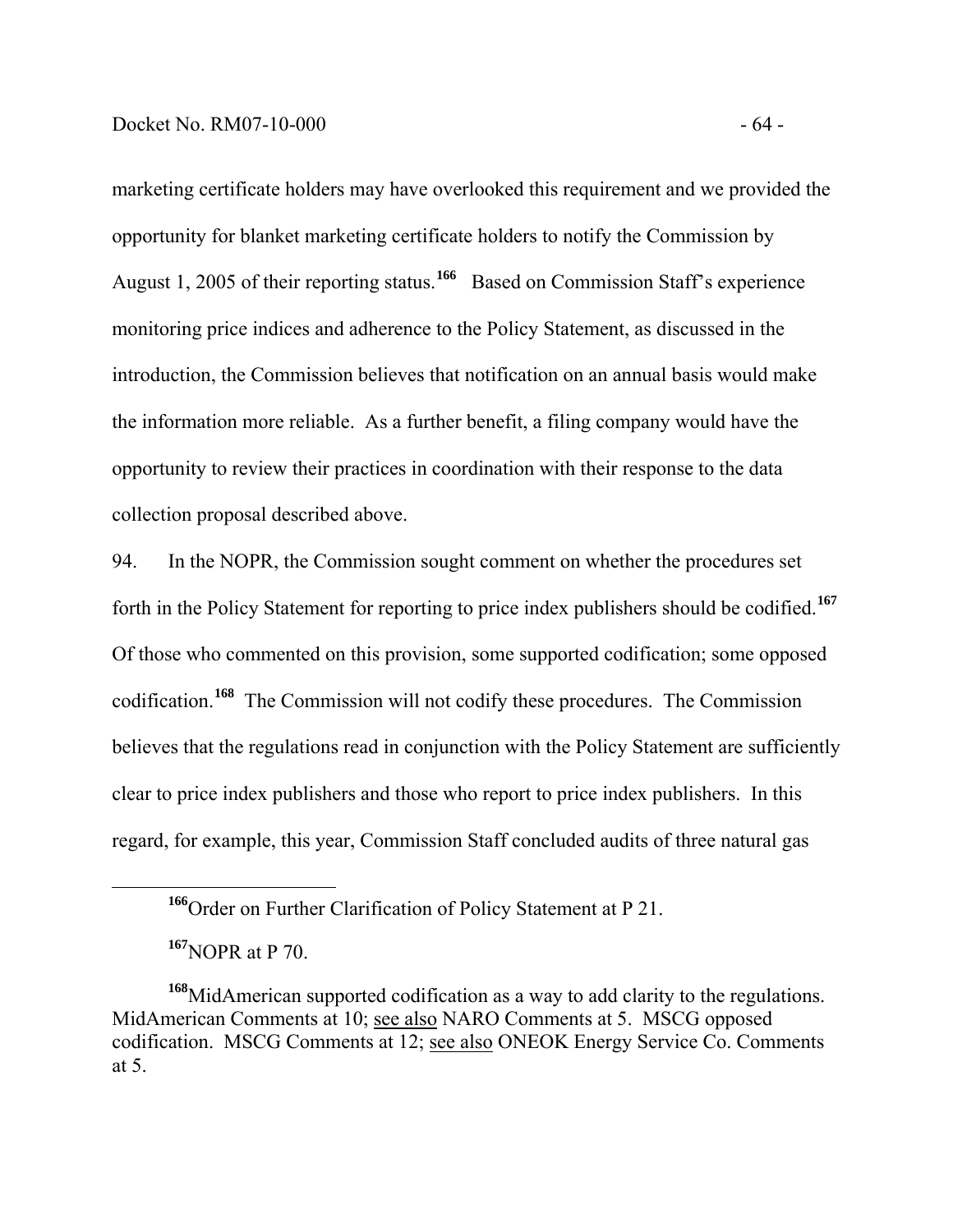market participants with blanket certificate authority that were data providers subject to § 284.403 of the Commission's regulations.**<sup>169</sup>** Commission Staff found that these three companies generally complied with the standards in the Policy Statement and found the regulations sufficiently clear to perform the audits and ensure compliance with the regulations.

95. In the final rule, in contrast to the proposal in the NOPR, a market participant with sales or purchases greater than or at the de minimis level must state whether it reports its transactions to a price index publisher regardless of whether it operates under a blanket sales certificate. Platts, in its comments, suggested that all companies – not just blanket certificate holders – notify the Commission annually of their price reporting status.**<sup>170</sup>** In fact, the processes used in the formation of wholesale natural gas prices by market participants have no regard for whether or not those participants operate under blanket certificates. In order to clearly assess the effectiveness of the index formation process, the Commission needs to collect the information about reporting to price index publishers

**<sup>170</sup>**Platts Comments at 8.

**<sup>169</sup>**See April 5, 2007 letter issued to Anadarko Energy Services Co. in Docket No. PA06-11-000 by Director, Office of Enforcement and attached Audit of Price Index Reporting Compliance; April 5, 2007 letter issued to BG Energy Merchants, LLC. in Docket No. PA06-12-000 by Director, Office of Enforcement and attached Audit of Price Index Reporting Compliance; April 5, 2007 letter issued to Marathon Oil Co. in Docket No. PA06-13-000 by Director, Office of Enforcement, and attached Audit of Price Index Reporting Compliance.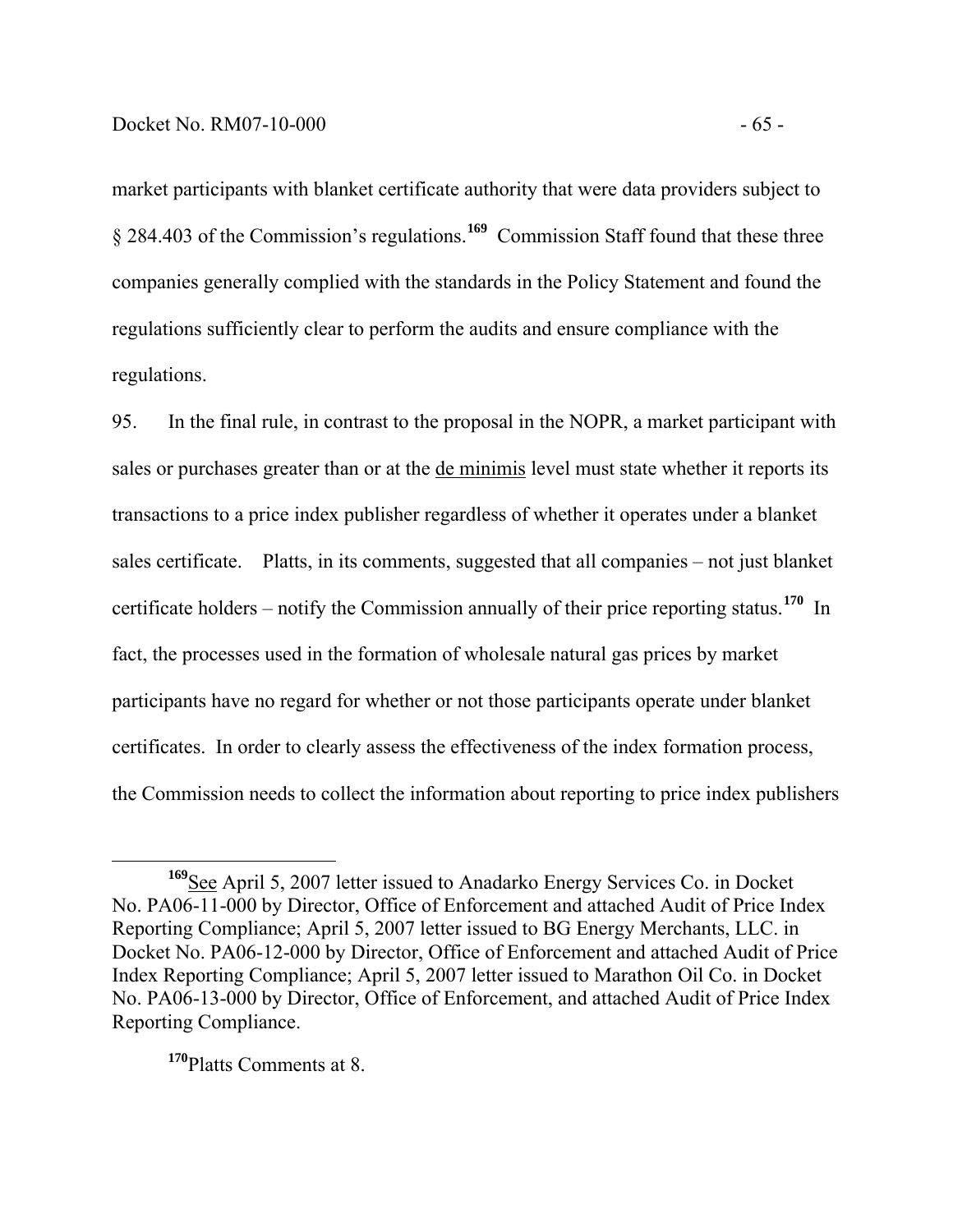from each market participant including market participants that section 1 of the Natural Gas Act<sup>171</sup> excludes from the Commission's certificate authority under section 7 of the Natural Gas Act.**<sup>172</sup>**

96. However, only a company operating pursuant to a blanket sales certificate must state on Form No. 552 whether its reporting to price index publishers conforms to the Commission's Policy Statement. Platts suggested that all companies affirm that their price reporting practices comply with the Policy Statement procedures.**<sup>173</sup>** But, the Policy Statement standards apply only to holders of blanket sales certificates. A market participant that does not hold blanket sales certificates is not required to comply with the Policy Statement processes, nor does it receive the safe harbor available in the Policy Statement. Consequently, there is no value to the Commission in collecting and publicizing the compliance of companies with policies that do not apply to them.

## **4. Aggregated Reporting**

97. In reporting transactions on Form No. 552, a market participant may, but is not required to, aggregate information from its affiliates. One commenter, Wisconsin Companies, underscored its difficulties in providing an aggregated report.**<sup>174</sup>** Others,

**<sup>173</sup>**Id.

**<sup>174</sup>**Wisconsin Companies at 6.

**<sup>171</sup>**15 U.S.C. 717.

**<sup>172</sup>**15 U.S.C. 717f.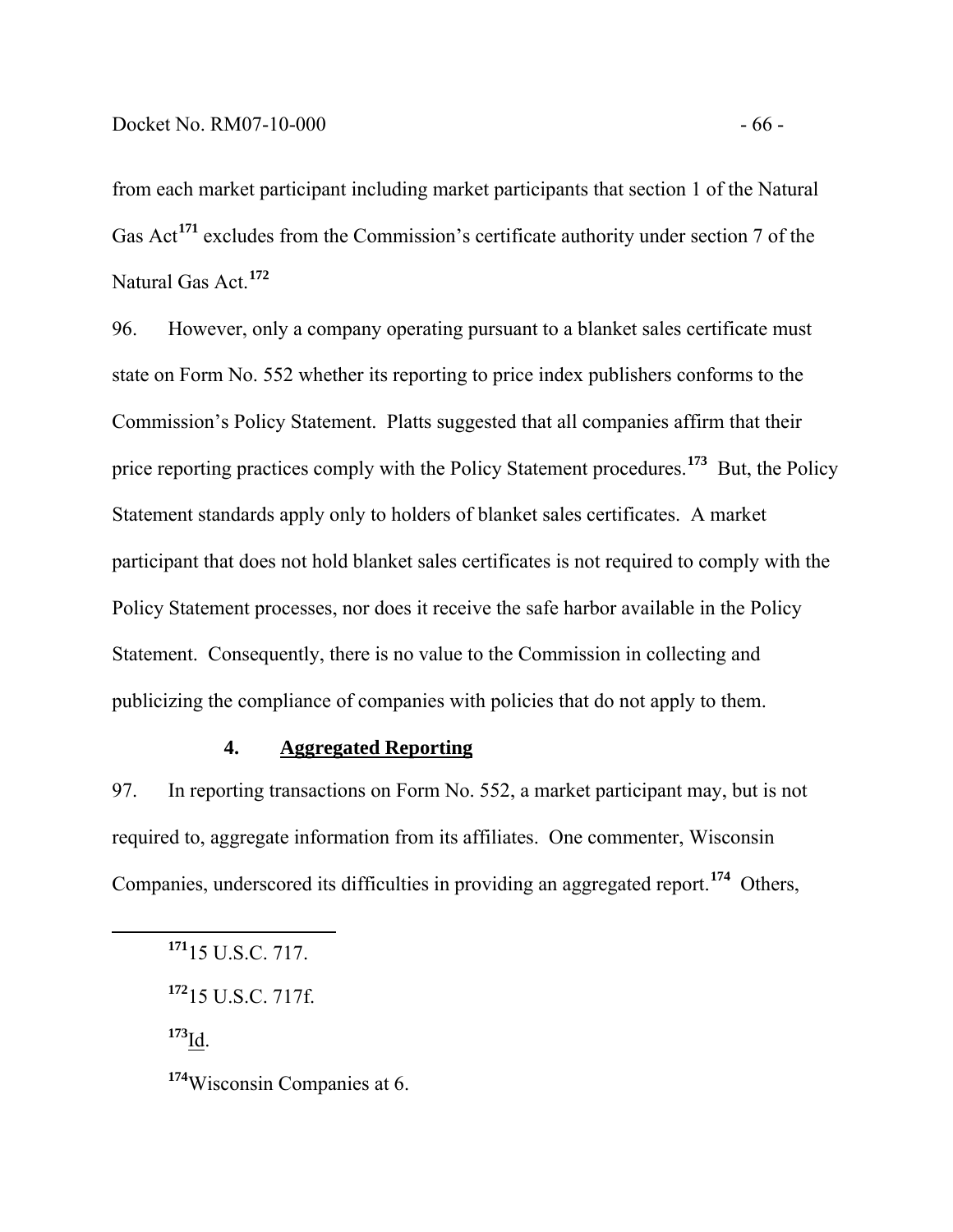including EPSA, Calpine and NGSA, sought the ability to file an aggregate report. **<sup>175</sup>** Given the comments both for and against aggregation and the ease with which Staff can process the information in either form, the Commission provides the option to reporting companies. A company must indicate on Form No. 552 the affiliates for which it is reporting. If an affiliate or subsidiary holds a blanket certificate pursuant to § 284.284 or § 284.402, each affiliate must report separately that it has such a certificate. Similarly, if an affiliate reports transactions to price index publishers, it must report so separately. 98. By contrast, asset managers may not report aggregated information for their customers in Form No. 552. Several commenters sought clarification on the reporting obligations of asset managers.**<sup>176</sup>** It is unlikely that transactions between asset managers and their clients would be used to create price indices, although such transactions may use price indices. Given the variety and diversity of services available from asset managers, and the interest of the Commission in tracking the amount of wholesale natural gas activity that both creates and relies on spot price indices, information about the use of price indices would be lost if such aggregation were permitted.

**<sup>175</sup>**EPSA Comments at 7-8; Calpine Comments at 4-5; NGSA Comments at 15. **<sup>176</sup>**AGA Comments at 3; Duke Energy Ohio, Inc. at 8-9.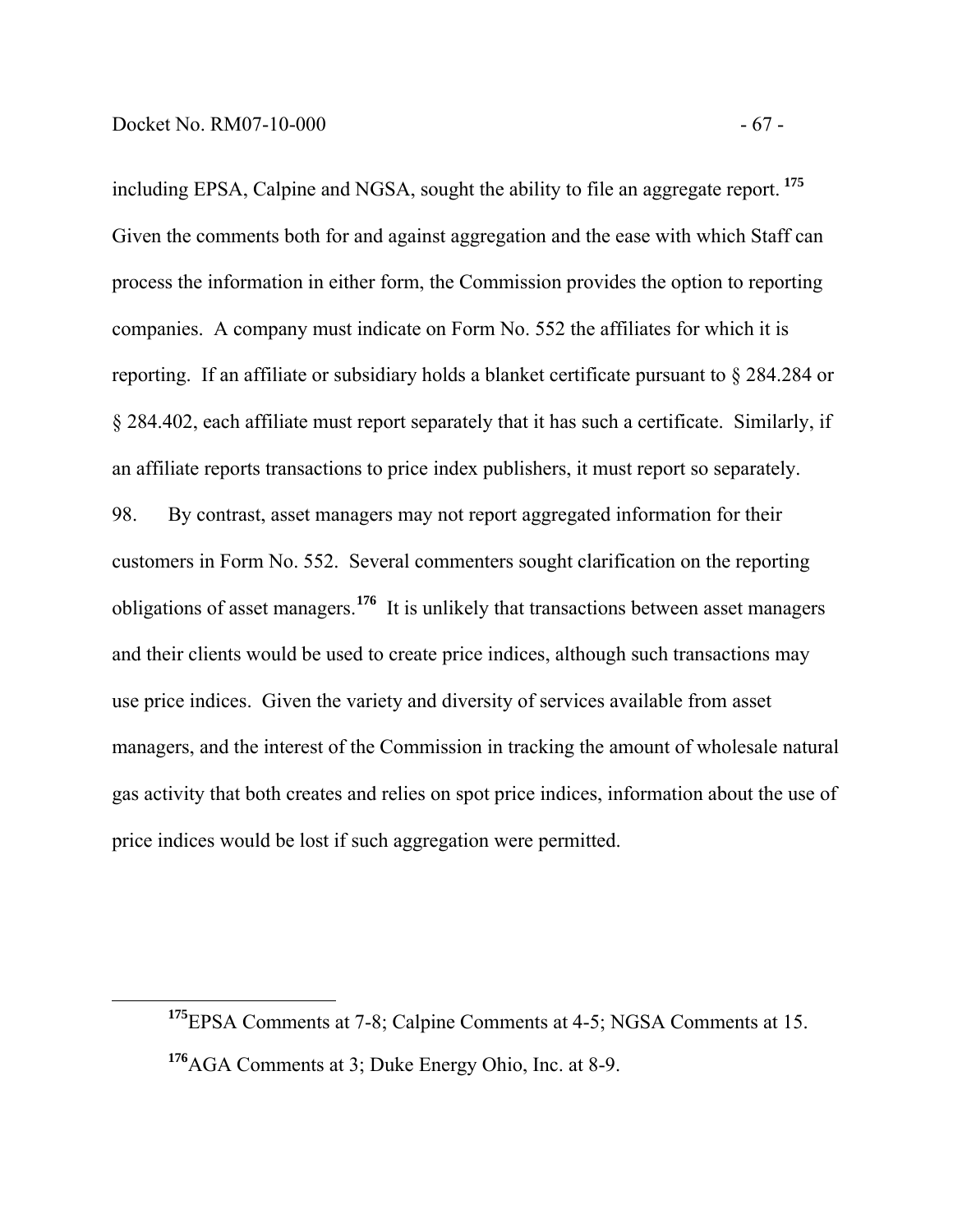#### **5. Reportable Volumes Based on Contracted Delivery**

99. Unlike in the NOPR, Form No. 552 now requires reporting based on date of contracted delivery and not date of execution. Although there were no comments on this issue, in Staff's experience, for many market participants, this approach may also simplify collection of data by permitting use of more direct accounting information. The Commission's goal in obtaining data is to evaluate the creation and use of price information in the market, specifically the creation and use of spot price indices. Because wholesale natural gas price indices are based on fixed-priced trading for next-day or nextmonth delivery, delivery dates for the transactions of particular interest will not differ by more than a month from execution date. Consequently, reporting transactions by delivery date gives a sufficiently accurate picture of the use of price indices and how well price indices reflect fixed-priced transactions. Even though not pointed out in comments, the trade-off of some information lost for what is likely to be much simpler gathering of information by respondents is a reasonable one.

## **6. Eliminate Reporting Numbers of Transactions**

100. In another change from the NOPR, Form No. 552 does not require market participants to report the number of their transactions. Although this part of the proposal did not prompt comments, this change streamlines the form and reduces the burden of reporting without significantly reducing the value of the information. Volume information is more relevant for monitoring the amount of market activity used in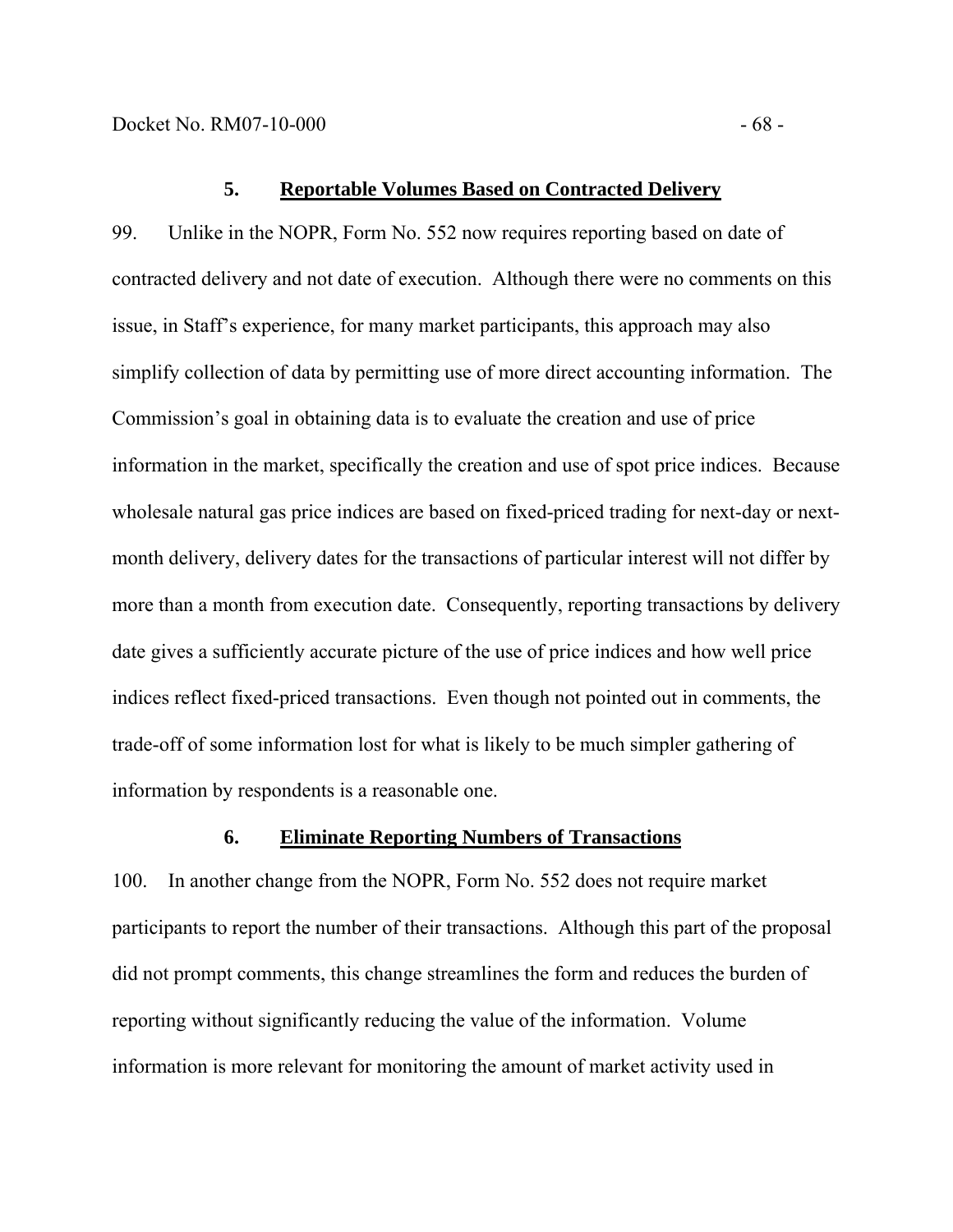creating price indices and using those indices. On reflection, the number of transactions is not needed to obtain greater transparency of the price formation process, consequently Form No. 552 does not include it.

# **7. Conform Reporting Definitions to Those Used By Price Index Publishers**

101. In several other respects, the reported information requested on the final Form No. 552 differs from the information on the form proposed in the NOPR. In response to the comments of Platts**<sup>177</sup>** as supported by APGA**<sup>178</sup>** and AGA,**<sup>179</sup>** Form No. 552 distinguishes more directly those fixed-priced transactions that are reportable to price index publishers from those that are not. Platts' expressed concern that information collected from the proposed form would not effectively show the ratio of market activity that forms index prices to the market activity eligible to form index prices.**<sup>180</sup>** As proposed in the NOPR, all next-month and next-day fixed price transactions would have been reported, instead of only those transactions that were actually eligible for inclusion in price indices. The changes in the final Form No. 552 should allow the Commission, market participants and the public to assess in a more focused way the amount of fixed price transactions that

**<sup>177</sup>**Platts Comments at 4, 5 & 7.

**<sup>178</sup>**APGA Reply Comments at 1 & 3.

**<sup>179</sup>**AGA Reply Comments at 7.

**<sup>180</sup>**Platts Comments at 4-7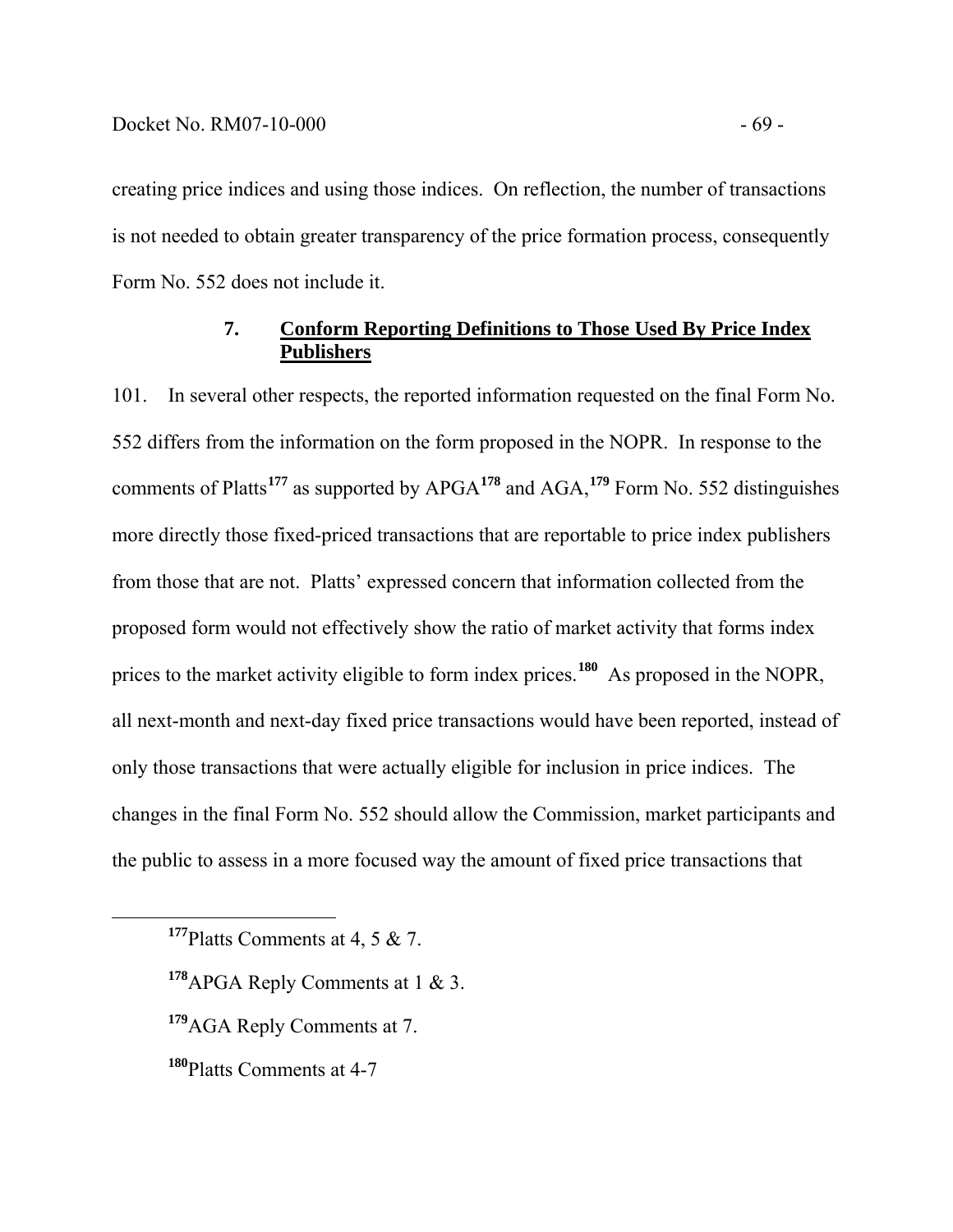#### Docket No. RM07-10-000 - 70 -

contribute to the formation of price indices. In effect, the change allows a more precise calculation of the proportion of those transactions that could be reported to price publishers to those that are reported to them.

102. To implement this change, a market participant must categorize certain volumes by whether the transaction was made at a "reportable location" regardless of whether the transaction was actually reported to a price index publisher. As stated on Form No. 552, a "reportable location" transaction is "a location (hubs, pipelines, regions, etc.) where 'Price Index Publishers' collect 'Fixed Price' information for transactions with 'Next-Day' or 'Next-Month Delivery' obligations, and produce index prices." As these locations may change over time, Commission Staff will maintain a list of current "Reportable Locations" for each price index publisher on the Commission website at http://www.ferc.gov/docs-filing/eforms.asp#552. This information will allow a market participant to determine whether a transaction should be classified on Form No. 552 as a reportable transaction, i.e., one made at a reportable location. Commission Staff will list the price index publishers and the index price points no later than December 20 of the year previous to the report year. The first annual report will be due in 2009 for transactions delivered in 2008.

103. Although generally supportive of making a distinction based on whether a transaction is reportable, APGA raised the concern that a market participant that does not report transactions to price index publishers will not easily understand which transactions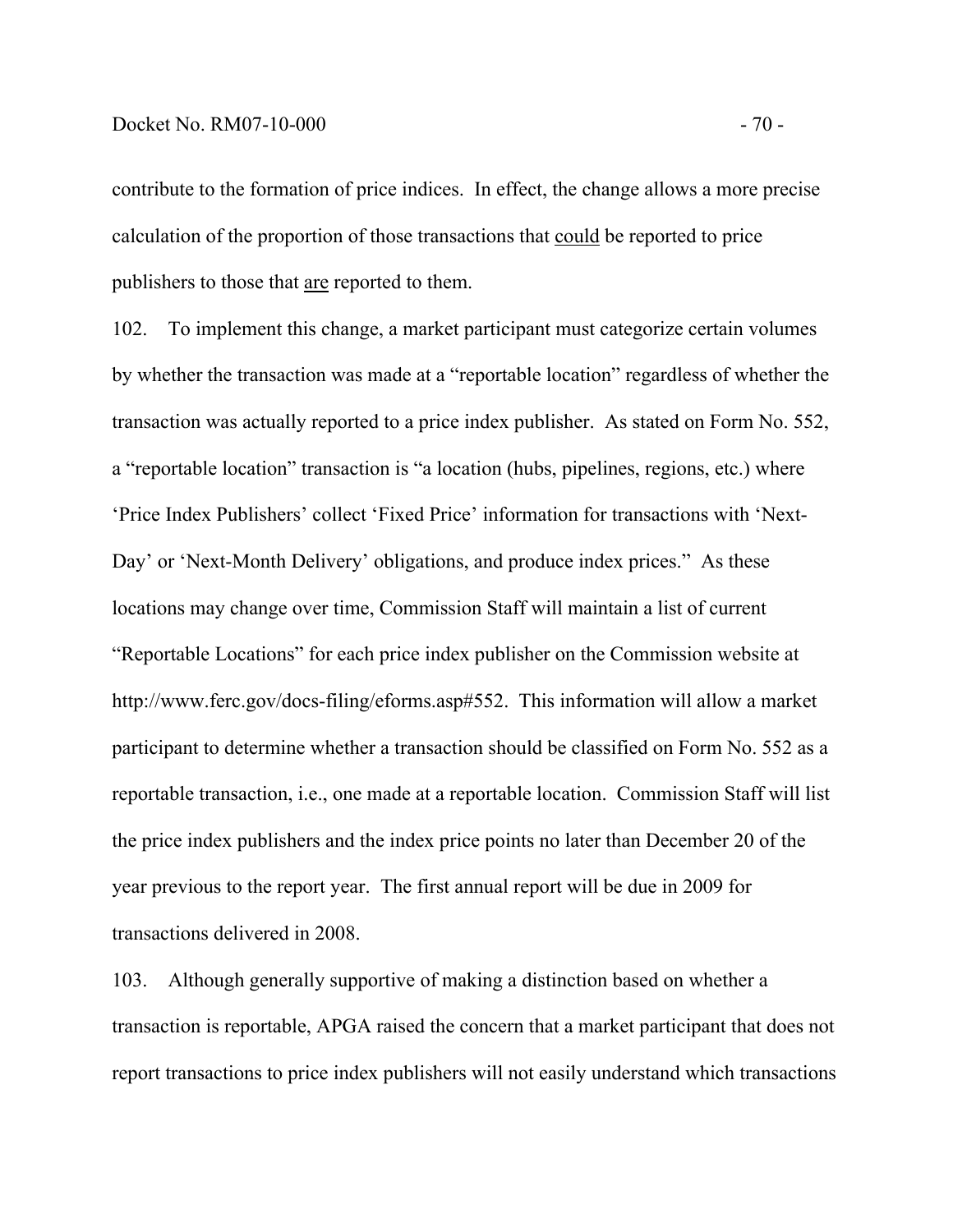are reportable.**<sup>181</sup>** To address this concern, Form No. 552 provides more information regarding these distinctions than the form proposed in the NOPR. In particular, Form No. 552 asks for transactions with particular price and term characteristics (i.e., fixedpriced transactions for next-day or next-month delivery) at reportable locations. To provide a common understanding of reportable locations, the Commission Staff will maintain a list of current "Reportable Locations" with links to "Price Index Publishers" descriptions of their processes for receiving price information and publishing indices on the ferc.gov website at http://www.ferc.gov/docs-filing/eforms.asp#552.

104. In addition, the Commission believes that appropriately reporting those transactions needed to establish wholesale natural gas market prices represents a significant public good. The Commission believes that a market participant, should consider reporting in a responsible way, and to do so must become aware of which of its transactions are reportable. The burden imposed on market participants to understand and distinguish its reportable from its non-reportable transactions is easily balanced by the benefits of improving public knowledge of how much market activity, though reportable, is not reported. The benefits accrue to the Commission and all market participants, who will be able to evaluate the usefulness of the price indices better.

**<sup>181</sup>**APGA Reply Comments at 2.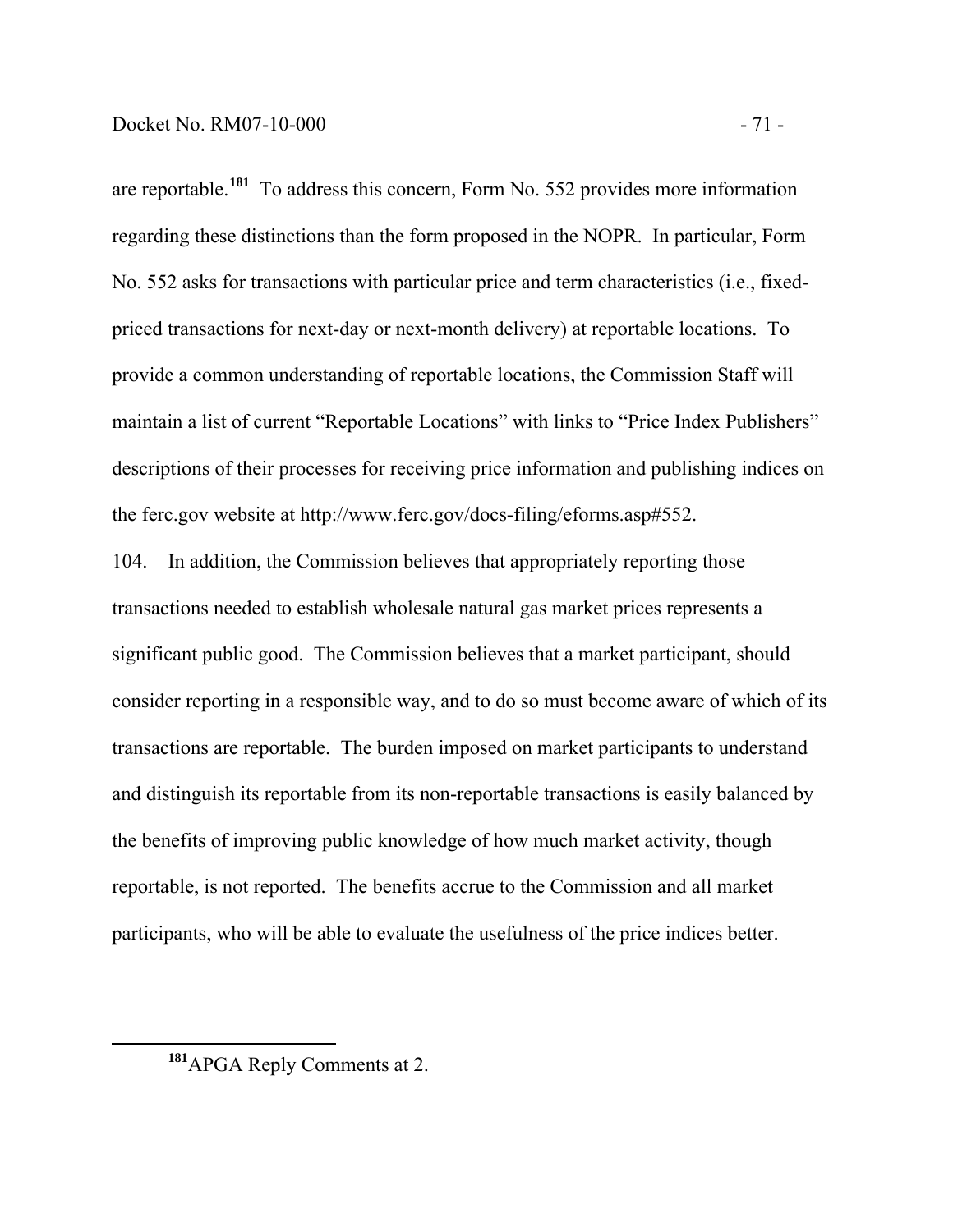# **8. Filing Date**

105. Unlike in the NOPR, Form No. 552 will have a filing deadline of May 1 in the year after the reporting year. In this regard, the Commission agrees with the commenters who sought more time for filing than permitted by the February 15 deadline proposed in the NOPR.**<sup>182</sup>** Because the data used for the form would come from the accounting and other official records of the market participants reporting, the response to Form No. 552 must be coordinated with a variety of other regular annual financial and regulatory reports. May 1 was the latest filing date recommended in comments. Given the aggregate nature of the data, a time lag of four months from the reporting year should keep the information timely while providing market participants the time needed to coordinate a new regulatory filing with other obligations.

# **E. Clarification of Other Reporting Issues**

106. Several commenters requested clarification as to reportable volumes. The Commission will address these in turn, first those that must be reported and then those that do not need to be reported.

## **1. Reportable Volumes**

107. Interstate pipelines must report sale and purchase volumes related to cash-outs, imbalance makeups and operations. INGAA advocated that transactions associated with

**<sup>182</sup>**MSCG Comments at 9-10; Statoil Comments at 6-7; AGA Comments at 4; NGSA Comments at 15-16.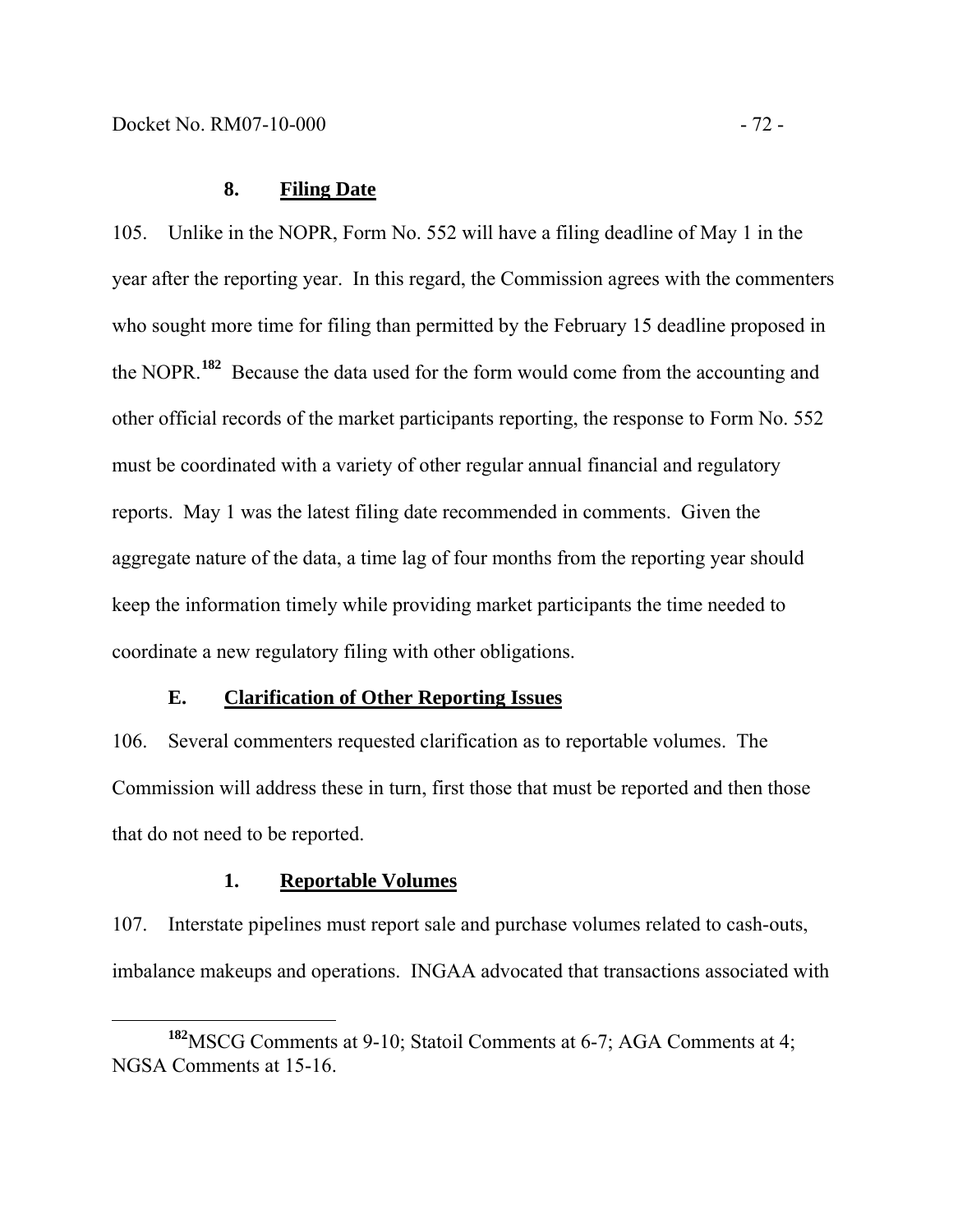cash-out and operations be excluded from Form No. 552 because similar information is available from Form No. 2 and from pipeline electronic bulletin boards (EBBs), and the volumes used are not available for trading.**<sup>183</sup>** Similarly, Shell indicated that imbalance makeup volumes should be excluded.**<sup>184</sup>** The Commission finds these commenters' views unpersuasive. The partial availability of information on Form No. 2 submissions and through EBBs does not provide a complete view of that information in an assessment of wholesale natural gas market activity. In addition, while it is true that volumes of sales and purchases related to pipeline cash-out and operations are unlikely to be used to create price indices, such sales and purchases do use price indices as a way of transferring value among market participants. Consequently, the information is useful in assessing how spot prices are being used commercially in the nation.

108. Market participants must include on Form No. 552 sale and purchase volumes attributable to royalty-in-kind transactions, gas provided for processing such as plant thermal reduction, and purchases and sales related to the production and gathering function. Shell advocated excluding these transactions from reporting.**<sup>185</sup>** While these transactions may not affect the formation of price indices in wholesale markets, these

**<sup>183</sup>**INGAA Comments at 9.

**<sup>184</sup>**Shell Comments at 8.

**<sup>185</sup>**Shell Comments at 8.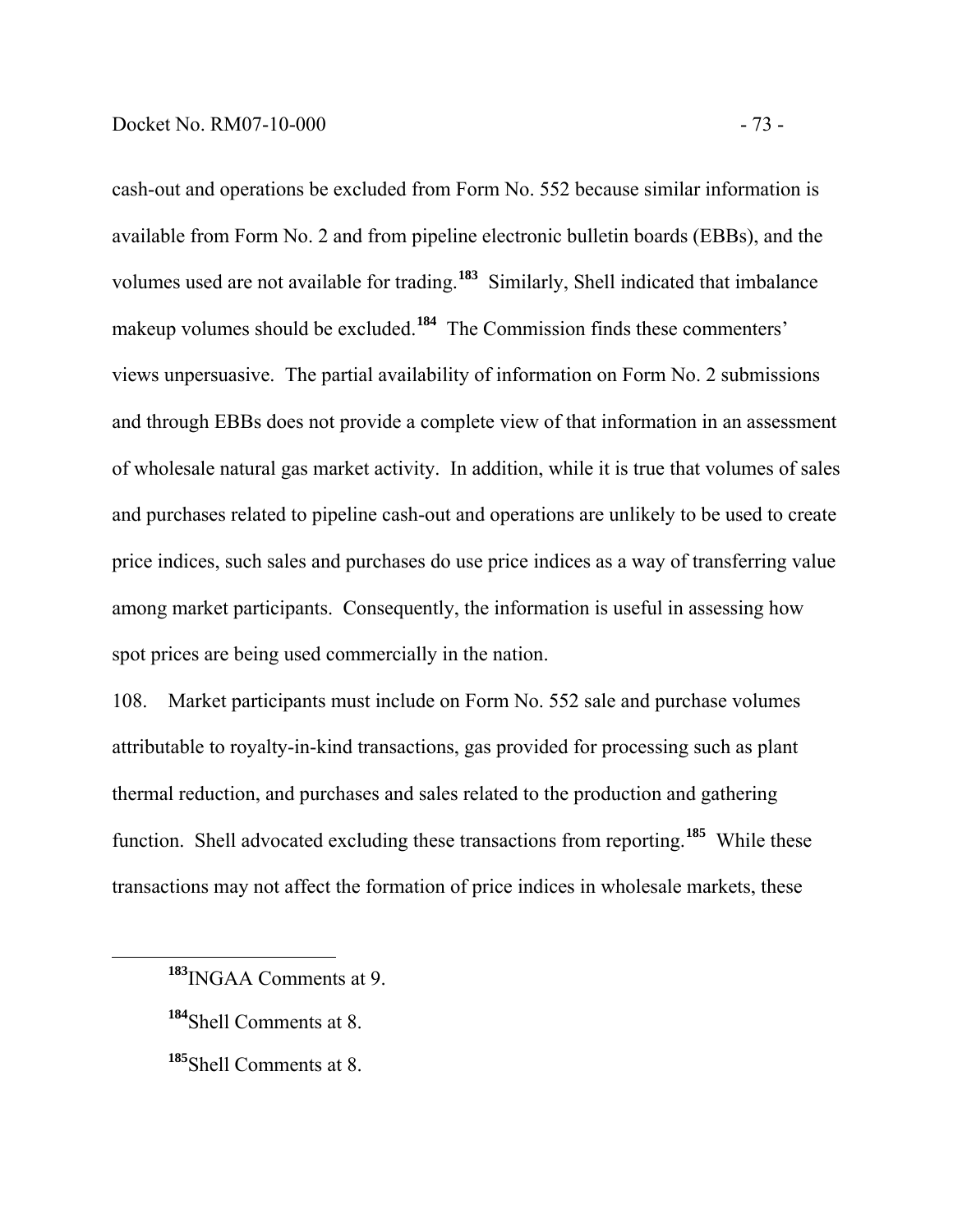transactions often make use of price indices. Again, to the extent that transfers of value take place based on price indices, it is important that the Commission and other market observers be able to understand the extent of that transfer and its dependency on price indices as well.

109. NGSA further sought clarification regarding transactions related to export for reimport.**<sup>186</sup>** The sale of these volumes, assuming they could be identified, has an effect on overall wholesale markets and could, potentially, either help create or make use of price indices, consequently they should be reported. If such transactions take place among affiliates, they should be excluded (as explained below).

## **2. Non-Reportable Volumes**

110. The instructions to Form No. 552 now explicitly exclude volumes due to transactions among affiliates. Several commenters emphasized the importance of excluding volumes transacted among affiliates.<sup>187</sup> A transaction between affiliates is not part of the price formation process in wholesale natural gas markets.

111. Market participants may not include any type of financially-settled transaction on Form No. 552. However, transactions with physical delivery obligations must be reported – whether those transactions actually continued through delivery or not. When

**<sup>186</sup>**Id.

**<sup>187</sup>**See, e.g., Shell Comments at 8; NGSA Comments at 15.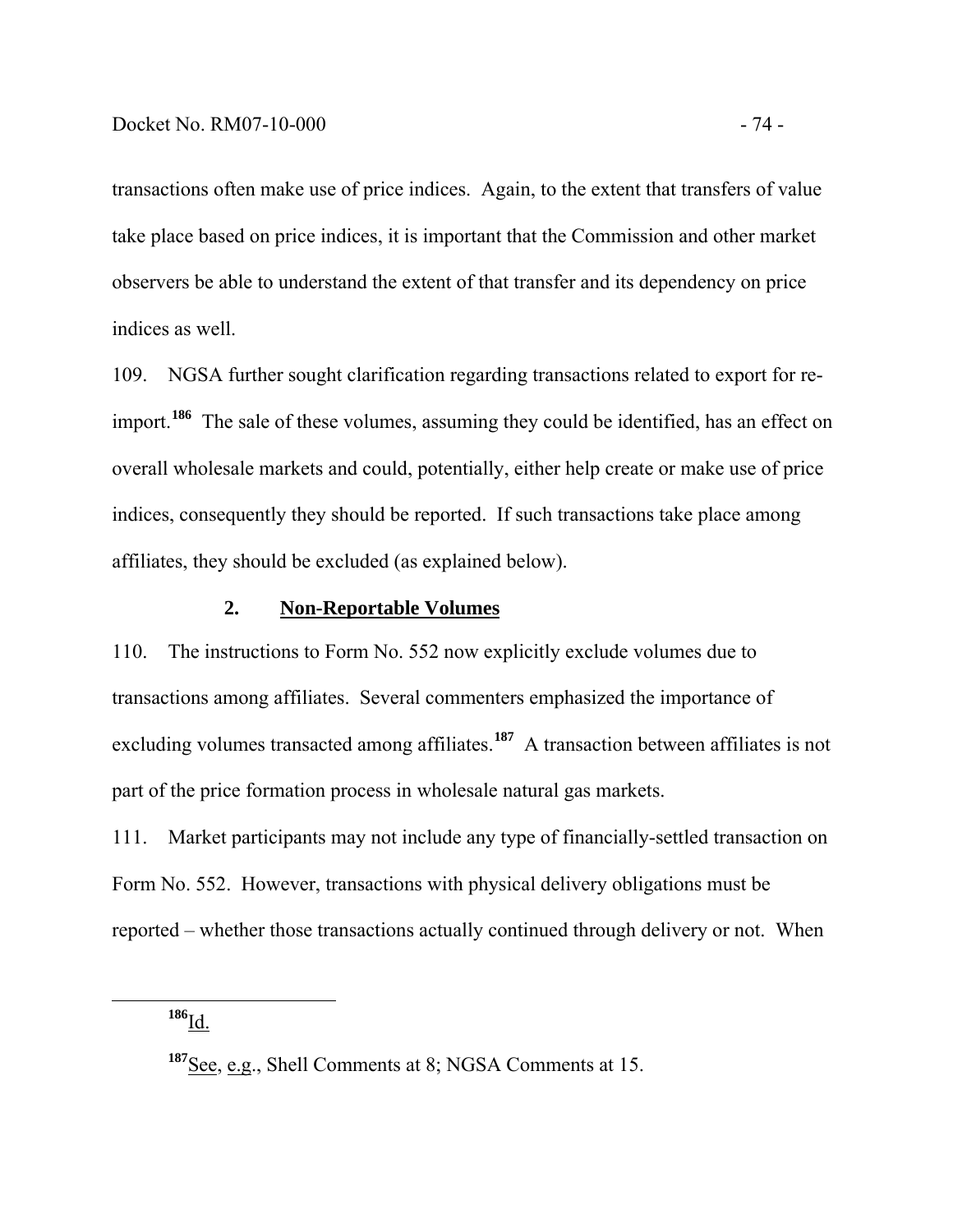the physical transaction was executed, it may have either contributed to or used spot market price information regardless of its later disposition. In other words, sales or purchase obligations that were "booked out" must be included. The Commission intends "physical natural gas transaction" to mean a sale or purchase of natural gas with an obligation to deliver or receive physically, even if the natural gas is not physically transferred due to some offsetting or countervailing trade. Thus, even if the transaction does not go to physical delivery, it would still be included as a physical transaction. 112. In response to NGSA, **<sup>188</sup>** the Commission clarifies that a market participant should not include volumes of imported LNG traded prior to regasification. LNG traded prior to regasification is not wholesale natural gas, though it is a source of natural gas through regasification itself. NGSA further sought clarification regarding natural gas exports from LNG liquefaction facilities.**<sup>189</sup>** LNG traded after liquefaction is also not wholesale natural gas, consequently a market participant must exclude such volumes.

113. Unlike in the NOPR, Form No. 552 no longer requests information on NYMEX contracts that go to physical delivery because the purpose of the form is to focus on fixed-priced spot transactions and how they are used. Further, information attributable to such contracts is available from NYMEX. Consequently, to reduce the burden on market

**<sup>189</sup>**Id.

**<sup>188</sup>**NGSA Comments at 15.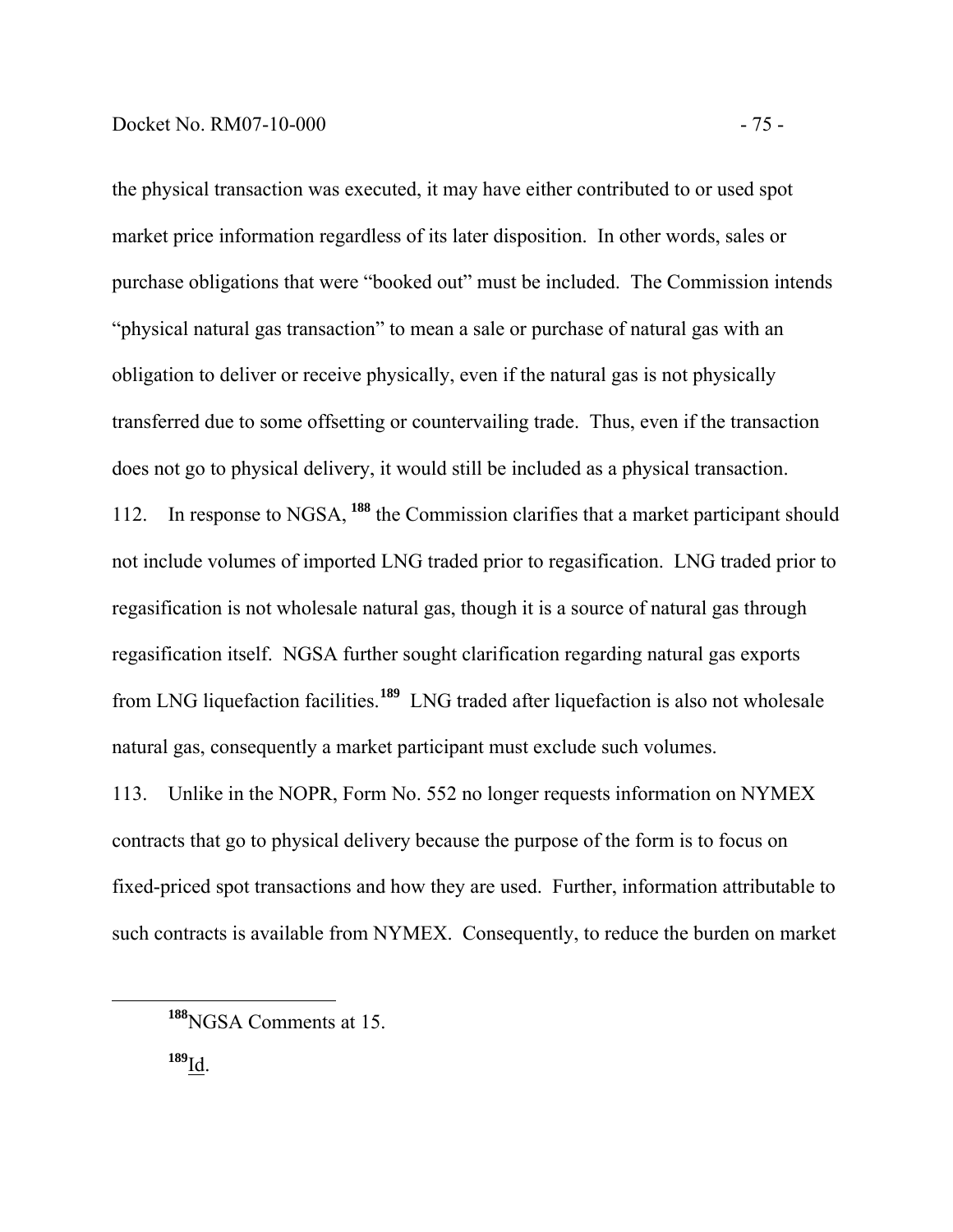participants, this instruction has been removed and a market participant may not include volume information related to physically-settled future contracts.

# **F. Other Issues Raised By Commenters**

# **1. Safe Harbor Policy**

114. Many commenters requested a "safe harbor" for reporting. **<sup>190</sup>** The Commission set forth a "safe harbor policy" provision in the Policy Statement for voluntary reporting to price index publishers.**<sup>191</sup>** As requested by commenters, the Commission reiterates that it does not intend to prosecute or penalize parties for inadvertent errors in reporting. The Commission's goal in setting forth the reporting requirement is to obtain information for the evaluation of price indices; it is not to penalize good faith efforts at compliance. However, in contrast to the voluntary reporting to price index publishers, the annual reporting requirement for Form No. 552 is mandatory for certain market participants. The Commission will focus any enforcement efforts on entities that violate good faith standards, including instances of intentional submission of false, incomplete or misleading information to the Commission, of failure to report in the first instance, or of failure to exercise due diligence in compiling and reporting data.

**<sup>190</sup>**AGA Comments at 6-7; NGSA Comments at 16-17; PG&E Comments at 6; Suez Energy North America, Inc. Comments at 10-12.

**<sup>191</sup>** Policy Statement at P 37.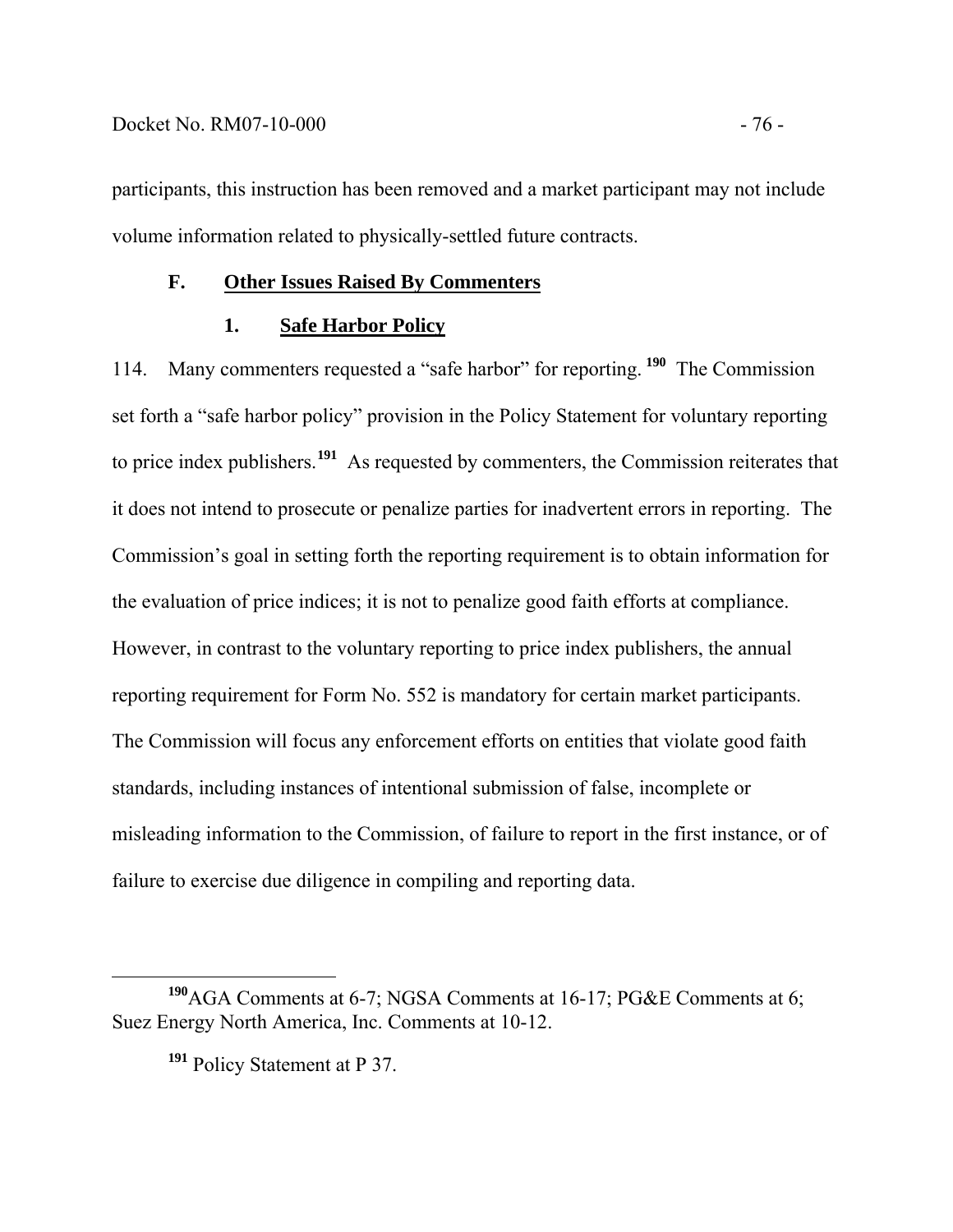## **2. Mandatory Reporting of Fixed-Priced Transactions**

115. Several commenters called for mandatory reporting of individual, fixed-priced transactions.**<sup>192</sup>** However, the Commission will not require mandatory reporting of fixedpriced transactions to price index publishers at this time. Mandatory reporting would appear to provide additional benefits in that it could assist in determining whether the price indices are an accurate reflection of underlying fixed-priced trading. Market participants, state commissions, and the Commission could gain a clearer sense of the volume and number of natural gas transactions that form prices by location and duration. In the NOPR, the Commission acknowledged these benefits, but the Commission decided that mandatory reporting is not appropriate at this time, citing three reasons. We review those three reasons here.

116. First, mandatory reporting of certain transactions would create an incentive for wholesale buyers and sellers to consider structuring transactions based on avoiding reporting requirements rather than simply on the economics of the transaction. Even very subtle shifts in the form of transactions could easily make them non-reportable in any pre-defined system. For instance, if the Commission required reporting of fixed-price, day-ahead transactions, market participants could create two-day transactions, achieving substantially the same economic result and avoiding reporting.

**<sup>192</sup>**See, e.g., APGA at 5-8.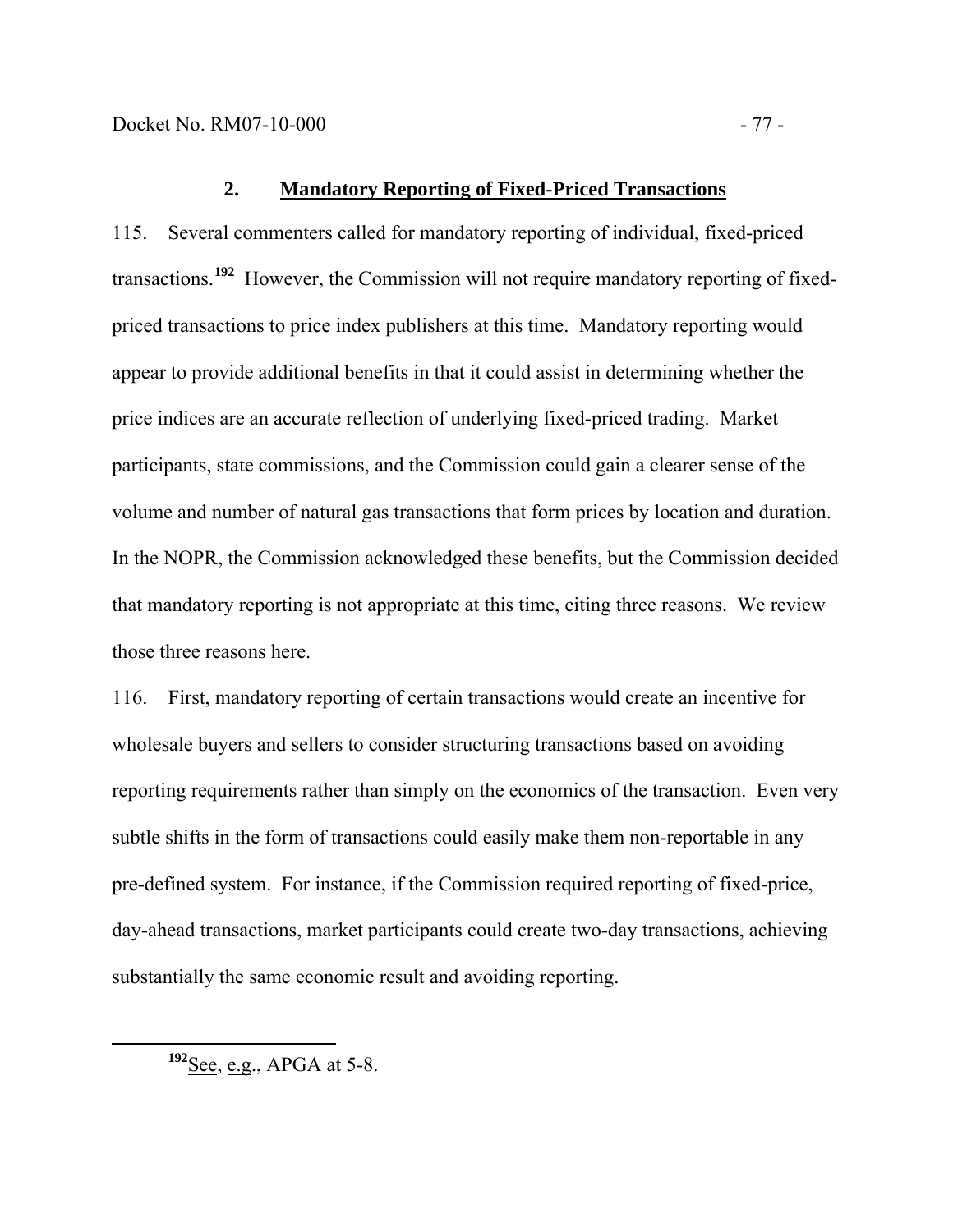117. Second, buyers and sellers might shift away from fixed-priced transactions to indexed-price transactions. Fixed-priced transactions could easily decrease to the point that indices that rely on them would no longer represent reliable indicators of the market. Such indices would likely become more volatile as they moved more in response to fewer transactions. **<sup>193</sup>**

118. Third, the Commission stated that broad availability of detailed transaction data might prove to be anticompetitive.**<sup>194</sup>**

119. In its comments, APGA disputed the three reasons asserted by the Commission in the NOPR. It discounts the first reason asserted that mandatory reporting creates an incentive to structure transactions to avoid reporting. APGA contended that the burden

**<sup>194</sup>** NOPR at P 60.

**<sup>193</sup>**At the October 13, 2006 technical conference in this proceeding, several panelists raised similar concerns and advocated against mandatory price reporting. See, e.g., Tr. at 12-13 (Mr. Christopher Conway on behalf of Conoco-Phillips Gas and Power, the Natural Gas Supply Association, and the Independent Producers Association of America) (asserting that mandatory price reporting could drive market participants away from reportable transactions, thereby, possibly reducing liquidity); Tr. at 35-36, 38-39 (Mr. Alex Strawn on behalf of the Process Gas Consumers Group) (asserting that mandatory reporting of fixed price transactions would drive market participants to use index-price transactions, thereby, reducing liquidity); Comments of Independent Petroleum Association of America, at p. 3, Transparency Provisions of the Energy Policy Act, Docket No. AD06-11-000 (filed Nov. 1, 2006) (mandatory reporting would push market participants away from reportable transactions and cause them to do more indexprice transactions); Comments of Natural Gas Supply Association, Transparency Provisions of the Energy Policy Act, Docket No. AD06-11-000 (filed Nov. 1, 2006) (similar).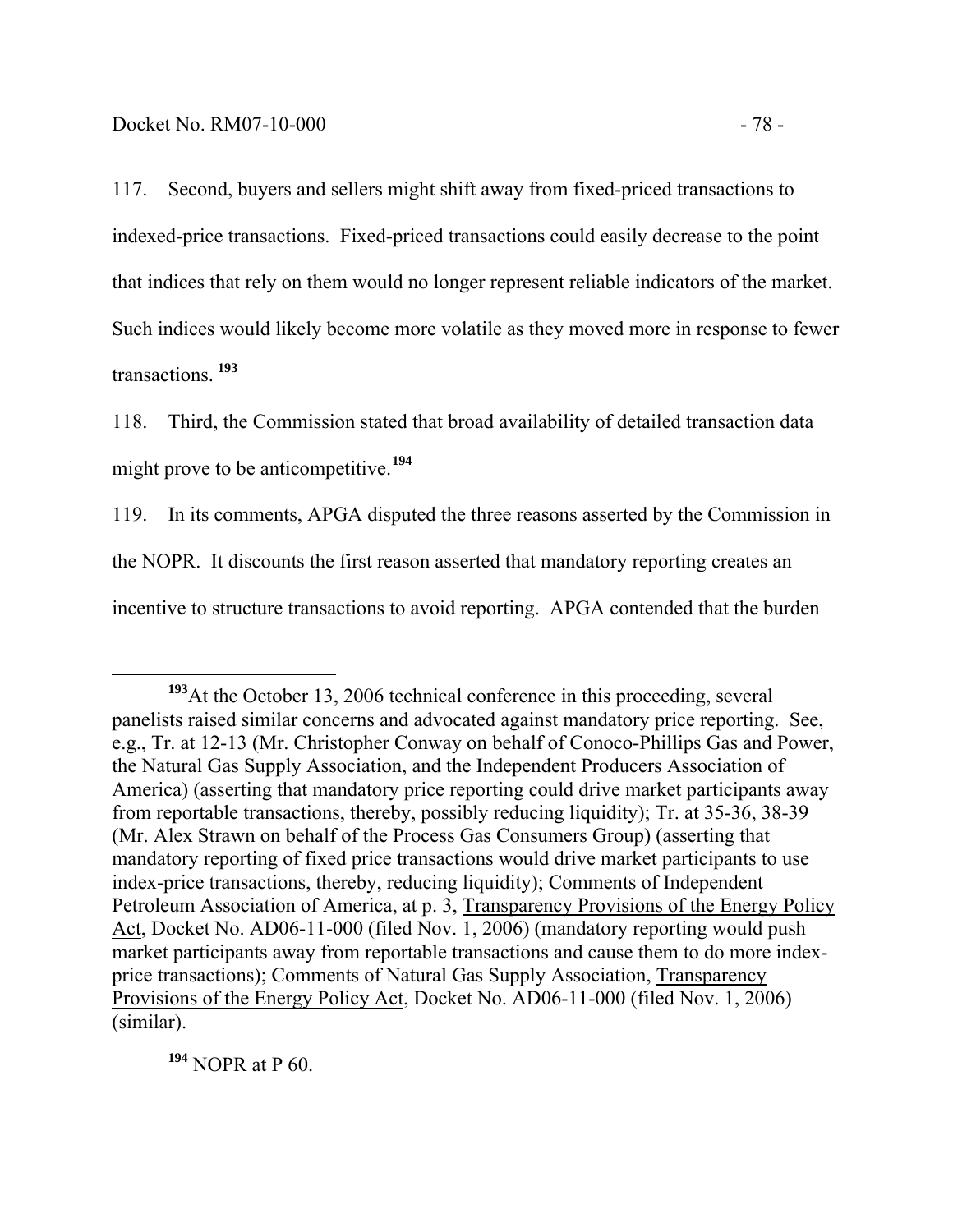of mandatory reporting is not so great as to cause a significant number of market participants "to change the way they do business."**<sup>195</sup>** APGA did not deny the existence of such an incentive and the Commission does not wish to create such an incentive. This is particularly so given that it would be difficult to detect whether an entity was acting on such an incentive and, thereby, determine what effect this incentive had on reporting of transactions. In discounting the assertion, APGA also contended that the Commission is sufficiently creative to frame its reporting requirement to overcome those that might seek to avoid the reporting requirement. The Commission is not as confident. Commission Staff cannot monitor activity so closely as to be aware of every attempt to evade the Commission's annual reporting requirement. Additionally, because market practices change over time, trying to promulgate rules to account for constantly changing market dynamics would not only place a significant demand on Commission resources, but the level of interaction could easily interfere in the healthy, continuing development of the markets themselves.

120. APGA also disputed that mandatory price reporting would cause entities to switch from fixed-priced transactions to index-priced transactions because there is little burden to such reporting and those that would switch would not have been reporting to price indices anyway. The Commission does not share APGA's confidence that mandating

**<sup>195</sup>**APGA Comments at 6.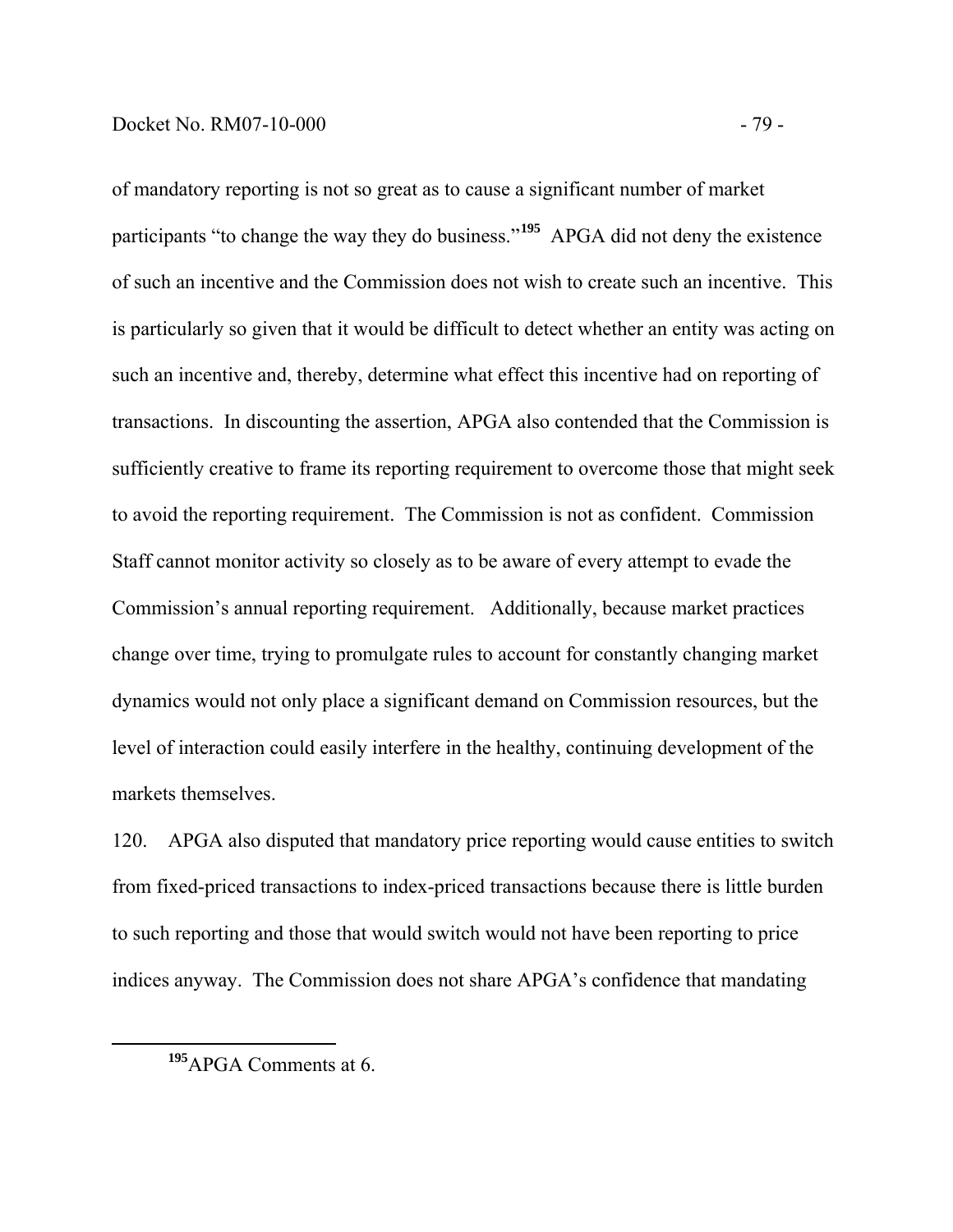price reporting would not cause such switching. The Commission remains concerned about the liquidity of the fixed-priced, next-day and next-month wholesale natural gas markets, and would prefer to see much more activity in these price-generating markets. Any reluctance to actively trade fixed-priced transactions could affect liquidity in these crucial markets.

121. APGA disputes the assertion in the NOPR that mandatory price reporting could lead to the potential collusion or anticompetitive behavior because mandatory price reporting would make public detailed transaction data. The Commission's concern would be dependent on the exact nature of the mandatory price reporting process, though the Commission acknowledges that simply mandating reporting to price index publishers would not, given historical practice, put competitive information at risk.

122. The annual reporting requirement set forth in this final rule can provide significant insight into the formation and use of price indices and how they reflect underlying fixedpriced trading. Given these benefits, at far lower costs in time and effort, the Commission continues to believe mandatory reporting of fixed-priced transactions is not appropriate at this time.

# **3. Effects on Trade Publishers**

123. In opposing the annual reporting requirement, MSCG contended that the requirement imposes a burden on market participants simply to benefit commercial trade publishers. As discussed above, the transparency benefits justify the burdens imposed by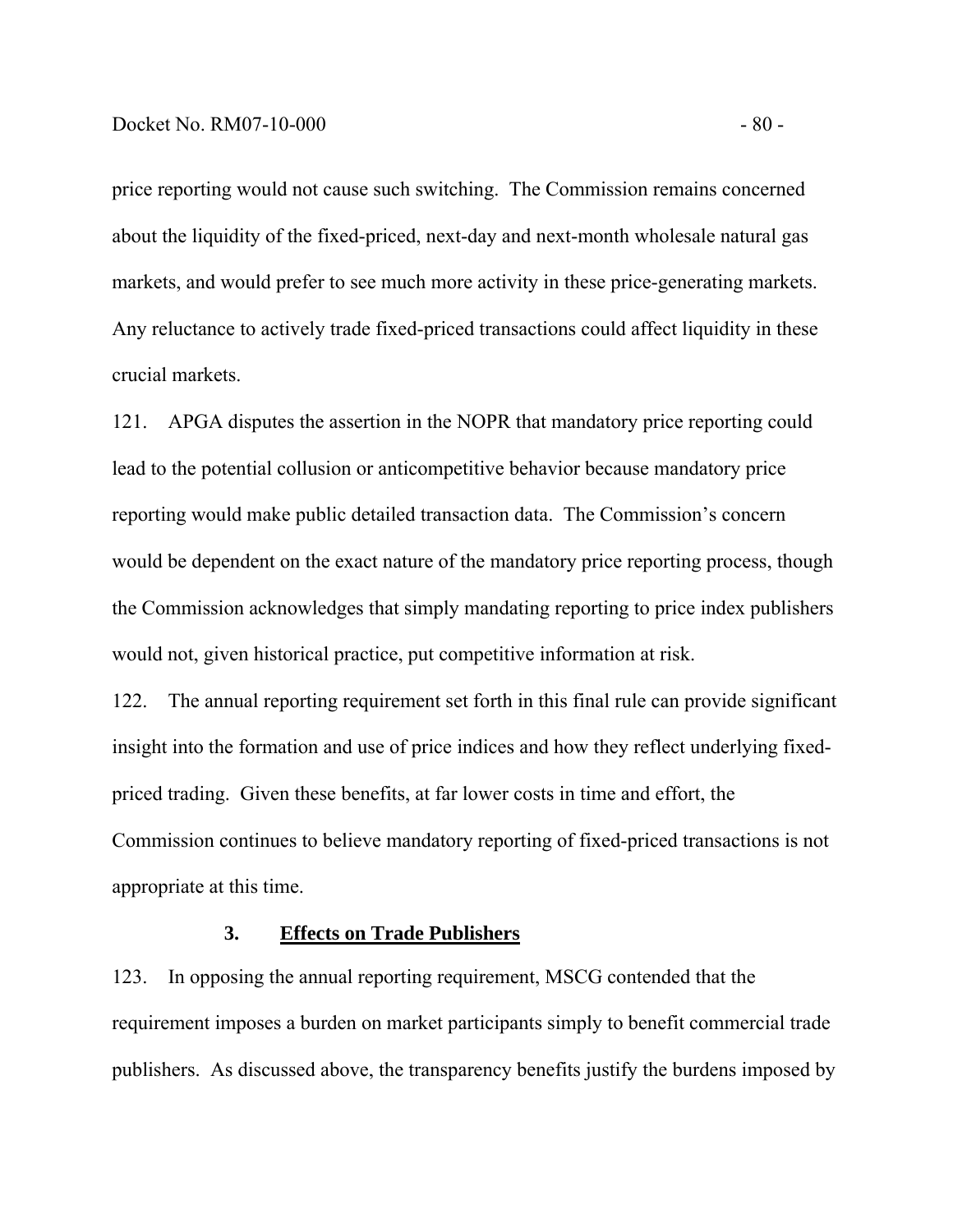the annual reporting requirement. The Commission acknowledges that the annual reporting requirement could benefit commercial trade publishers, but disagrees that this is a drawback. Indeed, the comment ignores the fact that commercial trade publishers are the most significant source of market price information in U.S. wholesale natural gas markets. The information they develop is used by Commission Staff to monitor market activity, and more significantly, buyers and sellers interested in access to market prices. Acknowledging this, Congress specifically directed the Commission in prescribing transparency rules to "rely on [existing price] publishers and [trade processing] services to the maximum extent possible."**<sup>196</sup>**

# **4. Information Collection Burden**

124. NEM argued that market participants' data is not currently stored in a format that could be used to fill out the proposed form, and, as a result, market participants would need to develop ancillary information technology systems to store such data at significant cost.**<sup>197</sup>** NEM also stated that although the reporting proposal requires annual reporting, data collection would be needed daily, which would be costly. In requiring annual aggregated reporting of a limited set of transactions, the Commission intends that each market participant would have the data necessary to complete Form No. 552 in the course

**<sup>196</sup>**Section 23(a)(4) of the Natural Gas Act; 15 U.S.C. 717t-2(a)(4) (2000 & Supp. V 2005).

**<sup>197</sup>** NEM Comments at 6-7.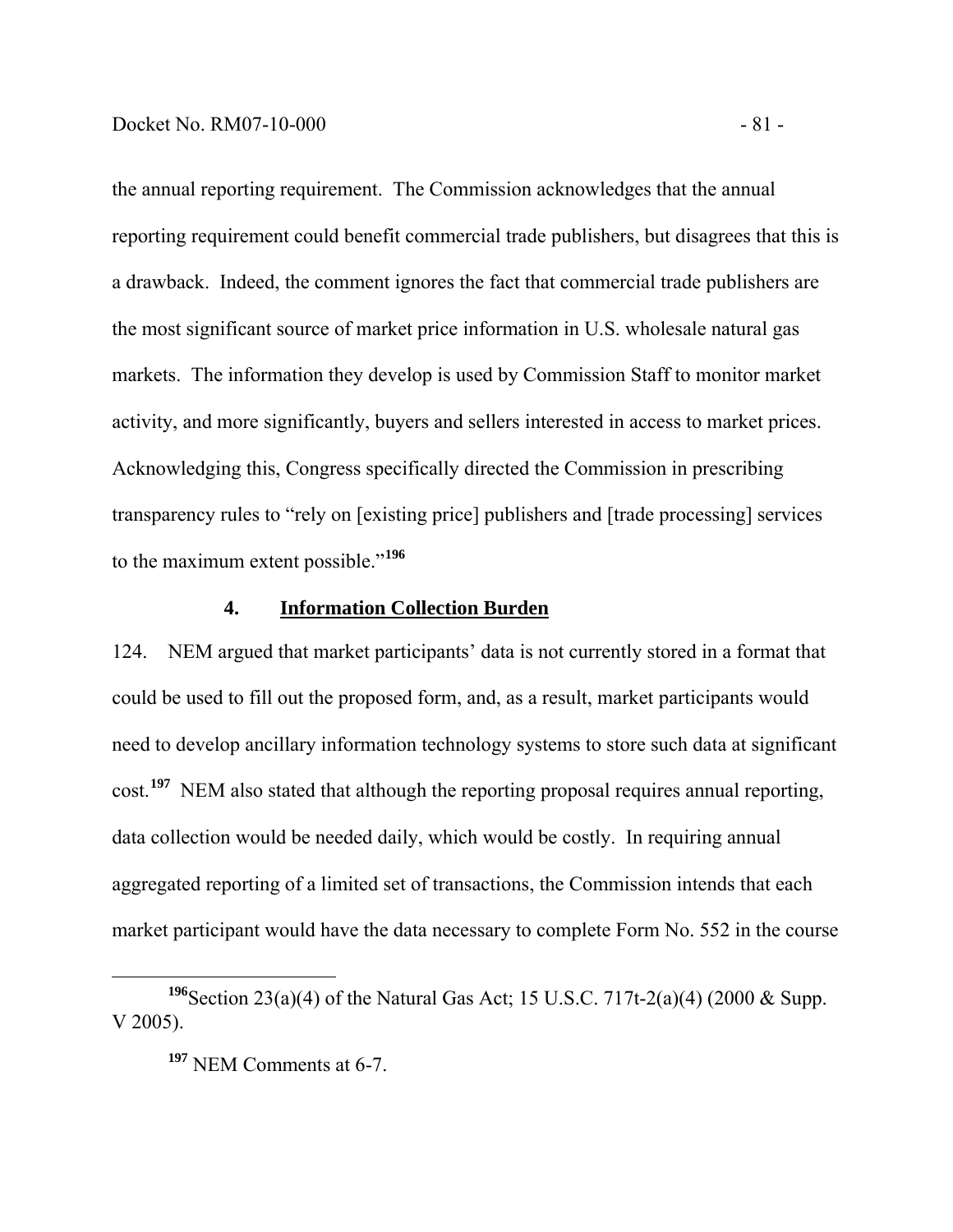of its business operations, for instance, in the course of preparing year-end aggregations for management, accounting and shareholder reporting purposes. The information needed to complete Form No. 552 is information that can be extracted from the market participant's book of accounts that it would already have developed as part of its normal business operations. If a market participant buys or sells natural gas under complex arrangements, then it is likely to have an accounting system to manage the complexity and sort out the categories of purchases and sales. The Commission bases its estimated cost burden on a market participant adapting existing information to the standard format for Form No. 552 and submitting the form annually. On that basis, the Commission will retain its estimate of the cost burden as set forth in the NOPR. This estimate does not include the regulatory and compliance costs attributable to reporting as those costs are part of the overhead that market participants bear as part of their participation in Commission-regulated markets. Although Sequent asserted that asset managers would have to renegotiate contracts to provide for the annual reporting requirement, the Commission considers it likely that such asset management agreements already require collection of the transactions executed which could be used to complete Form No. 552.

## **VI. Information Collection Statement**

125. The Office of Management and Budget (OMB) regulations require that OMB approve certain reporting, record keeping, and public disclosure (collections of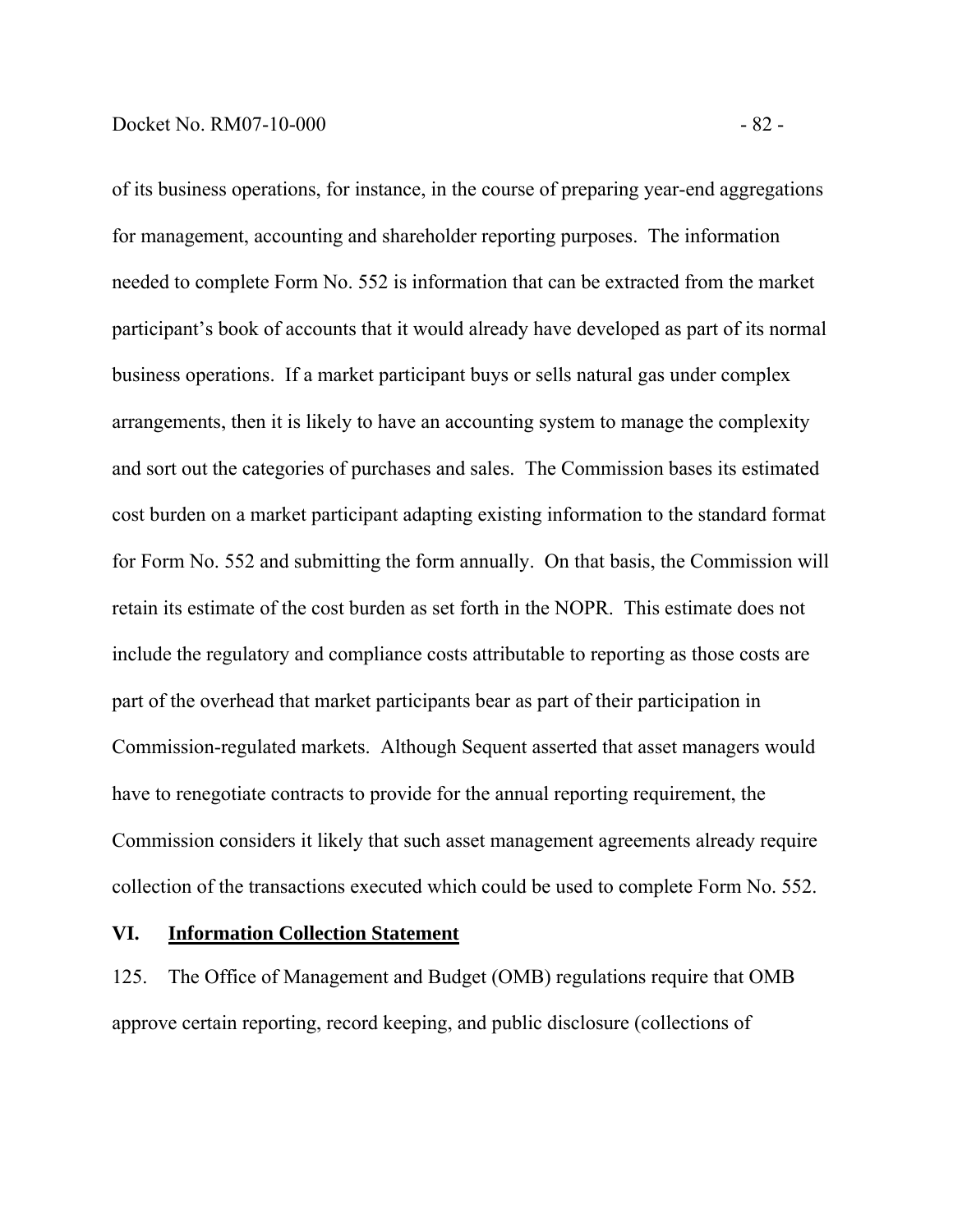information) imposed by an agency.**198** Pursuant to OMB regulations, the Commission will provide notice of its proposed information collections to OMB for review under section 3507(d) of the Paperwork Reduction Act of 1995.<sup>199</sup>

126. The Commission identifies the information provided under Part 260 as contained in FERC No. Form 552. The Commission solicited comments on the need for this information, whether the information would provide useful transparency information, ways to enhance the quality, utility, and clarity of the information to be collected, and any suggested methods for minimizing respondents' burden. Where commenters raised concerns that information collection requirements would be burdensome to implement, the Commission has addressed those concerns elsewhere in the rule.

127. The Commission estimates the burden for complying with the final rule as follows:

| Data            | No. Of      | No. $of$   | Estimated  | Total       | Estimated         |
|-----------------|-------------|------------|------------|-------------|-------------------|
| Collection      | Respondents | Responses  | Annual     | Annual      | Start-Up          |
|                 |             | per        | Burden     | Hours For   | <b>Burden Per</b> |
|                 |             | Respondent | Hours per  | All         | Respondent        |
|                 |             |            | Respondent | Respondents |                   |
| Part 260        |             |            |            |             |                   |
| <b>FERC-552</b> |             |            |            |             |                   |
| Annual          | 1,500       | 1 per year | 4 hours    | 6,000       | 40 hours          |
| Reporting       |             |            |            |             |                   |
| Requirement     |             |            |            |             |                   |

**<sup>198</sup>**5 CFR 1320.11.

**<sup>199</sup>**44 U.S.C. 3507(d).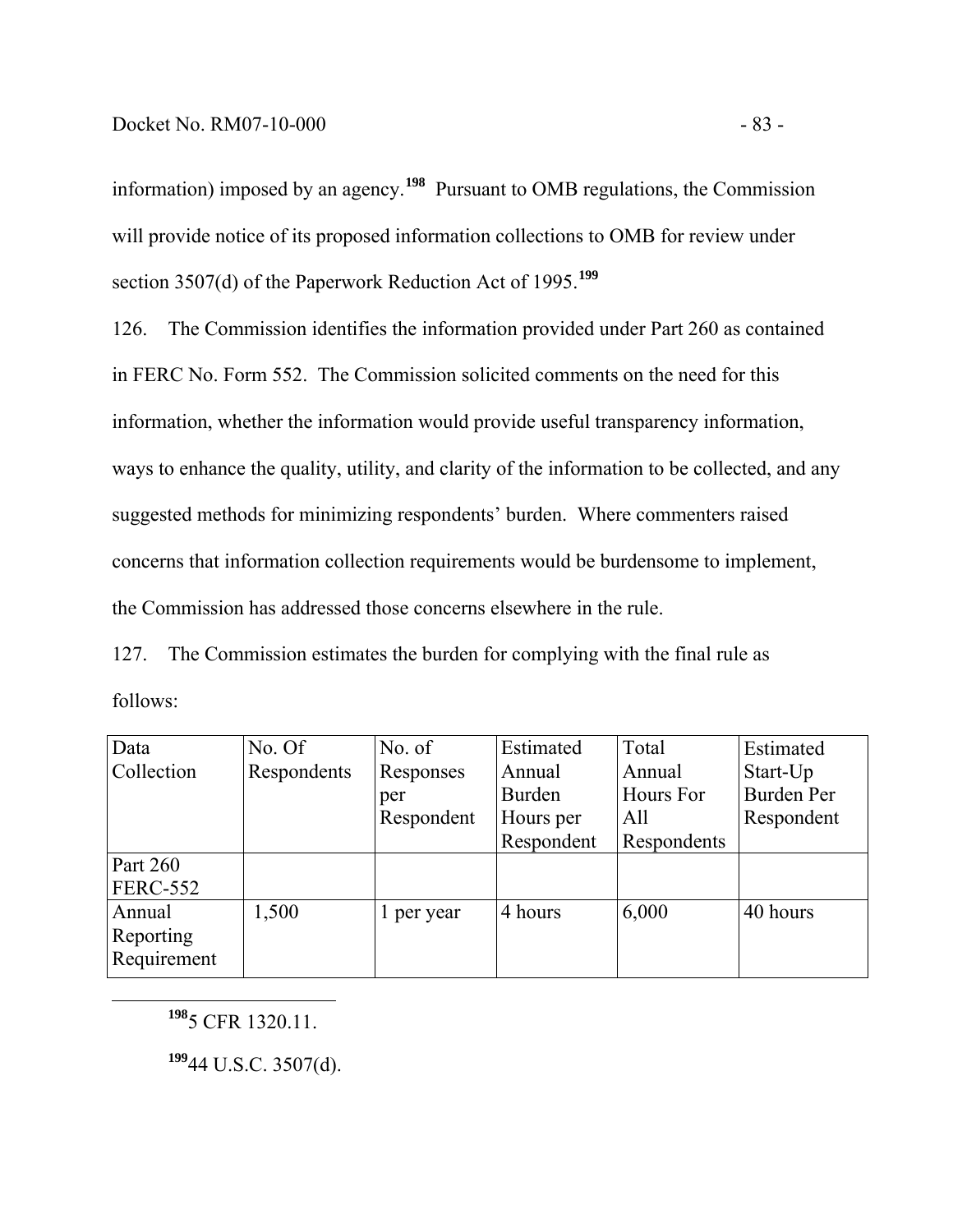# Docket No. RM07-10-000 - 84 -

Information Collection Costs: The average annualized cost for each respondent is projected to be the following:

|                       | Annualized             |       | <b>Annual Costs   Annualized Costs</b> |
|-----------------------|------------------------|-------|----------------------------------------|
|                       | Capital/Startup Costs  |       | Total                                  |
|                       | (10 year amortization) |       |                                        |
| FERC-552              |                        |       |                                        |
| Annual                | \$400                  | \$400 | \$800                                  |
| Reporting Requirement |                        |       |                                        |

Title: FERC- 552

Action: Proposed Information Filing

OMB Control No: 1902-0242

Respondents:Business or other for profit.

Frequency of Responses:Annually.

Necessity of the Information: The annual filing of transaction information by market participants is necessary to provide information regarding the size of the physical natural gas market, the use of the natural gas spot markets and the use of fixed- and indexedprice transactions.

128. Internal Review: The Commission has reviewed the requirements pertaining to natural gas market participants and determined they are necessary to provide price and availability information regarding the sale of natural gas in interstate markets.

129. Interested persons may obtain information on the annual reporting requirements by contacting: Federal Energy Regulatory Commission, 888 First Street, N.E., Washington,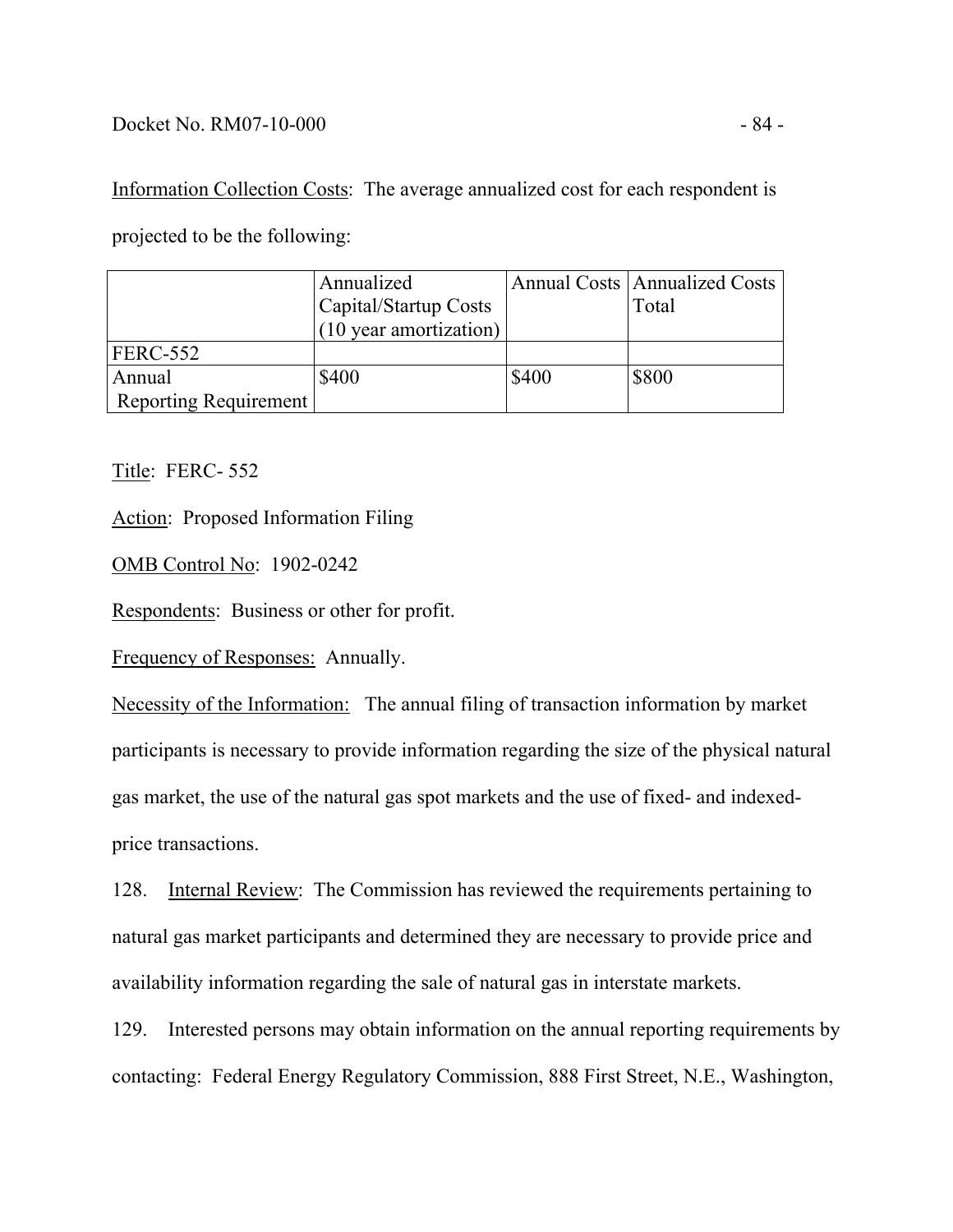D.C. 20426, [Attention: Michael Miller, Office of the Chief Information Officer], phone: (202) 502-8415, fax: (202) 208-2425, e-mail: Michael.Miller@ferc.gov. Comments on the requirements of the final rule also may be sent to the Office of Information and Regulatory Affairs, Office of Management and Budget, Washington, D.C. 20503 [Attention: Desk Officer for the Federal Energy Regulatory Commission].

130. For submitting comments concerning the collections of information and the associated burden estimates, please send your comments to the contact listed above and to the Office of Information and Regulatory Affairs, Office of Management and Budget, 725 17th Street, N.W., Washington, D.C. 20503 Attention: Desk Officer for the Federal Energy Regulatory Commission, phone (202) 395-3122, fax: (202) 395-7285. Due to security concerns, comments should be sent electronically to the following e-mail address: oira\_submission@omb.eop.gov. Please reference the docket number of this rulemaking in your submission.

## **VII. Environmental Analysis**

131. The Commission is required to prepare an Environmental Assessment or an Environmental Impact Statement for any action that may have a significant adverse effect on the human environment.**<sup>200</sup>** The actions taken here fall within categorical exclusions in the Commission's regulations for information gathering, analysis, and dissemination,

<sup>&</sup>lt;sup>200</sup>Order No. 486, Regulations Implementing the National Environmental Policy Act, 52 FR 47897 (Dec. 17, 1987), FERC Stats. & Regs, ¶ 30,783 (1987).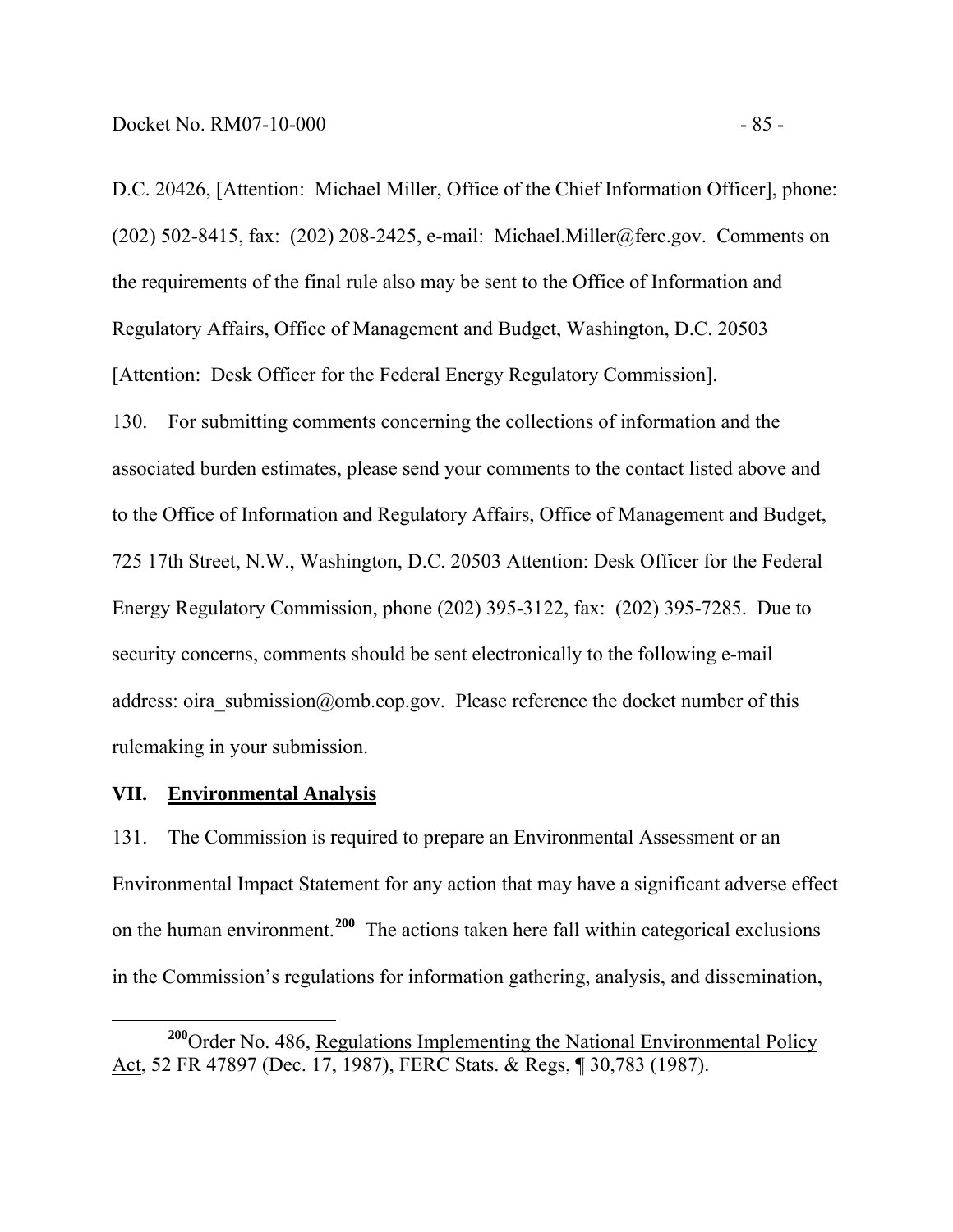and for sales, exchange, and transportation of natural gas that requires no construction of facilities.**<sup>201</sup>** Therefore, an environmental assessment is unnecessary and has not been prepared in this rulemaking.

# **VIII. Regulatory Flexibility Act**

132. The Regulatory Flexibility Act of 1980 (RFA)**<sup>202</sup>** generally requires a description and analysis of final rules that will have significant economic impact on a substantial number of small entities. The RFA requires consideration of regulatory alternatives that accomplish the stated objectives of a proposed rule and that minimize any significant economic impact on such entities. The RFA does not, however, mandate any particular outcome in a rulemaking. At a minimum, agencies are to consider the following alternatives: establishment of different compliance or reporting requirements for small entities or timetables that take into account the resources available to small entities; clarification, consolidation, or simplification of compliance and reporting requirements for small entities; use of performance rather than design standards; and exemption for certain or all small entities from coverage of the rule, in whole or in part.

133. The annual reporting requirement set forth in the final rule will not have a significant economic impact on a substantial number of small entities. The requirement

**<sup>202</sup>**5 U.S.C. 601-612.

**<sup>201</sup>**18 CFR 380.4(a)(5) & (a)(27).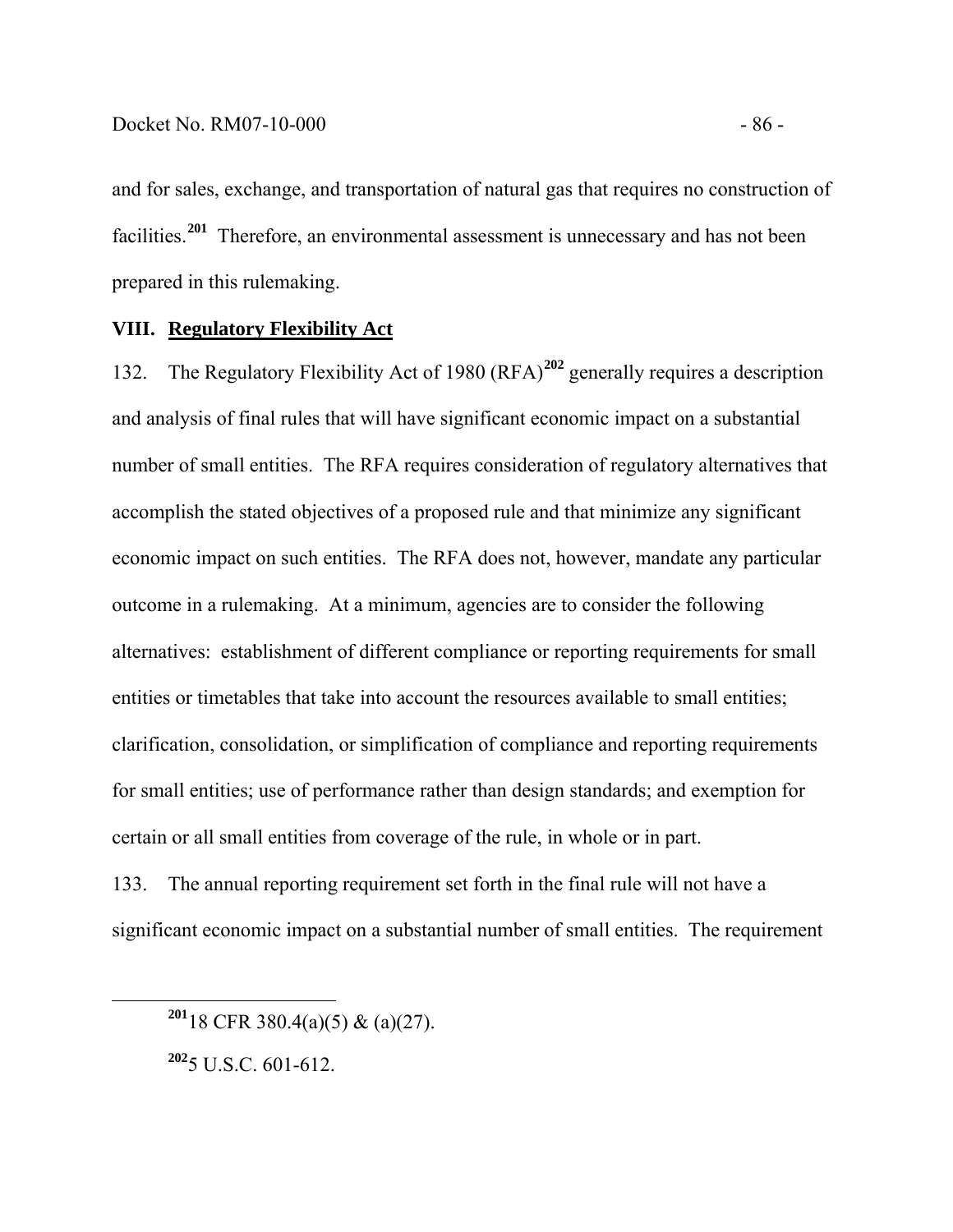for annual reporting of physical natural gas transactions will have minimal impact on small entities. By incorporating a de minimis exemption into the regulations, the Commission has reduced the number of small entities subject to the requirements: de minimis entities without blanket sales certificates will not be required to report. This reporting requirement will affect small entities but the burden on them will be minimal. For each entity, small or otherwise, that is required to comply with the annual reporting requirement, the Commission estimates that the compliance would require a one-time cost of approximately \$4,000 and an annual cost thereafter of \$400. Although some costs would increase for market participants with a greater number of transactions, we expect that that increase would be likely offset because such entities would have already compiled information regarding their transactions in the aggregate. This amount is not a significant burden on small entities. The de minimis exemption provides a regulatory alternative that will reduce the economic impact on certain small entities from coverage of the rule. Accordingly, the Commission certifies that the final rule will not have a significant economic impact on a substantial number of small entities.

## **IX. Document Availability**

134. In addition to publishing the full text of this document in the Federal Register, the Commission provides all interested persons an opportunity to view and/or print the contents of this document via the Internet through FERC's Home Page (http://www.ferc.gov) and in FERC's Public Reference Room during normal business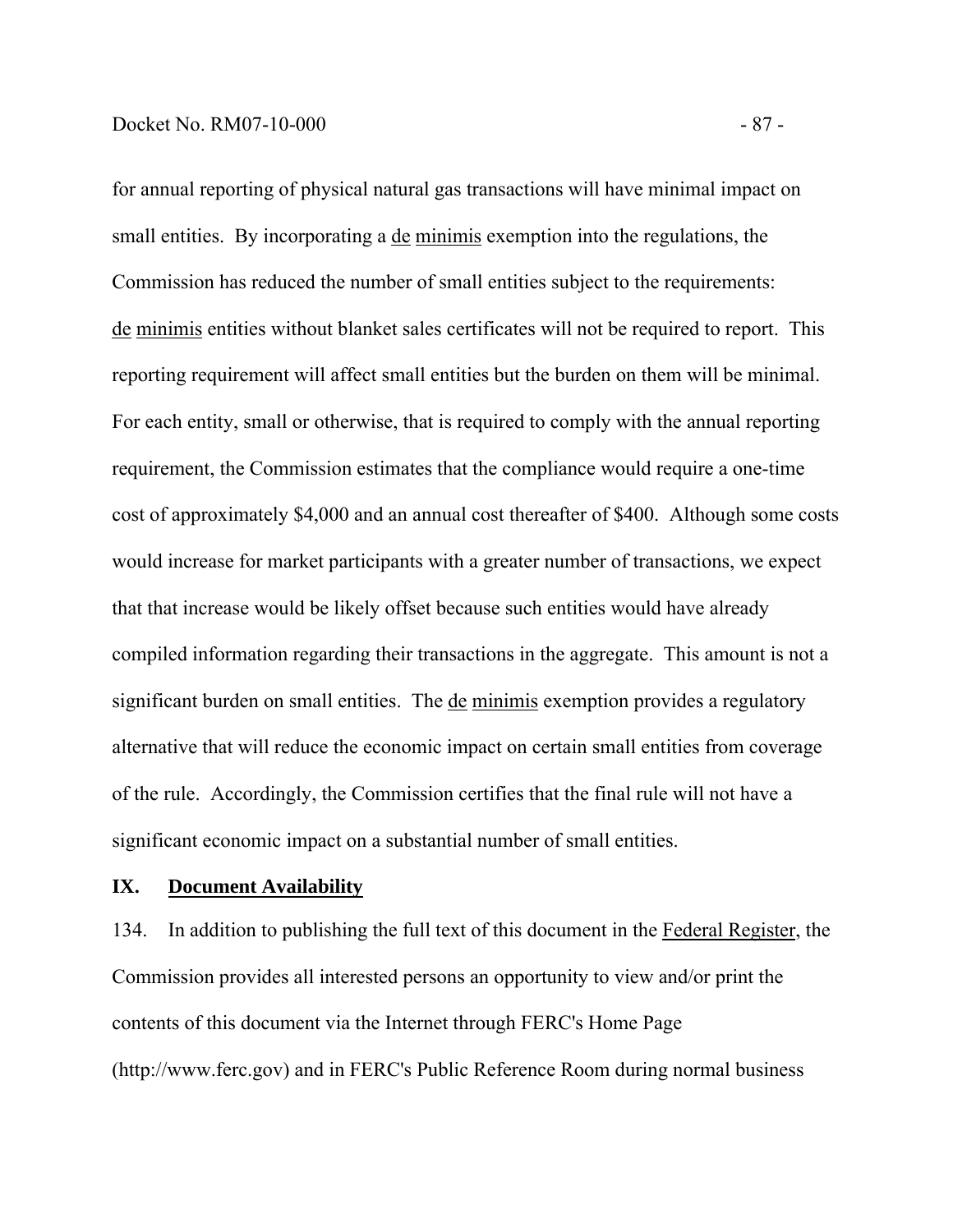hours (8:30 a.m. to 5:00 p.m. Eastern time) at 888 First Street, N.E., Room 2A, Washington D.C. 20426.

135. From FERC's Home Page on the Internet, this information is available on eLibrary. The full text of this document is available on eLibrary in PDF and Microsoft Word format for viewing, printing, and/or downloading. To access this document in eLibrary, type the docket number excluding the last three digits of this document in the docket number field.

136. User assistance is available for eLibrary and the FERC's website during normal business hours from FERC Online Support at 202-502-6652 (toll free at 1-866-208-3676) or email at ferconlinesupport@ferc.gov, or the Public Reference Room at (202) 502-8371, TTY (202)502-8659. E-mail the Public Reference Room at public.referenceroom@ferc.gov.

# **X. Effective Date and Congressional Notification**

137. These regulations are effective **[Insert date 30 days after publication in the FEDERAL REGISTER]**. The Commission has determined, with the concurrence of the Administrator of the Office of Information and Regulatory Affairs of OMB, that this rule is not a "major rule" as defined in section 351 of the Small Business Regulatory Enforcement Fairness Act of 1996. The Commission will submit the final rule to both houses of Congress and to the General Accountability Office.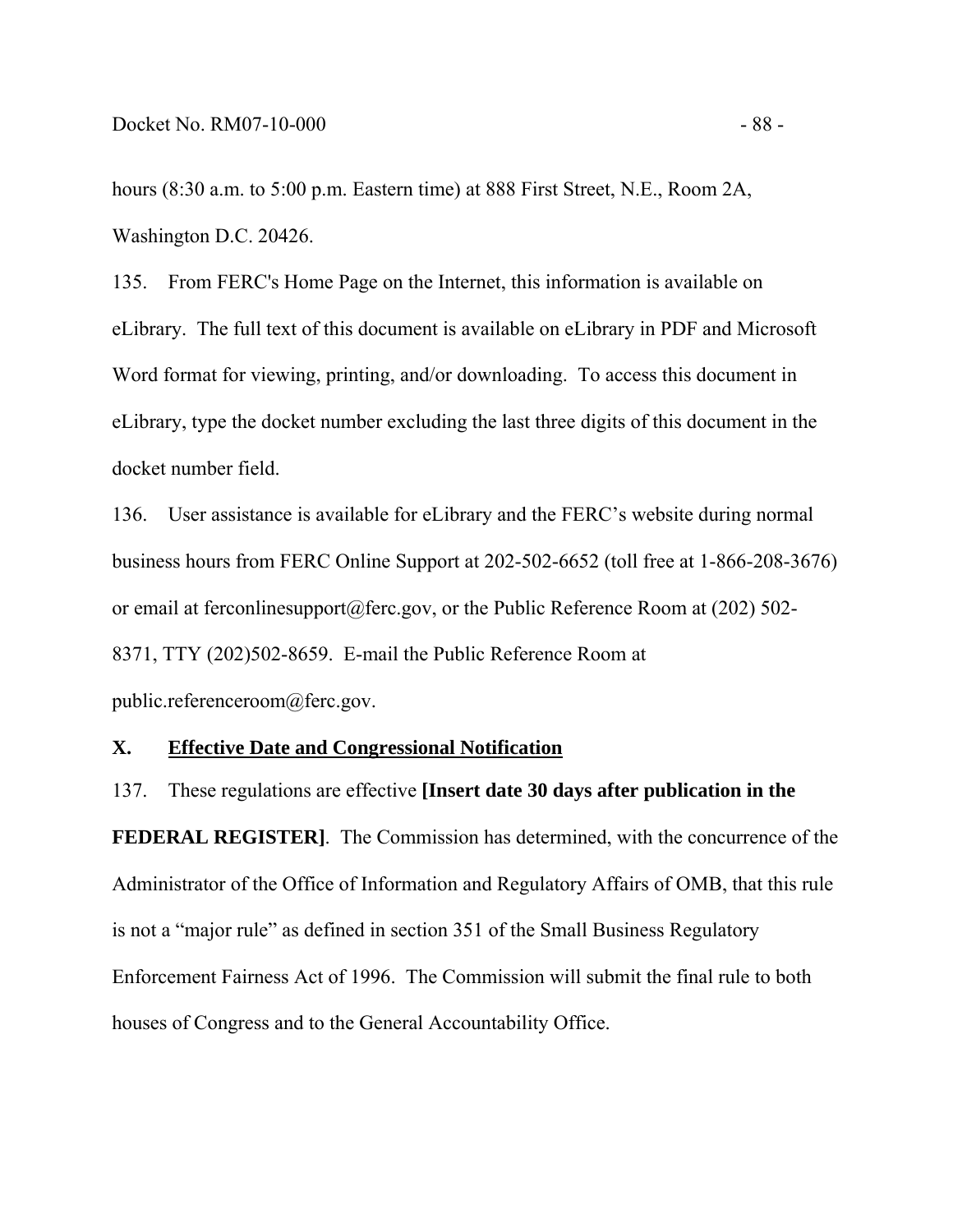Docket No. RM07-10-000 - 89 -

List of subjects

18 CFR Part 260

Natural gas; Reporting and recordkeeping requirements.

18 CFR Part 284

Continental shelf; Natural gas; Reporting and recordkeeping requirements.

# 18 CFR Part 385

Administrative practice and procedure; Electric power; Penalties; Pipelines; Reporting and recordkeeping requirements.

By the Commission.

( S E A L )

Kimberly D. Bose, Secretary.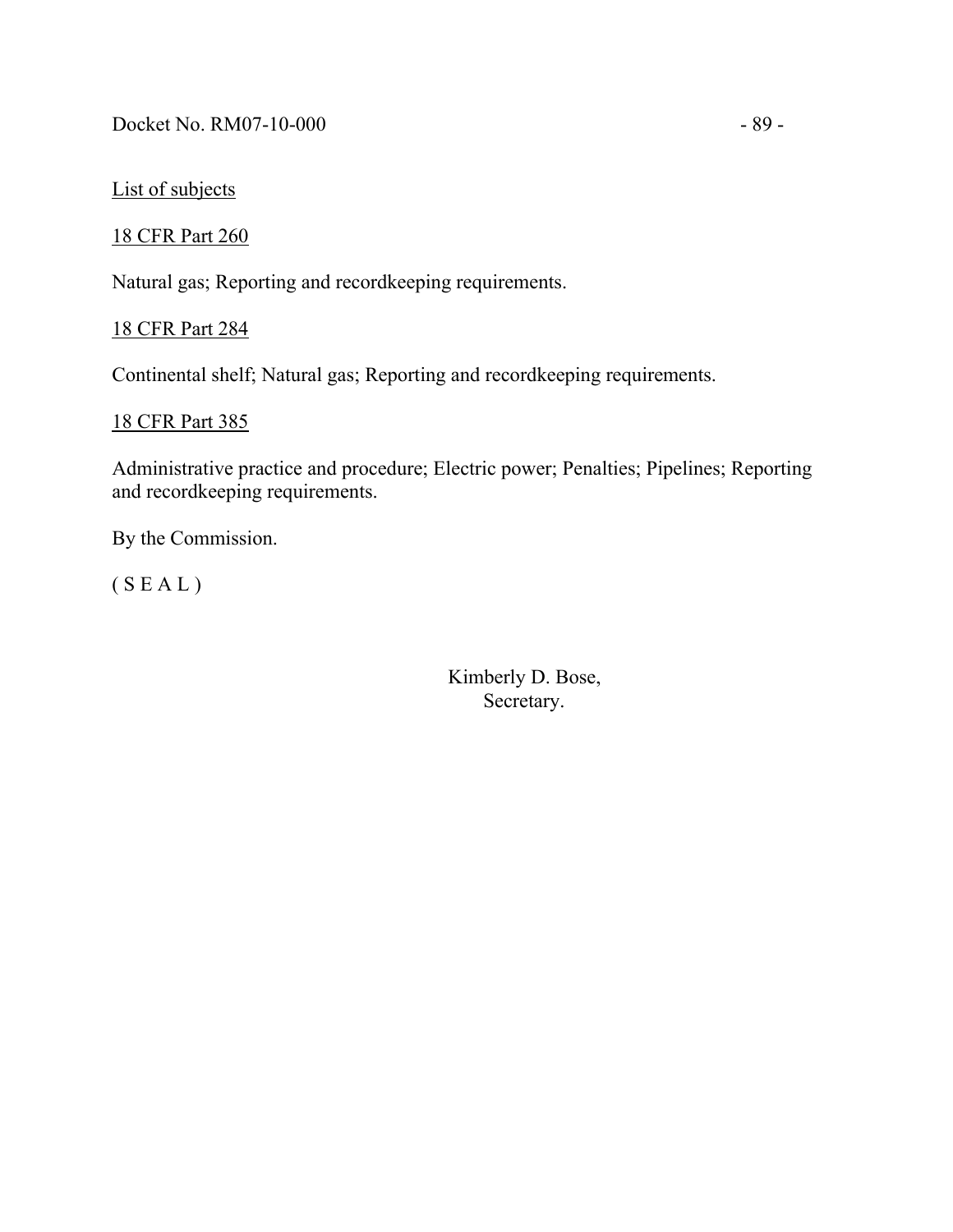For the reasons stated in the preamble, the Federal Energy Regulatory Commission, amends 18 CFR Chapter I as follows.

## PART 260 – STATEMENTS AND REPORTS (SCHEDULES)

1. The authority citation for part 260 continues to read as follows: **Authority:** 15 U.S.C. 717-717w, 3301-3432; 42 U.S.C. 7101-7352.

2. Section 260.401 is added to read as follows:

## § 260.401 FERC Form No. 552, Annual Report of Natural Gas Transactions.

(a) Prescription*.* The annual reporting report for natural gas market participants, designated as FERC Form No. 552, is prescribed for the calendar year ending December 31, 2008 and each calendar year thereafter.

(b) Filing requirements —(1) Who must file.Unless otherwise exempted or granted a waiver by Commission rule or order, each natural gas market participant, i.e., any buyer or seller that engaged in wholesale, physical natural gas transactions the previous calendar year, must prepare and file with the Commission a FERC Form No. 552 pursuant to the definitions and general instructions set forth in that form. As a de minimis exemption, a natural gas market participant is exempt from this filing requirement if:

(i) It does not hold a blanket sales certificate pursuant to  $\S 284.402$  of this chapter or a blanket unbundled sales certificate pursuant to § 284.284 of this chapter; and

(ii) It engages either in wholesale, physical natural gas sales that amount to less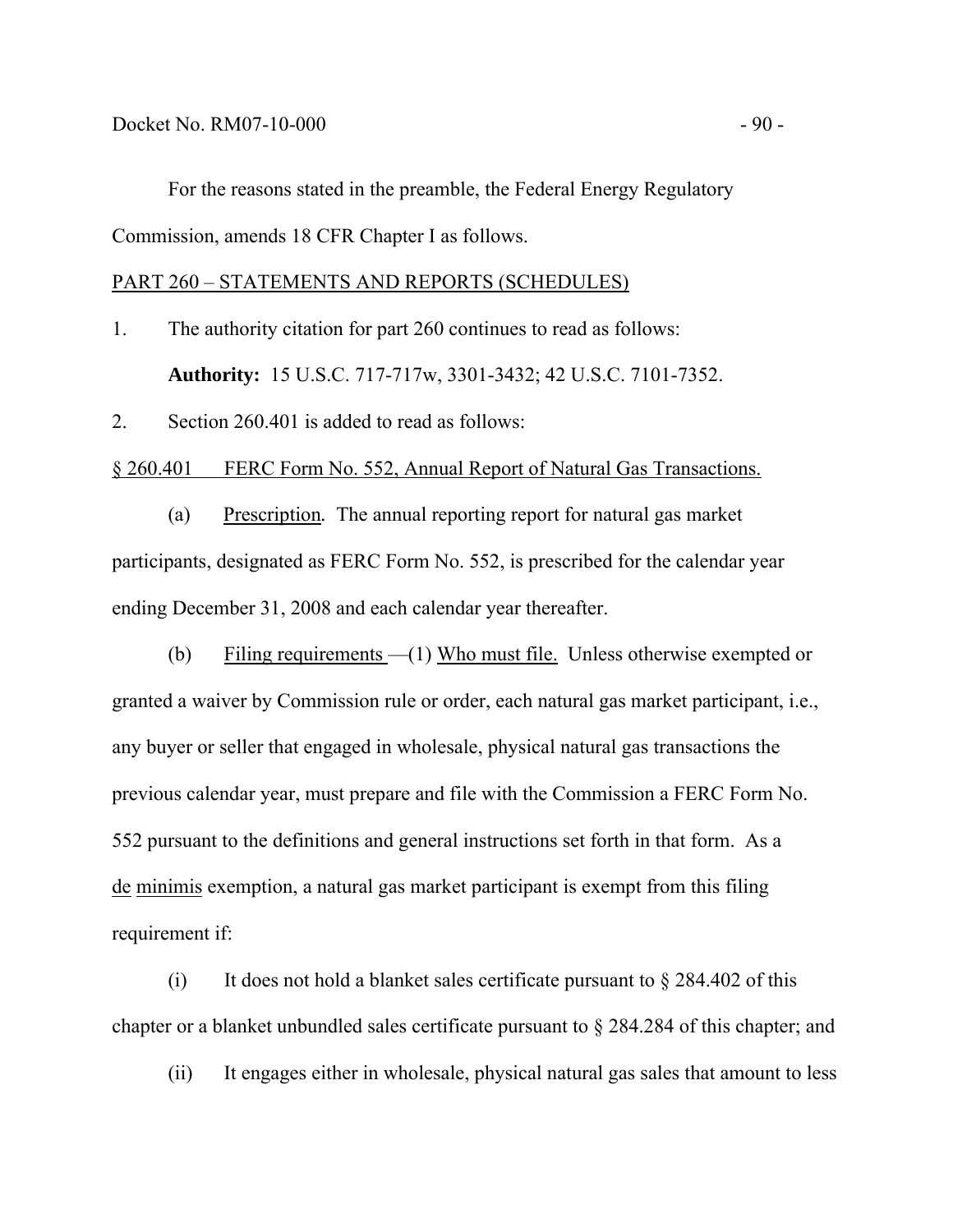than 2,200,000 MMBtus for the previous calendar year or wholesale physical natural gas purchases that amount to less than 2,200,000 MMBtus for the previous calendar year.

(2) Form No. 552 must be filed as prescribed in § 385.2011 of this chapter as indicated in the General Instructions set out in the annual reporting form, and must be properly completed and verified. Each market participant must file Form No. 552 by May 1, 2009 for calendar year 2008 and by May 1 of each year thereafter for the previous calendar year. Each report must be prepared in conformance with the Commission's software and guidance posted and available for downloading from the FERC Web site (http://www.ferc.gov). One copy of the report must be retained by the respondent in its files.

# PART 284 – CERTAIN SALES AND TRANSPORATION OF NATURAL GAS UNDER THE NATURAL GAS POLICY ACT OF 1978 AND RELATED **AUTHORITIES**

3. The authority citation for part 284 continues to read as follows:

**Authority:** 15 U.S.C. 717-717w, 3301-3432; 42 U.S.C. 7101-7352; 43 U.S.C. 1331-1356.

4. In § 284.288, paragraph (a) is revised to read as follows:

§ 284.288 Code of conduct for unbundled sales service.

(a) To the extent Seller engages in reporting of transactions to publishers of electricity or natural gas indices, Seller must provide accurate and factual information,

and not knowingly submit false or misleading information or omit material information to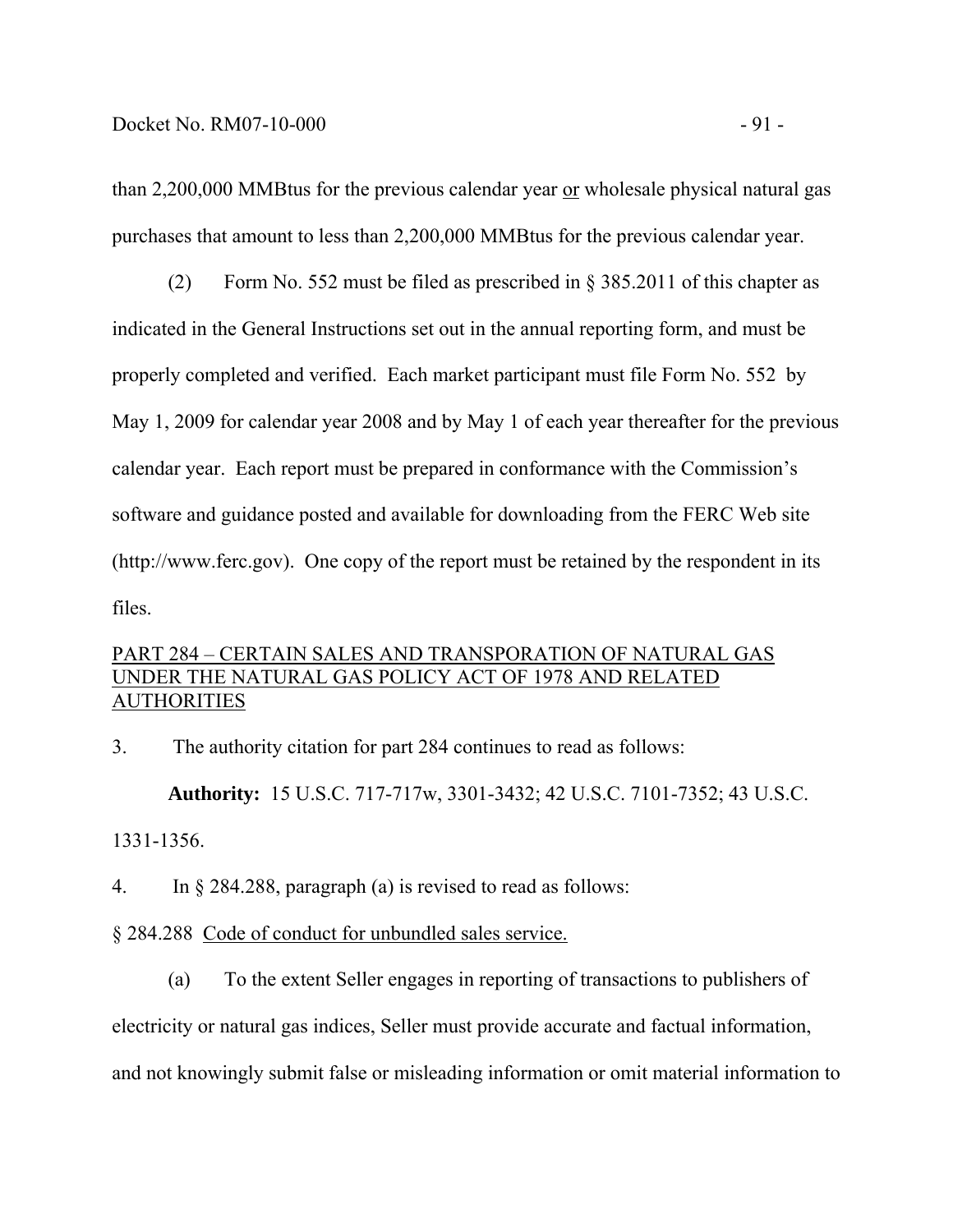any such publisher, by reporting its transactions in a manner consistent with the procedures set forth in the Policy Statement on Natural Gas and Electric Price Indices, issued by the Commission in Docket No. PL03–3–000 and any clarifications thereto. Seller must notify the Commission as part of its FERC Form No. 552 annual reporting requirement in § 260.401 of this chapter whether it reports its transactions to publishers of electricity and natural gas indices. In addition, Seller must adhere to any other standards and requirements for price reporting as the Commission may order.

\* \* \* \* \*

5. In § 284.403, paragraph (a) is revised to read as follows:

§ 284.403 Code of conduct for persons holding blanket marketing certificates.

(a) To the extent Seller engages in reporting of transactions to publishers of electricity or natural gas indices, Seller must provide accurate and factual information, and not knowingly submit false or misleading information or omit material information to any such publisher, by reporting its transactions in a manner consistent with the procedures set forth in the Policy Statement on Natural Gas and Electric Price Indices, issued by the Commission in Docket No. PL03–3–000 and any clarifications thereto. Seller must notify the Commission as part of its FERC Form No. 552 annual reporting requirement in § 260.401 of this chapter whether it reports its transactions to publishers of electricity and natural gas indices. In addition, must shall adhere to any other standards and requirements for price reporting as the Commission may order.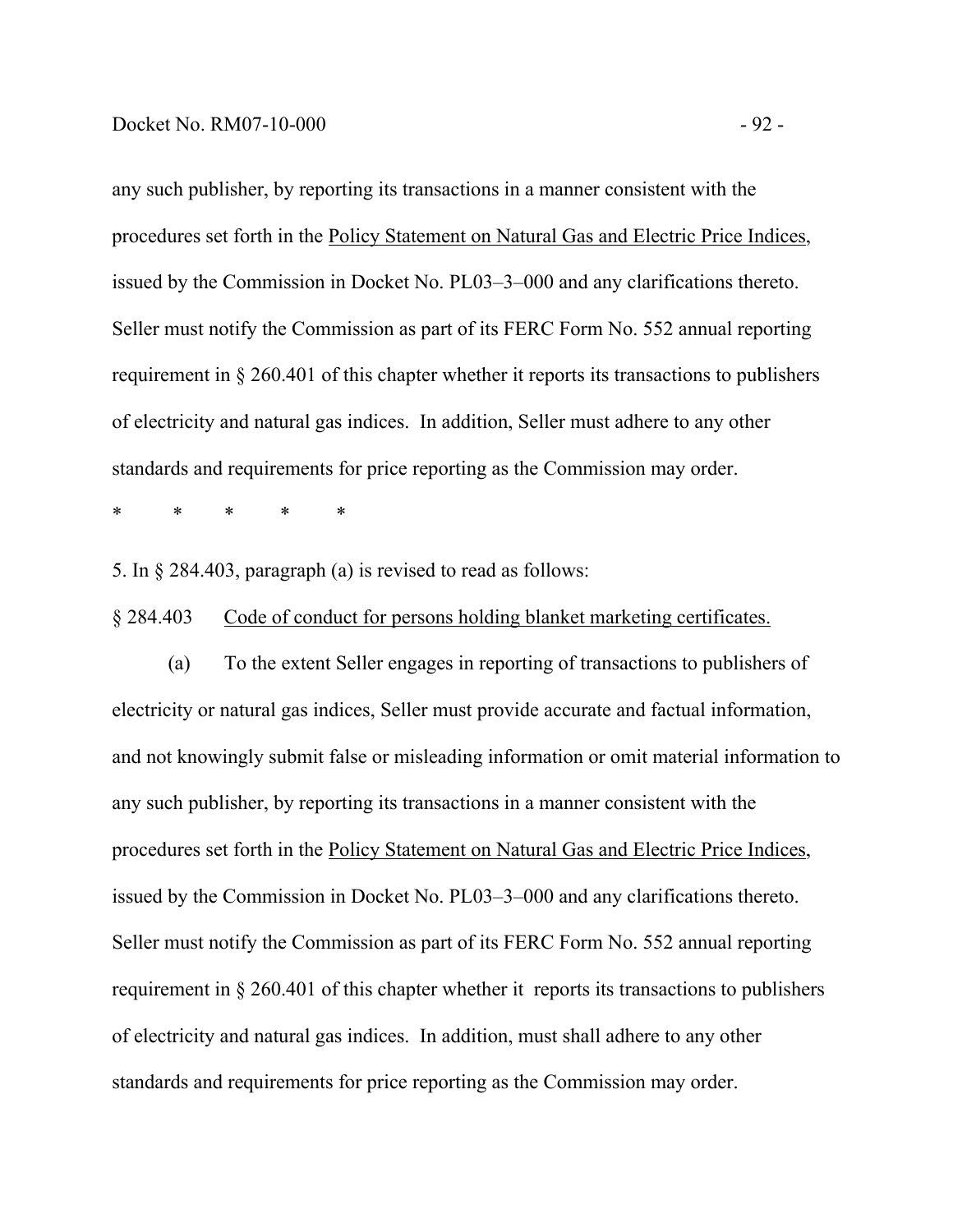\* \* \* \* \*

# PART 385—RULES OF PRACTICE AND PROCEDURE

6. The authority citation for Part 385 continues to read as follows:

Authority: 5 U.S.C. 551-557; 15 U.S.C. 717-717z, 3301-3432; 16 U.S.C. 791a-

825v, 2601-2645; 28 U.S.C. 2461; 31 U.S.C. 3701, 9701; 42 U.S.C. 7101-7352, 16441,

16451-16463; 49 U.S.C. 60502; 49 App. U.S.C. 1-85 (1988).

7. In § 385.2011, paragraph (a)(11) is added to read as follows:

- § 385.2011 Procedures for filing in electronic media (Rule 2011).
	- (a) \* \* \*
	- (11) FERC Form No. 552, Annual Report of Natural Gas Transactions.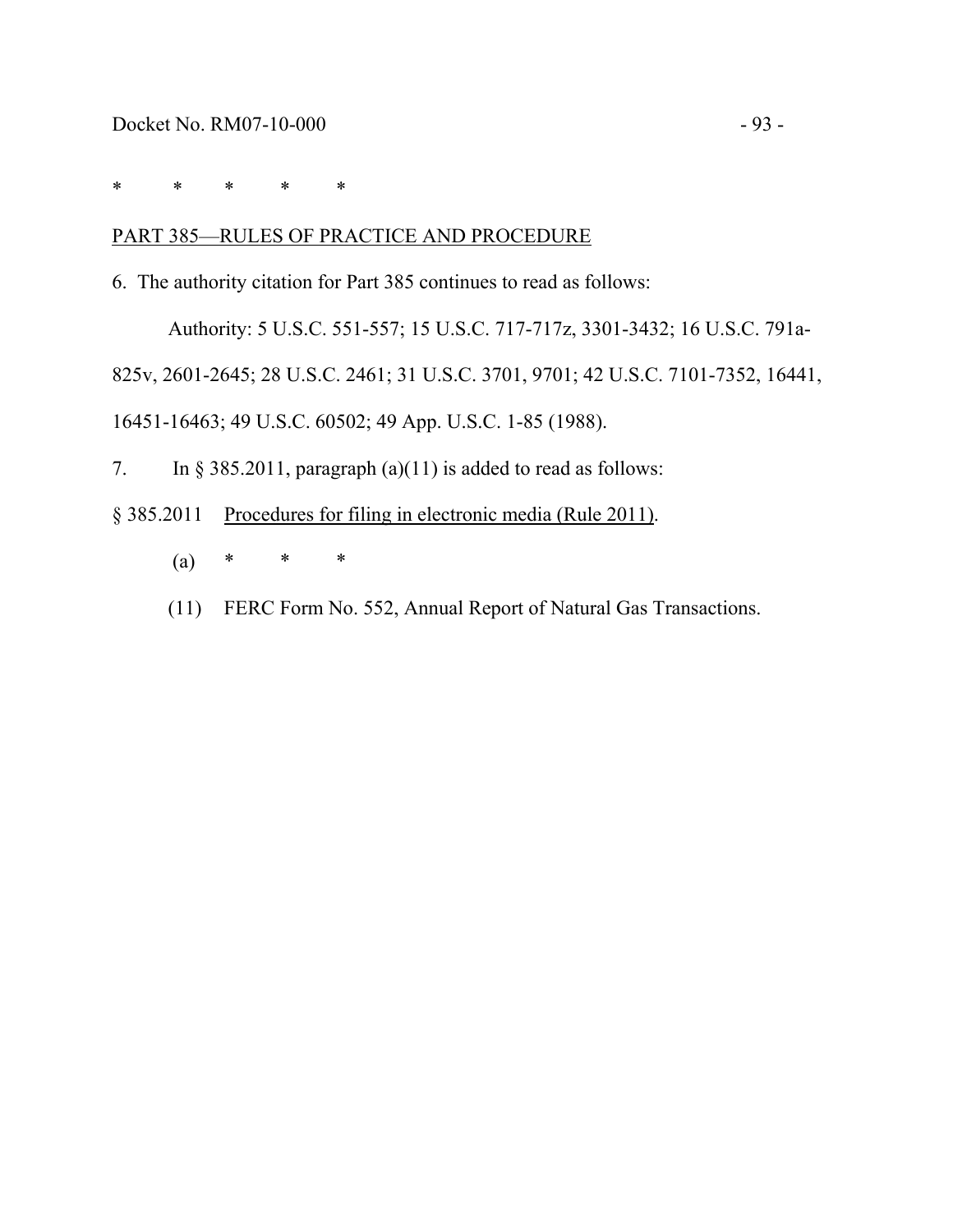Docket No. RM07-10-000 - 94 -

Note: The following appendix will not be published in the Code of Federal Regulations.

Appendix A to Final Rule: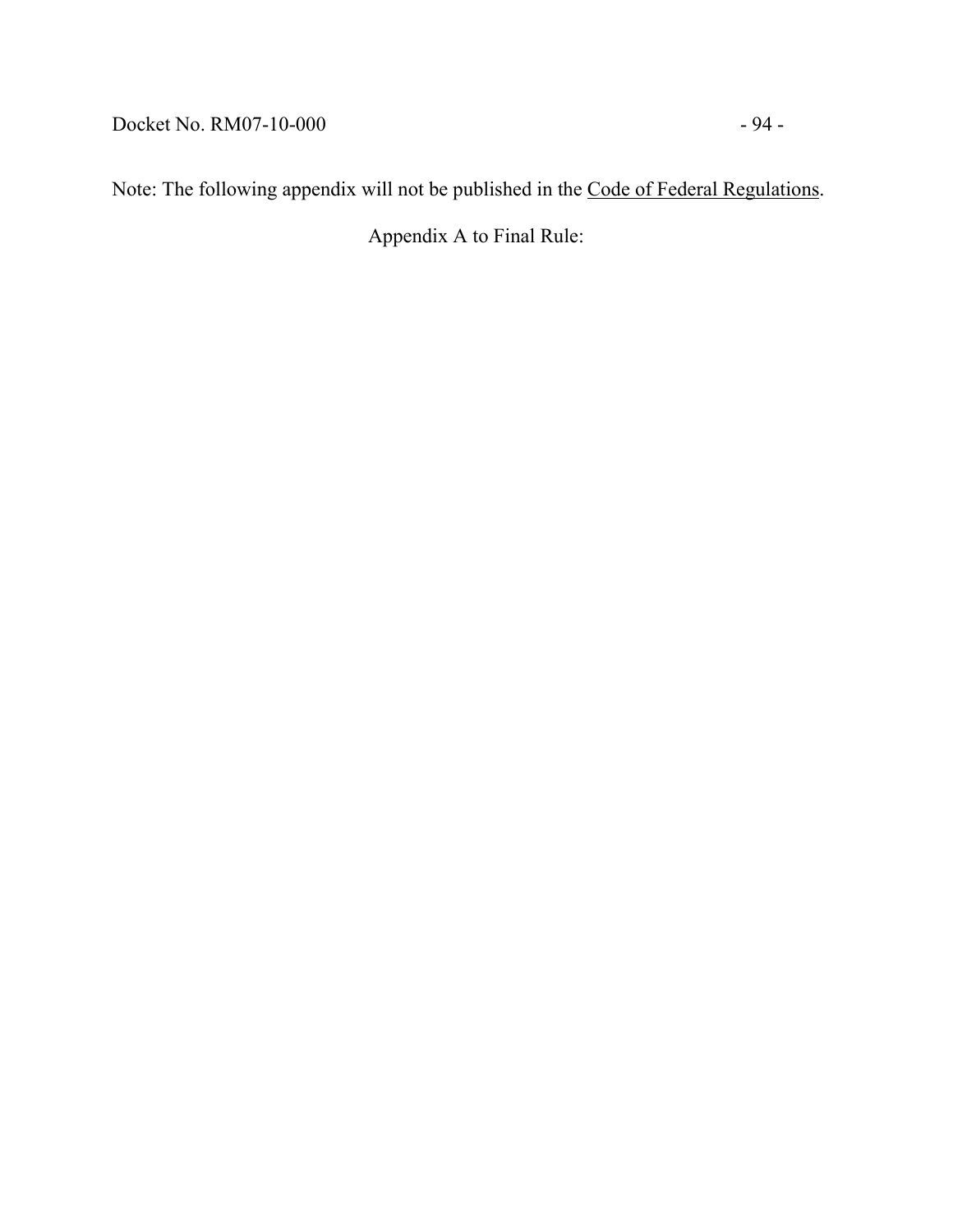# Docket No. RM07-10-000 - 95 -

THIS FILING IS Item 1:  $□$  An Initial (Original) Submission OR  $□$  Resubmission No.

 Form No. 552 OMB No. 1902-0242 Expires (mm/dd/yyyy)



# **FERC TRANSACTION REPORT FERC FORM No. 552: Annual Report of Natural Gas Transactions**

These reports are mandatory under the Natural Gas Act, Section 23(a)(2), and 18 CFR Parts 260.401. Failure to report may result in criminal fines, civil penalties, and other sanctions as provided by law. The Federal Energy Regulatory Commission does not consider these reports to be of a confidential nature.

| <b>Exact Legal Name of Respondent (Company)</b> | <b>Year of Report</b><br>End of |
|-------------------------------------------------|---------------------------------|
|-------------------------------------------------|---------------------------------|

**FERC FORM No. 552 (New)**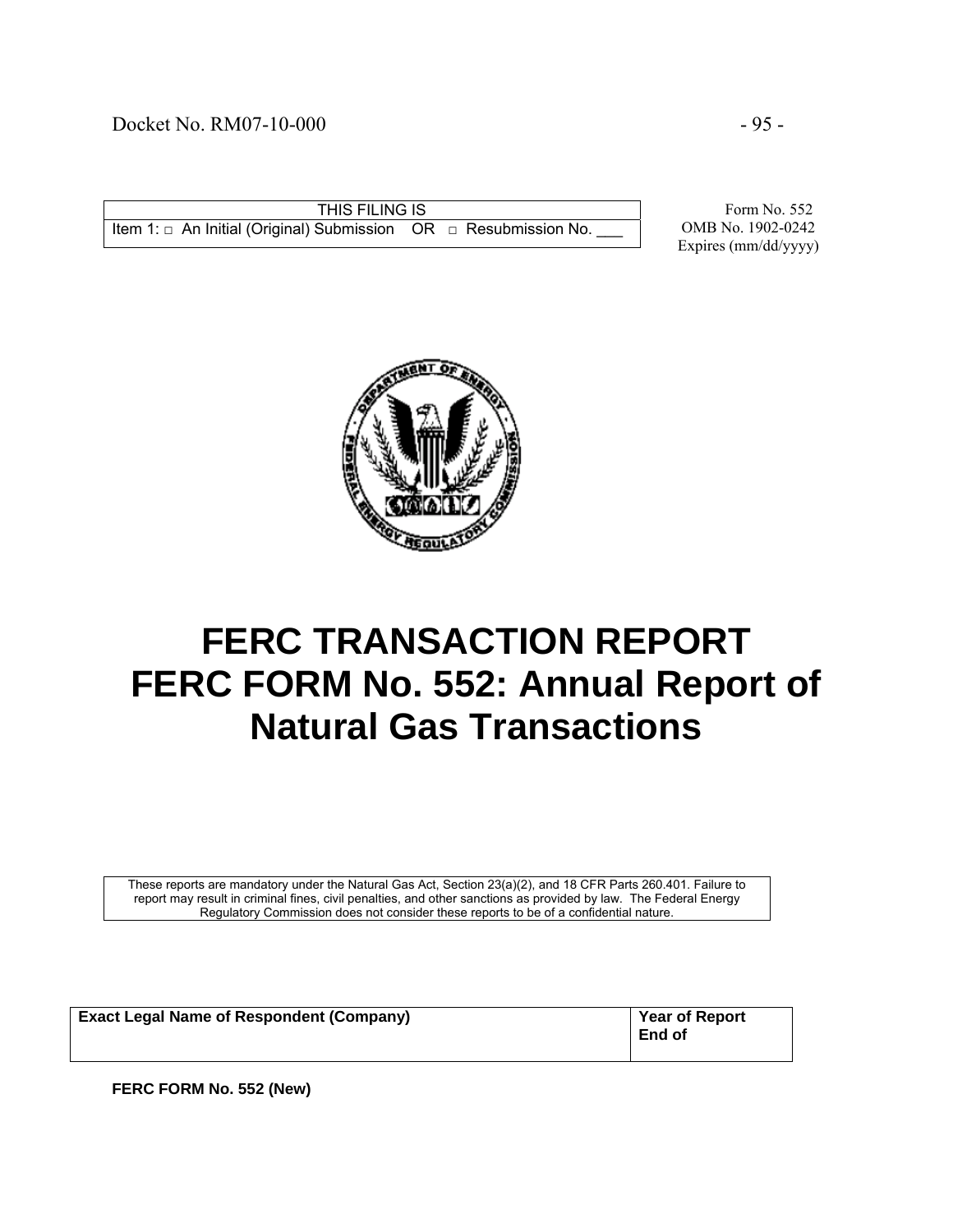## **INSTRUCTIONS FOR FILING THE FERC FORM NO. 552**

### **GENERAL INFORMATION**

### **I Purpose**

 FERC Form No. 552 collects transactional information from natural gas market participants. The filing of this information is necessary to provide information regarding the size of the physical gas market, the use of the natural spot markets, and the use of fixed and index price transactions. This form is considered to be a non-confidential public use form.

### **II. Who Must Submit**

 Wholesale natural gas buyers and sellers must fill out the form annually if they make use of a blanket sales certificate under § 284.402 or § 284.284 or if their natural gas purchases or sales were greater than 2.2 million (2,200,000) MMBtus in the reporting year.

 If a natural gas market participant is required to fill out Form No. 552 because it makes use of a blanket sales certificate under § 284.402 or § 284.284, but its natural gas purchases and sales were each lower than 2.2 million (2,200,000) MMBtus in the reporting year, then it is not required to report the schedule of Form No. 552 that collects volumetric information.

### **III. What and Where to Submit**

- (a) Submit FERC Form No. 552 electronically through the submission software at http://www.ferc.gov/docs-filing/eforms.asp#552.
- (b) The Corporate Officer Certification must be submitted electronically as part of the FERC Form No. 552 filing.
- (c) Users may obtain additional blank copies of FERC Form No. 552 for reference free of charge from: http://www.ferc.gov/docs-filing/eforms.asp#552. Copies may also be obtained from the Public Reference and Files Maintenance Branch, Federal Energy Regulatory Commission, 888 First Street, NE, Room 2A, Washington, DC 20426 or by calling (202) 502-8371.

### **IV. When to Submit:**

The FERC Form No. 552 must be filed by May 1<sup>st</sup> of the year following the reporting year (18) C.F.R. § 260.401).

### **V. Where to Send Comments on Public Reporting Burden.**

 The public reporting burden for the FERC Form No. 552 collection of information is estimated to average 4 hours per response, including the time for reviewing instructions, searching existing data sources, gathering and maintaining the data-needed, and completing and reviewing the collection of information. This estimate was noted in the Notice of Purposed Rulemaking and in the Final Rule (RM07-10-000) and addressed by commenters.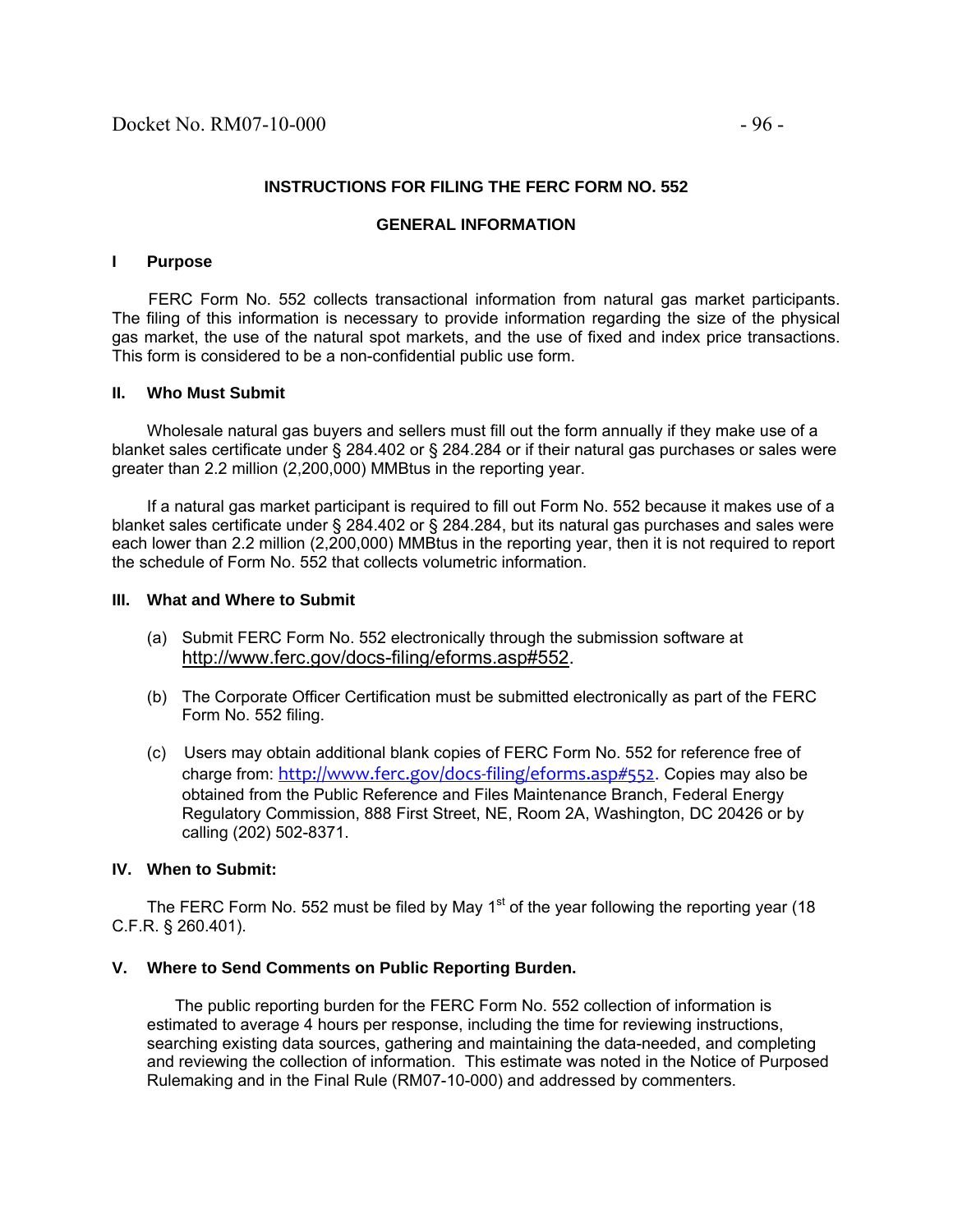Filers may send additional comments regarding these burden estimates or any aspect of these collections of information, including suggestions for reducing burden, to the Federal Energy Regulatory Commission, 888 First Street NE, Washington, DC 20426 (Attention: Information Clearance Officer); and to the Office of Information and Regulatory Affairs, Office of Management and Budget, Washington, DC 20503 (Attention: Desk Officer for the Federal Energy Regulatory Commission). No person shall be subject to any penalty if any collection of information does not display a valid control number (44 U.S.C. § 3512 (a)).

## **GENERAL INSTRUCTIONS**

- I. All respondents (i.e., wholesale natural gas buyers and sellers that make use of a blanket sales certificate under § 284.402 or § 284.284 or that purchase or sell more than 2.2 million (2,200,000) MMBtus in the reporting year) must identify themselves annually by filling-out the first part of Form No. 552.
- II. Aggregation across affiliates is permitted, though not required. If a respondent is aggregating volumes across affiliates, the respondent must fill in the "Schedule of Reporting Companies" which lists those affiliates and a separate "Price Index Reporting" schedule for each affiliate.
- III. Asset managers may not report aggregated information for their customers in Form No. 552.
- IV. Report all gas quantities in Trillion British Thermal Unit (TBtu) unless the schedule specifically requires the reporting in another unit of measurement.
- V. For reported volumes, enter whole numbers only, except where otherwise noted.
- VI. Report volumes of physical natural gas as explained in the definitions.
- VII. Complete each question fully and accurately, even if it has been answered in a previous report. Enter the word "None" where it truly and completely states the fact.
- VIII. Enter the month, day, and year for all dates. Use customary abbreviations. **The "Date of Report" included in the header of each page is to be completed only for resubmissions**  (see IX. below).
- IX. For any resubmissions, submit the electronic filing using the form submission only. Please explain the reason for the resubmission in a footnote to the data field.
- X. Footnote and further explain as necessary.
- XI. Do not make references to reports of previous periods/years or to other reports in lieu of required entries, except as specifically authorized.
- XII. For further assistance in filling out Form No. 552, Commission staff will maintain a list of current Reportable Locations with links to Price Index Publishers' descriptions of their processes for receiving price information and publishing indices on the ferc.gov website at http://www.ferc.gov/docs‐filing/eforms.asp#552.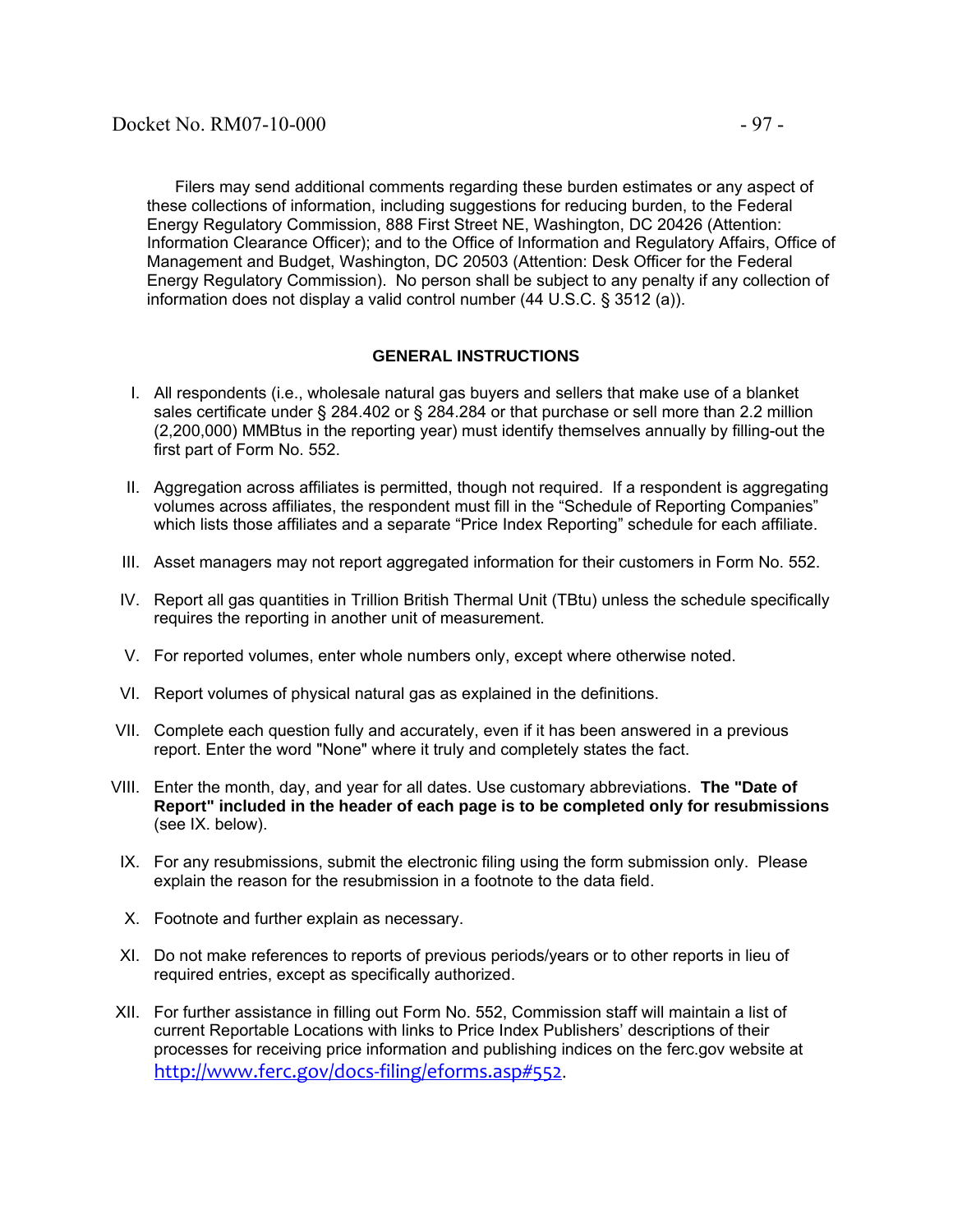|      | <b>DEFINITIONS</b>                                                                                                                                                                                                                                                                                                                                                                                                                                                                                               |
|------|------------------------------------------------------------------------------------------------------------------------------------------------------------------------------------------------------------------------------------------------------------------------------------------------------------------------------------------------------------------------------------------------------------------------------------------------------------------------------------------------------------------|
| I.   | Affiliate– An affiliate means a person who controls, is controlled by or is under common control with<br>another person.                                                                                                                                                                                                                                                                                                                                                                                         |
| Ш.   | Blanket Certificate – A blanket certificate means either (i) a blanket marketing certificate granted to a<br>person that is not an interstate pipeline pursuant to 18 CFR § 284.402 or (ii) a blanket certificate for<br>unbundled sales service granted to an interstate pipeline pursuant to 18 CFR § 284.284.                                                                                                                                                                                                 |
| III. | Date of Report – The date the report is submitted to the Commission.                                                                                                                                                                                                                                                                                                                                                                                                                                             |
| IV.  | Fixed Price – A "Physical Natural Gas" price determined by agreement between buyer and seller<br>and not benchmarked to any other source of information. For example, Physical Basis transactions<br>that directly refer to futures prices, for the purpose of this form, are not "Fixed Price" transactions.                                                                                                                                                                                                    |
| V.   | Next-Day Delivery – Delivery of a transaction executed prior to NAESB nomination deadline<br>(11:30am Central Prevailing Time) on one day for uniform physical delivery over the next pipeline<br>day. Transactions done for Friday are usually for flow on Saturday, Sunday, and Monday inclusive.<br>Trading patterns may vary in the case of holidays or the end of a month that occurs on a weekend.<br>Commission staff will maintain links to "Price Index Publishers" descriptions of their processes for |

VI. Next-Month Delivery – Delivery of a transaction executed during the last five (5) business days of one month for uniform physical delivery over the next month.

receiving price information and publishing indices on the ferc.gov website at

http://www.ferc.gov/docs‐filing/eforms.asp#552.

- VII. Physical Natural Gas Natural gas transactions that contain an obligation to deliver natural gas at a specified location and at a specified time, with the exception of physically-delivered futures contracts. It is not necessary that natural gas actually be delivered under the transactions, only that the delivery obligation existed in the agreement when executed. Certain Physical Natural Gas transactions may not remain in existence through the time of delivery because they were traded away or "booked out." For purposes of this form, these transactions should be included whether they went to delivery or not. The Final Rule discusses a variety of particular instances. Among these, the following physical natural gas volumes should be *included* in volumetric data submitted in the Form No. 552:
	- a. cash-out, imbalance makeup and operational volumes reported by pipelines; and
	- b. volumes attributable to royalty-in-kind transactions, gas provided for processing such as plant thermal reduction, and purchases and sales related to the production and gathering function.

The following physical natural gas volumes should be *excluded* in volumetric data submitted in the Form No. 552:

- a. sales to and purchases by end-users,
- b. sales or purchases outside the United States of America,
- c. transactions take place among affiliates,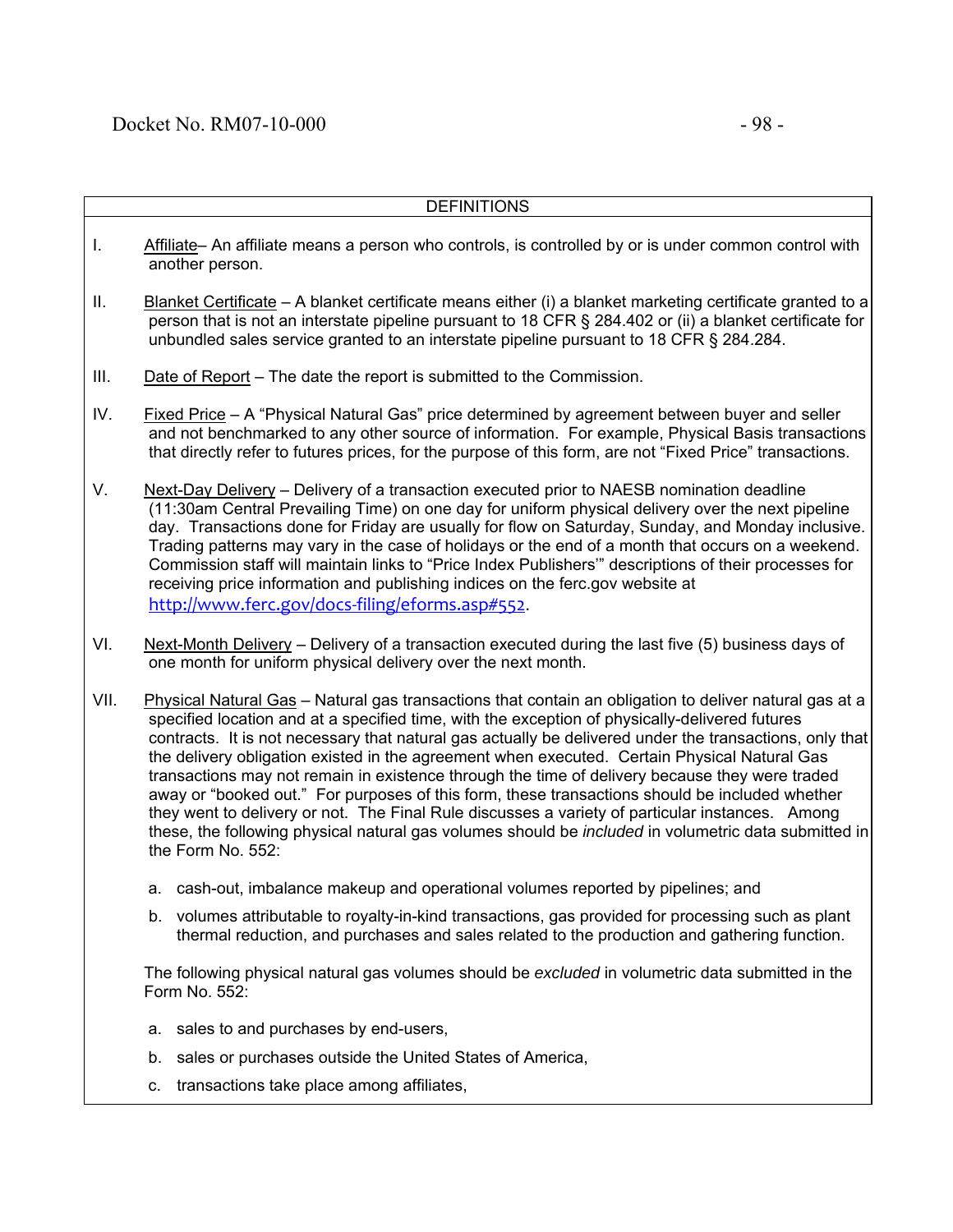- d. any type of financially-settled transaction,
- e. volumes traded in futures contracts, even those that go to physical delivery, and
- f. volumes of imported LNG traded prior to regasification and exported LNG traded after liquefaction.
- VIII. Price Index Publisher Companies that report price indices for U.S. wholesale natural gas markets. The list of companies can change over time. Commission staff will maintain a list of relevant "Price Index Publishers" with links to their descriptions of their processes for receiving price information and publishing indices on the ferc.gov website at http://www.ferc.gov/docsfiling/eforms.asp#552.
- IX. Prices that Refer to (Daily or Monthly) Price Indices Prices for "Wholesale Natural Gas Purchases" or "Sales" that reference directly a daily or monthly index price published by a "Price Index Publisher" rather than a "Fixed Price" or a price that refers directly to some other benchmark.
- X. Quantity Amount of purchases or sales expressed in units of energy "British Thermal Units" (Btu). One million BTUs (MMBtu) are, by definition, the same as one Dekatherm (Dth). A volume of one billion cubic feet (Bcf) of natural gas contains approximately one trillion Btus (TBtu or million MMBtu) of energy depending on the exact energy content of the natural gas. The quantities to be reported in the "Purchase and Sales Information" schedule should be measured in TBtus.
- XI. Reportable Locations Those locations (hubs, pipelines, regions, etc.) where "Price Index Publishers" collect "Fixed Price" information for transactions with "Next-Day" or "Next-Month Delivery" obligations, and produce index prices. These locations may change over time. Commission staff will maintain a list of current "Reportable Locations" with links to "Price Index Publishers" descriptions of their processes for receiving price information and publishing indices on the ferc.gov website at http://www.ferc.gov/docs‐filing/eforms.asp#552.
- XII. Reporting Company The person, corporation, licensee, agency, authority, or other legal entity or instrumentality on whose behalf the report is being submitted by the "Respondent."
- XIII. Respondent The person, corporation, licensee, agency, authority, or other legal entity or instrumentality that is submitting the report either on its own behalf, or on behalf of itself and/or its affiliates. A Respondent may choose to either report for all its affiliates collectively, or may choose to have each of its affiliates report separately as their own "Respondent." If reporting collectively, the reporting "Respondent" and must report for each "Affiliate" in the "Schedule of Reporting Companies" and the "Price Index Reporting Schedule," and collectively for all its affiliates in the "Purchase and Sales Information" schedule.
- XIV. Wholesale Natural Gas Purchases The "Quantity" of "Physical Natural Gas" purchased by the "Reporting Company" during the "Year of Report," with the exception of certain futures contracts. Purchases by end users should be excluded.
- XV. Wholesale Natural Gas Sales The "Quantity" of "Physical Natural Gas" sold by the "Reporting Company" during the "Year of Report" to customers that do not use all the natural gas they buy themselves under contracts with physical delivery obligations, with the exception of physicallydelivered futures contracts. Purchases by end users should be excluded.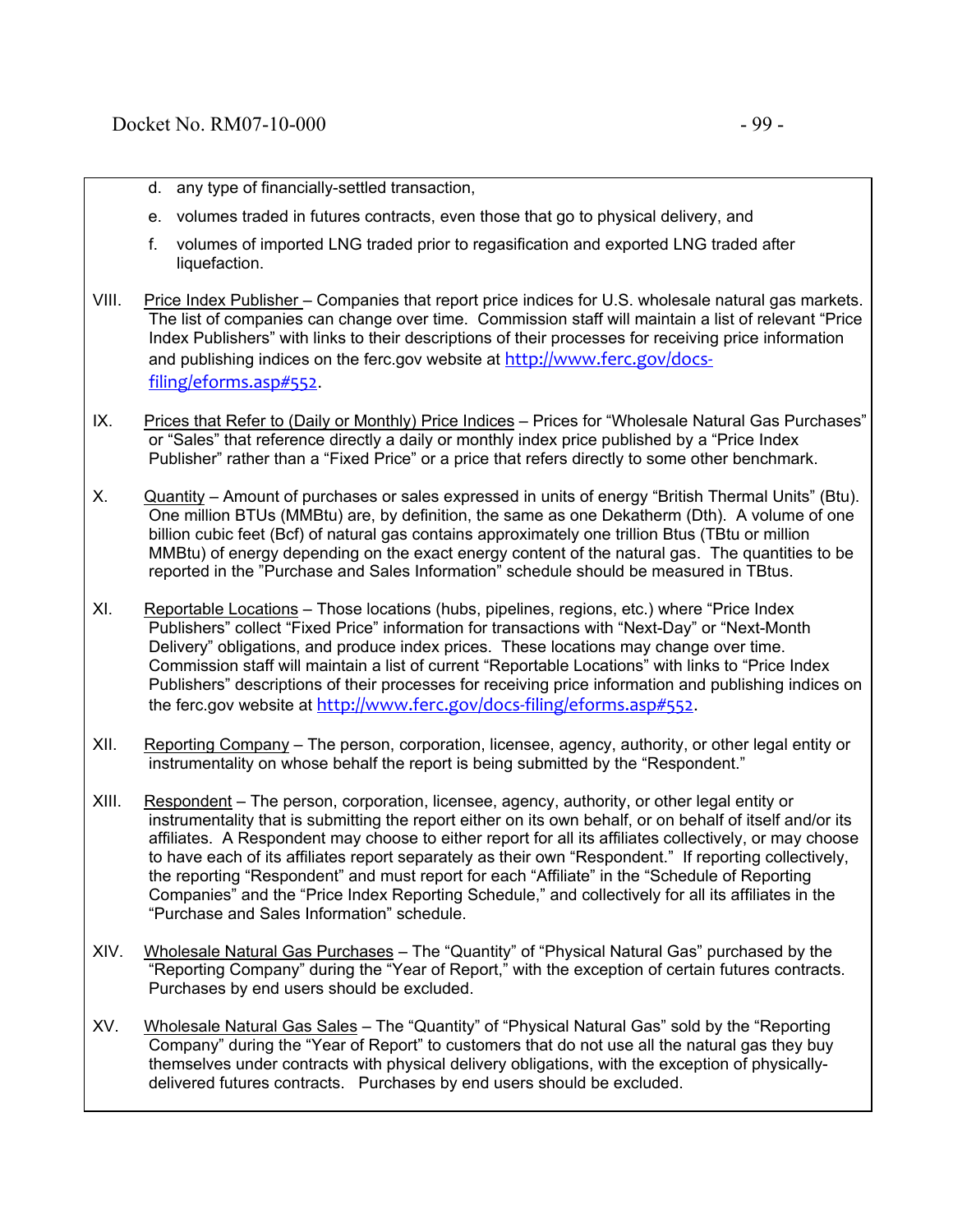XVI. Year of Report - The calendar year for which the report is being submitted.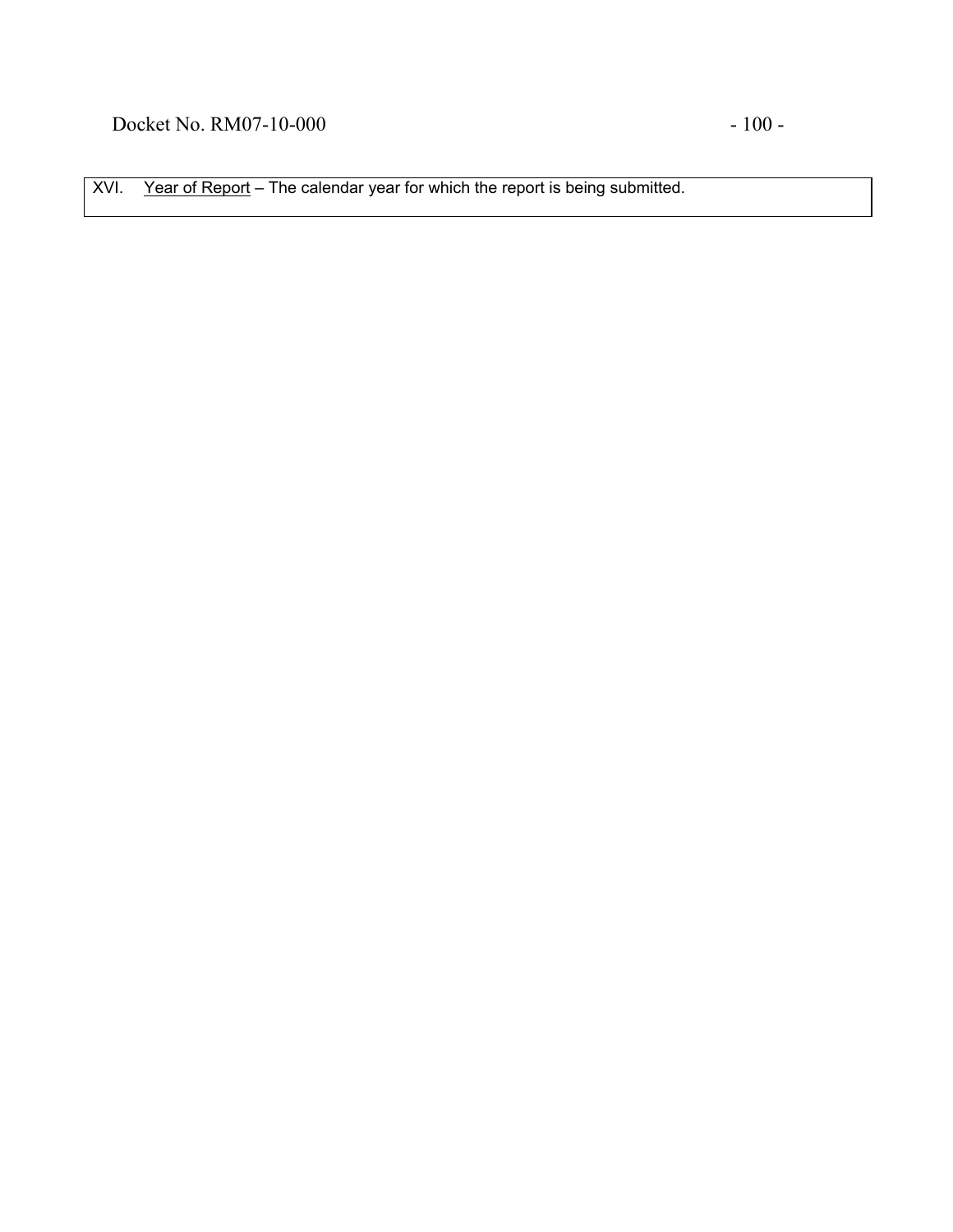# Docket No. RM07-10-000 - 101 -

| ANNUAL REPORT OF NATURAL GAS TRANSACTIONS<br><b>IDENTIFICATION OF RESPONDENT</b>                                                                                                                                                    |                                                         |                   |  |
|-------------------------------------------------------------------------------------------------------------------------------------------------------------------------------------------------------------------------------------|---------------------------------------------------------|-------------------|--|
| 01 Exact Legal Name of Respondent                                                                                                                                                                                                   |                                                         |                   |  |
|                                                                                                                                                                                                                                     | 02 Year of Report<br>End of                             |                   |  |
| 03 Previous Name and Date of Change (If name changed during year)                                                                                                                                                                   |                                                         |                   |  |
| 04 Address of Principal Office at End of Year (Street, City, State, Zip Code)                                                                                                                                                       |                                                         |                   |  |
|                                                                                                                                                                                                                                     |                                                         |                   |  |
| 05 Name of Contact Person                                                                                                                                                                                                           | 06 Title of Contact Person                              |                   |  |
| 07 Address of Contact Person (Street, City, State, Zip Code)                                                                                                                                                                        |                                                         |                   |  |
| 08 Email Address of Contact Person                                                                                                                                                                                                  |                                                         |                   |  |
| 09 Telephone of Contact Person, Including Area Code                                                                                                                                                                                 | 10 This Report is:                                      | 11 Date of Report |  |
|                                                                                                                                                                                                                                     | $(1)$ $\Box$ An Original<br>$(2)$ $\Box$ A Resubmission | (MM,DD,YYYY)      |  |
|                                                                                                                                                                                                                                     |                                                         |                   |  |
| The undersigned officer certifies that:                                                                                                                                                                                             | ANNUAL CORPORATE OFFICER CERTIFICATION                  |                   |  |
| accurate and complete statements of the business affairs of the respondent.                                                                                                                                                         |                                                         |                   |  |
| 12 Name                                                                                                                                                                                                                             | 13 Title                                                |                   |  |
| 14 Signature                                                                                                                                                                                                                        | 15 Date Signed                                          |                   |  |
| Title 18, U.S.C. 1001, makes it a crime for any person knowingly and willingly to make to any Agency or Department of the United<br>States any false, fictitious or fraudulent statements as to any matter within its jurisdiction. |                                                         |                   |  |
| FERC FORM NO. 552 (NEW)                                                                                                                                                                                                             | Page 1                                                  |                   |  |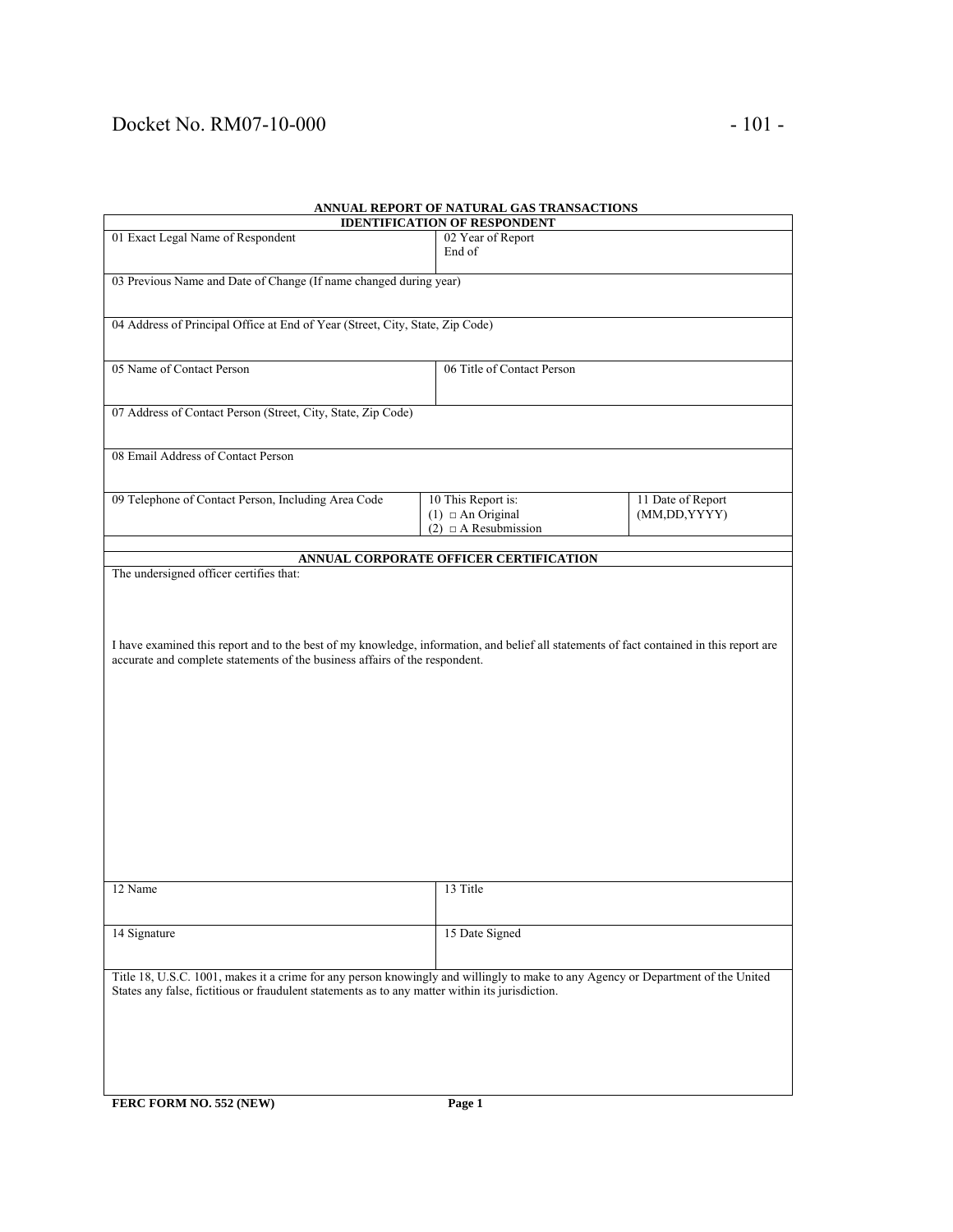# Docket No. RM07-10-000 - 102 -

| Name of Respondent* | This Report is: | Date of Report* | Year/Period of Report* |
|---------------------|-----------------|-----------------|------------------------|
|                     | An Original     | (Mo, Da, Yr)    | Year/Otr<br>End of     |
|                     | A Resubmission  |                 |                        |

### **List of Schedules**

Enter in column (d) the terms "none," "not applicable," or "NA" as appropriate, where no information or amounts have been reported for certain pages. Omit pages where the responses are "none," "not applicable," or "NA."

| Line<br>No.             | Title of Schedule                                        | Reference<br>Page No. | Date Revised | Remarks |
|-------------------------|----------------------------------------------------------|-----------------------|--------------|---------|
|                         |                                                          |                       |              |         |
|                         | (a)                                                      | $\frac{(b)}{3}$       | (c)          | (d)     |
| $\mathbf{1}$            | Schedule of Reporting Companies                          |                       |              |         |
| $\overline{2}$          | Price Index Reporting<br>Purchases and Sales Information | $\overline{4}$        |              |         |
| $\overline{\mathbf{3}}$ |                                                          | 5                     |              |         |
| $\overline{4}$          |                                                          |                       |              |         |
| 5                       |                                                          |                       |              |         |
| $\sqrt{6}$              |                                                          |                       |              |         |
| $\overline{7}$          |                                                          |                       |              |         |
| $\,8\,$                 |                                                          |                       |              |         |
| 9                       |                                                          |                       |              |         |
| 10                      |                                                          |                       |              |         |
| $\overline{11}$         |                                                          |                       |              |         |
| $\overline{12}$         |                                                          |                       |              |         |
| 13                      |                                                          |                       |              |         |
| 14                      |                                                          |                       |              |         |
| 15                      |                                                          |                       |              |         |
| 16                      |                                                          |                       |              |         |
| 17                      |                                                          |                       |              |         |
| 18                      |                                                          |                       |              |         |
| 19                      |                                                          |                       |              |         |
| 20                      |                                                          |                       |              |         |
| 21                      |                                                          |                       |              |         |
| 22                      |                                                          |                       |              |         |
| 23                      |                                                          |                       |              |         |
| 24                      |                                                          |                       |              |         |
| 25                      |                                                          |                       |              |         |
| 26                      |                                                          |                       |              |         |
| 27                      |                                                          |                       |              |         |
| 28                      |                                                          |                       |              |         |
| 29                      |                                                          |                       |              |         |
| 30                      |                                                          |                       |              |         |
| 31                      |                                                          |                       |              |         |
| 32                      |                                                          |                       |              |         |
|                         |                                                          |                       |              |         |
| 33                      |                                                          |                       |              |         |
| 34                      |                                                          |                       |              |         |
| 35                      |                                                          |                       |              |         |
| 36                      |                                                          |                       |              |         |
| 37                      |                                                          |                       |              |         |
| Total                   |                                                          |                       |              |         |

**FERC FORM NO. 552 (NEW) Page 2**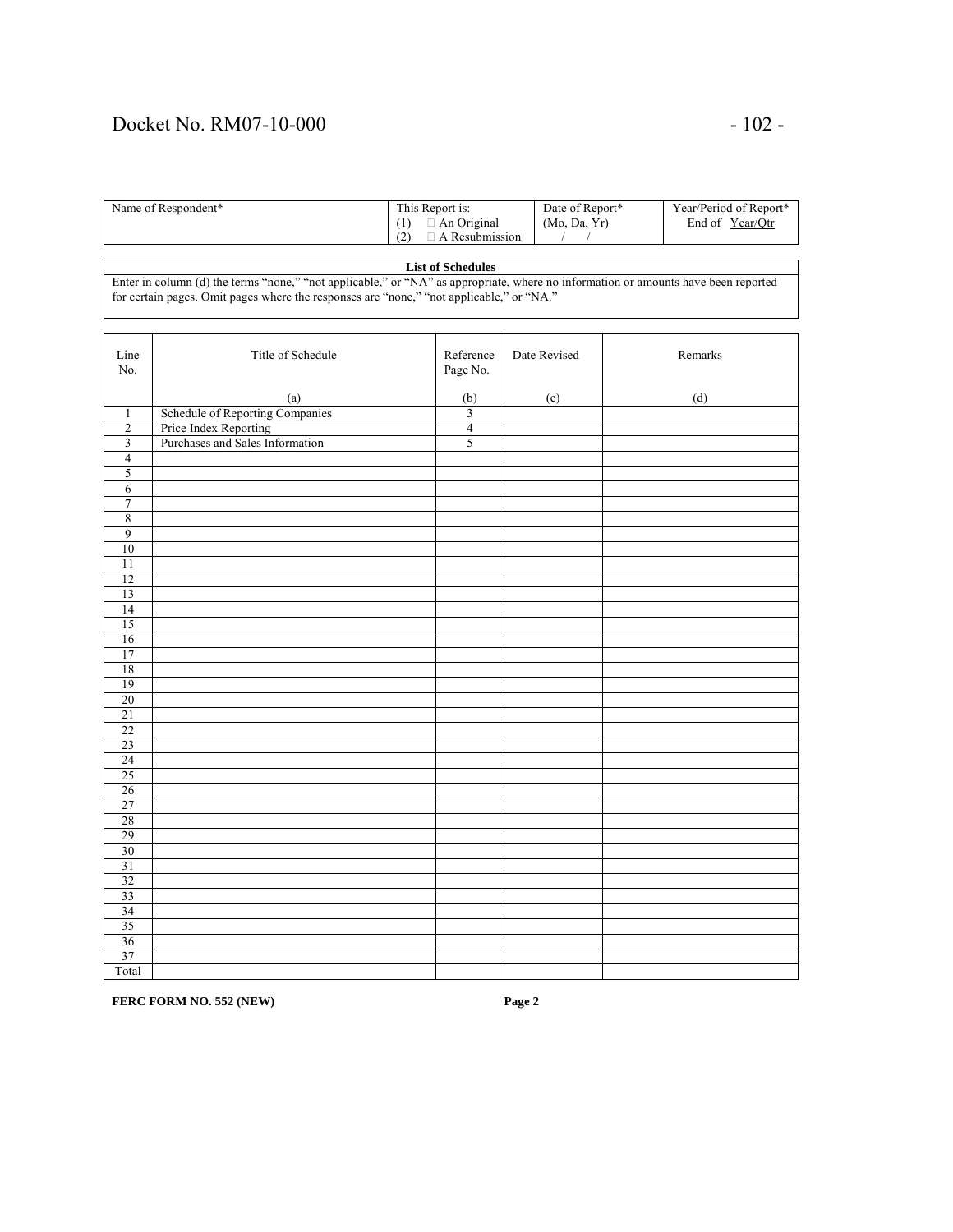# Docket No. RM07-10-000 - 103 -

| Name of Respondent* | This Report is:       | Date of Report* | Year/Period of Report* |
|---------------------|-----------------------|-----------------|------------------------|
|                     | An Original           | (Mo, Da, Yr)    | Year/Qtr<br>End of     |
|                     | (2)<br>A Resubmission |                 |                        |

### **Schedule of Reporting Companies**

If the Respondent is reporting collectively for multiple affiliates\*, list the exact legal name of those affiliate in this form. Respondent should complete the next schedule, Price Index Reporting, for **each** of these companies separately. Respondent should complete the "Purchase and Sales Information" schedule only once for these companies collectively.

\* An asterisk means that the previous term is explained in more detail in the definitions.

| Line                    | List the Exact Legal Names of all Affiliates* Reported by Respondent* below |
|-------------------------|-----------------------------------------------------------------------------|
| No.                     |                                                                             |
|                         | (a)                                                                         |
| $\mathbf{1}$            |                                                                             |
| $\boldsymbol{2}$        |                                                                             |
| $\overline{\mathbf{3}}$ |                                                                             |
| $\overline{4}$          |                                                                             |
| 5                       |                                                                             |
| 6                       |                                                                             |
| $\overline{7}$          |                                                                             |
| 8                       |                                                                             |
| 9                       |                                                                             |
| $10\,$                  |                                                                             |
| 11                      |                                                                             |
| 12                      |                                                                             |
| 13                      |                                                                             |
| 14                      |                                                                             |
| 15                      |                                                                             |
| 16                      |                                                                             |
| 17                      |                                                                             |
| 18                      |                                                                             |
| 19                      |                                                                             |
| 20                      |                                                                             |
| 21                      |                                                                             |
| 22                      |                                                                             |
| 23                      |                                                                             |
| 24                      |                                                                             |
| 25                      |                                                                             |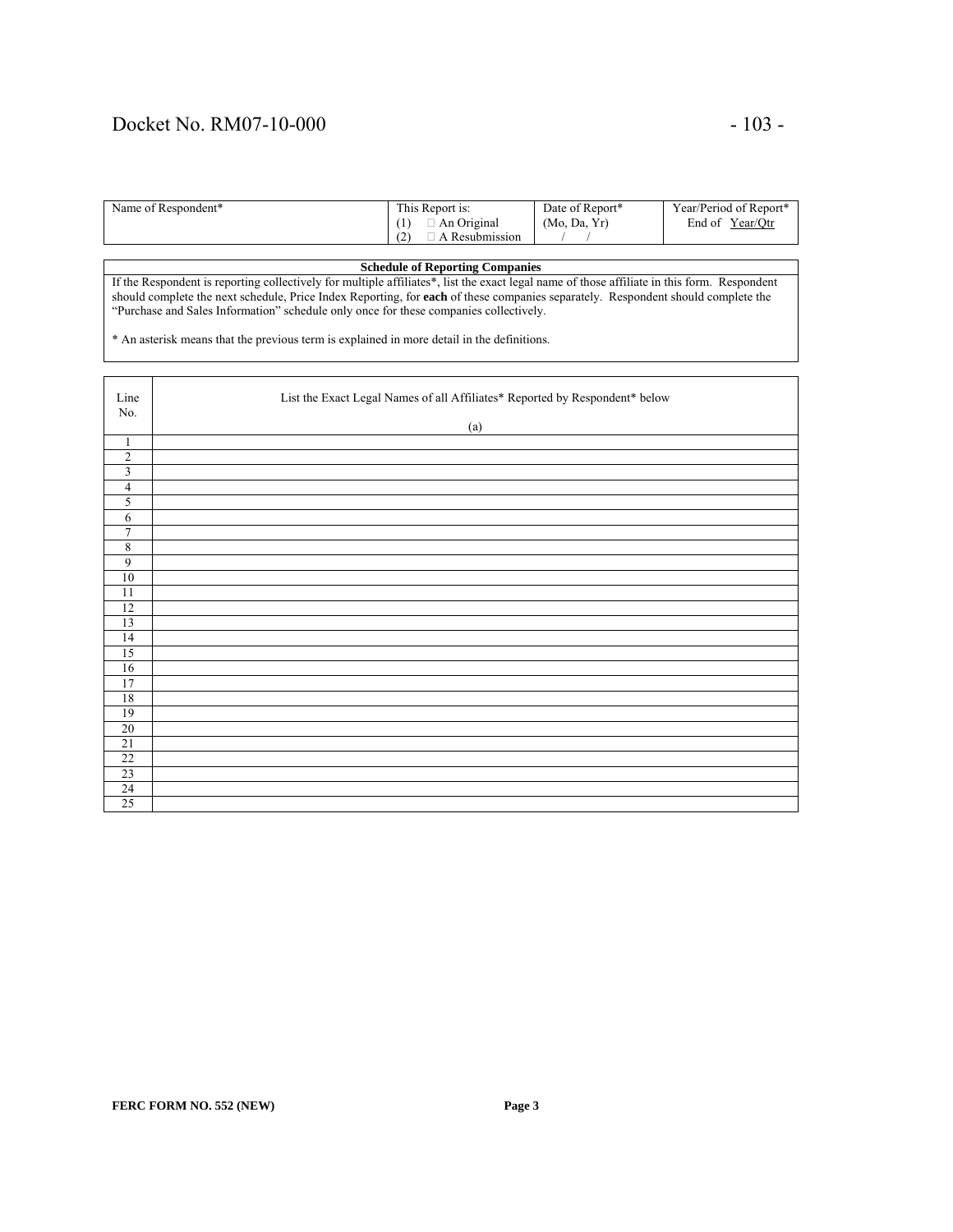# Docket No. RM07-10-000 - 104 -

| Name of Respondent*        | This Report is:                                                                 | Date of Report* | Year/Period of Report* |
|----------------------------|---------------------------------------------------------------------------------|-----------------|------------------------|
|                            | $\Box$ An Original<br>[1]                                                       | (Mo, Da, Yr)    | End of Year            |
|                            | $\Box$ A Resubmission<br>(2)                                                    |                 |                        |
| Name of Reporting Company* | Reporting Company is:                                                           |                 |                        |
|                            | $\Box$ Same as Respondent                                                       |                 |                        |
|                            | $\Box$ An affiliate of Respondent (other affiliates reported separately)<br>(2) |                 |                        |

#### **Price Index Reporting**

Even if the Respondent is reporting collectively for multiple affiliate, the Respondent still must complete this schedule for **each** of its affiliates separately.

When answering yes/ no questions, to select yes enter 1 in the yes column and 0 in the no column of the appropriate row. To select no enter 1 in the no column and 0 in the yes column of the appropriate row.

\* An asterisk means that the previous term is explained in more detail in the definitions.

| Line<br>No.    | Ouestion                                                                                                                                                                                                               | Yes | No  |
|----------------|------------------------------------------------------------------------------------------------------------------------------------------------------------------------------------------------------------------------|-----|-----|
|                | (a)                                                                                                                                                                                                                    | (b) | (c) |
|                | At any time during the report year, did the Reporting Company* operate under a Blanket Certificate*?                                                                                                                   |     |     |
| 2              | Did the Reporting Company report any transaction information to price index publishers <sup>*</sup> during the report<br>$vear*?$                                                                                      |     |     |
| 3              | If no on either lines 1 or 2, skip the question on line 4 and move to line 5.                                                                                                                                          |     |     |
| $\overline{4}$ | If yes on line 2, did the Reporting Company's reporting comply with the regulations governing reporting to<br>price index publishers pursuant to 18 CFR $\S$ 284.403?                                                  |     |     |
| 5              | Were the Reporting Company's* total wholesale natural gas purchases* greater than 2.2 TBtu for the Report<br>$Year*$ ?                                                                                                 |     |     |
| 6              | Were the Reporting Company's* total wholesale natural gas sales* greater than 2.2 TBtu delivered in the<br>Report Year?                                                                                                |     |     |
|                | If no on both lines 5 and 6, Reporting Company is not required to go to the next schedule and has completed<br>Form No. 552. If yes on either line 5 or 6, Reporting Company is required to complete the next schedule |     |     |